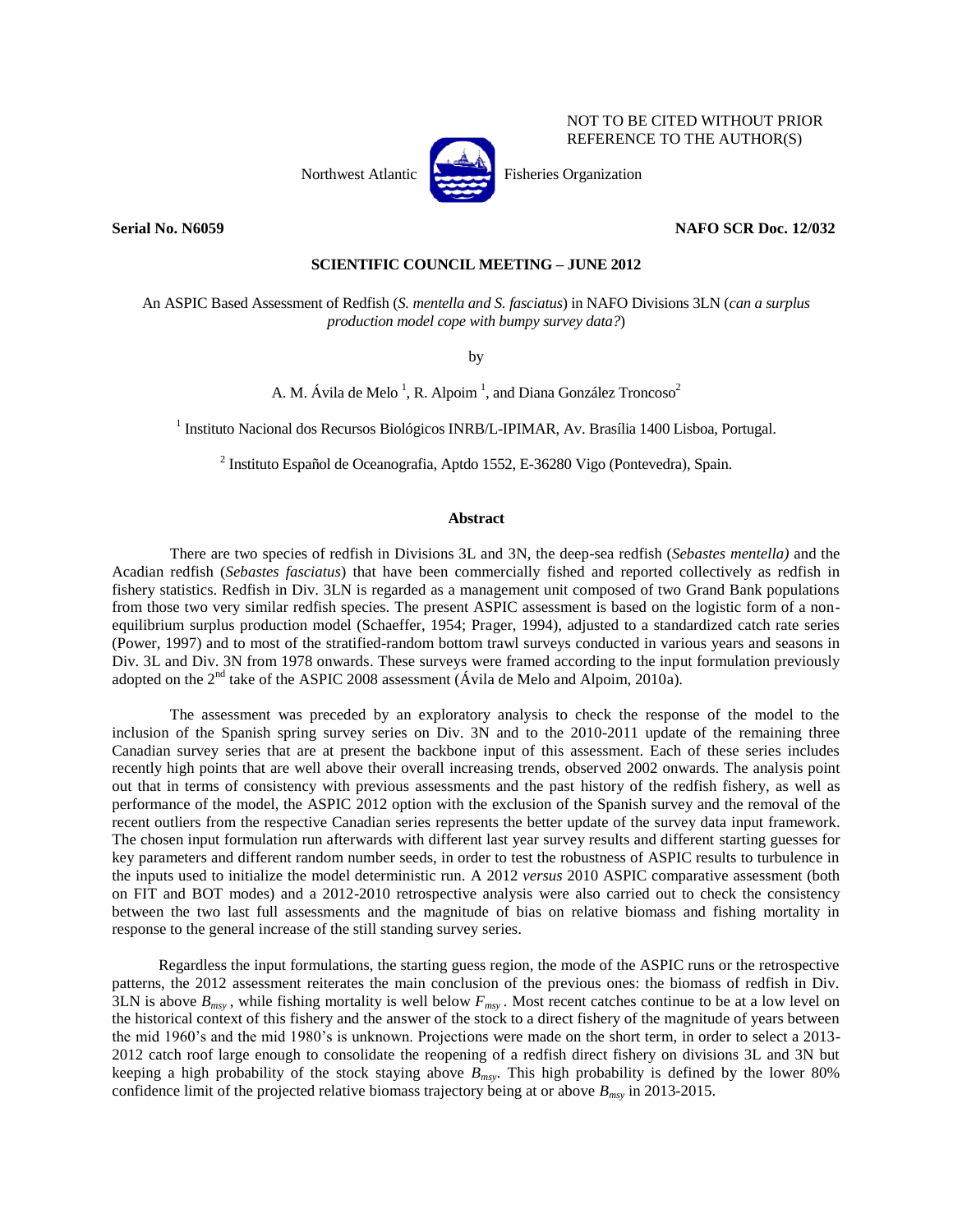# **Introduction**

There are two species of the genus *Sebastes* that have been commercially fished in Div. 3LN, the deep sea redfish (*Sebastes mentella)*, with a maximum abundance at depths greater than 300m, and Acadian redfish (*Sebastes fasciatus*), preferring shallower waters of less than 400m. Due to their external resemblance *S. mentella* and *S. fasciatus* are commonly designated as beaked redfish.

Beaked redfish are viviparous with the larvae eclosion occurring right before or after birth, long living and slow growing, with females attaining size of 50% maturity at 30-34cm (Power, 2001). Both species have pelagic and demersal concentrations as well as a long recruitment process to the bottom. Their external characteristics are very similar, making them difficult to distinguish. Therefore they are reported collectively as "redfish" in the commercial fishery statistics. *S. mentella* and *S. fasciatus* are also treated as a single species in the Grand Bank surveys carried out by Canada, Russia and more recently by EU-Spain.

Beaked redfish in Div. 3LN is regarded in the present work as a management unit composed of two Grand Bank fish populations of two very similar species. Nevertheless, it is accepted that in this management unit *S. mentella* is the dominant population, representing almost 100% of the commercial catch and the major proportion of the exploitable redfish biomass in Divisions 3L and 3N.

This assessment is a revised follow up of the previous one (Ávila de Melo *et al.*, 2010b). The logistic Schaefer production model (1954) incorporated in the new ASPIC version 5.34.9 (Prager, 1994) is adjusted to most of the stratified-random bottom trawl surveys series available for various intervals and seasons in Div. 3L and Div. 3N. An exploratory analysis precede the assessment for rearrangement of the surveys framework to the better possible fit, coupled with a sensitivity analysis to evaluate the robustness of the selected framework against variability on last year survey data and start user guesses for key model inputs.

The consistency of the biomass and fishing mortality trajectories is checked by comparison both with ASPIC 2010 assessment and 2012-2010 retrospective results. Finally the bootstrap results are used in short term projections for several fishing mortality options.

# **Commercial Fishery**

# Nominal catches and TAC's

Between 1959 and 1964 reported catches declined from 45 000 to 10 000 t, oscillating over the next 21 years (1965-1985) around an average level of 21 000 t. Catches jump afterwards to a 79 000 t high in 1987 and fall steadily to a 450 t minimum reached in 1996. Catches were kept at a low level since then (450-3 000 t), until 2009.

The NAFO Fisheries Commission implemented a moratorium on directed fishing for this stock in 1998. During the moratorium years, redfish from divisions 3L and 3N was primarily taken as by-catch in the Greenland halibut fishery pursued by EU-Portugal and EU-Spain. In June 2008 the Scientific Council recognized that there was enough evidence to allow a small amount of direct fishing (not exceeding 3 500 t in 2009), taking into account the high biomass and very low fishing mortality indices observed (NAFO, 2008). Despite this recommendation the Fisheries Commission decided to continue the ban on direct fishing for redfish in Div. 3LN in 2009 but allowed an increase to 10% redfish by-catch rate in other fisheries. In June 2009 the Scientific Council confirmed that the levels of catches have not altered the upward trend of the stock, as shown by spring and autumn surveys (NAFO, 2009), and Fisheries Commission finally reopen the fishery with a TAC for 2010 of 3 500 t. Next year, in 2010, the Fisheries Commission endorsed the Scientific Council recommendation from the 2010 analytical assessment and set the TAC for 2011 and 2012 at 6 000 t.

Catches increased in 2010 and 2011 to 4 100 t and 5 768 t (Table 1, Fig. 1). The 2011 catch was extracted from the NAFO Database STATLANT 21A on 22 May 2012.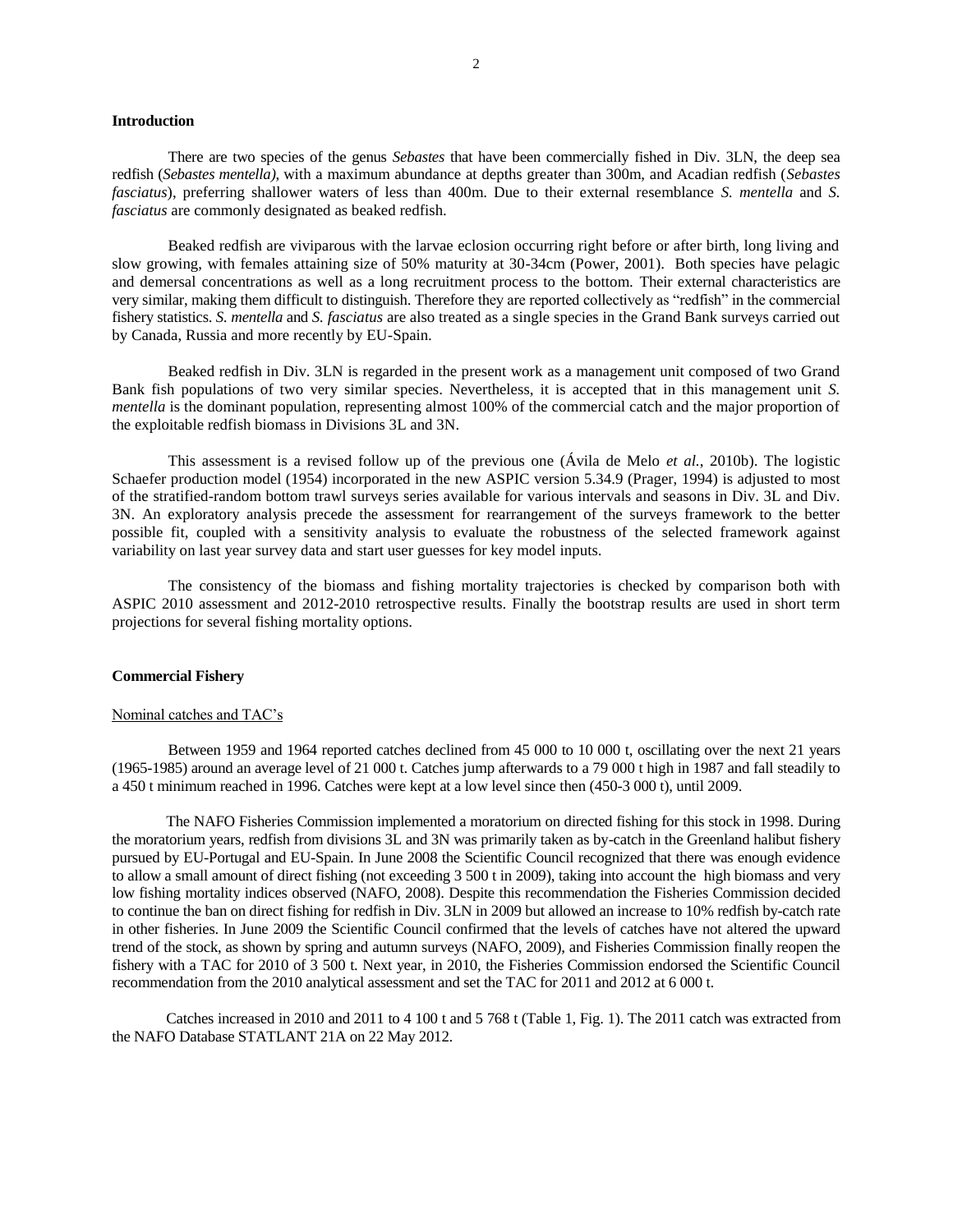# Description of the fishery

In the early 1980's the former USSR, Cuba and Canada were the primary fleets directing for redfish in Div. 3LN. The rapid expansion of the fishery was due to the entry of EU-Portugal in 1986 and South Korea in 1987, along with various re-flagged fleets. In the early 1990's Russia and the Baltic mid-water trawlers, together with South Korea and Portuguese bottom trawlers, were still responsible for the bulk of fishing effort, concentrated by that time on the "Beothuk Knoll" (Div. 3LMN border, southwest of the Flemish Cap).

South Korea left the area by the end of 1993 and from 1994 onwards the other fleets reduced effort substantially on Div. 3LN. The quick decline of redfish catch rates was the main reason for this reduction of redfish fishing effort, and justified its partial shift southwest to Div. 3O. Since 1994 most of the redfish catches in NAFO Divisions 3L and 3N were taken as by-catch of the Greenland halibut fishery pursued from the northern slopes of the Sackville Spur in Div. 3L through Flemish Pass till the canyons of southern Grand Bank in Div. 3N. The EU-Portugal and EU-Spain bottom trawl fleets were the main fleets responsible for the 3LN redfish by-catch during the moratorium years. Catches from EU-Portugal, Russian and Canadian fleets justified most of the increase on the redfish catch observed on both divisions 3L and 3N in 2010 and 2011.

## Catch and Effort

On the 1997 assessment (Power, 1997) catch/effort data for Div. 3L and Div. 3N from 1959 to 1995 were analyzed with a multiplicative model (Gavaris, 1980) in order to derive a catch rate series for each division standardized for country-gear-tonnage class, NAFO division, month, and amount of by-catch associated with each observation. Both CPUE series shows much within year variability over time, with no statistically difference between the catch rates for most of the years. That assessment considered that *catch rate indices for Div. 3L and Div. 3N were not reflective of year to year changes in population abundance but they may be indicative of trends over longer periods of time*.

The assessment recovers the predicted effort series in fishing hours for Div. 3L and Div. 3N from the 1997 multivariate analysis, in order to derive a single annual catch rate for Div. 3LN. For each year of the 1959-1994 interval this standardized catch rate is given by the ratio between the sum of Div. 3L and Div. 3N Statlant catch (thousand tons) and the sum of Div. 3L and Div. 3N predicted effort (fishing hours). The catch rates for Div. 3LN are presented on Table 2 and Fig. 2 (normalized to the mean in the figure). Catch rate for Div. 3LN increased on the first years of the time series, 1959 till 1967, oscillated around the average on the intermediate years and declined after 1987. On the final years of this CPUE series, 1990-1994, catch rates were stable at a minimum level.

## Commercial fishery sampling

Most of the commercial length sampling data available for the 3LN beaked redfish came, since 1990, from the Portuguese fisheries and has been annually included in the Portuguese research reports on the NAFO SCS Document series (Vargas *et al.*, 2012). Taking into account that the majority of the length sampling was from depths greater than 400m, these data should represent *S. mentella* catches. Length sampling data from Spain and Russia were used to estimate the length composition of the commercial catches for those fleets in several years (González *et al*., 2012; Skryabin *et al*., 2010). The 1990-2012 per mille length composition of the Portuguese trawl catch was applied to the rest of the commercial catches (Table 3a). In all cases the 3LN beaked redfish length weight relationships used to derive the absolute length frequency vectors of the commercial catch were based on the redfish sampling on board of Portuguese vessels fishing on divisions 3L and 3N (Table 3b).

The overall mean length of the 1990-2011 catch (arithmetic mean of the annual mean lengths of the commercial catch) was used to derive length anomalies of the 3LN catch over this period (Table 3a, Fig. 3). The proportion of small redfish (less than 20cm) in the catch is presented as well on the bottom of Table 3a. The purpose of the length anomalies was to detect eventual shifts in the length structure of the catch that could reflect changes in the length structure of the exploitable stock. An important increase on the numbers of small redfish in the catch could reflect the income of one ore more good recruitments.

Above average mean lengths, an apparent stable catch at length with no clear trends towards smaller or larger length groups and proportions in numbers of small redfish usually below 1%, are observed on most of the years of the 1990-2005 interval. However, well below average mean lengths occurred on most recent years, together with unusually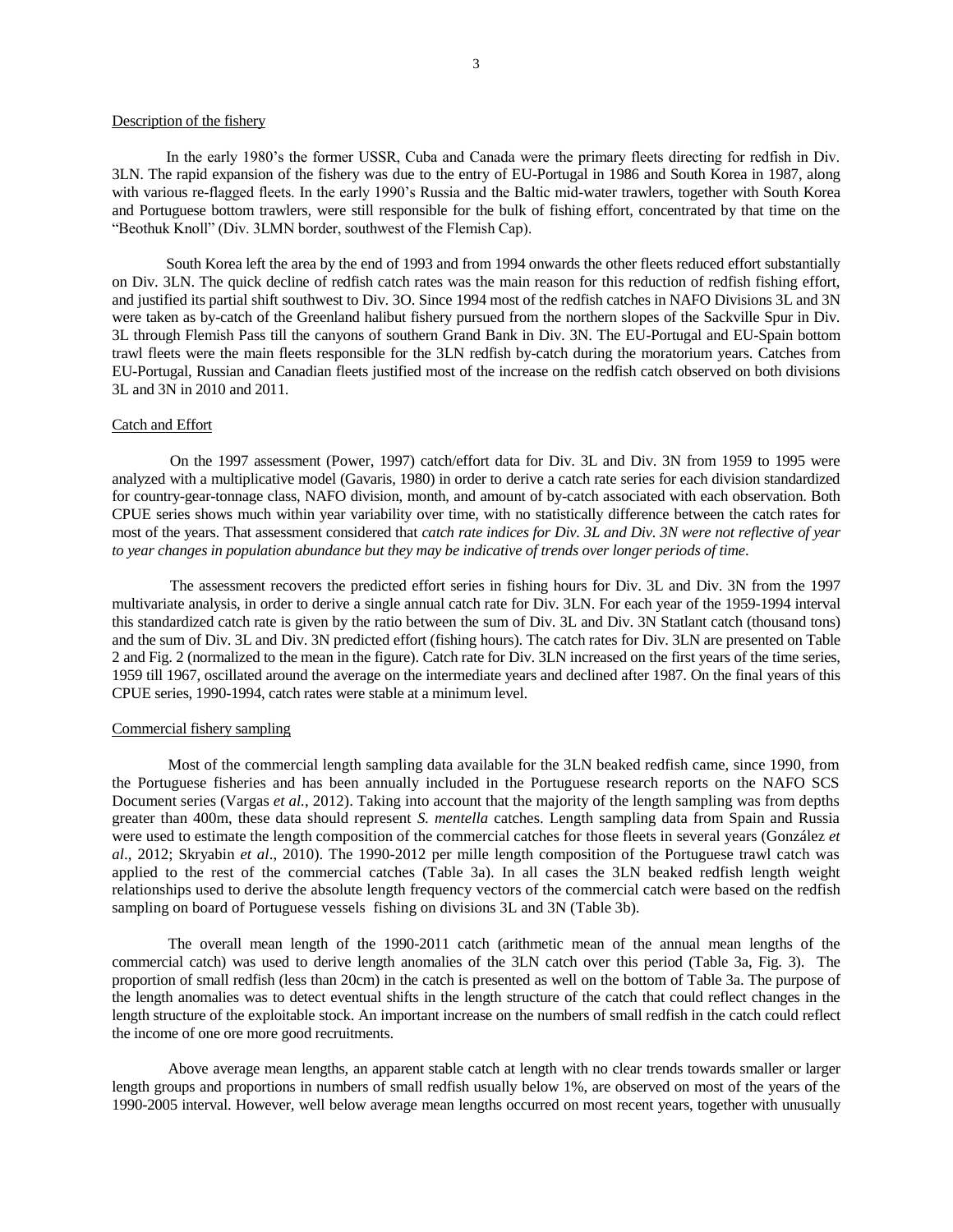high proportions of small redfish in the catch (Table 3a, Fig. 3). Under a low exploitation regime, such drop on the mean lengths of the redfish by-catch and catch in Div. 3LN over several years can only reflect the income of above average year classes to the exploitable stock. Clear modal lengths at 22cm observed in the 2011 Portuguese redfish catch at length from both divisions (Vargas *et al.*, 2012) illustrate well the presence of these new recruitments in the fishery.

## **Research Surveys**

From 1978 till 1990 several stratified-random bottom trawl surveys have been conducted by Canada in various years and seasons in Div. 3L. However only since 1991 Canadian stratified-random surveys covered both Div. 3L and Div. 3N on a regular annual basis: a spring survey (May-Jun.) and an autumn survey (Sep.-Oct. 3N/Nov.-Dec. 3L for most years). The design of the Canadian surveys was based on a stratification scheme down to 732 m for Div. 3LN (Doubleday, 1981). From 1996 onwards the stratification scheme has been updated to include depths down to 1 464 m (800 fathoms) (Bishop, 1994), but only the autumn surveys have swept strata below 732 m depth, most on Div. 3L.

Up until the autumn of 1995 the Canadians surveys were conducted with an Engels 145 high lift otter trawl with a small mesh liner (29 mm) in the codend and tows planned for 30 minute duration. Starting with the autumn 1995 survey in Div. 3LN, a Campelen 1800 survey gear was adopted with a 12 mm liner in the codend and 15 minute tows. A comparison of the generated data with the original Engel data suggested overall trends in abundance were the same except that the relative measure of abundance estimated for the Campelen trawl conversions were higher (Power and Parsons, 1998).

All surveys on Div. 3L have Engel data converted into Campelen equivalents from 1985 onwards, with the exception of the spring survey (conversion since 1980). Abundance and biomass indices have been converted into Campelen equivalents since the start of Canadian surveys on Div. 3N, in 1991. Campelen equivalent data series extended till 1994 (autumn surveys in Div. 3L and Div. 3N) or 1995 (spring surveys in Div. 3L and Div. 3N) and are coupled with the original Campelen series starting since then. No spring survey was carried out in 2006 on Div. 3N. As regards Canadian surveys, only Campelen data and Engel data converted into Campelen equivalents are used in this assessment.

Since 1983 Russian bottom trawl surveys in NAFO Div. 3LMNO turn to stratified-random, following the above mentioned Canadian stratification for Sub area 3. On 1984 standard tows were set to half hour at 3.5 knots, with a standard gear. From 1984 till 1990, vessels conducting this survey were of the same tonnage class (the BRMT series) with the exception of 1985, when a vessel of smaller tonnage class (PST series) was employed. This smaller category was later employed on the 1991 and 1993 surveys. On 1992 and 1994 no survey was carried out in Div. 3N. On 1995 the Russian bottom trawl series in NAFO Sub area 3 was discontinued (Bulatova *et al.*, 1997).

On 1992 redfish results of the 1984-1991 stratified-random surveys in Div. 3LN by Russia were revised according to standard methodology (Power and Vaskov, 1992). Mean number and mean weight per standard tow were estimated from successful sets only, each tow being adjusted to 1.8 nmi. distance before analysis. Overall mean estimates by year and division were derived from the respective means by strata (weighted by the stratum area) and presented with associated 95% CI's. Survey abundance and survey biomass are finally tabulated by year and division. However in 1994, a Russian research document presents new figures for redfish bottom survey abundance and biomass from the same Russian survey series in Div. 3LN (1984-1991, plus the results of the 1993 survey) (Vaskov, 1994). No details are given regarding the method and the strata used to derive these new figures. The two series (Power, 1984-1991; Vaskov, 1984- 1991 and 1993) are considered as alternate biomass indices for Div. 3LN combined. According to the results of the exploratory analysis preceding the 2008 ASPIC assessment (Ávila de Melo *et al.*, 2008), the model fits better to the "Power revised" 1984-1991 Russian survey series and since then this is the 3LN Russian series incorporated in the input.

In 1995 EU-Spain started a new stratified-random bottom trawl spring (May-June) survey on NAFO Regulatory Area of Div. 3NO. Despite changes on the depth contour of the survey, all strata in the NRA till 732m were covered every year following the standard stratification. From 1998 onwards the Spanish survey was extended to 1464 m (with the exception of 2001, with 1116m depth limit) and in 2004 expanded to the Regulatory Area of Div. 3L. From 1995 till 2000 the survey was carried out by the Spanish stern trawler *C/V Playa de Menduiña* using a *Pedreira* bottom trawl net. In 2001 the *R/V Vizconde de Eza* , trawling with a *Campelen* net, replaced the commercial stern trawler. In order to maintain the data series starting in 1995, comparative fishing trials were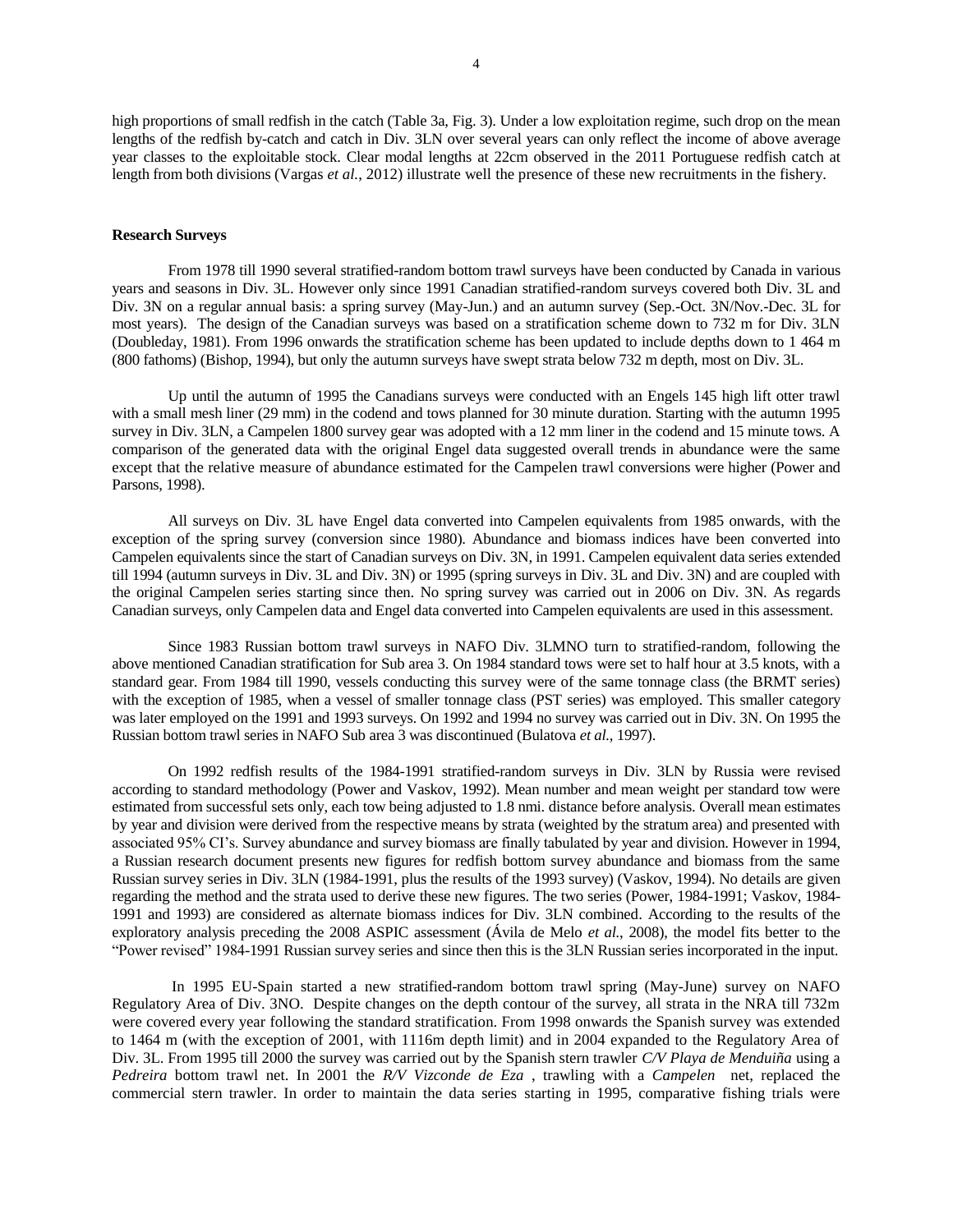conducted in spring 2001 to develop conversion factors between the two fishing vessel and gear combinations. Former Div. 3NO redfish survey indices from C/V *Playa de Menduíña* have now been transformed to R/V *Vizconde de Eza* units (*González et al.*, 2010), and so the complete Div. 3N Spanish spring survey series is included since 2010 in the assessment framework.

## Survey biomass and female spawning biomass

All available survey biomass from stratified-random bottom trawl surveys are presented in Table 4. About 95% of the survey data are included in the exploratory analysis and 77% incorporated in the ASPIC assessment input. The 1991-2011 spring and autumn survey indices for Div. 3LN combined (biomass and female SSB) are also presented on Table 4. In order to turn the survey series comparable and facilitate the detection of trends within stock dynamics, the survey biomass series used in the assessment framework and the female SSB survey series were standardized to zero mean and unit standard deviation and so presented on Figure 4a and 4b.

From the first half of the 1980s to the first half of the 1990s Canadian survey data in Div. 3L and Russian bottom trawl surveys in Div. 3LN suggests that stock size suffered a substantial reduction. Redfish survey bottom biomass in Div. 3LN remained well below average level until 1998 and started a discrete and discontinuous increase from 2002 onwards. A pronounced increase of the remaining biomass indices has been observed over the most recent years, since 2006. Considering all available bottom trawl survey series occurring in Div. 3L and Div. 3N from 1978 till 2011, 100% of the biomass indices were above the average of their own series on 1978-1985, only 13% on 1986-2005, and 68% on 2006-2011.

In order to estimate spring and autumn female spawning survey biomass by division, Div. 3L and Div. 3N female maturity at length vectors (Power 2001; Ávila de Melo et al., 2005) were applied to the 1991-2011 female abundances at length of the spring and autumn surveys. Female spawners and stock abundance at length by division were used to calculate SOP female spawning and stock biomass for Div. 3L and Div. 3N, using sex combined length weight relationships derived from data collected on board of the Canadian autumn surveys, 1997-2004 (Power, *pers. comm.*, 2005). The SOP ratios (SSB/stock biomass) by division were then applied to the respective swept area survey biomasses to give the spring and autumn female SSB in Div. 3L and Div. 3N.

Both 1991-2011 spring and autumn standardized female SSB series for Div. 3LN combined showed very similar patterns to correspondent survey biomass series, with 82% of the survey SSB's above average since 2006 (Fig.4b).

# Abundance at length

Spring and autumn survey abundance at length, for Div. 3LN combined, are presented in Table 5a and 5b. The overall 1991-2011 mean length for each survey series (arithmetic mean of the annual mean lengths of the survey abundances at length) was used to derive the spring and autumn survey length anomalies for the stock over this period (Table 5a and 5b, Fig. 5a and 5b). During the first half of the 1990's on both survey series the length anomalies were negative or slightly positive. Mean lengths on most of the years between 1996 and 2007 (spring survey) or 2006 (autumn survey) were well above the mean, reflecting a shift on the stock length structure to larger individuals probably justified by a higher survival of the main year classes crossing the stock through this interval. But since 2008 mean lengths generally fall to below average, just as observed on the commercial catch at length (Fig 3). This most recent pattern on the length structure of both surveys and by catch seems to confirm the occurrence of recent pulses on recruitment, the first ones to be detected on this stock since 1991-1992.

## **ASPIC assessment suite**

A non-equilibrium surplus production model (ASPIC; Prager, 1994) was used to assess the status of the stock. The model was adjusted to the updated surveys series arranged under the formulation adopted on the "*The 2<sup>nd</sup> Take of the 2008 Assessment of Redfish in NAFO Divisions 3LN,"* (Ávila de Melo and Alpoim, 2010a) plus the Spanish spring survey on Div. 3N. The 2012 input series are summarized below: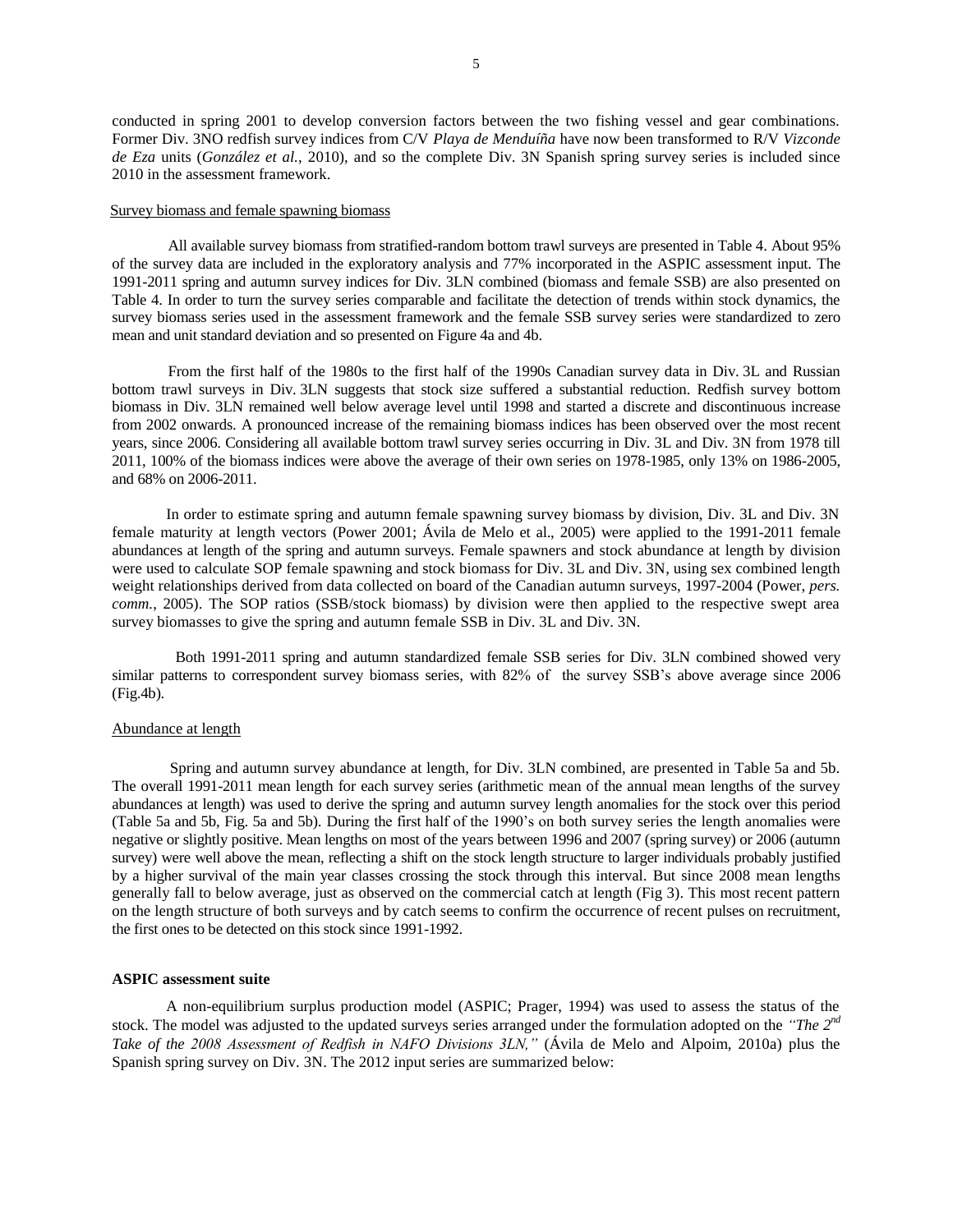| 11 (Statlant CPUE)            | Statlant cpue for Div. $3LN_{1959-1994}$ & catch for Div. $3LN_{1959-2011}$               |
|-------------------------------|-------------------------------------------------------------------------------------------|
| I2 (3LN spring survey)        | Canadian spring survey biomass for Div. 3LN, 1991-2005, 2007-2011                         |
| 13 (3N autumn survey)         | Canadian autumn survey biomass for Div. 3N, 1991, 1993-2011                               |
| 14 (3LN Power russian survey) | Russian spring survey biomass for Div. 3LN, 1984-1991 (Power and Vaskov, 1992)            |
| 15 (3L winter survey)         | Canadian winter survey biomass for Div. 3L, 1985-1986 and 1990                            |
| 16 (3L summer survey)         | Canadian summer survey biomass for Div. 3L, 1978-1979, 1981, 1984-1985, 1990-1991and 1993 |
| I7 (3L autumn survey)         | Canadian autumn survey biomass for Div. 3L, 1985-1986, 1990-1994, 1996-2011               |
| 18 (3N spring spanish survey) | Spanish survey biomass for Div. 3N, 1995-2011                                             |

All input series consist of annual observed values and were given equal weight in the analysis. On the rest of the analysis each Canadian series is referred by its season and division(s), while the Russian and Spanish series are referred by their country name. The model assumes that all catchability coefficients are constant over time. Because of the imprecision associated with the estimate of catchability for the various indices, absolute estimates of stock size and fishing mortality are normalized to the stock size and fishing mortality at MSY (*Bmsy* and *Fmsy* respectively). That is why normalized estimates are included in ASPIC output and used in the printer plots trajectories of biomass and fishing mortality. In a production model fishing mortality refers to catch/biomass ratio.

#### Basic assumptions

In this assessment the new ASPIC version 5.34.9 fit the logistic form of the production model (Schaefer, 1954). Being *K* the carrying capacity stock biomass, *r* the intrinsic rate of stock biomass increase, *C* the catch biomass, *MSY* and *Bms*y the long term yield and biomass associated with *Fmsy*, the model basic assumptions are:

1) A logistic population growth over time of the unexploited stock (Schaefer, 1954)

$$
dB_t / dt = rB_t - (r / K)B_t^2 \qquad (1)
$$

2) For an exploited stock catch is also incorporated in the population growth

$$
dB_t / dt = rB_t - (r / K)B_t^2 - C_t \quad (2)
$$

3) The biological reference points are

a. 
$$
MSY = rK/4 \qquad (3)
$$

- b. *Bmsy* =  $K/2$  (4)
- c. *Fmsy* =  $r/2$  (5)

Starting with user guesses (seeds) for the key parameters, Biomass on the first year of the assessment interval (as a ratio to *Bmsy*), *K*, *MSY* and catchability coefficients for each biomass index, ASPIC generate iteratively estimates of expected biomass indices for each series of observed indices. The key parameters of the model are found by a minimization routine for log squared residuals of *cpue* and biomass from each input survey series.

A summary of the ASPIC model (Prager, 1994) can be found on the 2003 assessment of redfish in Div. 3M (Ávila de Melo *et al.*, 2003).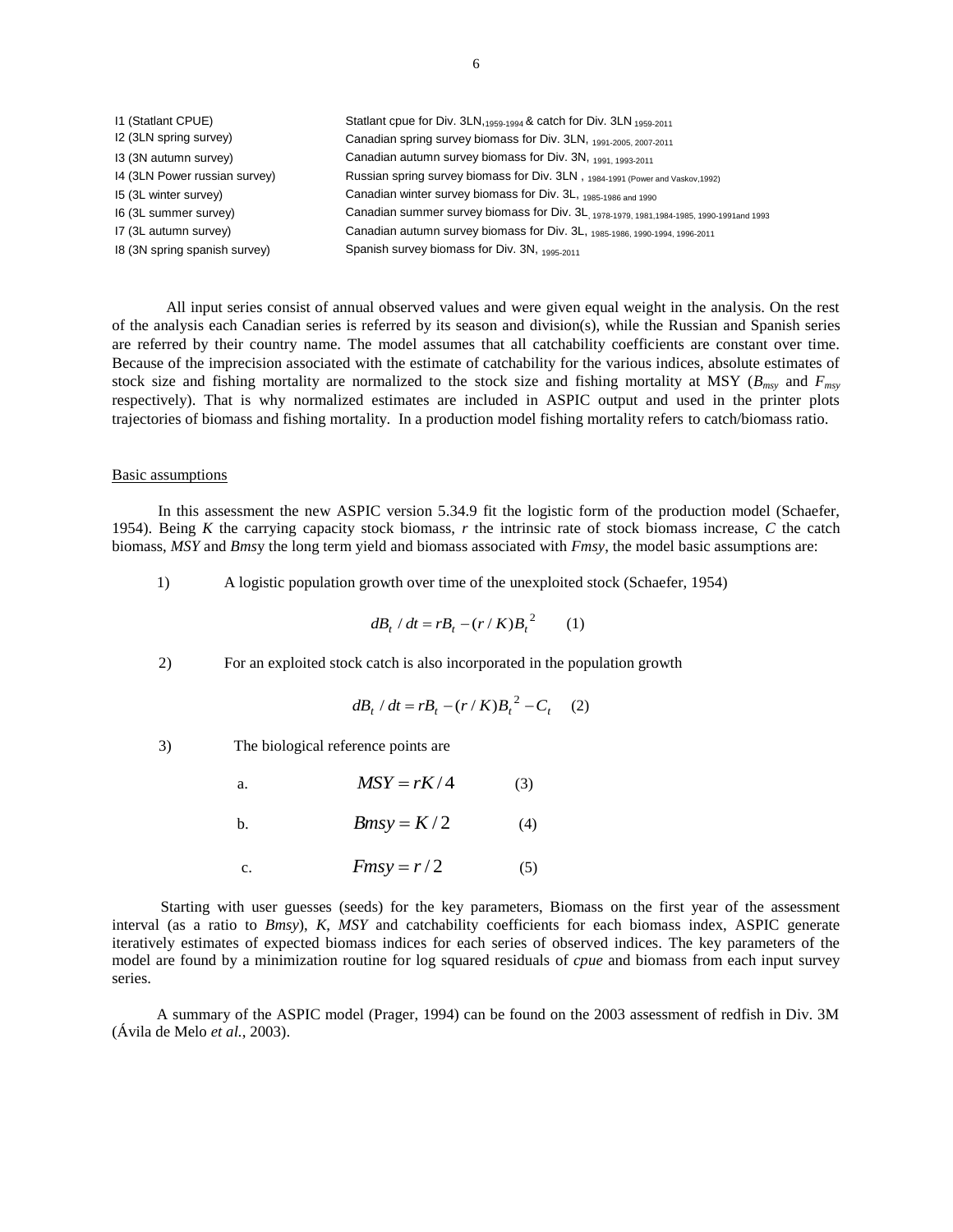# Input file settings

ASPIC model requires from the user a set of initial definitions/starting guesses /constraints that need to be specified in the input file as follows:

> Line 1: Both FIT and BOT program modes were used. Starting guesses and minimum and maximum bounds were kept constant from FIT to BOT mode.

> Line 2: Fit the LOGISTIC (Schaefer) model with condition fitting on YLD (yield) and **SSE** (sum of squared errors) as objective function.

Line 4: 1000 Number of bootstrap trials when running on BOT mode.

Line 11: 0d0 No penalty term in objective function for B1>K (biomass on the 1st year of the assessment greater than carrying capacity biomass).

Line 12: 8 (maximum number of) data series are to be analyzed as biomass index of the stock (Statlant CPUE, five Canadian, one Russian and one Spanish survey).

Line 13: 1d0 1d0 1d0 1d0 1d0 1d0 1d0 1d0 When computing the objective function the squared residuals of each one of the 8 data series have equal weight.

Line 14: 0.5d0 Starting guess for  $B1/K = 0.5$ , the biomass on the 1<sup>st</sup> year of the assessment was assumed to be at *Bmsy* level.

Line 15: 2.0d4 Starting guess for  $MSY = 20000$  t. Between 1965 and 1985 catches oscillated with no trend around 21000, catch rates declined when catches were raised above that level.

Line 16:  $5.000E+05$  Starting guess for carrying capacity  $K = 500,000$  t, perhaps a rather conservative guess, roughly corresponding to the most recent high observed level of survey biomass (Table 5, 2011 autumn survey biomass on Div. 3LN) after 15 years of very low fishing mortality.

Line 17: Catchability starting guess were kept constant from the 2010 ASPIC assessment,

- STATLANT cpue, 9.007E-06 (*q* of Statlant CPUE for Div. 3M redfish ASPIC assessment, Ávila de Melo *et al.* 2003);
- spring survey on Div. 3LN combined, 0.658d0 (average 1991-2009 3LN spring /3LN autumn survey biomass ratio, assuming that autumn survey biomass is a proxy of absolute stock biomass);
- autumn survey on Div. 3N, 0.759d0 (average 1991-2009 3N/3LN autumn survey biomass ratio);
- Russian survey on Div. 3LN combined, 0.658d0 (same as for the correspondent Canadian spring survey);
- winter survey in Div. 3L, 0.322d0 (average 1991-2009 3L/3LN spring survey biomass ratio times average 1991-2009 spring 3LN/autumn 3LN survey biomass ratio);
- summer and autumn survey in Div. 3L 0.275d0 (average 1991-2009 3L/3LN autumn survey biomass ratio);
- Spanish survey on Div. 3N 0.759d0 (the same as the correspondent Canadian autumn survey).

Line 18: 1 1 1 1 1 1 1 1 1 1 1 All key parameters of the model (*B1/K*, *MSY*, *K*, *qcpue* ,  $q_{spring 3LN}$ ,  $q_{autumn 3N}$ ,  $q_{russiam 3LN}$ ,  $q_{winter 3L}$ ,  $q_{summer 3L}$ ,  $q_{autumn 3L}$   $q_{spanish 3N}$ ) are estimated by the ASPIC program and not kept constant at the starting guess.

Line 19 and Line 20: minimum and maximum bounds on the estimate of *MSY* (5 000-50 000 t) and *K*  $(100\ 000-1\ 000\ 000\ t)$  respectively. All ASPIC $_{fit}$  2012 framework options gave estimates of these parameters far from either constraint.

Line 22: 53 Total number of years in the data sets included in the input file, from 1959 to 2011.

The rest of the settings of the input file were kept with the default options of the new ASPIC version 5.34.9. The input file with all survey sets, including the Spanish survey on Div. 3N, is presented on Appendix 1. All 1959- 2010 catches used in this assessment are the catches adopted by STACFIS for this stock. A catch of 5 768 t, taken from the NAFO STATLANT 21A on May 22<sup>nd</sup> 2012, was used in this assessment as the redfish catch in Div. 3LN for 2011.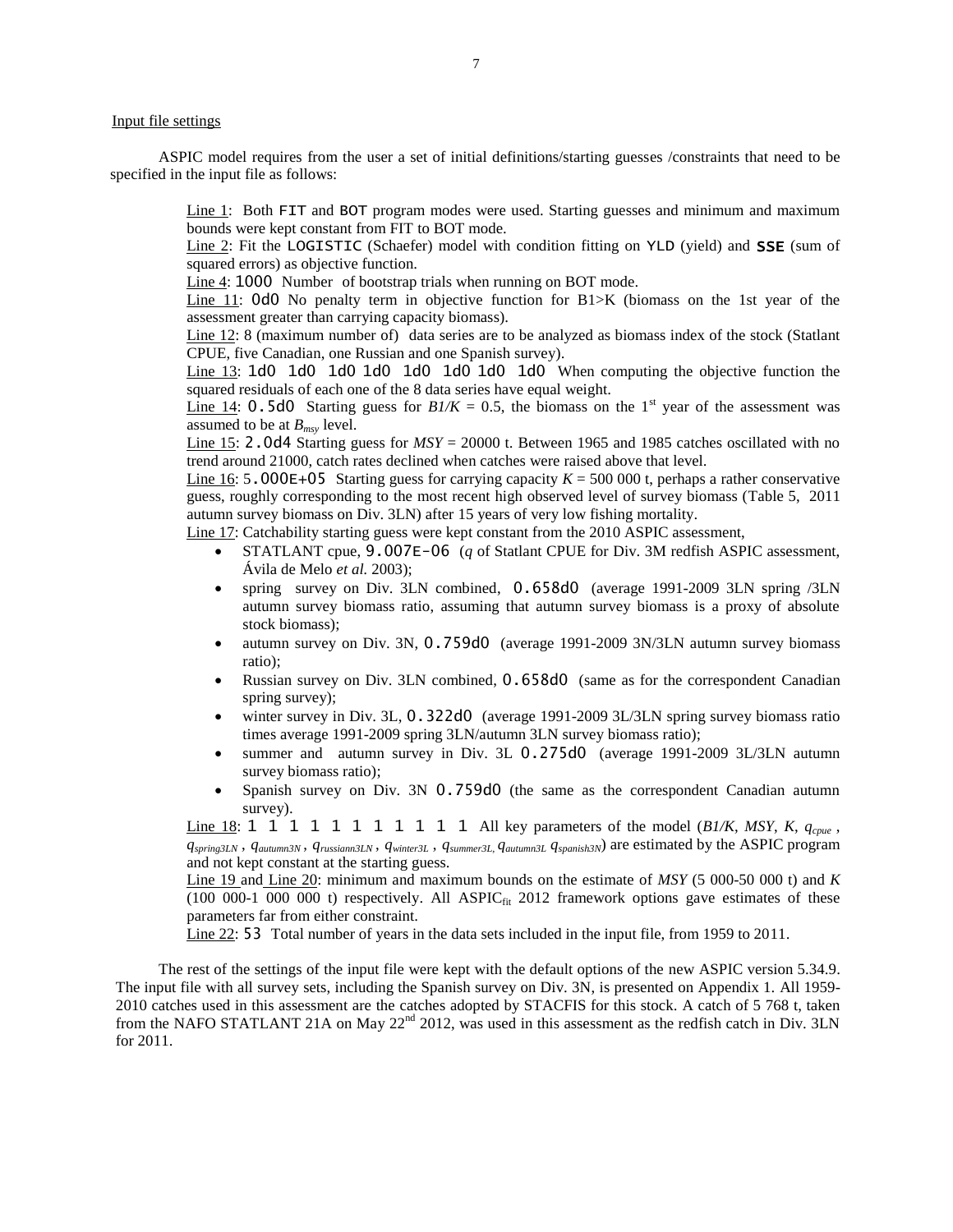# Exploratory analysis

The 2009 Spanish spring biomass index for Div. 3N has an enormously high magnitude, corresponding to more than a ten times fold increase from the previous year (Table 5). This jump can only be compared to the isolated highs observed in autumn 1992 for Div. 3N and 1995 for Div. 3L, that have been considered outliers of the respective survey biomass series and excluded from the ASPIC framework (Ávila de Melo *et al.*, 2008 and 2010b). But on recent years smaller bumps have also been observed in the other actual series, disturbing the gradual survey biomass increase observed in all of them:

- On 2007 the 3LN spring survey records a 3.3 fold increase from 2005 (no 2006 survey on Div. 3N).
- On 2010 the 3L autumn survey records a 3.7 fold increase from 2009, and
- On 2011 the 3N autumn survey records a 3.6 fold increase from 2010

These bumps are justified by one or two large redfish hauls within a few strata that represent a large proportion of the swept area biomass (Power, *pers. comm.*) and the likelihood of their occurrence is expected to increase as stock gets bigger.

The *cpue* series and the short survey series (Russian survey, summer and winter surveys on Div. 3L), basically represent the abundance of the stock during the former period prior to 1990, while the 3L and 3N autumn surveys and spring survey in Div. 3LN combined basically represent the abundance of the stock during the more recent period of the 1990's and 2000's. The negative correlations occasionally found between "old" and "new" surveys have been disqualified to halt the ASPIC assessment. Therefore only negative correlations between the model and any of the input series of biomass indices, or between surveys overlapping most of the years, were considered a violation of the fundamental assumption of ASPIC that all indices reflect the abundance dynamics of the stock and should be correlated.

Four ASPIC 2012 framework options, corresponding to four possible arrangements related with the Spanish survey and with the above mentioned jumps on the spring and both autumn series, were used to test the goodness of fit of the model to the available survey data:

# **ASPIC 2012A** *with 3N Spain*

I1 (Statlant CPUE) + I2 (3LN spring survey) + I3 (3N autumn survey) + I4 (3LN Power russian survey) + I5 (3L winter survey) + I6 (3L summer survey full series) + I7 (3L autumn survey) + I8 (3N spanish survey)

# **ASPIC 2012B** *without 3N Spain*

I1 (Statlant CPUE) + I2 (3LN spring survey) + I3 (3N autumn survey)+I4 (3LN Power russian survey) + I5 (3L winter survey) + I6 (3L summer survey) + I7 (3L autumn survey)

# **ASPIC 2012C** *with 3N Spain but 2009, 3L autumn but 2010 and 3N autumn but 2011*

I1 (Statlant CPUE) + I2 (3LN spring survey 1991-2005, 2007-2011) + I3 (3N autumn survey 1991, 1993-2010) + I4 (3LN Power russian survey) + I5 (3L winter survey) + I6 (3L summer survey) + I7 (3L autumn survey, 1985-1986, 1990-1994,1996-2009,2011) + I8 (3N spanish survey 1995-2008, 2010-2011)

# **ASPIC 2012D** *without 3N Spain, with 3LN spring but 2007, 3L autumn but 2010 and 3N autumn but 2011*

I1 (Statlant CPUE) + I2 (3LN spring survey 1991-2005, 2008-2011) + I3 (3N autumn survey 1991, 1993-2010) + I4 (3LN Power russian survey)+I5 (3L winter survey) + I6 (3L summer survey) + I7 (3L autumn survey, 1985-1986, 1990-1994,1996-2009,2011)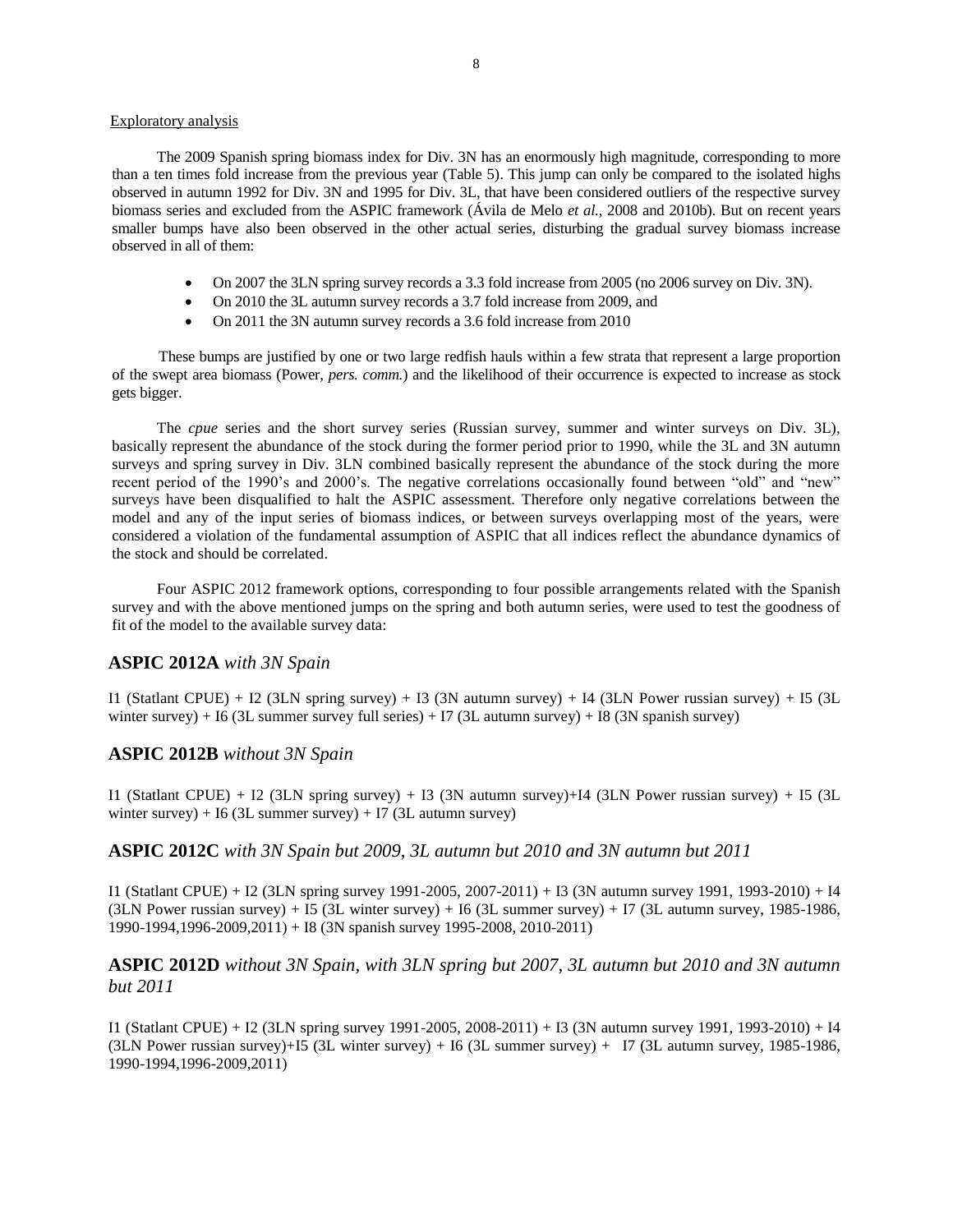Besides the correlation between ASPIC estimated and observed annual values for each data series (R squared in CPUE), other parameters were used as diagnostics of the FIT outputs for the four arrangements considered:

- Number of restarts required for convergence: The routine used in ASPIC to minimize the objective function can stop at a local minima. In order to find a true minimum of the objective function, which is kept constant regardless the initial values of the key parameters, ASPIC program has a restarting algorithm that requires the same solution to be found several times in a row before it is accepted (Prager, 2004). The shorter the number of restarts the quicker is the convergence and the better is the fit of the model to the data series.
- Estimated contrast index (ideal = 1.0):  $C^*$  = (Bmax-Bmin)/K. A wider contrast on the biomass trajectory reflects wider coverage by the stock exploitation history of the Yield/Biomass curve defined by the ASPIC underlying surplus production model.
- Estimated nearness index (ideal = 1.0):  $N^* = 1 |min(B-Bmsy)|/K$ . Being a production model centred on *MSY*, the biomass trajectory given by ASPIC should pass at least once through *Bmsy*. Otherwise the ASPIC will set *Bmsy* at the first guess given by the user.
- TOTAL OBJECTIVE FUNCTION. Measuring the overall size of the of *cpue* and survey residuals the least squares objective function points out how close model estimates are to observed data.

An overview of the exploratory analysis under a traffic light rating frame (quantifying the best, intermediate, worst and unacceptable results for the four survey framework options, see Table 6a) lead to the conclusion that so far the model will perform better without the Spanish survey on Div. 3N and the recent outliers of the 3LN spring survey (2007), of the 3L autumn survey (2010) and of the 3N autumn survey (2011). If not, the main series supporting the older part of the stock dynamics (Statlant CPUE, 1959-1994) will cease to have a positive correlation with the model results (Table 6a).

Either other options will result on an overall depression to below *Bmsy* of the relative biomass trajectory, with *Bmsy* raised to the maximum allowed by the user (half of *K* maximum constraint set in the input file). In return initial 2012 biomass will be still below *Bmsy* and both *MSY* and the equilibrium yield available in 2012 will be much higher (Table 6b). The model adjusts late big jumps on the observed survey series into expected survey series, the actual ones reflecting a stock increasing at an increasing speed. The underlying logistic production model has no option but to assume that the stock is in nowadays still below *Bmsy*.

The traffic light rating presents a clear winner for the best diagnostics option (Table 6a). Also the comparison with key parameters and trajectories from the  $ASPLC_{fit}$  2010 (Table 6b, Fig. 6a and 6b) confirms that in terms of consistency with both previous assessment and the past history of the redfish fishery, the ASPIC 2012D option represents the better update of the survey data framework adopted on the ASPIC 2008 ( $2<sup>nd</sup>$  take, Ávila de Melo *et al.* 2010a) and 2010 assessment (Ávila de Melo *et al.* 2010b).

So ASPIC 2012 assessment will run on both FIT and BOT mode without the Spanish survey series on Div. 3N and stripped of the late bumps that show up in the three Canadian survey series.

## Sensitivity analysis

Different starting guesses for key parameters, different random number seeds and different magnitudes of last year surveys were used to test the robustness of the ASPIC $_{fit}$  2012 formulation. The purpose was to investigate if the model stands still in its response to changes (within a 50% range, from  $-25\%$  to  $+25\%$ ) in some of the required inputs (either on the starting "region" used to initialize the minimization routine or on last year survey results). Eight input options presented on Table 7a were tested against the standard adopted input option:

- 25% above and below the default random number seed
- an "optimistic start" given by -25% *cpue* and survey catchabilities together with +25% *MSY*, *K* and *B1/K*,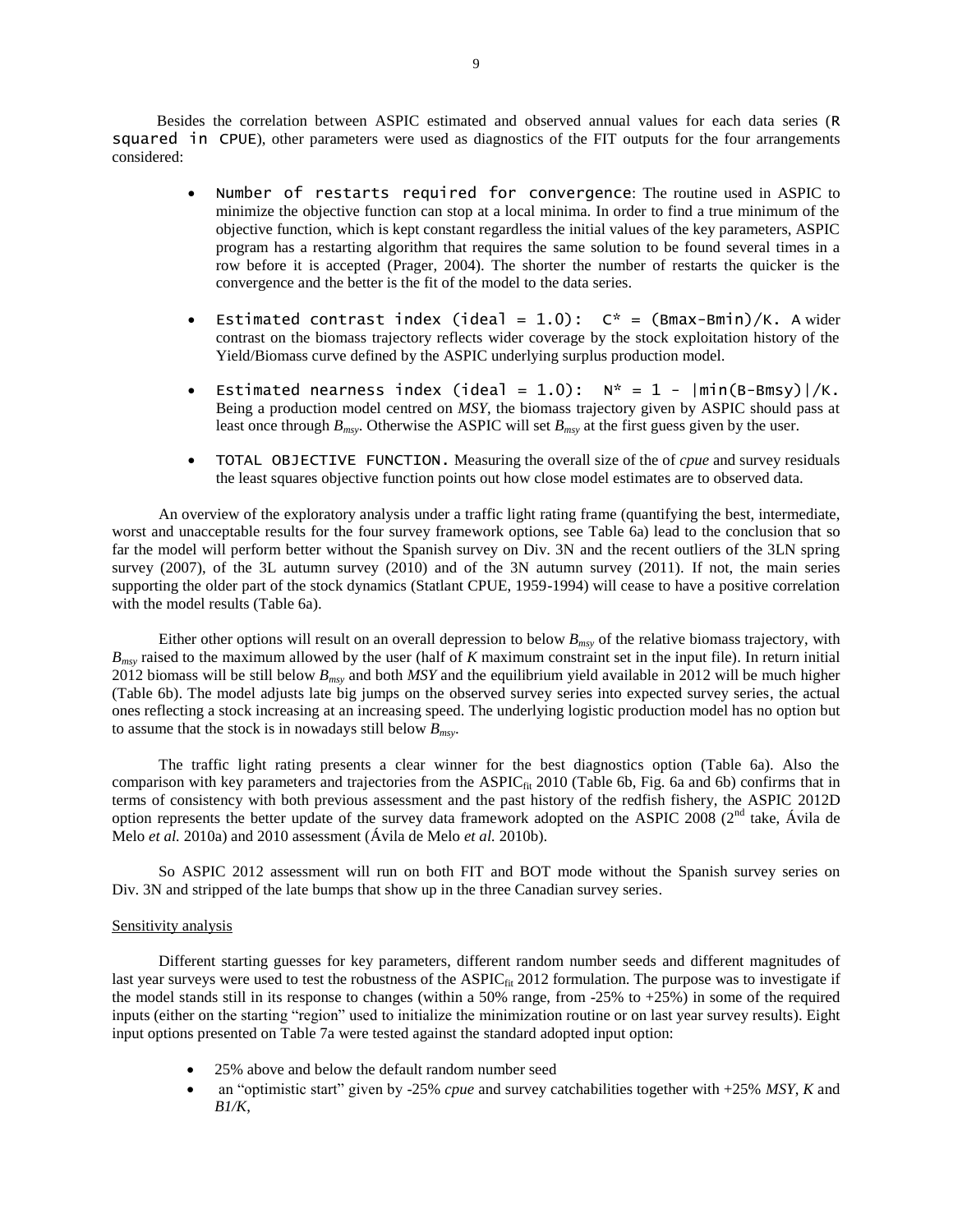- and a pessimistic start given by +25% cpue and survey catchabilities together with -25% *MSY*, *K* and *B1/K,*
- 10% and 25% reduction on last year surveys,
- 10% and 25% increase on last year surveys.

The FIT parameter solutions from each of these options are compared with the standard FIT solution on Table 7b. The seed related options arrived to very similar solutions, showing that the ASPIC results given by the chosen formulation are insensitive to first guess/default inputs chosen to initialize the assessment (Table 7b, Fig. 7a). Un-skew light turbulence is induced on the trajectories of relative biomass and fishing mortality by variability on last year surveys, in line with the logistic model chosen for biomass growth and the with actual level of the stock above *Bmsy* (Table 7b, Fig. 7b). If the stock is in the safe zone, with biomass above *Bmsy* and fishing mortality below *Fmsy*, such as the 3LN redfish stock at present,

- A change in the surveys between the last couple of years higher than expected will pull the stock backwards closer to *Bmsy* in order to allow a faster rate of increase.
- A change in the surveys between the last couple of years smaller than expected will push the stock frontwards closer to *K* in order to allow a slower rate of increase.

The response of the model to variability on last year surveys is well illustrated on Fig's 7c and 7d, were positive dependent ( $B_{msv}$ , MSY,  $F_{last\text{ year}}/F_{msv}$ ,  $Ye_{2012}$ ) and negative dependent ( $B1/K$ ,  $F_{msv}$ ,  $B_{last\text{ year}}/B_{msv}$ ) parameters (previously standardized) are plotted against the range of relative survey biomass for 2011.

## Retrospective Analysis

A 2011-2009 ASPIC retrospective analysis (the 2012 framework on FIT mode with last year of the assessment one year less from 2011 to 2009) was carried out to check for retrospective patterns on relative biomass and fishing mortality (Table 8, Fig. 8a and 8b). From one year to the next ASPIC assessments over estimate biomass (and *Fmsy*) and under estimate fishing mortality (and *MSY* and *Bmsy*) at relatively small rates (4%-9%). As discussed in the previous section, these retrospective patterns are the model response to the general increase of the still standing survey series, recorded over the most recent years (Fig. 8c).

The observed retrospective patterns don't change the perception of the stock history or of its present exploitation state in relation to either *MSY*, *Bmsy* and *Fmsy*. On the contrary from one year to the next more conservative assessments are putting the recent growth of the stock closer into context of a low population growth of long-lived and slow-growing species such as redfish, despite of the unexpected magnitude of some recent biomass survey points.

## Assessment results

The ASPIC<sub>2012</sub> formulation runs on both deterministic (FIT) and bootstrap (BOT) mode with 1000 trials. Deterministic results are presented on Appendix 2, with a summary of diagnostics and parameters included on Table 6a and 6b under ASPIC $_{\text{fit}}$  2012D and relative biomass and fishing mortality trajectories plotted on Fig's 6a and 6b.

Bootstrap results are presented on Tables 9a and 9b and Fig's 9a to 9d. First the consistency of the present assessment was checked against the last one from 2010: the ASPIC<sub>bot</sub> 2012 main results and bias corrected trajectory for relative biomass are coupled with the ones from the previous ASPIC<sub>bot</sub> 2010 assessment (Ávila de Melo *et al.*) 2010b), extended to 2010-2011 by a short term projection with the catches from the last couple of years (Table 9a, Fig 9a). Both assessments gave very similar results and show the same stock dynamics over the last 50 years (namely over the more recent 25 years).

Despite the "negative" correlations between STATLANT *cpue* and both 3LN spring survey and 3N autumn survey, and between 3LN spring survey and 3L summer survey (conditioned by the very small number of pair-wise observations and not regarded as an assessment constraint), correlation among the majority of possible combinations of surveys is high ( $r^2 > 0.7$ ) (Appendix 2). The model has a relative poor fit to the input series (namely the Statlant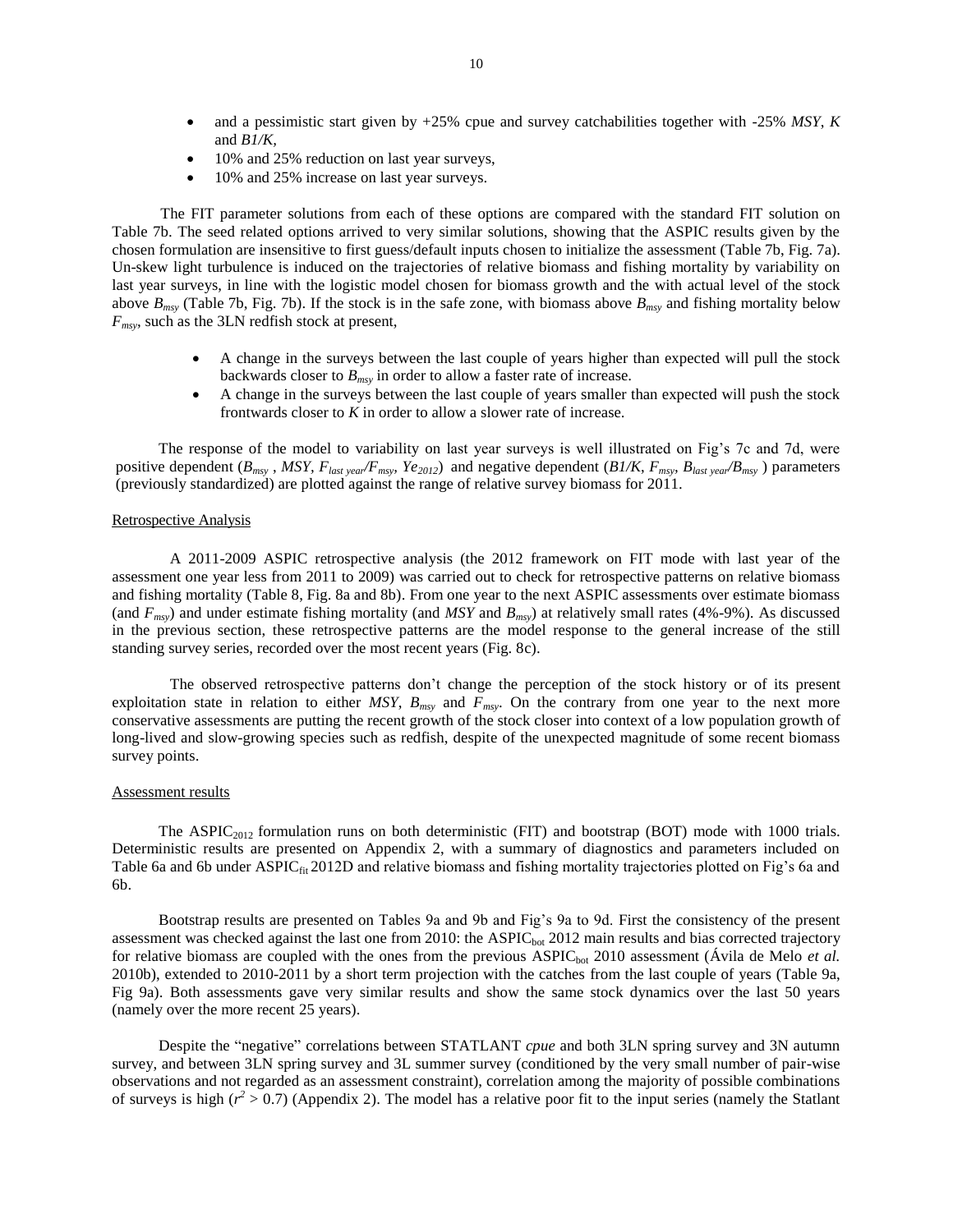CPUE index) "representing" the older period of the assessment interval, but correlations are higher and increasing from one assessment to the next as regards the long up to date surveys "representing" the modern years (Table 6a). Residuals between observed and model generated values also seem to be more randomly distributed than on previous assessments (Appendix 2).

Nevertheless these diagnostic features have little impact on the robustness of the ASPIC<sub>bot</sub> 2012 results:

- Small bias between the bias corrected and the point estimates  $( $10\%$ ) for all key parameters (Table$ 9a),
- *B/Bmsy* and *F/Fmsy* point estimate trajectories sticking to their bias corrected ones (Table 9b, Fig. 9b),
- While keeping their un-skew track far from their 80% CL's boundaries (Fig's 9c and 9d).

The model results suggest a maximum sustainable yield (*MSY*) of 24 800 t that can be produced with a fishing mortality of 0.11 when stock biomass is at *Bmsy* level. The magnitude of *MSY* matches the average level of catches taken from this stock over more than two decades (21 000 t, 1965-1985) along with an apparent stability of the stock. The magnitude of  $F_{msy}$  (0.11) has the some order of magnitude of  $F_{0,1} = 0.12$  given by a previous yield per recruit analysis for redfish in Div. 3LN (Power and Parsons, 1999). Relative biomass was slightly below *Bmsy* for most of the former years up to 1987, supporting a fishing mortality at or moderately above *Fmsy*. Between 1986 and 1992 catches were higher than *MSY* (26 000 t - 79 000 t), pushing fishing mortality well above *Fmsy* from 1986 till 1993. Those eight years of heavy over-fishing determine the fall of biomass from *Bmsy* in 1986 to 19% *Bmsy* in 1994, when a minimum stock size is recorded. Long living/slow growing species such as redfish can not sustain overfishing but for short periods of time: the quick decline of stock biomass through the second half of the 1980's – first half of the 1990's was followed by a drop on catch and fishing mortality. Since 1996 both were kept at low to very low levels. Over the moratorium years biomass was allowed to increase and is now well above  $B_{\text{msv}}$  (Table 9b and Fig. 9b).

Catch versus surplus production trajectories are presented on Fig. 10. From 1960 till 1985 catches form a scattered cloud of points around surplus production curve. On 1986-1987 catches rise well above the surplus production and though declining continuously since then were still above equilibrium yield in 1993. Estimated catch has been well below surplus production levels since 1994.

## **ASPIC projections**

## **Background**

Regardless the input formulations, the starting guess region, the mode of the ASPIC runs or the retrospective patterns, the 2012 assessment reiterates the main conclusion of the previous ones: the biomass of redfish in Div. 3LN is above *Bmsy*, while fishing mortality is well below *Fmsy*. The status of the stock allows its exploitation and being so the fishery reopened recently, in 2010, with a 3 500 t TAC. Since then catches have moderately increase and were estimated to be last year at the 2011-2012 TAC. But most recent catches continue to be at a low level on the historical context of this fishery and the answer of the stock to a direct fishery of the magnitude of years between the mid 1960's and the mid 1980's is unknown. Furthermore projections should be on the short term, taking into account the retrospective pattern of a production based assessment of a stock above  $B<sub>msv</sub>$  conditioned by increasing trends on surveys, with every next assessment revising downwards recent relative biomass and upwards surplus production yield.

The purpose of the present short term projections coupled with ASPIC  $_{\text{bot}}$  2012 assessment is to select a 2013-2014 catch roof large enough to consolidate the reopening of a redfish direct fishery on divisions 3L and 3N but keeping a high probability of the stock staying above *Bmsy*. This high probability is defined by the lower 80% confidence limit of the projected relative biomass trajectory being at or above *Bmsy* in 2013-2015.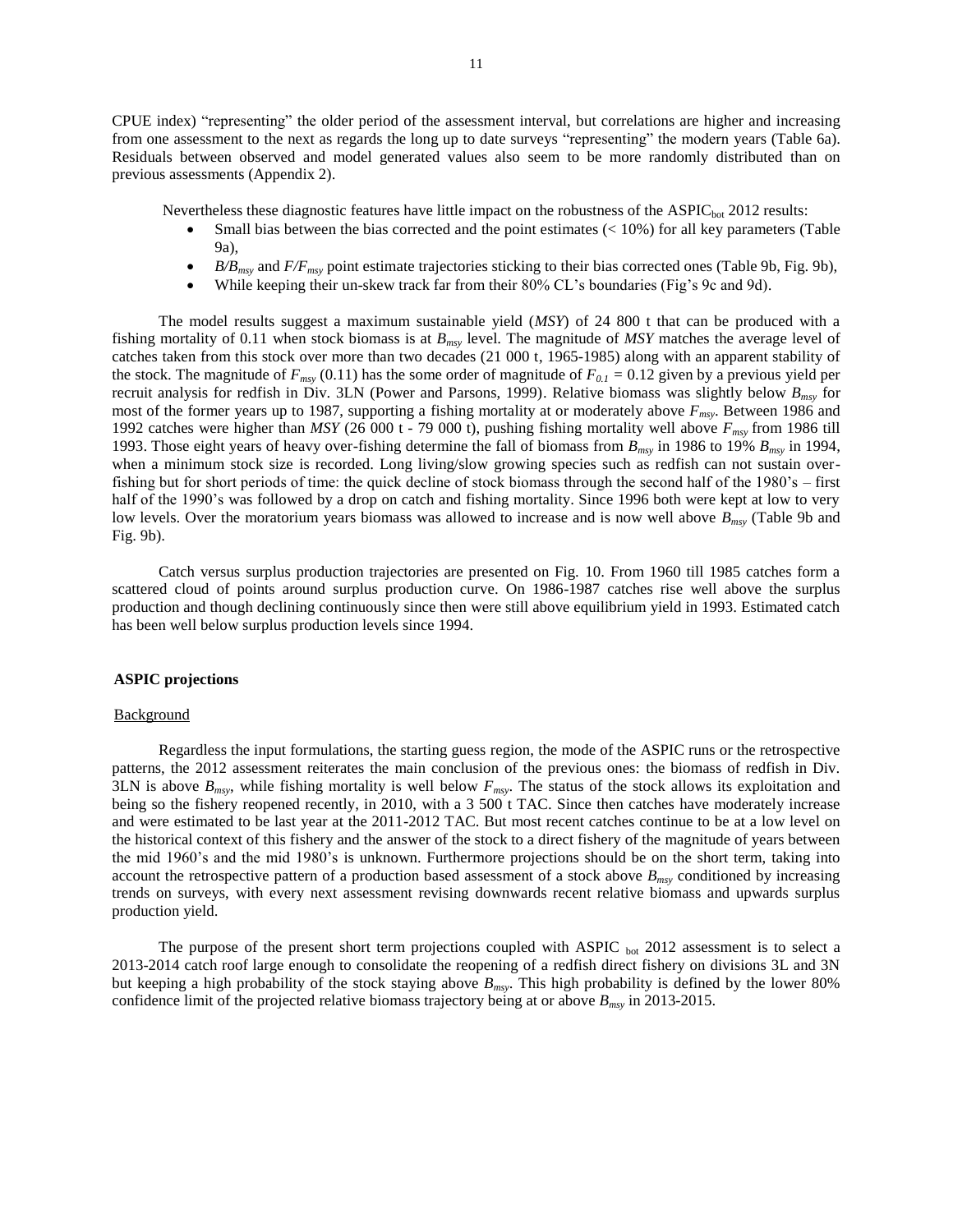## **Framework**

For ASPIC short term projections were carried out assuming a *status quo* catch for 2012 (5 768 t), forwarded with increasing options of constant fishing mortality on 2013 and 2014, from *Fstatusquo* to 2/3 *Fmsy* (recommended by the PA surplus production framework for a stock above *Bmsy* such as this one at present), stopping at  $1/6$   $F_{msy}$  and  $2/3$   $F_{msy}$  in between.

ASPIC has an auxiliary program, ASPICP, to provide not only bias corrected estimates of biomass and fishing mortality on an annual basis for the assessment time interval (with associated 80% confidence limits) but also allows projections of these trajectories to future years under user preset catch and/or fishing mortality (as a multiplier of  $F_{msv}$  / $F_{last\ year}$  ratio). ASPICP reads the results from the 1000 trials of the ASPIC <sub>bot</sub> 2012 assessment stored in a .BIO file and project each of these runs three years ahead (2012-2014), under the scenarios considered above. Each of these scenarios is input on a .CTL file that guides each of the four adopted short term projections. Results are stored in .PRJ files and summarized on Table 10a and 10b and Fig 11.

#### Projection results

Any of the four fishing mortality options for the next coming years (assuming stability in the 2012 catch) will project the stock standing above  $B_{msy}$  and, with the exception of the higher 2/3  $F_{msy}$  option, with marginal increases of biomass (Table 10a). Results for *Fstatusquo* and 1/6 *Fmsy* are very similar (Table 10a and 10b and Fig 11).

## **Stock and fishing mortality trajectory under a Precautionary Approach framework**

The ASPIC bias corrected results were put under the precautionary framework (Fig. 12). The trajectory presented shows a stock slightly below *Bmsy* under exploitation above *Fmsy* through 25 years in a row (1960-1985). The stock rapidly declined afterwards to well below *Bmsy* when fishing mortality rises to well above *Fmsy* (1987- 1993). Biomass gradually aproaches and finally surpasses *Bmsy* after fishing mortality dropped to well below *Fmsy* (1993-1995) being kept at a very low level ever since.

The NAFO SC Study Group recommendations from the meeting in Lorient in 2004 (NAFO, 2004), as regards Limit Reference Points (LRP's) for stocks evaluated with surplus production models, considered *Flim* at *Fmsy* and *Ftarget* at 2/3 *Fmsy*. The Study Group also considered that the biomass giving production of 50% *MSY* was a suitable *Blim.* With the Schaeffer model used in the present ASPIC assessment this limit corresponds in this stock to (roughly) 30% *Bmsy*. The stock was at (or below) *Blim* between 1993 and 1996, prior to the implementation of the moratorium on this fishery in 1998.

## **Acknowledgements**

This assessment is part of a EU research project supported by the European Commission (DG XIV, Program for the collection of data in fisheries sector), IPIMAR (EU-Portugal), IEO (Spain) and CSIC (Spain). The authors would like to thank Don Power (Science, Oceans and Environment Branch, DFO, St. John's, NL, Canada) for the early submission of the 2010 and 2011 data from the spring and autumn Canadian surveys on Div. 3L and Div. 3N. We also would like to express our gratitude to Barb Marshall of the NAFO Secretariat (Dartmouth, NS, Canada) for her work on the edition of this research document.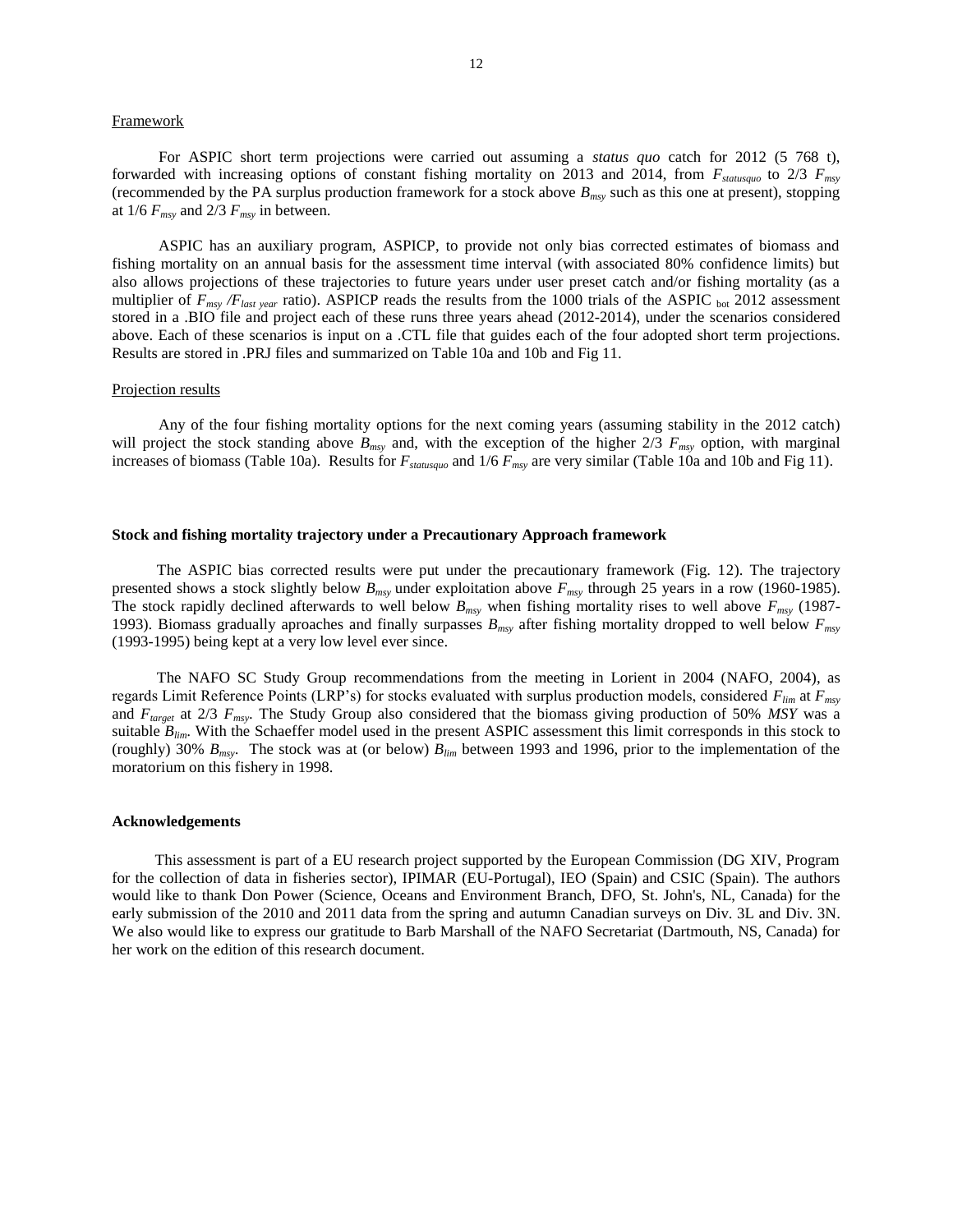## **REFERENCES**

- Alpoim, R. and Vargas, J., 2004. Length-weight relationships of the Portuguese commercial catches in NAFO, 1998-2003. *NAFO SCR Doc.* 04/40 Ser. No N4991, 10pp.
- Ávila de Melo, A.M., Alpoim, R. and Saborido-Rey, F., 2003. An assessment of beaked redfish (*S. mentella and S. fasciatus*) in NAFO Div. 3M. *NAFO SCR Doc.* 03/45 Ser. No N4863, 72p.
- Ávila de Melo, A.M., Power, D. and Alpoim, R., 2005. An assessment of the status of the redfish resource in NAFO Divisions 3LN. *NAFO SCR Doc*. 05/52, Serial No. N5138, 19 pp.
- Ávila de Melo, A.M., Duarte, R., Power, D. and Alpoim, R., 2008. A revised ASPIC based assessment of redfish in NAFO Divisions 3LN. *NAFO SCR Doc.* 08/33, Serial No. N5534, 72pp.
- Ávila de Melo, A.M. and Alpoim, R., 2010a. The  $2^{nd}$  take of 2008 assessment of redfish in NAFO Divisions 3LN: going further on the exploratory analysis of ASPIC formulations. *NAFO SCR Doc.* 10/29, Serial No. N5787, 21 pp.
- Ávila de Melo, A.M., Alpoim, R. and González-Troncoso, D., 2010b. An ASPIC Based Assessment of Redfish (*S. mentella* and *S. fasciatus*) in NAFO Divisions 3LN (Is a Retrospective Biased Assessment Necessarily Useless in Terms of Scientific Advice?). *NAFO SCR Doc.* 10/28, Serial No. N5786, 76 pp.
- Bishop, C. A., 1994. Revisions and additions to stratification schemes used during research vessel surveys in NAFO Subareas 2 and 3. *NAFO SCR. Doc.* 94/43 (rev.). Ser. No N2413.
- Bulatova, A. Yu., Vaskov, A.A., Kiseleva and Savvatimsky, P. I., 1997: Review of Russian Bottom Trawl Surveys in the NAFO Subareas 0, 2 and 3 for 1954-95. *NAFO Sci. Coun. Studies,* 30: 51-55.
- Doubleday, 1981. Manual of groundfish surveys in the Northwest Atlantic. *NAFO Sci. Coun. Studies*, 2, 55p.
- Gavaris, S., 1980. Use of a multiplicative model to estimate catch rate and effort from commercial data. *Canadian Journal of Fisheries and Aquatic Science* 37, 2272-2275.
- González-Troncoso, D., Paz, X. and González, C., 2010. Results for redfish from the Spanish Surveys conducted in the NAFO Regulatory Area of Divisions 3NO, 1995–2009. *NAFO SCR Doc.* 10/29, Serial Number N5787, 21 pp.
- González-Costas, F., González-Trancoso, D., Ramilo, G., Román, E., Lorenzo, J., Casas, M., Gonzalez, C., Vázquez, A. and Sacau M. 2012. Spanish Research Report for 2011. *NAFO SCS Doc.* 12/9, Serial Number N6023, 35 pp.
- NAFO, 2004. Report of the NAFO Study Group on Limit Reference Points Lorient, France, 15-20 April, 2004. *NAFO SCS Doc.* 04/12, Serial Number N4980, 72 pp.
- NAFO, 2008. Northwest Atlantic Fisheries Organization Scientific Council Reports 2007. Dartmouth, Nova Scotia, Canada, 279 pp.
- NAFO, 2009. Northwest Atlantic Fisheries Organization Scientific Council Reports 2007. Dartmouth, Nova Scotia, Canada, 325 pp.
- Power, D. and Vaskov, A.A., 1992. Abundance and biomass estimates of redfish (*S. mentella*) in Div. 3LN from Russian groundfish surveys from 1984-91. *NAFO SCR Doc.* 92/59. Serial No. N2113. 9 pp.
- Power, D., 1997. Redfish in NAFO Divisions 3LN. *NAFO SCR Doc. 97/64*, Serial No. N2898. 37 pp.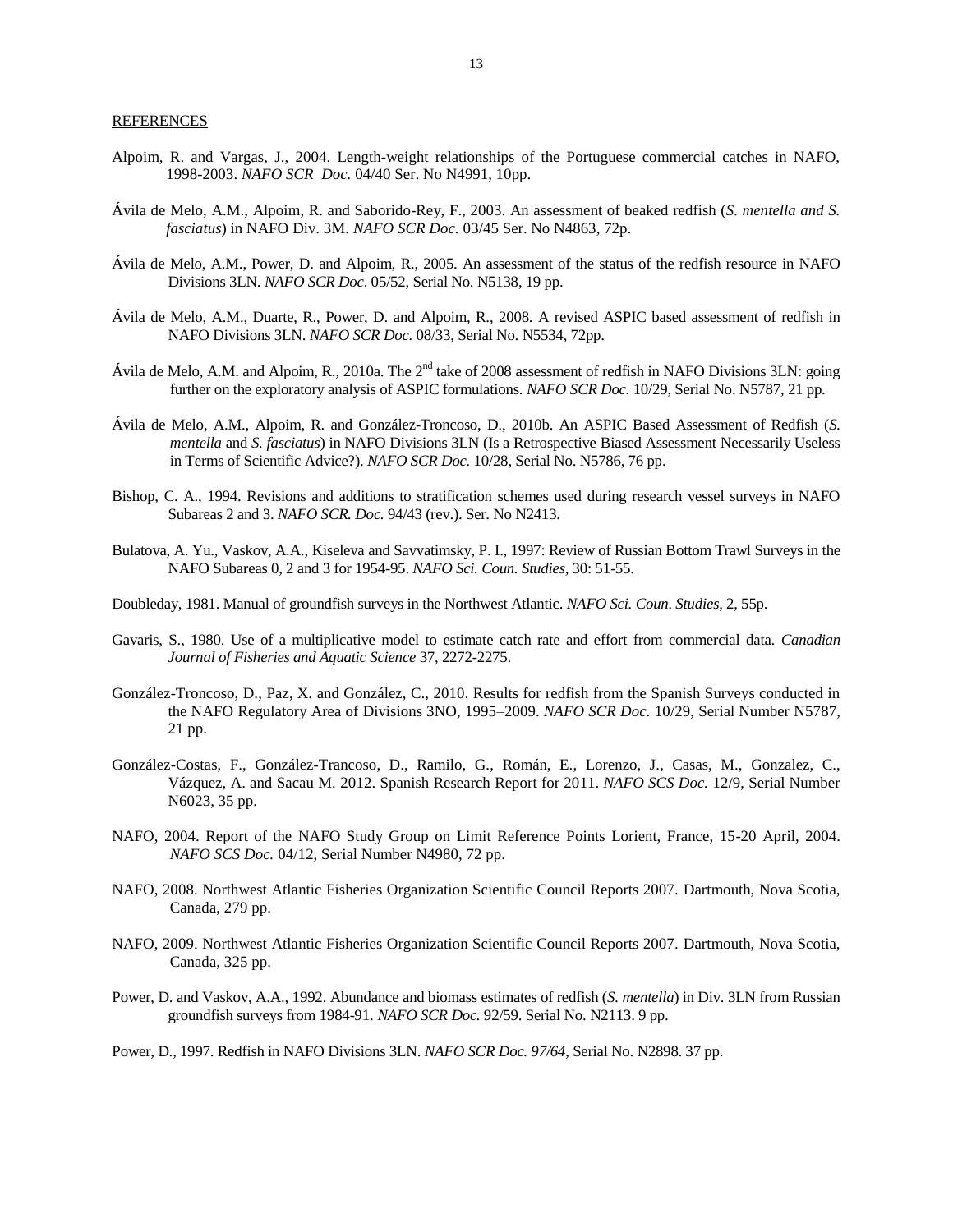- Power, D. and Maddock Parsons, D., 1998. Canadian research survey data conversions for redfish in Div. 3LN based on comparative fishing trials between an Engel 145 Otter Trawl and a Campelen 1800 shrimp trawl. *NAFO SCR Doc.* 98/71. Serial No. N3063. 21 pp.
- Power, D. and Maddock Parsons, D., 1999. The status of the redfish resource in NAFO Div. 3LN. *NAFO SCR Doc.* 99/65. Serial No. N4124. 27 pp.
- Power, D., 2001. An assessment of the status of the redfish resource in NAFO Divisions 3LN. *NAFO SCR Doc.* 01/62, Serial No. N4440, 22 pp.
- Prager, M.H., 1994. A suite of extensions to no-equilibrium surplus-production model. *Fish. Bull. U.S.*, 92: 374-389.
- Prager, M.H., 2004. User's manual for ASPIC: a stock production model incorporating covariates (ver. 5) and auxiliary programs. *NMFS Beaufort Laboratory Document* BL-2004-01, 25pp.
- Schaefer, M.B., 1954. Some aspects of the dynamics of populations important to management of the commercial marine fisheries. *Bull. Inter-Am. Trop. Tuna Comm*. 1(2): 27-56.
- Skryabin, I.A. and Pochtar M.V., 2010. Russian research report for 2009. *NAFO SCS Doc.* 10/05, Serial No. N5496, 20 pp.
- Vargas, J., Alpoim, R., Santos, E. and Ávila de Melo, A.M., 2012. Portuguese research report for 2011*. NAFO SCS Doc.* 12/ 08, Ser. No N6022, 41 pp.
- Vaskov, A.A., 1994. Assessment of redfish stocks in Divisions 3LN from trawl acoustic survey data, 1993. *NAFO SCR Doc.* 94/13, Serial No. N2376, 9 pp.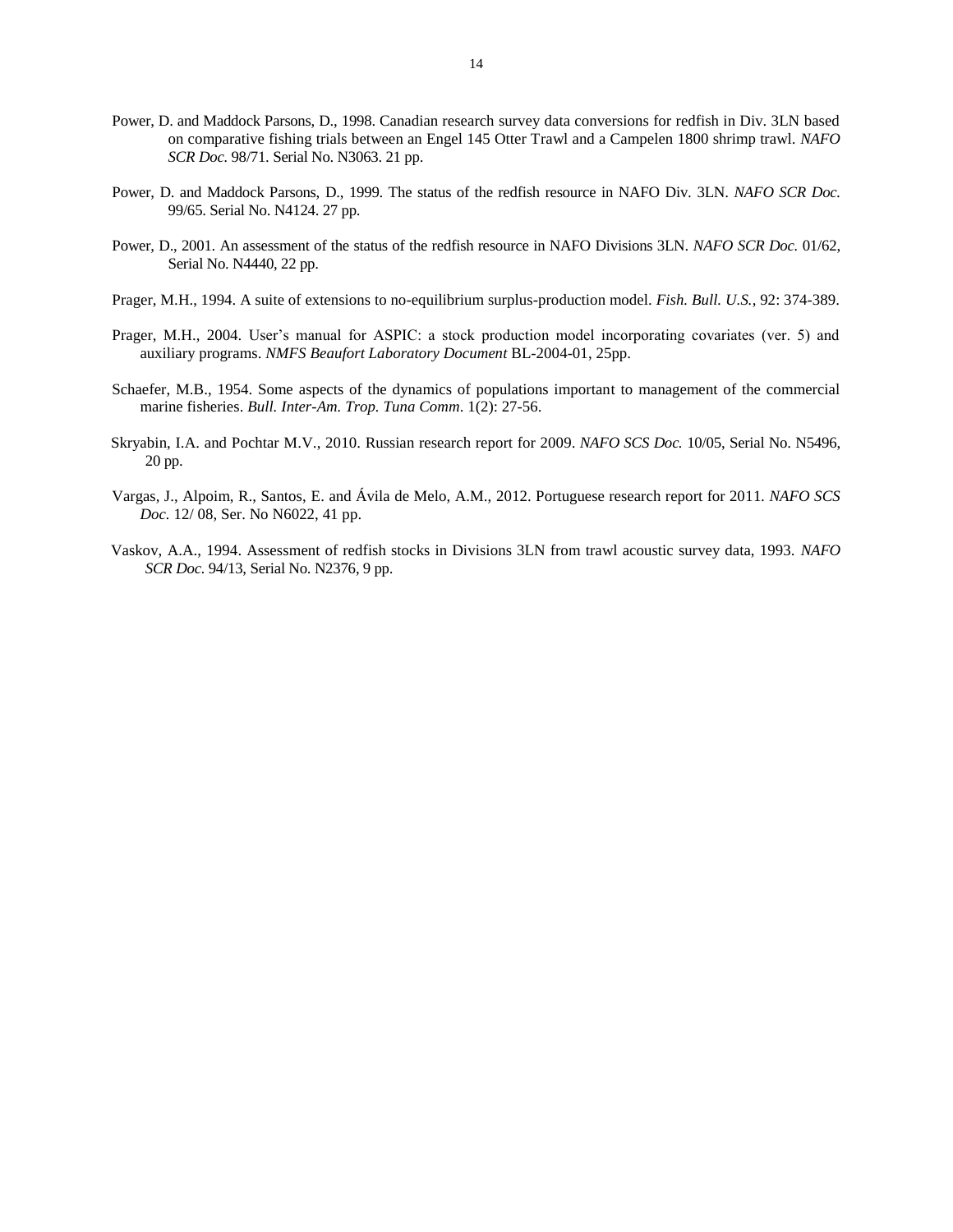| . .          |       | iiliateu<br>11 VI 11 | VallUUS S |                             |    |
|--------------|-------|----------------------|-----------|-----------------------------|----|
| YEAR         | 3L    | 3N                   | TOTAL     | TAC                         |    |
| 1959         | 34107 | 10478                | 44585     |                             |    |
| 1960         | 10015 | 16547                | 26562     |                             |    |
| 1961         | 8349  | 14826                | 23175     |                             |    |
| 1962         | 3425  | 18009                | 21439     |                             | а  |
| 1963         | 8191  | 12906                | 27362     |                             | а  |
| 1964         | 3898  | 4206                 | 10261     |                             | a  |
| 1965         | 18772 | 4694                 | 23466     |                             |    |
| 1966         | 6927  | 10047                | 16974     |                             |    |
| 1967         | 7684  | 19504                | 27188     |                             |    |
| 1968         | 2378  | 15265                | 17660     |                             | а  |
| 1969         | 2344  | 22356                | 24750     |                             | a  |
| 1970         | 1029  | 13359                | 14419     |                             | а  |
| 1971         | 10043 | 24310                | 34370     |                             | a  |
| 1972         | 3095  | 25838                | 28933     |                             |    |
| 1973         | 4709  | 28588                | 33297     |                             |    |
| 1974         | 11419 | 10867                | 22286     | 28000                       |    |
| 1975         | 3838  | 14033                | 17871     | 20000                       |    |
| 1976         | 15971 | 4541                 | 20513     | 20000                       |    |
| 1977         | 13452 | 3064                 | 16516     | 16000                       |    |
| 1978         | 6318  | 5725                 | 12043     | 16000                       |    |
| 1979         | 5584  | 8483                 | 14067     | 18000                       |    |
| 1980         | 4367  | 11663                | 16030     | 25000                       |    |
| 1981         | 9407  | 14873                | 24280     | 25000                       |    |
| 1982         | 7870  | 13677                | 21547     | 25000                       |    |
| 1983         | 8657  | 11090                | 19747     | 25000                       |    |
| 1984         | 2696  | 12065                | 14761     | 25000                       |    |
| 1985         | 3677  | 16880                | 20557     | 25000                       |    |
| 1986         | 27833 | 14972                | 42805     | 25000                       |    |
| 1987         | 30342 | 40949                | 79031     | 25000                       | Ib |
| 1988         | 22317 | 23049                | 53266     | 25000                       | lb |
| 1989         | 18947 | 12902                | 33649     | 25000                       | lb |
| 1990         | 15538 | 9217                 | 29105     | 25000 <sub>b</sub>          |    |
| 1991         | 8892  | 12723                | 25815     | 14000 b                     |    |
| 1992         | 4630  | 10153                | 27283     | 14000                       | Ib |
| 1993         | 5897  | 9077                 | 21308     | 14000 bc                    |    |
| 1994         | 379   | 2274                 | 5741      | 14000                       | bc |
| 1995         | 292   | 1697                 | 1989      | 14000                       |    |
| 1996         | 112   | 339                  | 451       | 11000                       |    |
| 1997         | 151   | 479                  | 630       | 11000                       |    |
| 1998         | 494   | 405                  | 899       | 0                           |    |
| 1999         | 518   | 1318                 | 2318      | 0                           | b  |
| 2000         | 657   | 819                  | 3141      | 0                           | bc |
| 2001         | 653   | 245                  | 1442      | 0                           | b  |
| 2002         | 651   | 327                  | 1216      | 0                           | h  |
| 2003         | 584   | 751                  | 1334      | $\mathbf 0$                 |    |
| 2004         | 401   | 236                  | 637       | $\mathbf{0}$                |    |
| 2005         | 581   | 78<br>444            | 659       | $\mathbf{0}$                |    |
| 2006         | 53    |                      | 496       | $\mathbf{0}$                |    |
| 2007         | 118   | 1546<br>377          | 1664      | $\mathbf{0}$<br>$\mathbf 0$ |    |
| 2008         | 220   |                      | 597       | 0                           |    |
| 2009<br>2010 | 57    | 994                  | 1051      | 3500                        |    |
|              | 260   | 3688                 | 4120      |                             |    |
| 2011         | 3796  | 1972                 | 5768      | 6000 d                      |    |

Table 1: Summary of catch and TAC's of redfish in  $Div$  3LN estimated from

a Includes catch that could not be identified by division

b includes estimates of unreported catches

c Catch could not be precisely estimate due to discrepancies in figures from available sources: average of the range of the different catch estimates.

d Data extracted from the NAFO Database STATLANT 21A on 22 May 2012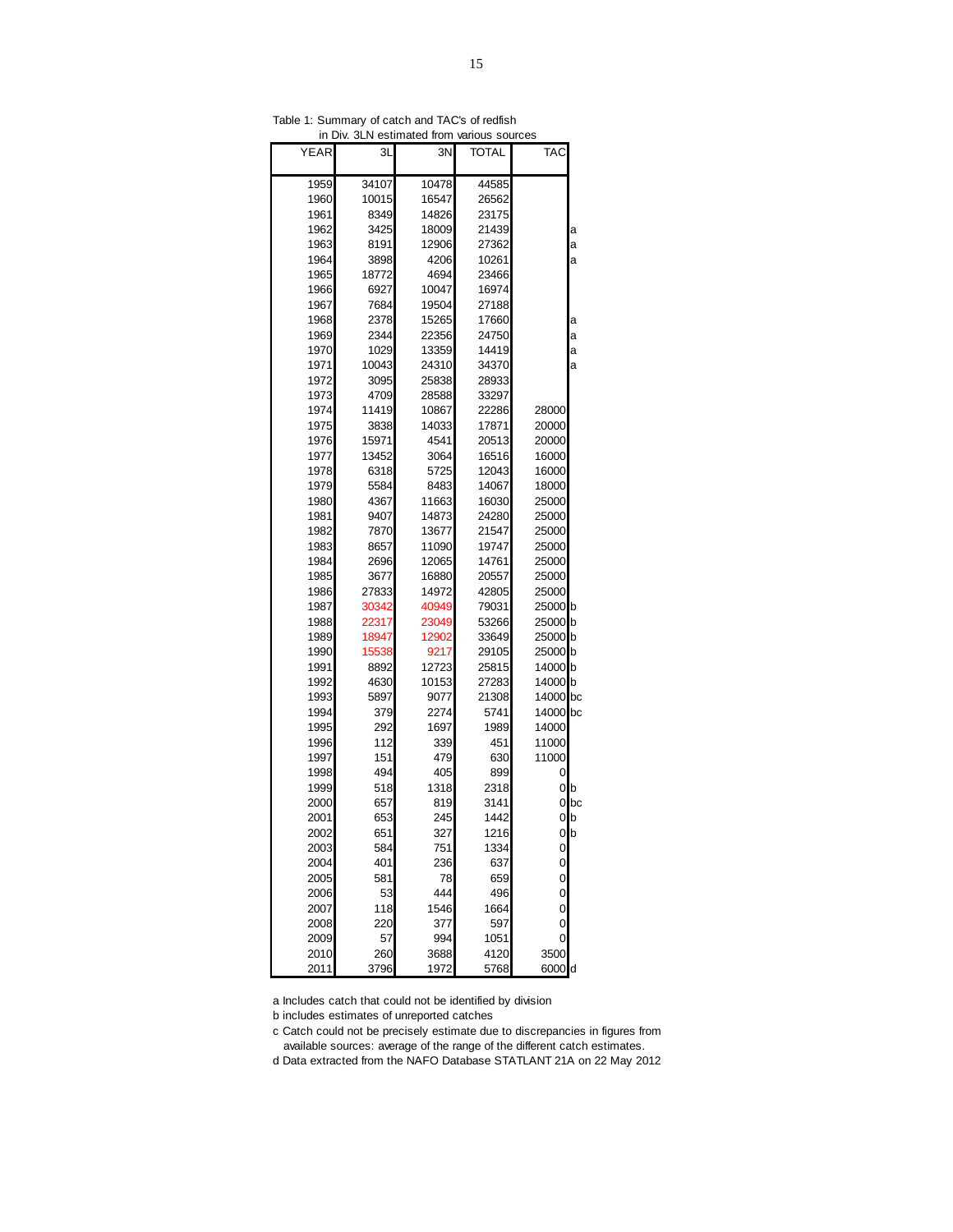|      | 3L              |               | 3N              |               | 3LN             |               | 3LN         |
|------|-----------------|---------------|-----------------|---------------|-----------------|---------------|-------------|
| Year | <b>STATLANT</b> | Predicted     | <b>STATLANT</b> | Predicted     | <b>STATLANT</b> | Predicted     | <b>CPUE</b> |
|      | Catch           | <b>EFFORT</b> | Catch           | <b>EFFORT</b> | Catch           | <b>EFFORT</b> | annual      |
| 1959 | 34107           | 22604         | 10478           | 8659          | 44585           | 31263         | 1.426       |
| 1960 | 10015           | 5690          | 16547           | 10892         | 26562           | 16582         | 1.602       |
| 1961 | 8349            | 3610          | 14826           | 10049         | 23175           | 13659         | 1.697       |
| 1962 | 3425            | 2049          | 18009           | 11090         | 21434           | 13139         | 1.631       |
| 1963 | 8191            | 3973          | 12906           | 8958          | 21097           | 12931         | 1.632       |
| 1964 | 3898            | 1491          | 4206            | 2981          | 8104            | 4472          | 1.812       |
| 1965 | 18772           | 8190          | 4694            | 2551          | 23466           | 10741         | 2.185       |
| 1966 | 6927            | 4615          | 10047           | 4915          | 16974           | 9530          | 1.781       |
| 1967 | 7684            | 3793          | 19504           | 10569         | 27188           | 14362         | 1.893       |
| 1968 | 2378            | 1446          | 15265           | 17684         | 17643           | 19130         | 0.922       |
| 1969 | 2344            | 1354          | 22356           | 17109         | 24700           | 18463         | 1.338       |
| 1970 | 1029            | 499           | 13359           | 10026         | 14388           | 10525         | 1.367       |
| 1971 | 10043           | 5207          | 24310           | 20320         | 34353           | 25527         | 1.346       |
| 1972 | 3095            | 1877          | 25838           | 18982         | 28933           | 20859         | 1.387       |
| 1973 | 4709            | 2078          | 28588           | 18186         | 33297           | 20264         | 1.643       |
| 1974 | 11419           | 11907         | 10867           | 5374          | 22286           | 17281         | 1.290       |
| 1975 | 3838            | 2443          | 14033           | 8265          | 17871           | 10708         | 1.669       |
| 1976 | 15971           | 11335         | 4541            | 4537          | 20512           | 15872         | 1.292       |
| 1977 | 13452           | 10461         | 3064            | 2738          | 16516           | 13199         | 1.251       |
| 1978 | 6318            | 5961          | 5725            | 4925          | 12043           | 10886         | 1.106       |
| 1979 | 5584            | 3517          | 8483            | 6176          | 14067           | 9693          | 1.451       |
| 1980 | 4367            | 2873          | 11663           | 6229          | 16030           | 9102          | 1.761       |
| 1981 | 9407            | 6020          | 14873           | 9216          | 24280           | 15236         | 1.594       |
| 1982 | 7870            | 4812          | 13677           | 8160          | 21547           | 12972         | 1.661       |
| 1983 | 8657            | 4960          | 11090           | 7734          | 19747           | 12694         | 1.556       |
| 1984 | 2696            | 1804          | 12065           | 12263         | 14761           | 14067         | 1.049       |
| 1985 | 3677            | 2104          | 16880           | 16858         | 20557           | 18962         | 1.084       |
| 1986 | 27833           | 15247         | 14972           | 15057         | 42805           | 30304         | 1.413       |
| 1987 | 34212           | 22369         | 44819           | 29517         | 79031           | 51886         | 1.523       |
| 1988 | 26267           | 19629         | 26999           | 24453         | 53266           | 44082         | 1.208       |
| 1989 | 19847           | 10567         | 13802           | 14884         | 33649           | 25451         | 1.322       |
| 1990 | 17713           | 16774         | 11392           | 18513         | 29105           | 35287         | 0.825       |
| 1991 | 8892            | 12329         | 12723           | 20052         | 21615           | 32381         | 0.668       |
| 1992 | 4630            | 2452          | 10153           | 13755         | 14783           | 16207         | 0.912       |
| 1993 | 5897            | 1576          | 9077            | 17116         | 14974           | 18692         | 0.801       |
| 1994 | 379             | 410           | 2274            | 2900          | 2653            | 3310          | 0.802       |

Table 2: Redfish STATLANT catch and predicted effort for Div. 3L and Div. 3N, 1959-1994 (Power, 1997). Standardized catch rate for Div. 3LN, 1959-1994.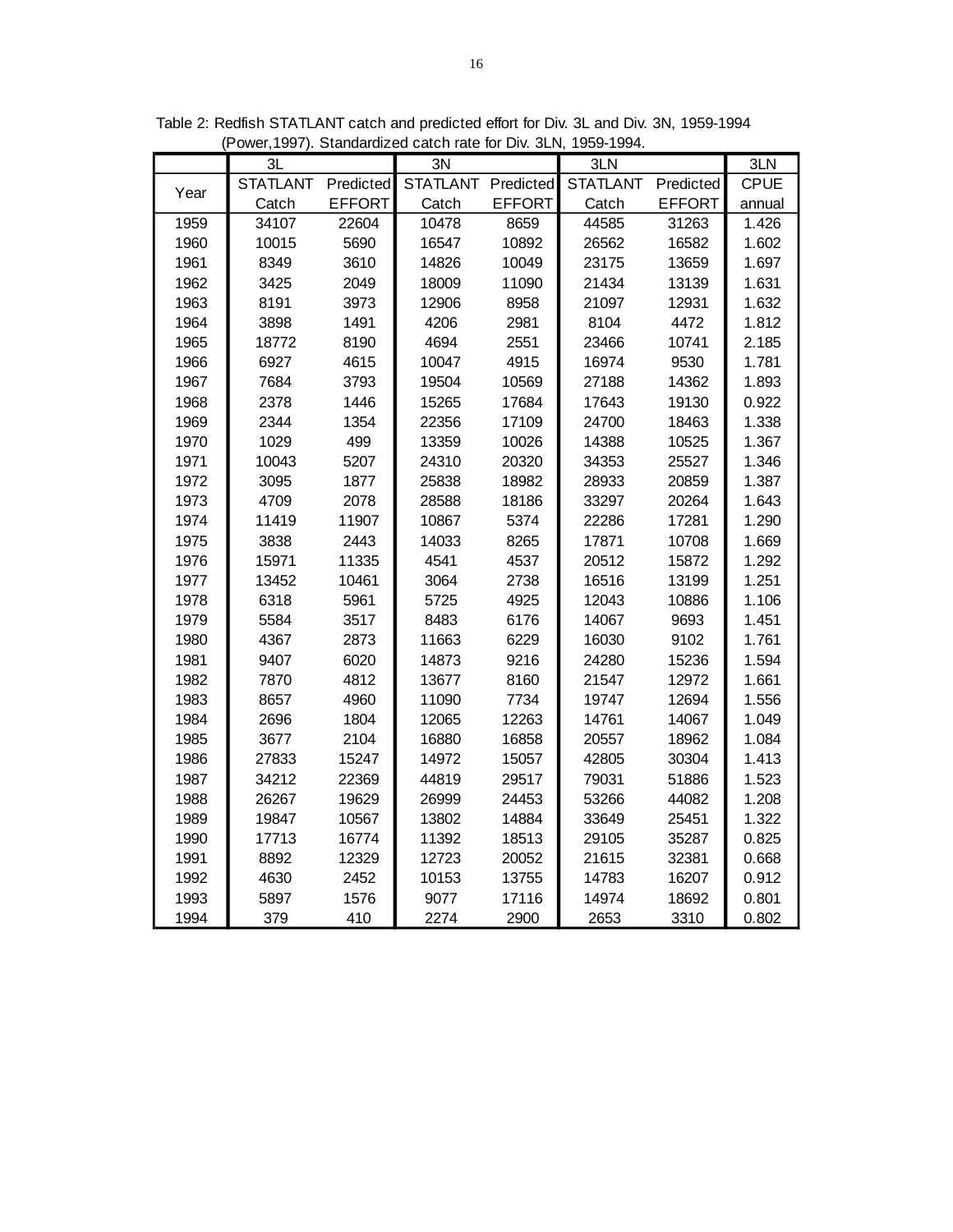| Length           | 1990  |                | 1991           | 1992  | 1993  | 1994           | 1995           | 1996           | 1997           | 1998           | 1999 | 2000           | 2001           | 2002           | 2003           | 2004           | 2005           | 2006           | 2007           | 2008           | 2009           | 2010   | 2011   |
|------------------|-------|----------------|----------------|-------|-------|----------------|----------------|----------------|----------------|----------------|------|----------------|----------------|----------------|----------------|----------------|----------------|----------------|----------------|----------------|----------------|--------|--------|
| 10               |       |                |                |       |       |                |                |                |                |                |      |                |                |                |                |                |                |                |                | 0.09           |                |        |        |
| 11               |       |                |                |       |       |                |                |                |                |                |      |                |                |                | 0.03           |                |                |                |                | 0.21           | 3              | 17     |        |
| 12               |       | 12             |                |       |       |                |                |                |                |                |      |                |                |                | 0.03           |                |                |                |                | 0.23           | 10             | 38     | 33     |
| 13               |       | 6              |                |       |       |                |                |                |                |                |      |                |                |                |                |                |                |                |                | 0.09           | 23             | 61     | 108    |
| 14               |       | 21             |                |       |       |                |                |                |                |                |      |                |                |                |                |                |                | 0.003          |                | 0.09           | 33             | 191    | 184    |
| 15               |       | 28             | 28             |       |       |                |                |                |                |                |      |                |                |                | 5              |                |                | 10             |                | 3              | 51             | 332    | 353    |
| 16               |       | 73             | 103            | 9     |       |                |                |                |                |                |      |                | $\mathbf{1}$   | 0.3            | 8              |                |                | 24             |                | 14             | 11844          | 626    | 442    |
| 17               |       | 199            | 394            | 28    |       |                | $\overline{2}$ |                |                |                | 0.3  |                | $\overline{2}$ | $\overline{1}$ | 21             | $\overline{1}$ | $\overline{2}$ | 34             |                | 80             | 28755          | 950    | 584    |
| 18               |       | 286            | 1034           | 412   |       | 5              | $\overline{2}$ |                | 0.01           | $\overline{1}$ |      |                | $\mathbf{1}$   | 1              | 44             | $\overline{2}$ | $\overline{4}$ | 65             | 0.3            | 103            | 28464          | 1155   | 675    |
| 19               |       | 445            | 2157           | 1291  | 5     | 6              | 3              |                | 0.3            | $\overline{2}$ | 16   | $\overline{4}$ | $\overline{4}$ | 3              | 90             | 6              | 9              | 99             | 43             | 96             | 15107          | 1666   | 1203   |
| 20               |       | 720            | 3313           | 2375  |       | 16             | 14             | $\overline{4}$ | $\overline{2}$ | 13             | 47   | 6              | 18             | 14             | 151            | 15             | 11             | 182            | 143            | 43             | 1565           | 2012   | 1968   |
| 21               | 1309  |                | 3780           | 2943  | 235   | 287            | 9              |                | 11             | 57             | 80   | 10             | 52             | 41             | 218            | 28             | 13             | 300            | 77             | 133            | 428            | 2662   | 3051   |
| 22               | 2081  |                | 4922           | 3600  | 714   | 683            | 65             | 6              | 17             | 151            | 150  | 26             | 102            | 81             | 269            | 35             | 11             | 347            | 149            | 239            | 475            | 3644   | 3999   |
| 23               | 3212  |                | 7340           | 4358  | 1141  | 594            | 64             | 17             | 34             | 277            | 128  | 46             | 118            | 101            | 277            | 41             | 16             | 340            | 212            | 303            | 5957           | 2502   | 3083   |
| 24               | 4164  |                | 7575           | 5552  | 2565  | 708            | 99             | 9              | 64             | 296            | 120  | 85             | 114            | 132            | 258            | 54             | 35             | 210            | 170            | 253            | 2346           | 1245   | 1728   |
| 25               | 5216  |                | 6944           | 4981  | 5237  | 944            | 100            | 9              | 98             | 248            | 178  | 195            | 114            | 154            | 261            | 85             | 61             | 147            | 221            | 224            | 268            | 808    | 928    |
| 26               | 5560  |                | 5981           | 5145  | 5115  | 1297           | 277            | 12             | 118            | 221            | 318  | 364            | 126            | 204            | 309            | 157            | 138            | 111            | 206            | 138            | 2828           | 737    | 704    |
| 27               | 5410  |                | 6197           | 4579  | 5433  | 1404           | 330            | 35             | 144            | 218            | 555  | 546            | 170            | 248            | 324            | 190            | 181            | 99             | 134            | 81             | 193            | 541    | 578    |
| 28               | 5217  |                | 5322           | 4063  | 5004  | 1182           | 300            | 75             | 114            | 173            | 712  | 943            | 188            | 289            | 286            | 184            | 201            | 88             | 521            | 32             | 194            | 528    | 725    |
| 29               |       | 4712           | 3354           | 4637  | 4437  | 1188           | 263            | 76             | 114            | 154            | 673  | 1003           | 179            | 289            | 245            | 184            | 223            | 62             | 425            | 42             | 140            | 440    | 696    |
| 30               | 4751  |                | 4043           | 3911  | 3283  | 1011           | 310            | 182            | 114            | 120            | 520  | 1027           | 236            | 294            | 225            | 178            | 176            | 60             | 368            | 44             | 96             | 349    | 678    |
| 31               | 4551  |                | 2695           | 3711  | 2964  | 912            | 313            | 197            | 154            | 129            | 413  | 564            | 289            | 295            | 204            | 107            | 109            | 35             | 335            | 31             | 64             | 226    | 954    |
| 32               | 3943  |                | 2478           | 2187  | 2313  | 944            | 309            | 98             | 146            | 119            | 434  | 315            | 303            | 276            | 189            | 108            | 91             | 28             | 594            | 37             | 49             | 220    | 1063   |
| 33               | 3082  |                | 1582           | 1355  | 2291  | 596            | 226            | 67             | 131            | 110            | 383  | 237            | 298            | 216            | 196            | 95             | 83             | 19             | 316            | 58             | 40             | 190    | 845    |
| 34               | 2737  |                | 1179           | 1569  | 1527  | 526            | 189            | 30             | 71             | 66             | 268  | 217            | 218            | 132            | 149            | 73             | 71             | 17             | 252            | 83             | 37             | 149    | 352    |
| 35               | 2100  |                | 928            | 1604  | 1059  | 363            | 182            | 35             | 24             | 19             | 141  | 129            | 212            | 83             | 112            | 51             | 63             | 10             | 124            | 62             | 11             | 143    | 268    |
| 36               | 1681  |                | 831            | 1895  | 923   | 202            | 106            | 23             | 19             | 18             | 89   | 60             | 121            | 37             | 62             | 36             | 56             | 5              | 110            | 39             | 13             | 96     | 134    |
| 37               | 1416  |                | 580            | 1571  | 766   | 196            | 160            | $\overline{7}$ | 14             | 11             | 82   | 78             | 82             | 18             | 41             | 17             | 31             | $\overline{2}$ | $\overline{4}$ | 31             | $\overline{2}$ | 51     | 71     |
| 38               | 1128  |                | 482            | 1303  | 807   | 158            | 171            | 5              | 10             | 8              | 51   | 50             | 55             | 11             | 22             | 10             | 15             | $\overline{1}$ | $\overline{2}$ | 12             |                | 39     | 85     |
| 39               |       | 729            | 363            | 1114  | 489   | 124            | 100            | 11             | 3              | 3              | 37   | 47             | 30             | 3              | 14             | 9              | 8              | 0.01           | 23             | 9              | $\overline{2}$ | 17     | 29     |
| 40               |       | 458            | 292            | 790   | 505   | 69             | 144            | $\overline{2}$ |                | 3              | 23   | 23             | 18             | $\overline{2}$ | $\overline{7}$ | 5              | 8              | 0.3            | 22             | $\overline{1}$ | 0.4            | 12     | 27     |
|                  |       | 321            | 188            | 558   | 320   | 49             | 63             | 3              |                | $\overline{2}$ | 19   | 12             | 10             |                | $\overline{2}$ | $\overline{2}$ | $\overline{4}$ | 0.003          | 0.4            | $\overline{1}$ | 0.5            | 3      |        |
| 42               |       | 255            | 117            | 420   | 306   | 23             |                |                | $\mathbf{1}$   | 0.1            | 13   | 15             | $\overline{7}$ | $\overline{2}$ | 3              | 1              | $\overline{2}$ | 0.003          | 0.2            | 0.1            | 0.57           | 1      | 16     |
| 43               |       | 227            | 68             | 203   | 137   | 15             | 3              | $\overline{2}$ | $\overline{2}$ | 0.1            | 3    | 9              | 4              | $\overline{2}$ | $\overline{2}$ | $\overline{2}$ | 6              |                | 0.5            | 3              | 0.02           |        |        |
|                  |       | 157            | 83             | 85    | 175   | $\overline{7}$ | 3              | $\overline{2}$ | $\overline{1}$ | $\overline{1}$ | 3    | $\overline{1}$ | 3              |                | $\overline{2}$ | $\overline{1}$ | 3              |                | 0.1            | 0.05           | 0.23           |        |        |
| 45               |       | 84             | 33             | 76    | 107   | $\overline{1}$ | 3              | $\overline{2}$ | 0.1            |                |      | $\overline{2}$ | $\mathbf{1}$   |                | 0.1            | $\overline{1}$ | $\overline{1}$ |                | 0.1            | $\overline{1}$ | 0.3            |        |        |
| 46               |       | 58             | 8              | 32    | 9     | 3              |                |                | 0.1            | 0.02           | 0.2  | $\overline{1}$ | $\overline{1}$ |                | $\overline{2}$ | 0.2            | 0.3            |                |                |                | 0.1            |        |        |
|                  |       | 24             |                | 9     | 47    | 0.2            |                |                |                |                |      | 0.5            | 0.2            |                | 0.04           | $\overline{1}$ | $\overline{2}$ |                |                |                |                |        |        |
| 48               |       | 11             | $\overline{2}$ | 8     | 5     |                | 3              |                | 0.1            |                |      |                |                |                |                |                | 0.04           |                |                |                |                |        |        |
|                  |       | 6              |                | 1     |       | 0.1            |                |                |                |                |      |                |                |                |                |                |                |                |                | $\mathbf{1}$   |                |        |        |
| 50               |       |                |                |       |       |                |                |                |                |                |      |                |                |                |                |                |                |                |                |                |                |        |        |
| 51               |       | $\overline{1}$ | 25             |       |       | $\overline{2}$ |                |                |                |                |      |                |                |                | 0.3            |                |                |                |                |                |                | 0.03   |        |
| 52               |       | $\overline{2}$ |                |       |       |                |                |                |                |                |      |                |                |                |                |                |                |                |                |                |                |        |        |
| 53               |       | $\overline{1}$ |                |       |       |                |                |                |                |                |      |                |                |                |                |                |                |                |                |                |                |        |        |
| 54               |       | $\overline{2}$ |                |       |       |                |                |                |                |                |      |                |                |                | 0.3            |                |                |                |                |                |                |        |        |
| no ('000)        | 66410 |                | 74421          | 66375 | 47918 | 13517          | 3815           | 910            | 1411           | 2422           | 5457 | 6020           | 3076           | 2929           | 3999           | 1681           | 1632           | 2295           | 4454           | 2199           | 99003          | 21651  | 25584  |
| weight (tons)    | 29105 |                | 25815          | 27283 | 21308 | 5741           | 1989           | 451            | 630            | 899            | 2318 | 2617           | 1442           | 1216           | 1334           | 637            | 659            | 497            | 1664           | 597            | 1051           | 3948   | 5768   |
| mean weight (g)  |       | 438            | 347            | 411   | 445   | 425            | 521            | 496            | 446            | 371            | 425  | 435            | 469            | 415            | 334            | 379            | 404            | 217            | 365            | 271            | 109            | 182    | 225    |
| mean length      |       | 29.3           | 26.6           | 28.4  | 29.6  | 29.1           | 31.6           | 31.2           | 29.8           | 27.4           | 29.9 | 30.1           | 30.8           | 29.5           | 27.5           | 29.5           | 30.1           | 23.9           | 29.4           | 25.4           | 19.0           | 22.8   | 24.4   |
| length anomalies |       | 1.41           | $-1.3$         | 0.5   | 1.7   | 1.2            | 3.7            | 3.3            | 1.9            | $-0.5$         | 2.0  | 2.2            | 2.9            | 1.6            | $-0.4$         | 1.5            | 2.2            | $-4.0$         | 1.5            | $-2.5$         | $-8.9$         | $-5.2$ | $-3.6$ |
| %lengths <20cm   | 1.6%  |                | 5.0%           | 2.6%  | 0.0%  | 0.1%           | 0.2%           | 0.1%           | 0.0%           | 0.1%           | 0.3% | 0.1%           | 0.2%           | 0.2%           | 4.2%           | 0.5%           | 0.9%           | 10.1%          | 1.0%           | 13.5%          | 85.1%          | 23.3%  | 14.0%  |

Table 3a: Length composition (absolute frequencies in '000s) of the 3LN redfish commercial catch and by-catch, 1990-2011.

 $\overline{a}$ 

Table 3b: length weight relationships from 3LN Sebastes sp. commercial sampling data used in the computation of 3LN catch parameters (Alpoim and Vargas, 2004; Vargas et al., 2005-2008)

| Sebastes sp. | 1990   | 199 <sup>°</sup> | 1992   | 1993   | 1994   | 1995   | 1996   | 1997   | 1998   | 1999   | 2000   | 2001   | 2002   | 2003   |        | 2005   | 2006   | 2007   | 2008   | 2009   | 2010   | 2011   |
|--------------|--------|------------------|--------|--------|--------|--------|--------|--------|--------|--------|--------|--------|--------|--------|--------|--------|--------|--------|--------|--------|--------|--------|
|              | 0.1115 | 0.1115           | 0.1115 | 0.1115 | 0.1115 | 0.1115 | 0.1115 | 0.1115 | 0.1115 | 0.0689 | 0.0979 | 0.0769 | 0.0447 | 0.0095 | 0.0208 | 0.0208 | 0.0611 | 0.0207 | 0.0207 | 0.0207 | 0.0207 | 0.0207 |
|              | 2.435  | 2.4353           | 2.4353 | 2.4353 | 2.4353 | 2.4353 | 2.4353 | 2.4353 | 2.4353 | 2.5588 | 2.4602 | 2.5298 | 2.6885 | 3.1279 | 2.8851 | 2.8851 | 2.5597 | 2.8946 | 2.8946 | 2.8946 | 2.8946 | 2.8946 |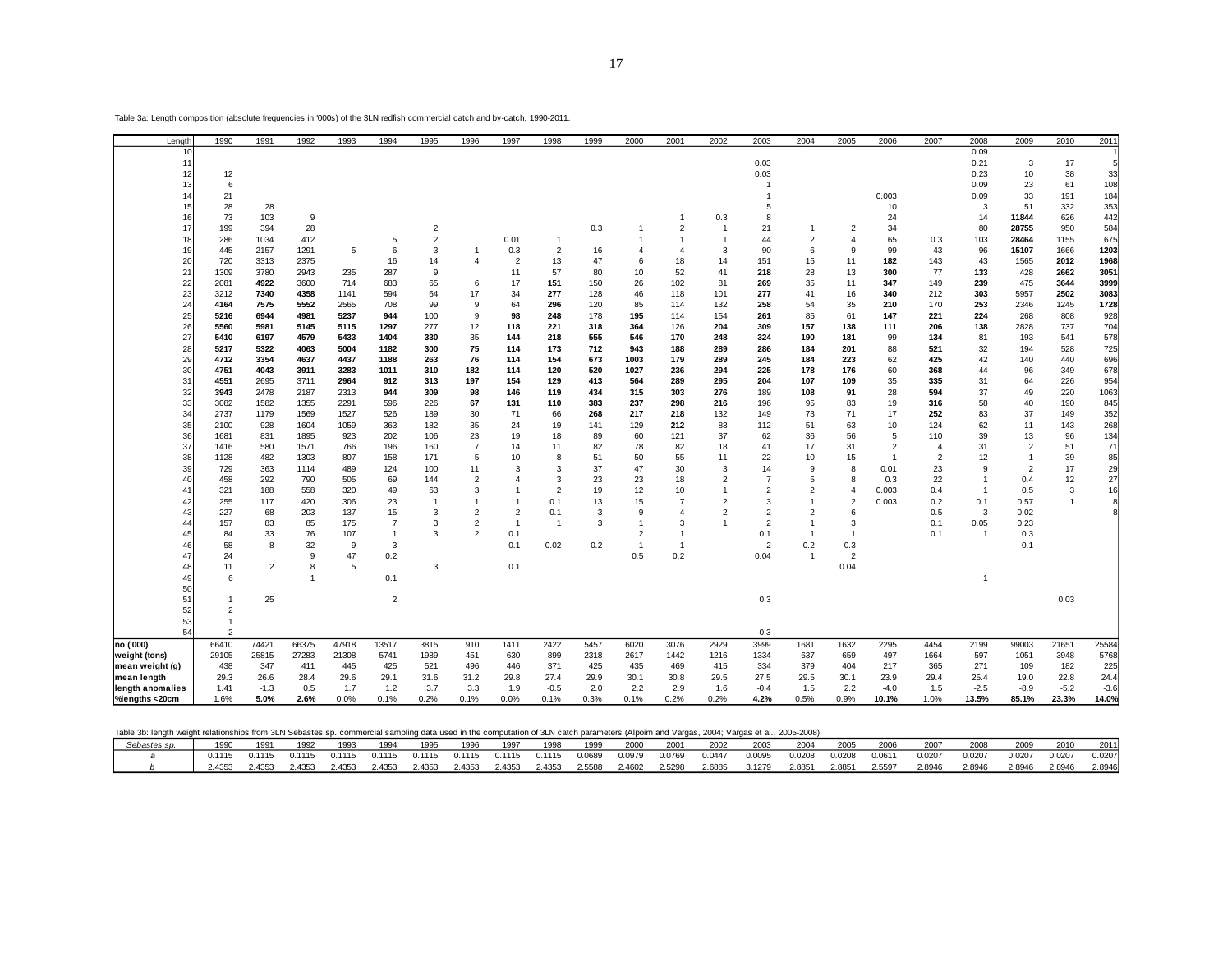|      |          |             | Canadian | <b>Ourloy Tomaio OOD inom opinity and adidition Ourlouidit Surveys On Div. OLIV, TOOT LOTT</b> |         | Russian           |                 |                   |         | Canadian |                  |         |                     | Spanish   |
|------|----------|-------------|----------|------------------------------------------------------------------------------------------------|---------|-------------------|-----------------|-------------------|---------|----------|------------------|---------|---------------------|-----------|
|      |          | Div. 3LN    |          | Div. 3LN                                                                                       |         | Div. 3LN Div. 3LN | Div. 3L         | Div. 3L           | Div. 3L | Div. 3L  | Div. 3N          | Div. 3N | Div. 3N             | Div. 3N   |
|      | I2spring | I2springSSB |          | I3autumn I3autumnSSB                                                                           | I4Power | I4Vaskov          | <b>I5winter</b> | I6summer I7autumn |         | I8spring | <b>I</b> 9spring |         | I10autumn I11summer | I12spring |
| 1978 |          |             |          |                                                                                                |         |                   |                 | 311.2             |         |          |                  |         |                     |           |
| 1979 |          |             |          |                                                                                                |         |                   |                 | 227.8             |         |          |                  |         |                     |           |
| 1980 |          |             |          |                                                                                                |         |                   |                 |                   |         | 40.3     |                  |         |                     |           |
| 1981 |          |             |          |                                                                                                |         |                   |                 | 261.4             |         |          |                  |         |                     |           |
| 1982 |          |             |          |                                                                                                |         |                   |                 |                   |         |          |                  |         |                     |           |
| 1983 |          |             |          |                                                                                                |         |                   |                 |                   |         |          |                  |         |                     |           |
| 1984 |          |             |          |                                                                                                | 215.9   | 199.4             |                 | 277.7             |         |          |                  |         |                     |           |
| 1985 |          |             |          |                                                                                                | 94.0    | 85.9              | 90.2            | 161.0             | 98.2    | 105.3    |                  |         |                     |           |
| 1986 |          |             |          |                                                                                                | 63.0    | 46.8              | 36.6            |                   | 17.1    |          |                  |         |                     |           |
| 1987 |          |             |          |                                                                                                | 70.3    | 60.8              |                 |                   |         |          |                  |         |                     |           |
| 1988 |          |             |          |                                                                                                | 44.9    | 40                |                 |                   |         |          |                  |         |                     |           |
| 1989 |          |             |          |                                                                                                | 12.3    | 10.9              |                 |                   |         |          |                  |         |                     |           |
| 1990 |          |             |          |                                                                                                | 8.4     | 7.1               | 18.2            | 92.8              | 20.7    |          |                  |         |                     |           |
| 1991 | 10.6     | 1.45        | 37.9     | 4.7                                                                                            | 18.7    | 14.5              |                 | 37.6              | 13.7    | 6.3      | 4.4              | 24.2    | 47.6                |           |
| 1992 | 10.1     | 1.80        | 136.4    | 15.4                                                                                           |         |                   |                 |                   | 13.4    | 7.4      | 2.7              | 123.0   |                     |           |
| 1993 | 22.6     | 4.35        | 19.2     | 3.6                                                                                            |         | 30.3              |                 | 20.8              | 6.0     | 6.5      | 16.1             | 13.2    | 129.8               |           |
| 1994 | 4.2      | 0.61        | 31.8     | 5.9                                                                                            |         |                   |                 |                   | 7.2     | 2.3      | 1.9              | 24.6    |                     |           |
| 1995 | 5.9      | 0.85        | 90.7     | 15.9                                                                                           |         |                   |                 |                   | 50.1    | 3.3      | 2.6              | 40.7    |                     | 46.1      |
| 1996 | 22.8     | 11.65       | 16.0     | 2.6                                                                                            |         |                   |                 |                   | 4.7     | 16.8     | 6.0              | 11.3    |                     | 6.6       |
| 1997 | 14.9     | 1.77        | 70.7     | 10.7                                                                                           |         |                   |                 |                   | 19.5    | 9.3      | 5.7              | 51.1    |                     | 4.8       |
| 1998 | 59.4     | 11.50       | 112.2    | 14.5                                                                                           |         |                   |                 |                   | 18.5    | 27.6     | 31.8             | 93.7    |                     | 22.5      |
| 1999 | 61.5     | 15.22       | 72.0     | 12.6                                                                                           |         |                   |                 |                   | 38.9    | 21.3     | 40.2             | 33.1    |                     | 46.5      |
| 2000 | 87.8     | 17.27       | 100.5    | 16.6                                                                                           |         |                   |                 |                   | 24.9    | 36.2     | 51.7             | 75.5    |                     | 68.9      |
| 2001 | 41.6     | 6.97        | 132.6    | 13.8                                                                                           |         |                   |                 |                   | 28.6    | 26.2     | 15.4             | 104.0   |                     | 53.9      |
| 2002 | 31.0     | 5.79        | 50.1     | 9.4                                                                                            |         |                   |                 |                   | 11.9    | 9.1      | 21.8             | 38.2    |                     | 7.6       |
| 2003 | 27.7     | 3.68        | 71.9     | 9.6                                                                                            |         |                   |                 |                   | 15.0    | 10.5     | 17.2             | 56.9    |                     | 11.0      |
| 2004 | 79.6     | 26.25       | 49.9     | 11.4                                                                                           |         |                   |                 |                   | 9.3     | 14.4     | 65.3             | 40.6    |                     | 27.0      |
| 2005 | 66.5     | 8.51        | 58.6     | 10.9                                                                                           |         |                   |                 |                   | 16.7    | 36.5     | 29.9             | 41.9    |                     | 146.9     |
| 2006 |          |             | 91.9     | 12.9                                                                                           |         |                   |                 |                   | 27.2    | 35.3     |                  | 64.7    |                     | 87.8      |
| 2007 | 218.8    | 39.27       | 124.8    | 16.5                                                                                           |         |                   |                 |                   | 57.5    | 174.1    | 44.7             | 67.2    |                     | 87.6      |
| 2008 | 144.0    | 22.93       | 198.5    | 26.7                                                                                           |         |                   |                 |                   | 53.3    | 38.5     | 105.5            | 145.2   |                     | 68.1      |
| 2009 | 183.4    | 20.26       | 246.7    | 29.1                                                                                           |         |                   |                 |                   | 87.2    | 26.1     | 157.3            | 159.5   |                     | 735.7     |
| 2010 | 165.3    | 20.57       | 461.49   | 53.3                                                                                           |         |                   |                 |                   | 324.4   |          |                  | 137.1   |                     | 359.5     |
| 2011 | 173.7    | 21.86       | 562.3    | 62.9                                                                                           |         |                   |                 |                   | 71.4    |          |                  | 490.9   |                     | 418.3     |

Table 4: Survey biomass from all stratified bottom trawl surveys on Div. 3L and Div.3N, 1978-2011 (shaded observations included in the ASPIC 2012 assessment). Survey female SSB from spring and autumn Canadian surveys on Div. 3LN, 1991-2011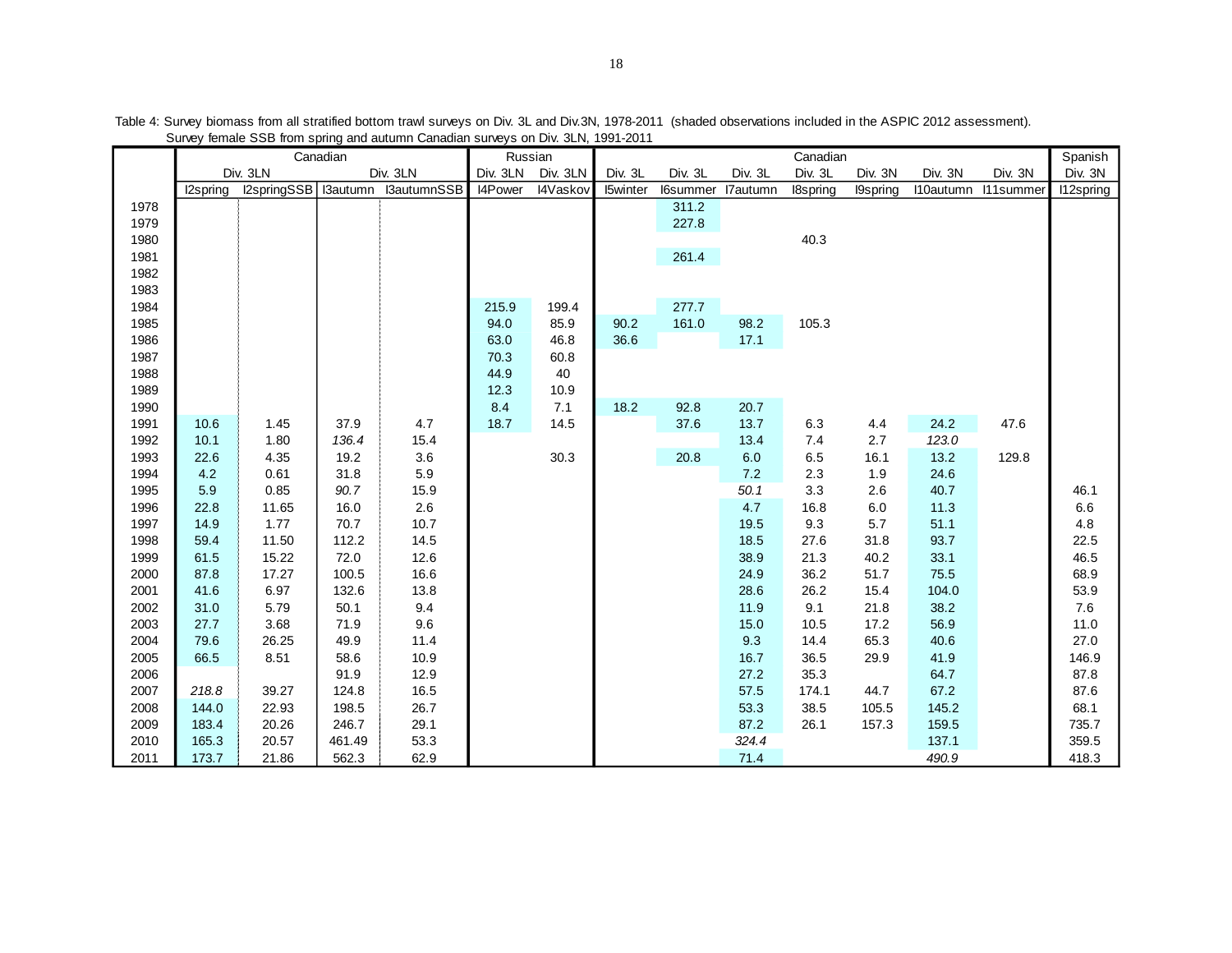| Length                                    | 1991   | 1992           | 1993                                             | 1994        | 1995   | 1996           | 1997           | 1998  | 1999        | 2000  | 2001  | 2002  | 2003   | 2004           | 2005   | $2006^{(1)}$ | 2007  | 2008   | 2009   | 2010   | 2011   |
|-------------------------------------------|--------|----------------|--------------------------------------------------|-------------|--------|----------------|----------------|-------|-------------|-------|-------|-------|--------|----------------|--------|--------------|-------|--------|--------|--------|--------|
| $\overline{A}$                            |        |                |                                                  |             |        |                |                |       |             |       |       |       |        |                | 40     |              |       |        |        |        |        |
| 5                                         |        |                |                                                  |             |        |                |                |       |             |       |       | 62    |        | 31             |        |              |       | 416    | 46     | 258    |        |
| 6                                         |        |                |                                                  |             |        | 466            |                | 20    | 16          | 185   | 109   | 170   | 293    | 804            | 108    |              | 154   | 1966   | 479    | 137    | 559    |
|                                           |        |                |                                                  |             |        | 228            |                | 40    | 656         | 795   | 1511  | 472   | 2057   | 2400           | 540    | 309          | 3452  | 2942   | 974    | 562    | 781    |
|                                           |        |                |                                                  |             |        | 149            | 685            | 8     | 3280        | 378   | 1302  | 1073  | 1682   | 1236           | 950    | 602          | 9327  | 3135   | 954    | 936    | 858    |
| 9                                         | 849    |                |                                                  |             |        | 298            | 360            | 39    | 5877        | 89    | 483   | 1526  | 1524   | 2209           | 2891   | 494          | 2625  | 3381   | 371    | 1361   | 1073   |
| 10                                        | 1149   |                |                                                  | 562         |        | 296            | 251            | 113   | 1343        | 166   | 240   | 2518  | 1197   | 4107           | 4892   | 633          | 886   | 4258   | 994    | 2423   | 1342   |
| 11                                        | 798    | 381            | 122                                              | 355         |        | 478            | 730            | 533   | 309         | 403   | 116   | 1085  | 417    | 2911           | 7296   | 1235         | 1683  | 5317   | 1695   | 2902   | 2464   |
| 12                                        | 558    | 2988           | 1304                                             | 540         |        | 806            | 722            | 455   | 430         | 191   | 451   | 1645  | 1448   | 1653           | 8756   | 1344         | 2296  | 2432   | 3642   | 2871   | 1701   |
| 13                                        | 2524   | 7925           | 2396                                             | 500         | 108    | 920            | 540            | 172   | 517         | 412   | 345   | 838   | 1101   | 1330           | 9684   | 1575         | 1908  | 1286   | 16098  | 2256   | 2458   |
| 14                                        | 322    | 5192           | 5646                                             | 536         | 272    | 413            | 1871           | 561   | 369         | 353   | 1073  | 517   | 1278   | 639            | 7710   | 2903         | 1928  | 5396   | 12659  | 4892   | 3568   |
| 15                                        | 699    | 2862           | 11059                                            | 1329        | 278    | 716            | 1859           | 896   | 175         | 2458  | 1738  | 766   | 2609   | 1235           | 7437   | 5776         | 3631  | 3841   | 11260  | 8481   | 4481   |
| 16                                        | 2250   | 382            | 13647                                            | 1790        | 966    | 846            | 1126           | 1506  | 774         | 2199  | 1681  | 1371  | 3559   | 1335           | 7357   | 8062         | 5993  | 15866  | 75231  | 14345  | 8907   |
| 17                                        | 3865   | 419            | 8796                                             | 3123        | 2847   | 1588           | 1201           | 2046  | 703         | 2157  | 3337  | 2580  | 6189   | 2764           | 8647   | 10733        | 14186 | 45719  | 197691 | 26140  | 17787  |
| 18                                        | 6226   | 1111           | 2719                                             | 3084        | 4285   | 4356           | 1860           | 2121  | 3455        | 3525  | 5257  | 6444  | 8643   | 3668           | 16472  | 12772        | 24586 | 77478  | 325440 | 108928 | 56811  |
| 19                                        | 7749   | 2480           | 2474                                             | 1403        | 5014   | 9476           | 3280           | 2849  | 2988        | 7017  | 8267  | 8161  | 15473  | 8995           | 31506  | 14610        | 26943 | 50553  | 310284 | 219289 | 115709 |
| 20                                        | 4522   | 2574           | 3839                                             | 829         | 2703   | 10910          | 4708           | 9472  | 5379        | 13198 | 9589  | 11326 | 21089  | 11905          | 33702  | 19196        | 26003 | 48021  | 164370 | 234599 | 144823 |
| 21                                        | 3482   | 3559           | 5754                                             | 922         | 1815   | 12119          | 6367           | 24848 | 16817       | 22002 | 14393 | 13958 | 23750  | 16956          | 33182  | 26687        | 43665 | 49072  | 92564  | 178663 | 221969 |
| 22                                        | 5148   | 1690           | 5301                                             | 783         | 1335   | 13844          | 7008           | 34265 | 31067       | 42769 | 15551 | 14932 | 19290  | 16584          | 30967  | 30007        | 68143 | 78864  | 60965  | 74436  | 128066 |
| 23                                        | 7253   | 1732           | 5708                                             | 1181        | 1257   | 16629          | 8191           | 31121 | 38232       | 53557 | 15590 | 15582 | 15120  | 20423          | 30644  | 23768        | 87375 | 88837  | 65881  | 72484  | 85379  |
| 24                                        | 6187   | 2721           | 4756                                             | 1498        | 1359   | 12502          | 10669          | 28376 | 45394       | 53956 | 14839 | 16034 | 10814  | 17004          | 28561  | 19150        | 96975 | 87288  | 76912  | 66508  | 62237  |
| 25                                        | 3366   | 2865           | 3398                                             | 1748        | 1004   | 8318           | 9469           | 21275 | 21482       | 34350 | 10166 | 12606 | 8036   | 14657          | 24305  | 10687        | 78847 | 61337  | 55777  | 61001  | 46547  |
| 26                                        | 1963   | 3250           | 3701                                             | 1564        | 1600   | 5649           | 7757           | 19512 | 30227       | 27846 | 10041 | 11224 | 6889   | 24397          | 18438  | 5467         | 90996 | 54230  | 30388  | 38296  | 44947  |
| 27                                        | 1426   | 2411           | 4478                                             | 1057        | 1693   | 5106           | 4047           | 16075 | 21654       | 21918 | 11330 | 8887  | 5102   | 38936          | 20027  | 6301         | 81118 | 34946  | 17043  | 18645  | 37756  |
| 28                                        | 953    | 1834           | 3283                                             | 803         | 1437   | 4901           | 2760           | 12716 | 15663       | 13775 | 10217 | 7496  | 3552   | 43216          | 15249  | 2764         | 36969 | 28227  | 14167  | 18908  | 32300  |
| 29                                        | 1038   | 1506           | 2876                                             | 731         | 1154   | 4264           | 1871           | 9632  | 14331       | 15612 | 10385 | 6419  | 2778   | 24426          | 11907  | 3259         | 38023 | 19445  | 13076  | 11302  | 24988  |
| 30                                        | 607    | 1048           | 2606                                             | 482         | 721    | 3323           | 1797           | 6120  | 6698        | 14650 | 9523  | 3741  | 2701   | 18145          | 8832   | 2641         | 30266 | 12314  | 8659   | 10701  | 16753  |
| 31                                        | 534    | 1014           | 2969                                             | 318         | 474    | 2231           | 1354           | 6513  | 5732        | 12804 | 10450 | 3588  | 2176   | 13713          | 5769   | 2039         | 30137 | 10571  | 6011   | 4704   | 10141  |
| 32                                        | 417    | 809            | 3087                                             | 244         | 548    | 1564           | 991            | 6157  | 4322        | 10277 | 8884  | 2235  | 2356   | 9706           | 3036   | 1869         | 21974 | 7018   | 4096   | 4110   | 8774   |
| 33                                        | 369    | 825            | 2621                                             | 138         | 264    | 762            | 640            | 5687  | 3259        | 6538  | 5183  | 1382  | 1972   | 3487           | 2012   | 1328         | 9163  | 7747   | 3448   | 2908   | 4925   |
| 34                                        | 399    | 540            | 2161                                             | 156         | 144    | 337            | 438            | 3287  | 2024        | 5043  | 3035  | 996   | 1009   | 5391           | 1617   | 371          | 8158  | 4329   | 2327   | 2565   | 2999   |
| 35                                        | 251    | 544            | 1502                                             | 109         | 105    | 163            | 160            | 967   | 877         | 3301  | 990   | 455   | 640    | 2249           | 832    | 263          | 7223  | 1860   | 1609   | 1804   | 1662   |
| 36                                        | 190    | 366            | 880                                              | 135         | 113    | 105            | 77             | 660   | 534         | 895   | 296   | 227   | 227    | 476            | 592    | 139          | 9422  | 1361   | 839    | 1035   | 1367   |
| 37                                        | 222    | 216            | 696                                              | 127         | 151    | 118            | 42             | 402   | 273         | 709   | 378   | 93    | 82     | 877            | 222    | 31           | 1894  | 786    | 312    | 394    | 788    |
| 38                                        | 159    | 219            | 669                                              | 82          | 101    | 28             | 88             | 82    | 102         | 396   | 116   | 43    | 35     | 75             | 112    | 46           | 1945  | 386    | 235    | 197    | 848    |
| 39                                        | 130    | 300            | 726                                              | 31          | 70     | 55             | $\overline{4}$ | 82    | 67          | 186   | 155   | 59    | 35     | 43             | 86     |              | 193   | 325    | 90     | 31     | 224    |
| 40                                        | 118    | 220            | 483                                              | 46          | 62     | 28             | $\mathbf 0$    | 216   | 79          | 183   | 23    |       | 94     | 23             | 12     |              | 115   | 189    | 55     | 54     | 71     |
| 41                                        | 45     | 77             | 371                                              | $\mathbf 0$ | 15     | 15             | $\mathbf 0$    | 15    | 51          | 16    |       | 15    |        | $\overline{4}$ | 15     | 46           | 59    |        | 28     |        | 119    |
| 42                                        | 88     | 85             | 215                                              | 9           | 46     | $\overline{4}$ | $\mathbf 0$    | 20    | 66          | 47    | 63    | 15    |        | 15             | 8      | 31           | 24    | 53     | 50     |        |        |
| 43                                        | 69     | 85             | 83                                               | 49          | 27     | 35             | 15             | 201   | $\mathbf 0$ | 31    | 28    |       | 15     | 15             |        | 46           | 8     |        |        | 76     |        |
| 44                                        | 45     | 77             | 189                                              | 29          | 31     |                | 31             | 12    | 27          | 31    | 28    |       |        |                | 15     |              | 23    | 60     |        |        |        |
| 45                                        | 57     | 62             |                                                  |             |        | 15             | 15             | 15    |             | 31    | 15    |       |        | 8              |        |              |       |        |        |        | 91     |
| 46                                        |        | 46             | 51                                               |             |        | 15             | 46             |       | 31          |       |       |       |        |                |        |              |       | 34     |        |        |        |
| 47                                        |        | $\overline{4}$ | 20                                               |             | 15     |                | 15             |       |             |       |       |       |        |                |        |              |       |        |        |        |        |
| 48                                        | 11     | 31             | 31                                               |             |        |                |                |       |             |       |       |       |        |                |        |              |       |        | 15     |        |        |
| 49                                        |        | 31             |                                                  |             |        |                |                |       |             |       |       |       |        |                |        |              |       |        |        |        |        |
| abundance (millions)                      | 66.0   | 54.5           | 110.6                                            | 26.3        | 32.0   | 124.1          | 83.0           | 249.1 | 285.3       | 374.5 | 187.2 | 160.5 | 175.2  | 318.1          | 384.4  | 217.2        | 868.3 | 821.3  | 1576.7 | 1199.2 | 1096.3 |
|                                           | 21.6   | 21.6           | 22.6                                             | 21.5        | 22.7   | 23.4           | 23.5           | 25.1  | 24.7        | 25.3  | 25.2  | 23.5  | 22.0   | 25.7           | 22.2   | 21.9         | 25.1  | 22.9   | 20.3   | 21.6   | 22.6   |
| mean length (cm)<br>length anomalies (cm) | $-1.5$ | $-1.5$         | $-0.5$                                           | $-1.6$      | $-0.4$ | 0.3            | 0.4            | 2.0   | 1.6         | 2.2   | 2.1   | 0.4   | $-1.1$ | 2.6            | $-0.9$ | $-1.2$       | 2.0   | $-0.2$ | $-2.8$ | $-1.5$ | $-0.5$ |
|                                           |        |                |                                                  |             |        |                |                |       |             |       |       |       |        |                |        |              |       |        |        |        |        |
|                                           |        |                | <sup>(1)</sup> Survey data only from Division 3L |             |        |                |                |       |             |       |       |       |        |                |        |              |       |        |        |        |        |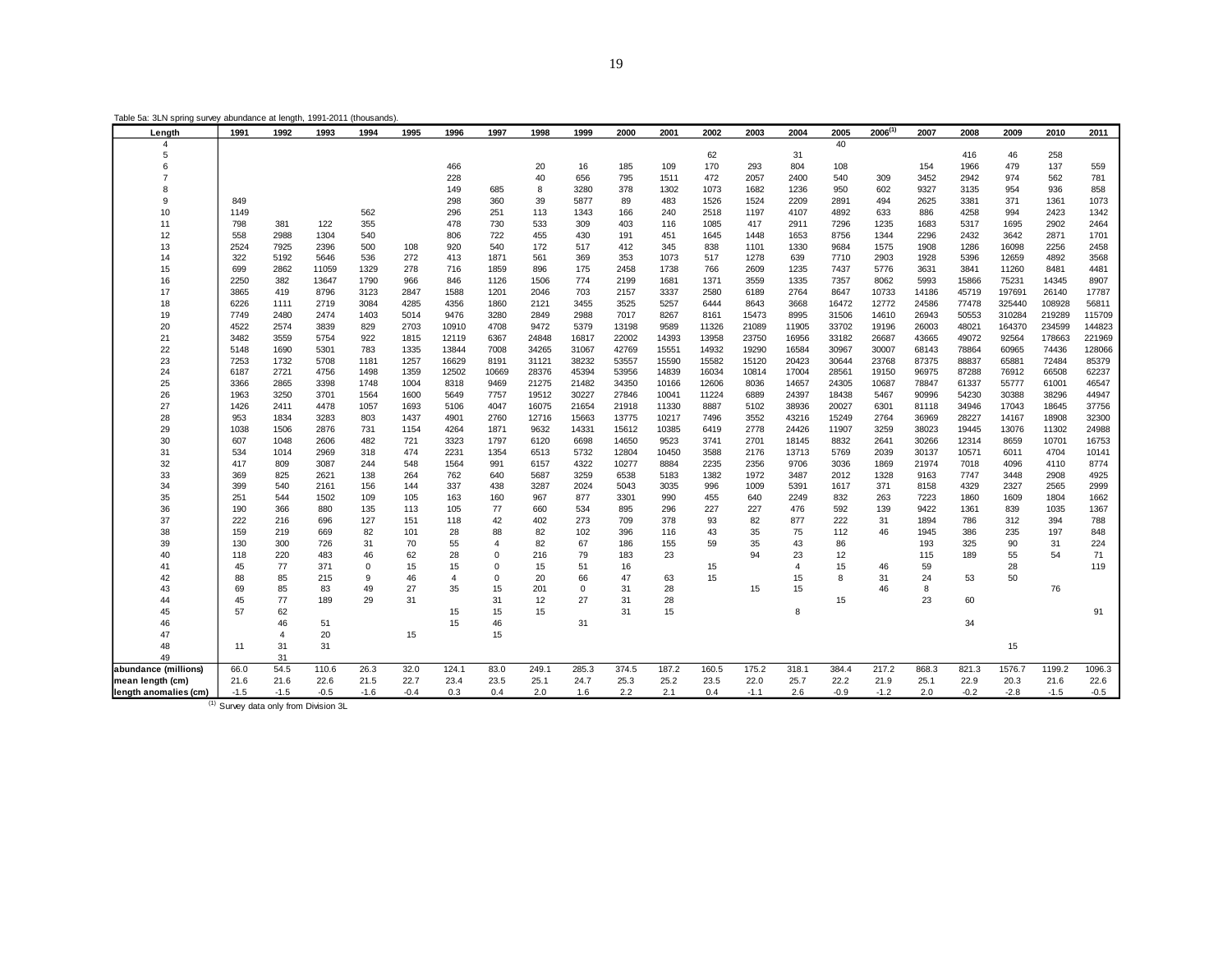| Table 5b: 3LN autumn survey abundance at length, 1991-2011 (thousands). |  |  |
|-------------------------------------------------------------------------|--|--|
|                                                                         |  |  |

| Length                | 1991         | 1992         | 1993         | 1994        | 1995         | 1996        | 1997         | 1998         | 1999         | 2000           | 2001           | 2002         | 2003         | 2004         | 2005         | 2006         | 2007         | 2008         | 2009         | 2010         | 2011         |
|-----------------------|--------------|--------------|--------------|-------------|--------------|-------------|--------------|--------------|--------------|----------------|----------------|--------------|--------------|--------------|--------------|--------------|--------------|--------------|--------------|--------------|--------------|
|                       |              |              |              |             |              |             |              |              |              |                |                |              |              |              |              |              |              |              |              |              |              |
| 5                     |              |              |              | 15          | 240          | 56          | 86           | 17           |              | 117            | 445            | 232          | 1090         | 34           | $\mathsf 0$  | 84           | 234          | 31           | 96           | 1384         | 57           |
| 6                     |              |              |              |             | 256          | 359         | 330          | $\mathsf 0$  | 251          | 481            | 937            | 915          | 2427         | 85           | 133          | 1418         | 512          | 641          | 624          | 1110         | 318          |
|                       | 203          |              |              |             | 138          | 88          | 395          | 39           | 50           | 673            | 755            | 873          | 2185         | 61           | 162          | 1831         | 2222         | 2359         | 318          | 1405         | 727          |
| 8                     | 1298         |              |              |             | 111          | 72          | 386          | 47           | 37           | 602            | 2114           | 1614         | 2714         | 620          | 908          | 466          | 2914         | 2745         | 871          | 3377         | 878          |
| 9                     | 1236         |              |              |             | 241          | 146         | 468          | 252          | 421          | 620            | 3146           | 1275         | 2095         | 1280         | 2236         | 829          | 8313         | 2359         | 3452         | 3788         | 2878         |
| 10                    | 7263         |              | 93           | 31          | 292          | 250         | 306          | 214          | 171          | 388            | 4323           | 1129         | 2855         | 1719         | 1574         | 1458         | 8498         | 4100         | 9932         | 4676         | 2265         |
| 11                    | 22235        | 371          | 63           | 31          | 213          | 349         | 249          | 203          | 402          | 215            | 2846           | 2840         | 1839         | 1046         | 3957         | 1709         | 7527         | 5543         | 5206         | 6612         | 1841         |
| 12                    | 62419        | 62           | 372          |             | 241          | 106         | 175          | 275          | 786          | 202            | 1266           | 2255         | 1123         | 1131         | 9942         | 3083         | 6352         | 4861         | 4025         | 7947         | 1925         |
| 13                    | 109337       | 3189         | 457          | 335         | 304          | 274         | 366          | 596          | 868          | 320            | 1056           | 2072         | 1488         | 1436         | 11090        | 3970         | 5871         | 27297        | 9473         | 10315        | 3250         |
| 14                    | 33876        | 27936        | 1775         | 551         | 513          | 1419        | 728          | 912          | 2472         | 587            | 445            | 2545         | 1451         | 1015         | 10309        | 8256         | 9046         | 28768        | 20311        | 11133        | 4187         |
| 15                    | 14030        | 104298       | 1333         | 2362        | 967          | 722         | 1104         | 1768         | 1548         | 3635           | 407            | 1884         | 1929         | 538          | 8461         | 13286        | 21881        | 23691        | 17750        | 8561         | 8268         |
| 16                    | 7809         | 113966       | 3259         | 3697        | 1611         | 919         | 1405         | 4159         | 717          | 4671           | 11018          | 2159         | 8240         | 879          | 6083         | 20912        | 40243        | 116528       | 35720        | 12943        | 14606        |
| 17                    | 7860         | 106448       | 5283         | 12985       | 9645         | 825         | 1848         | 8155         | 1144         | 5480           | 31421          | 4694         | 15193        | 1984         | 5713         | 27177        | 51164        | 228751       | 138765       | 18474        | 46427        |
| 18                    | 16191        | 95896        | 8707         | 28684       | 37932        | 2227        | 2095         | 12225        | 3185         | 7035           | 57695          | 9082         | 25813        | 5468         | 7248         | 23009        | 43358        | 221311       | 396982       | 77810        | 103647       |
| 19                    | 32214        | 71577        | 6425         | 29295       | 72192        | 5062        | 8438         | 17373        | 6536         | 11926          | 74228          | 13661        | 38672        | 8222         | 10928        | 24342        | 35091        | 141084       | 421539       | 269160       | 432556       |
| 20                    | 27189        | 113846       | 3906         | 15292       | 78316        | 6479        | 21672        | 46005        | 9068         | 31680          | 80538          | 12568        | 45262        | 9790         | 15982        | 26793        | 45870        | 78263        | 279787       | 459453       | 996936       |
| 21                    | 15810        | 148628       | 5306         | 7701        | 43397        | 6621        | 47562        | 88726        | 15347        | 50184          | 65575          | 16481        | 42849        | 13134        | 25645        | 36447        | 55971        | 63995        | 138841       | 499979       | 1198226      |
| 22                    | 7915         | 153395       | 6375         | 5119        | 27652        | 6123        | 52500        | 124662       | 23121        | 66781          | 130029         | 20168        | 39683        | 13632        | 23899        | 49628        | 61550        | 55482        | 67350        | 303473       | 587045       |
| 23                    | 6139         | 89704        | 6578         | 6494        | 20117        | 6743        | 44777        | 92991        | 29000        | 60123          | 118427         | 23529        | 39374        | 16732        | 29785        | 71774        | 84212        | 89011        | 53177        | 261470       | 300782       |
| 24                    | 8377         | 28658        | 5164         | 5456        | 10296        | 4864        | 31865        | 56410        | 26969        | 52986          | 85149          | 25353        | 31785        | 15458        | 20362        | 67361        | 81986        | 80398        | 65248        | 260734       | 126712       |
| 25                    | 8943         | 14222        | 3947         | 6808        | 12898        | 4429        | 24356        | 30123        | 29819        | 50534          | 64519          | 21326        | 21398        | 13066        | 15824        | 34947        | 57418        | 66252        | 46806        | 165444       | 97731        |
| 26                    | 6602         | 13410        | 4120         | 8670        | 8517         | 4370        | 21375        | 23090        | 27515        | 40188          | 39693          | 19872        | 18032        | 10432        | 12713        | 32335        | 39981        | 49866        | 39922        | 120859       | 82802        |
| 27                    | 4022         | 14699        | 4361         | 7830        | 17364        | 2890        | 21141        | 20596        | 25585        | 21851          | 33743          | 16470        | 17605        | 9397         | 10857        | 19109        | 26128        | 48823        | 34957        | 95155        | 49339        |
| 28                    | 3776         | 8768         | 4240         | 8402        | 17495        | 2707        | 14031        | 18336        | 24801        | 17424          | 20396          | 10503        | 13962        | 12135        | 12471        | 11651        | 19087        | 37469        | 24861        | 72543        | 35075        |
| 29                    | 2526         | 4855         | 3503         | 7625        | 16330        | 2678        | 8032         | 13397        | 16323        | 16387          | 14957          | 7230         | 7798         | 13950        | 12659        | 10147        | 13206        | 21724        | 24372        | 38007        | 30904        |
| 30                    | 2110         | 3340         | 2765         | 6195        | 12717        | 2242        | 6138         | 7942         | 11346        | 12127          | 11093          | 5122         | 4910         | 12267        | 9865         | 7475         | 7643         | 18374        | 14245        | 26788        | 35523        |
| 31                    | 1960         | 3229         | 1949         | 4553        | 16297        | 3409        | 4994         | 6250         | 7641         | 10199          | 9147           | 5109         | 3755         | 9066         | 7347         | 9531         | 6404         | 11854        | 10895        | 15934        | 17230        |
| 32                    | 1314         | 2389         | 1901         | 2709        | 10628        | 2210        | 4035         | 5730         | 6315         | 7165           | 5261           | 4608         | 3523         | 6787         | 5214         | 7469         | 4180         | 6793         | 7953         | 14869        | 11668        |
| 33<br>34              | 1212<br>1117 | 3299<br>1431 | 1671<br>1286 | 1603<br>916 | 7262<br>3447 | 1220<br>559 | 2107<br>1673 | 3878<br>4512 | 5642<br>4545 | 5026<br>3369   | 4354<br>2776   | 3862<br>2701 | 3360<br>2182 | 4636<br>2959 | 4905<br>3942 | 4870<br>2096 | 3623<br>2183 | 6389<br>5268 | 6675<br>3627 | 9280<br>5875 | 4838<br>2164 |
| 35                    | 1287         | 716          | 1044         | 610         | 1966         | 217         | 653          | 2048         | 3256         | 1303           | 1679           | 1451         | 1175         | 1760         | 2720         | 1118         | 1067         | 2385         | 2538         | 1885         | 1869         |
| 36                    | 1184         | 595          | 800          | 297         | 1171         | 118         | 499          | 1080         | 1539         | 1092           | 675            | 560          | 506          | 1259         | 1456         | 537          | 416          | 970          | 2183         | 2310         | 1332         |
| 37                    | 1005         | 385          | 460          | 211         | 335          | 64          | 308          | 426          | 339          | 499            | 636            | 325          | 182          | 765          | 1298         | 444          | 847          | 784          | 1772         | 1299         | 817          |
| 38                    | 1166         | 401          | 427          | 257         | 398          | 14          | 243          | 247          | 184          | 329            | 282            | 85           | 111          | 392          | 385          | 136          | 275          | 654          | 700          | 1374         | 138          |
| 39                    | 787          | 228          | 308          | 274         | 572          | 22          | 176          | 85           | 272          | 227            | 215            | 67           | 115          | 666          | 228          | 55           | 40           | $\mathsf 0$  | 300          | 372          | 136          |
| 40                    | 662          | 93           | 237          | 119         | 75           | 22          | 164          | 17           | 67           | 151            | 180            | 136          |              | 308          | 60           | 116          | 17           | 391          | 250          | 389          | $\mathbf 0$  |
| 41                    | 221          | 124          | 155          | $\mathbf 0$ | 20           | 22          | 191          | 40           | 82           | 67             | 81             |              |              | 76           | 85           | 61           | 103          |              | 129          | 208          | $\Omega$     |
| 42                    | 135          | 77           | 132          | 15          | 24           |             | 45           |              |              | 67             |                | 17           |              | 232          | 60           |              |              | 263          | 505          | 195          | $\mathbf 0$  |
| 43                    | 102          | 31           | 37           | 32          | 32           |             |              | 35           | 50           |                | $\overline{4}$ | 21           |              | 99           |              |              |              |              | 92           |              | 45           |
| 44                    | 128          | 46           | 99           |             |              | 42          |              | 17           | 50           | $\overline{4}$ |                | 17           |              |              |              |              |              |              |              |              |              |
| 45                    | 46           | 15           | 69           | 15          | 36           | 28          |              | 17           | 50           | 76             |                | 17           |              |              |              |              | 63           | 131          | 46           | 83           |              |
| 46                    | 24           | 46           |              |             | 12           | 14          |              |              |              | 18             | 17             |              |              |              |              | 16           |              |              |              |              |              |
| 47                    | 15           | 15           | 15           | 8           |              | 12          |              |              | 17           |                |                |              |              |              |              |              |              |              |              |              |              |
| 48                    |              |              |              |             |              |             |              |              | 17           |                |                |              |              |              |              |              |              | 62           |              |              |              |
| 49                    |              | 15           |              |             |              |             |              |              |              |                |                |              |              |              |              |              |              |              |              |              |              |
| 50                    | 15           |              |              |             |              |             |              |              |              |                |                |              |              |              |              |              |              |              |              |              |              |
| 51                    |              |              |              |             |              |             |              |              |              |                |                |              |              |              |              |              |              |              |              |              |              |
| 52                    |              |              |              |             |              |             |              |              |              |                |                |              |              |              |              |              |              |              |              | 1022         |              |
| abundance (millions)  | 422          | 1130         | 89           | 175         | 432          | 71          | 327          | 593          | 288          | 487            | 882            | 245          | 407          | 195          | 297          | 526          | 755          | 1456         | 1892         | 2797.7       | 4205.1       |
| mean length (cm)      | 16.9         | 20.2         | 23.9         | 22.7        | 23.2         | 24.0        | 24.1         | 23.6         | 25.8         | 24.4           | 22.8           | 23.8         | 22.3         | 25.4         | 23.0         | 22.8         | 21.9         | 20.8         | 20.6         | 22.7         | 21.8         |
| length anomalies (cm) | $-5.8$       | $-2.5$       | 1.2          | 0.0         | 0.5          | 1.3         | 1.4          | 0.9          | 3.1          | 1.7            | 0.1            | 1.1          | $-0.4$       | 2.7          | 0.3          | 0.1          | $-0.8$       | $-1.9$       | $-2.1$       | 0.0          | $-0.9$       |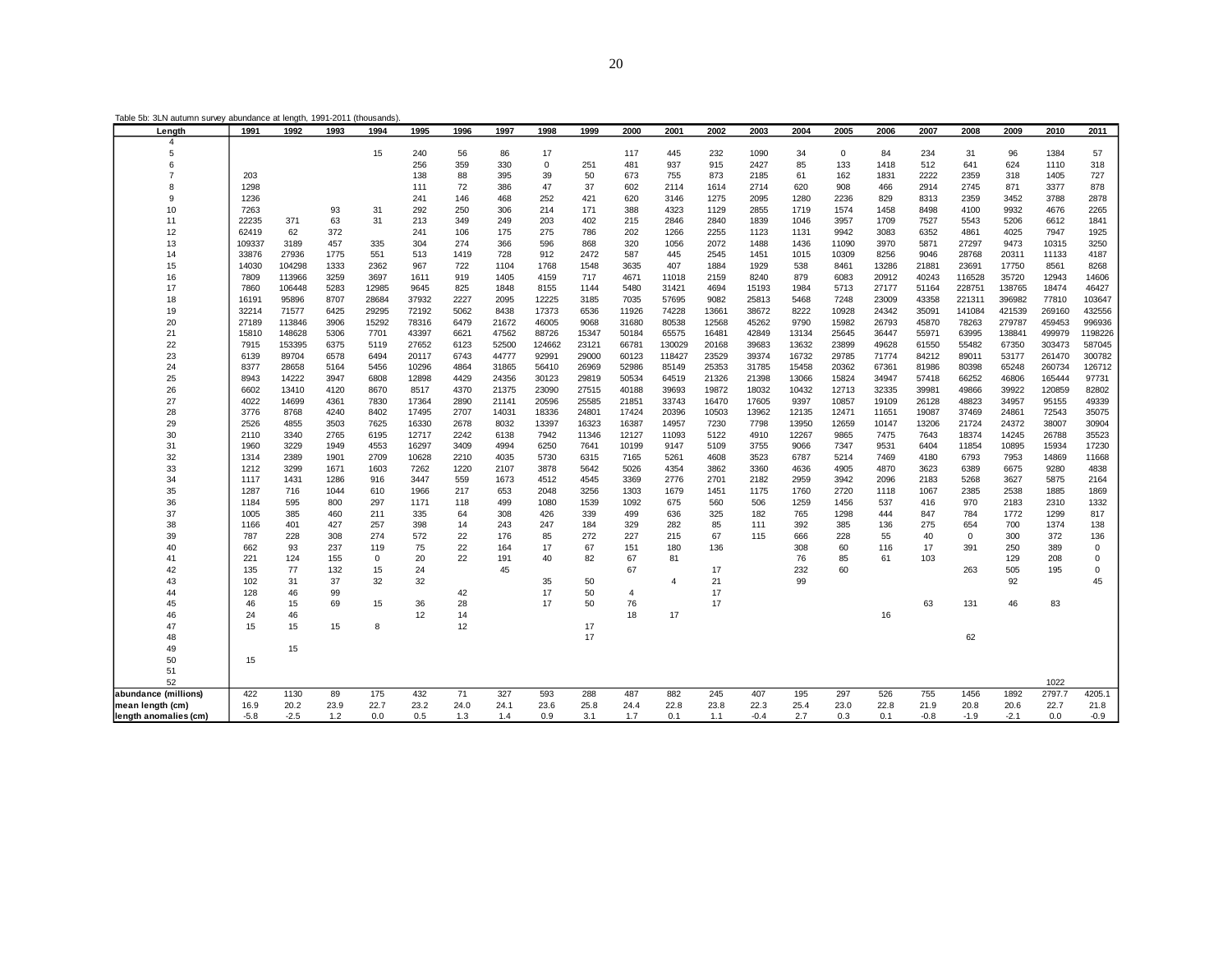| Table 6a: A traffic light rating of diagnostics for posible frameworks of ASPICfit 2012 assessment. Compairision with ASPICfit 2010 assessment. |  |
|-------------------------------------------------------------------------------------------------------------------------------------------------|--|
|-------------------------------------------------------------------------------------------------------------------------------------------------|--|

| R squared in CPUE               | ASPICfit 2012A | rate | ASPICfit 2012B | rate | ASPICfit 2012C | rate     | ASPICfit 2012D | rate |
|---------------------------------|----------------|------|----------------|------|----------------|----------|----------------|------|
|                                 | $-0.298$       | -1   | $-0.161$       | -1   | $-0.148$       | -1       | 0.019          |      |
|                                 | 0.710          | 2    | 0.664          |      | 0.653          |          | 0.612          |      |
| IЗ                              | 0.514          |      | 0.474          |      | 0.503          |          | 0.522          |      |
| 14                              | 0.157          |      | 0.154          |      | 0.158          |          | 0.201          |      |
| 15                              | 0.307          | 0    | 0.309          |      | 0.313          |          | 0.366          |      |
| 16                              | 0.463          |      | 0.457          |      | 0.471          |          | 0.579          |      |
|                                 | 0.310          |      | 0.277          |      | 0.529          | 2        | 0.462          |      |
| N restarts                      | 248            |      | 353            |      | 280            |          | 124            |      |
| contrast index (ideal = $1.0$ ) | 0.3967         |      | 0.3975         |      | 0.3749         | $\Omega$ | 0.6434         |      |
| nearness index (ideal $= 1.0$ ) | 0.9290         |      | 0.9371         |      | 0.9135         | $\Omega$ | 1.0000         |      |
| Total obj. function             | 51.3034125     | 0    | 34.0409        |      | 44.8540        |          | 29.3160        |      |
|                                 |                | 8    |                |      |                | 8        |                | 19   |

| best result          |  |
|----------------------|--|
| intermediate result  |  |
| worst result         |  |
| violation of a basic |  |
| ASPIC assumption     |  |

# ASPIC fit 2012 formulations:

**ASPICfit 2012A with 3N Spain** 

|<br>|11 (Statlant CPUE)+I2 (3LN spring survey)+I3 (3N autumn survey)+I4 (3LN Power russian survey)+I6 (3L summer survey full series)+I7(3L autumn survey)+I8 (3N spanish survey) **ASPICfit 2012B without 3N Spain** 

I1 (Statlant CPUE)+I2 (3LN spring surv ey )+I3 (3N autumn surv ey )+I4 (3LN Power russian surv ey )+I5 (3L winter surv ey )+I6 (3L summer surv ey )+I7(3L autumn surv ey )

**ASPICfit 2012C with 3N Spain but 2009, 3L autumn but 2010 and 3N autumn but 2011**

I1 (Statlant CPUE)+I2 (3LN spring surv ey 1991-2005, 2007-2011)+I3 (3N autumn surv ey 1991, 1993-2010)+I4 (3LN Power russian surv ey )+I5 (3L winter surv ey )+I6 (3L summer surv ey )+

I7(3L autumn survey, 1985-1986, 1990-1994,1996-2009,2011)+I8 (3N spanish survey 1995-2008, 2010-2011)<br>**ASPICfit 2012D without 3N Spain, 3LN spring but 2007, 3L autumn but 2010 and 3N autumn but 2011** 

I1 (Statlant CPUE)+I2 (3LN spring survey 1991-2005, 2008-2011)+I3 (3N autumn survey 1991, 1993-2010)+I4 (3LN Power russian surv ey)+I5 (3L winter survey)+I6 (3L summer survey)+

I7(3L autumn surv ey , 1985-1986, 1990-1994,1996-2009,2011)

|                            | <b>MSY</b> | $\mathsf{\Gamma}_{\mathsf{msv}}$ | $F_{2011}/F_{msv}$                                | $\mathsf{Y}\mathsf{e}_{2012}$ | $B_{\rm msv}$ | $B_{2012}/B_{msv}$ |
|----------------------------|------------|----------------------------------|---------------------------------------------------|-------------------------------|---------------|--------------------|
| ASPIC <sub>fit</sub> 2012A | 49830      | 0.0997                           | 0.0997                                            | 48820                         | 500000        | 0.8579             |
| ASPIC <sub>fit</sub> 2012B | 46370      | 0.0927                           | 0.1490                                            | 45630                         | 500000        | 0.8742             |
| ASPIC <sub>fit</sub> 2012C | 45600      | 0.0912                           | 0.1603                                            | 44230                         | 500000        | 0.8270             |
| ASPI $C_{fit}$ 2012D       | 23700      | 0.1053                           | 0.1683                                            | 18360                         | 225100        | 1.4750             |
|                            | <b>MSY</b> | $\frac{1}{2}$                    | ${\mathsf F}_{2009} / {\mathsf F}_{\mathsf{msv}}$ | Ye <sub>2010</sub>            | $B_{msv}$     | $B_{2010}/B_{msv}$ |
| $ASPIC_{fit}$ 2010         | 22580      | 0.1168                           | 0.0140                                            | 15350                         | 193300        | 1.5660             |

## Table 6b: Key parameters of posible frameworks for ASPICfit 2012 assessment *versus* ASPICfit 2010 assessment.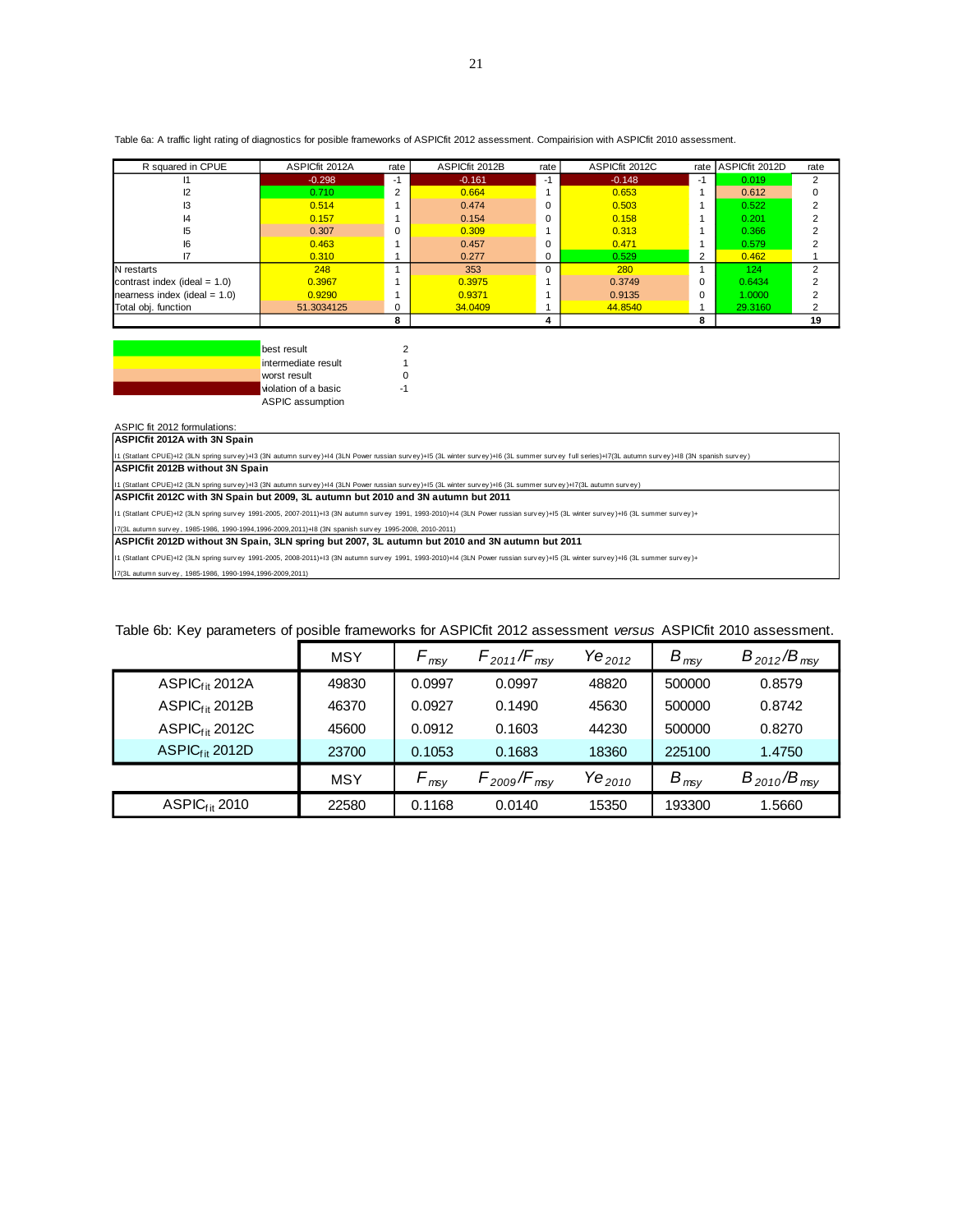|                           | Standard          | -25%seed          | +25%seed          | 25% Pessimistic | 25% Optimistic | Last year <sub>-25%survB</sub> | Last year <sub>-10%survB</sub> | Last year <sub>+10%survB</sub> | Last year <sub>+25%survB</sub> |
|---------------------------|-------------------|-------------------|-------------------|-----------------|----------------|--------------------------------|--------------------------------|--------------------------------|--------------------------------|
| B1/K                      | 0.5d0             | 0.5d0             | 0.5d0             | 0.375           | 0.625          | 0.5d0                          | 0.5d0                          | 0.5d0                          | 0.5d0                          |
| <b>MSY</b>                | 2.0 <sub>d4</sub> | 2.0 <sub>d4</sub> | 2.0 <sub>d4</sub> | 15000           | 25000          | 2.0d4                          | 2.0 <sub>d4</sub>              | 2.0 <sub>d4</sub>              | 2.0d4                          |
| ΙK                        | 500000            | 500000            | 500000            | 375000          | 625000         | 500000                         | 500000                         | 500000                         | 500000                         |
| <b>C</b> cpue             | $9.01E - 06$      | $9.01E - 06$      | $9.01E - 06$      | 1.13E-05        | 6.76E-06       | 9.01E-06                       | 9.01E-06                       | 9.01E-06                       | 9.01E-06                       |
| <b>G3LNspring</b>         | 0.658             | 0.658             | 0.658             | 0.823           | 0.494          | 0.658                          | 0.658                          | 0.658                          | 0.658                          |
| <b>G3Nautumn</b>          | 0.759             | 0.759             | 0.759             | 0.949           | 0.569          | 0.759                          | 0.759                          | 0.759                          | 0.759                          |
| <b>G3LNRussia</b>         | 0.658             | 0.658             | 0.658             | 0.823           | 0.494          | 0.658                          | 0.658                          | 0.658                          | 0.658                          |
| <b>Q3Lwinter</b>          | 0.322             | 0.322             | 0.322             | 0.403           | 0.242          | 0.322                          | 0.322                          | 0.322                          | 0.322                          |
| <b>q</b> 3Lsummer         | 0.275             | 0.275             | 0.275             | 0.344           | 0.206          | 0.275                          | 0.275                          | 0.275                          | 0.275                          |
| <b>93Lautumn</b>          | 0.275             | 0.275             | 0.275             | 0.344           | 0.206          | 0.275                          | 0.275                          | 0.275                          | 0.275                          |
| Random seed               | 3941285           | 2955964           | 4926606           | 3941285         | 3941285        | 3941285                        | 3941285                        | 3941285                        | 3941285                        |
| 3LNspring <sub>2011</sub> | 173692            | 173692            | 173692            | 173692          | 173692         | 130269                         | 156323                         | 191061                         | 217115                         |
| 3Lautumn <sub>2011</sub>  | 71425             | 71425             | 71425             | 71425           | 71425          | 53569                          | 64283                          | 78568                          | 89281                          |

Table7a: Different random seed, seeds for key parameters and last year survey biomasses used on ASPIC<sub>fit</sub> 2012 sensitivity analysis (differences in bold for each input set)

Table 7b: Compairision of main results from sensitivity analysis of ASPICfit 2012

|                    | <b>Standard</b> | -25%seed | +25%seed | 25% Pessimistic | 25% Optimistic | Last year <sub>-25%surv</sub> B | Last year <sub>-10%survB</sub> | Last year <sub>+10%survB</sub> | Last year <sub>+25%survB</sub> |
|--------------------|-----------------|----------|----------|-----------------|----------------|---------------------------------|--------------------------------|--------------------------------|--------------------------------|
| lκ                 | 450300          | 453500   | 452900   | 450000          | 453000         | 421400                          | 438500                         | 465400                         | 486800                         |
| B1/K               | 0.4434          | 0.4392   | 0.4400   | 0.444           | 0.440          | 0.4915                          | 0.4620                         | 0.4224                         | 0.3957                         |
| <b>IMSY</b>        | 23700           | 23780    | 23770    | 23690           | 23770          | 22920                           | 23360                          | 24160                          | 24880                          |
| $B_{msy}$          | 225100          | 226800   | 226500   | 225000          | 226500         | 210700                          | 219200                         | 232700                         | 243400                         |
| F <sub>msy</sub>   | 0.1053          | 0.1049   | 0.1050   | 0.1053          | 0.1049         | 0.1088                          | 0.1065                         | 0.1038                         | 0.1022                         |
| $B_{2012}/B_{msy}$ | 1.4750          | 1.4680   | .4690    | .4750           | .4690          | 1.5510                          | 1.5040                         | 1.4400                         | 1.3960                         |
| $F_{2011}/F_{msy}$ | 0.1683          | 0.1686   | 0.1685   | 0.1683          | 0.1685         | 0.1649                          | 0.1672                         | 0.1693                         | 0.1701                         |
| Ye <sub>2012</sub> | 18360           | 18580    | 18540    | 18340           | 18550          | 15970                           | 17420                          | 19480                          | 20980                          |

Table 8: Compairision of key parameters for retrospective ASPIC last year 2011-2009 assessment.

|           |            | bias between      |         | bias between      |       | bias between          |                           | bias between      |                      | bias between      |
|-----------|------------|-------------------|---------|-------------------|-------|-----------------------|---------------------------|-------------------|----------------------|-------------------|
| Last year | <b>MSY</b> | consecutive years | msv     | consecutive years | 2009' | msy consecutive years | $\bm{\nu}_{\textit{msv}}$ | consecutive years | $B_{2010}/B_{m s y}$ | consecutive years |
| 2009      | 223501     |                   | 0.116   |                   | 0.030 |                       | 192000                    |                   | .587                 |                   |
| 2010      | 22690l     | 2%                | 0.111 l | -5%               | 0.032 | 6%                    | 205100                    | 7%                | .477                 | $-7%$             |
| 2011      | 23700l     | 4%                | 0.105   | -5%l              | 0.034 | 6%                    | 225000                    | 10%               | .344                 | $-9%$             |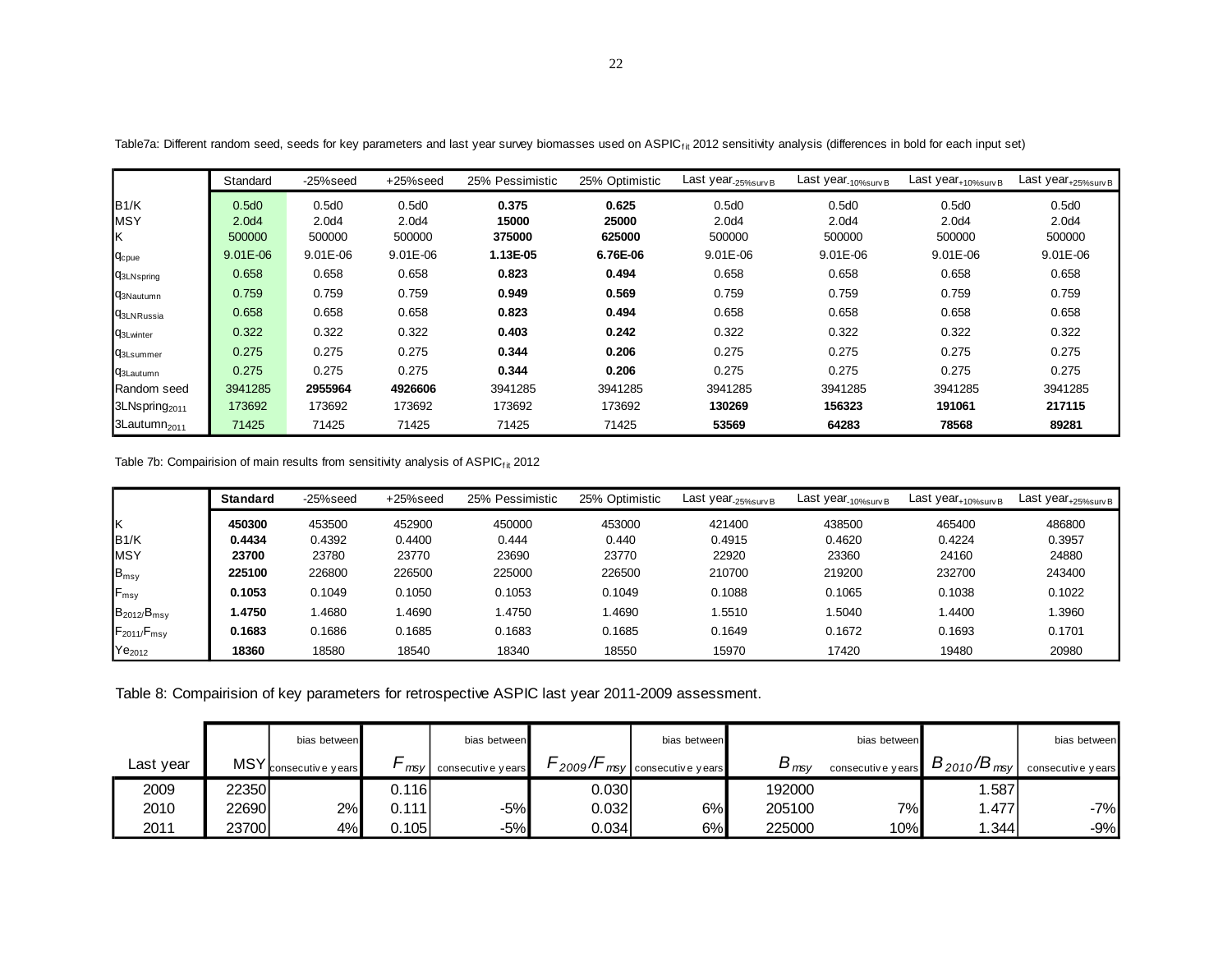|                           | <b>ASPIC</b> | Point    | Bias      | <b>Estimated bias</b> | Estimated     |           | Bias-corrected approximate confidence limits |        |                               | Inter-quartile | Relative |
|---------------------------|--------------|----------|-----------|-----------------------|---------------|-----------|----------------------------------------------|--------|-------------------------------|----------------|----------|
| Param. name               | assessment   | estimate | corrected | in pt estimate        | relative bias | 80% lower |                                              |        | 80% upper 50% lower 50% upper | range          | IQ range |
| B1/K                      | 2012         | 0.443    | 0.507     | 0.064                 | 14.37%        | 0.241     | 0.643                                        | 0.315  | 0.519                         | 0.204          | 0.460    |
|                           | 2010         | 0.541    | 0.591     | 0.050                 | 9.25%         | 0.312     | 0.832                                        | 0.411  | 0.658                         | 0.247          | 0.456    |
| Κ                         | 2012         | 450300   | 466510    | 16210                 | 3.60%         | 351100    | 747600                                       | 398800 | 608400                        | 209700         | 0.466    |
|                           | 2010         | 386700   | 414670    | 27970                 | 7.23%         | 316300    | 606000                                       | 345000 | 471600                        | 126600         | 0.327    |
| <b>MSY</b>                | 2012         | 23700    | 24799     | 1099                  | 4.64%         | 21360     | 31580                                        | 22430  | 26430                         | 4002           | 0.169    |
|                           | 2010         | 22580    | 23906     | 1326                  | 5.87%         | 20400     | 24630                                        | 21310  | 23180                         | 1871           | 0.083    |
| Ye <sub>Last year+1</sub> | 2012         | 18360    | 17642     | $-718$                | $-3.91%$      | 10640     | 32820                                        | 14670  | 26200                         | 11530          | 0.628    |
|                           | 2010         | 15350    | 15702     | 352                   | 2.29%         | 7152      | 25890                                        | 10590  | 20850                         | 10260          | 0.668    |
| <b>Bmsy</b>               | 2012         | 225100   | 233203    | 8103                  | 3.60%         | 175600    | 373800                                       | 199400 | 304200                        | 104800         | 0.466    |
|                           | 2010         | 193300   | 207290    | 13990                 | 7.23%         | 158100    | 303000                                       | 172500 | 235800                        | 63310          | 0.327    |
| Fmsy                      | 2012         | 0.105    | 0.111     | 0.006                 | 5.50%         | 0.082     | 0.131                                        | 0.090  | 0.116                         | 0.027          | 0.253    |
|                           | 2010         | 0.117    | 0.121     | 0.004                 | 3.27%         | 0.090     | 0.149                                        | 0.100  | 0.132                         | 0.032          | 0.273    |
| B Last year+1/Bmsy        | 2012         | 1.475    | 1.470     | $-0.005$              | $-0.35%$      | 0.950     | 1.761                                        | 1.164  | 1.637                         | 0.473          | 0.321    |
|                           | 2010         | 1.566    | 1.517     | $-0.049$              | $-3.15%$      | 1.060     | 1.831                                        | 1.289  | 1.726                         | 0.437          | 0.279    |
| F Last year/Fmsy          | 2012         | 0.168    | 0.170     | 0.00196               | 1.16%         | 0.139     | 0.241                                        | 0.153  | 0.204                         | 0.050          | 0.299    |
|                           | 2010         | 0.014    | 0.014     | 0.00042               | 2.97%         | 0.011     | 0.020                                        | 0.013  | 0.017                         | 0.005          | 0.327    |

Table 9a: Compairision of  $ASPIC<sub>2012</sub>$  and  $ASPIC<sub>2010</sub>$  summaries of bootstrapped analysis results.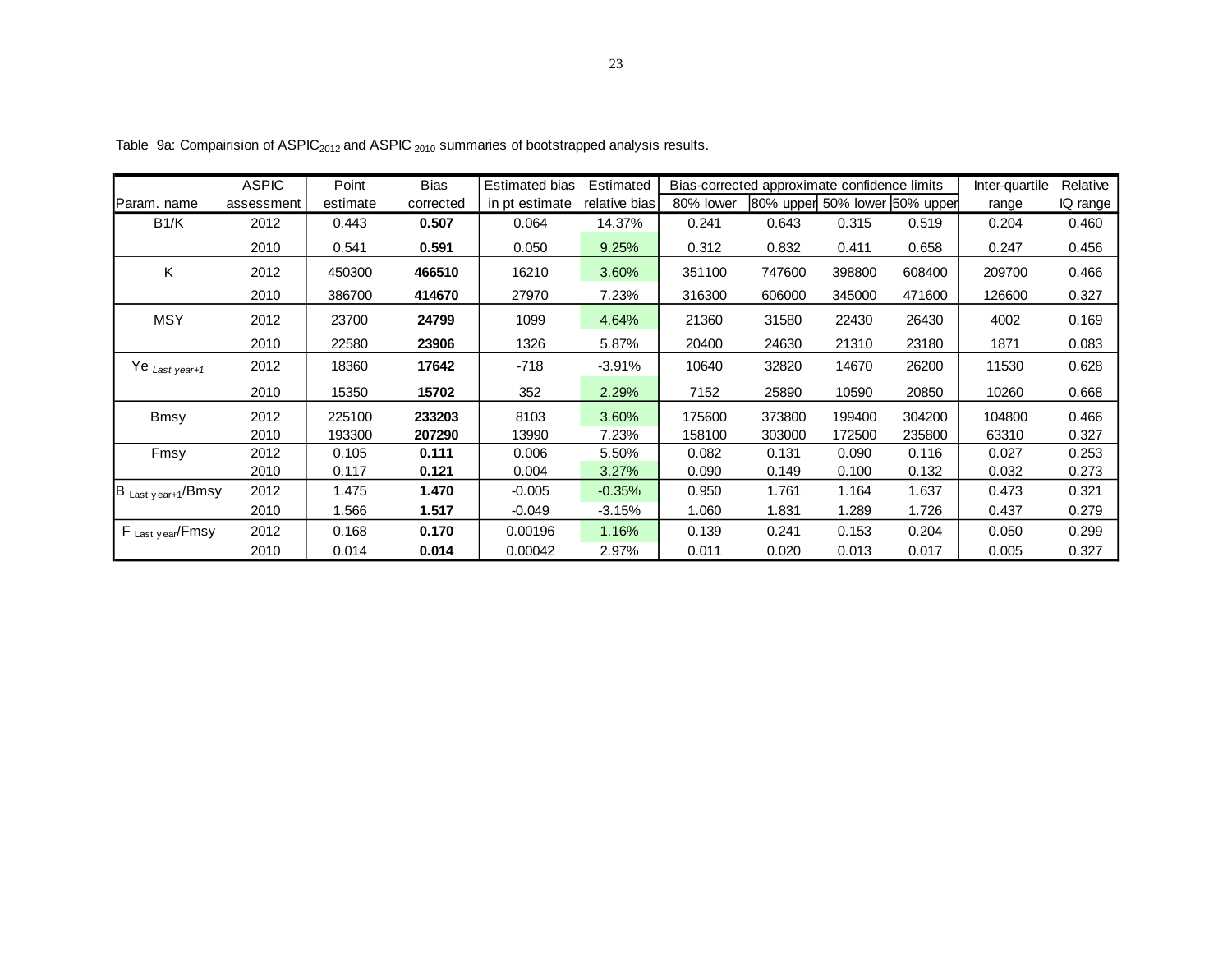|              |                | B/Bmsy         |                |                | F/Fmsy         |                |
|--------------|----------------|----------------|----------------|----------------|----------------|----------------|
| Year         | Point          | Estimated      | Bias           | Point          | Estimated      | <b>Bias</b>    |
|              | estimate       | bias           | corrected      | estimate       | bias           | corrected      |
| 1959         | 0.887          | 0.127          | 1.014          | 2.247          | $-0.122$       | 2.125          |
| 1960         | 0.791          | 0.110          | 0.901          | 1.433          | $-0.073$       | 1.360          |
| 1961         | 0.774          | 0.101          | 0.874          | 1.267          | $-0.061$       | 1.206          |
| 1962         | 0.770          | 0.094          | 0.864          | 1.171          | $-0.053$       | 1.118          |
| 1963         | 0.775          | 0.089          | 0.864          | 1.512          | $-0.065$       | 1.447          |
| 1964         | 0.753          | 0.083          | 0.836          | 0.555          | $-0.023$       | 0.532          |
| 1965         | 0.807          | 0.081          | 0.888          | 1.229          | $-0.048$       | 1.181          |
| 1966         | 0.804          | 0.076          | 0.880          | 0.876          | $-0.033$       | 0.843          |
| 1967         | 0.831          | 0.072          | 0.903          | 1.397          | $-0.050$       | 1.347          |
| 1968         | 0.812          | 0.067          | 0.879          | 0.905          | $-0.031$       | 0.874          |
| 1969         | 0.836          | 0.064          | 0.899          | 1.256          | $-0.041$       | 1.215          |
| 1970         | 0.828          | 0.060          | 0.888          | 0.718          | $-0.022$       | 0.696          |
| 1971         | 0.867          | 0.057          | 0.924          | 1.724          | $-0.052$       | 1.672          |
| 1972         | 0.817          | 0.052          | 0.869          | 1.521          | $-0.043$       | 1.478          |
| 1973         | 0.789          | 0.049          | 0.838          | 1.838          | $-0.049$       | 1.789          |
| 1974         | 0.741          | 0.046          | 0.787          | 1.270          | $-0.032$       | 1.238          |
| 1975         | 0.740          | 0.045          | 0.785          | 1.006          | $-0.025$       | 0.981          |
| 1976         | 0.759          | 0.045          | 0.804          | 1.134          | $-0.027$       | 1.107          |
| 1977         | 0.767          | 0.045          | 0.812          | 0.892          | $-0.020$       | 0.872          |
| 1978         | 0.794          | 0.044          | 0.838          | 0.621          | $-0.014$       | 0.607          |
| 1979         | 0.843          | 0.044          | 0.886          | 0.688          | $-0.015$       | 0.673          |
| 1980         | 0.883          | 0.042          | 0.925          | 0.752          | $-0.016$       | 0.736          |
| 1981         | 0.916          | 0.039          | 0.956          | 1.120          | $-0.022$       | 1.098          |
| 1982         | 0.913          | 0.035          | 0.949          | 0.991          | $-0.019$       | 0.972          |
| 1983         | 0.922          | 0.032          | 0.954          | 0.895          | $-0.017$       | 0.879          |
| 1984         | 0.939          | 0.029          | 0.968          | 0.650          | $-0.012$       | 0.638          |
| 1985         | 0.979          | 0.027          | 1.006          | 0.880          | $-0.016$       | 0.864          |
| 1986         | 0.992          | 0.024          | 1.016          | 1.904          | $-0.033$       | 1.871          |
| 1987         | 0.907          | 0.018          | 0.925          | 4.315          | $-0.071$       | 4.244          |
| 1988         | 0.656          | 0.009          | 0.665          | 3.900          | $-0.061$       | 3.839          |
| 1989         | 0.505          | 0.006          | 0.511          | 3.043          | $-0.049$       | 2.994          |
| 1990         | 0.431          | 0.005          | 0.436          | 3.080          | $-0.052$       | 3.028          |
| 1991         | 0.369          | 0.006          | 0.374          | 3.202          | $-0.057$       | 3.145          |
| 1992<br>1993 | 0.314<br>0.242 | 0.006<br>0.006 | 0.320          | 4.167          | $-0.070$       | 4.097          |
|              |                |                | 0.248          | 4.203          | $-0.039$       | 4.164          |
| 1994<br>1995 | 0.188          | 0.006          | 0.194          | 1.252          | 0.000          | 1.252          |
| 1996         | 0.199<br>0.231 | 0.009<br>0.014 | 0.209<br>0.245 | 0.391<br>0.075 | 0.000<br>0.000 | 0.391<br>0.075 |
| 1997         | 0.275          | 0.020          | 0.295          | 0.089          | 0.000          | 0.088          |
| 1998         | 0.326          | 0.027          | 0.353          | 0.107          | $-0.001$       | 0.106          |
| 1999         | 0.383          | 0.035          | 0.418          | 0.237          | $-0.001$       | 0.236          |
| 2000         | 0.442          | 0.043          | 0.485          | 0.281          | $-0.001$       | 0.279          |
| 2001         | 0.504          | 0.050          | 0.554          | 0.112          | 0.000          | 0.112          |
| 2002         | 0.581          | 0.057          | 0.637          | 0.082          | 0.000          | 0.082          |
| 2003         | 0.665          | 0.061          | 0.727          | 0.079          | 0.000          | 0.079          |
| 2004         | 0.756          | 0.063          | 0.819          | 0.033          | 0.000          | 0.034          |
| 2005         | 0.854          | 0.062          | 0.916          | 0.031          | 0.000          | 0.031          |
| 2006         | 0.956          | 0.058          | 1.013          | 0.021          | 0.000          | 0.021          |
| 2007         | 1.058          | 0.050          | 1.108          | 0.063          | 0.001          | 0.064          |
| 2008         | 1.155          | 0.040          | 1.195          | 0.021          | 0.000          | 0.021          |
| 2009         | 1.253          | 0.029          | 1.282          | 0.034          | 0.000          | 0.035          |
| 2010         | 1.344          | 0.017          | 1.361          | 0.126          | 0.001          | 0.127          |
| 2011         | 1.416          | 0.005          | 1.421          | 0.168          | 0.002          | 0.170          |
| 2012         | 1.475          | $-0.005$       | 1.470          |                |                |                |

Table 9b; Bias corrected trajectories from ASPIC<sub>bot</sub> 2012 assessment.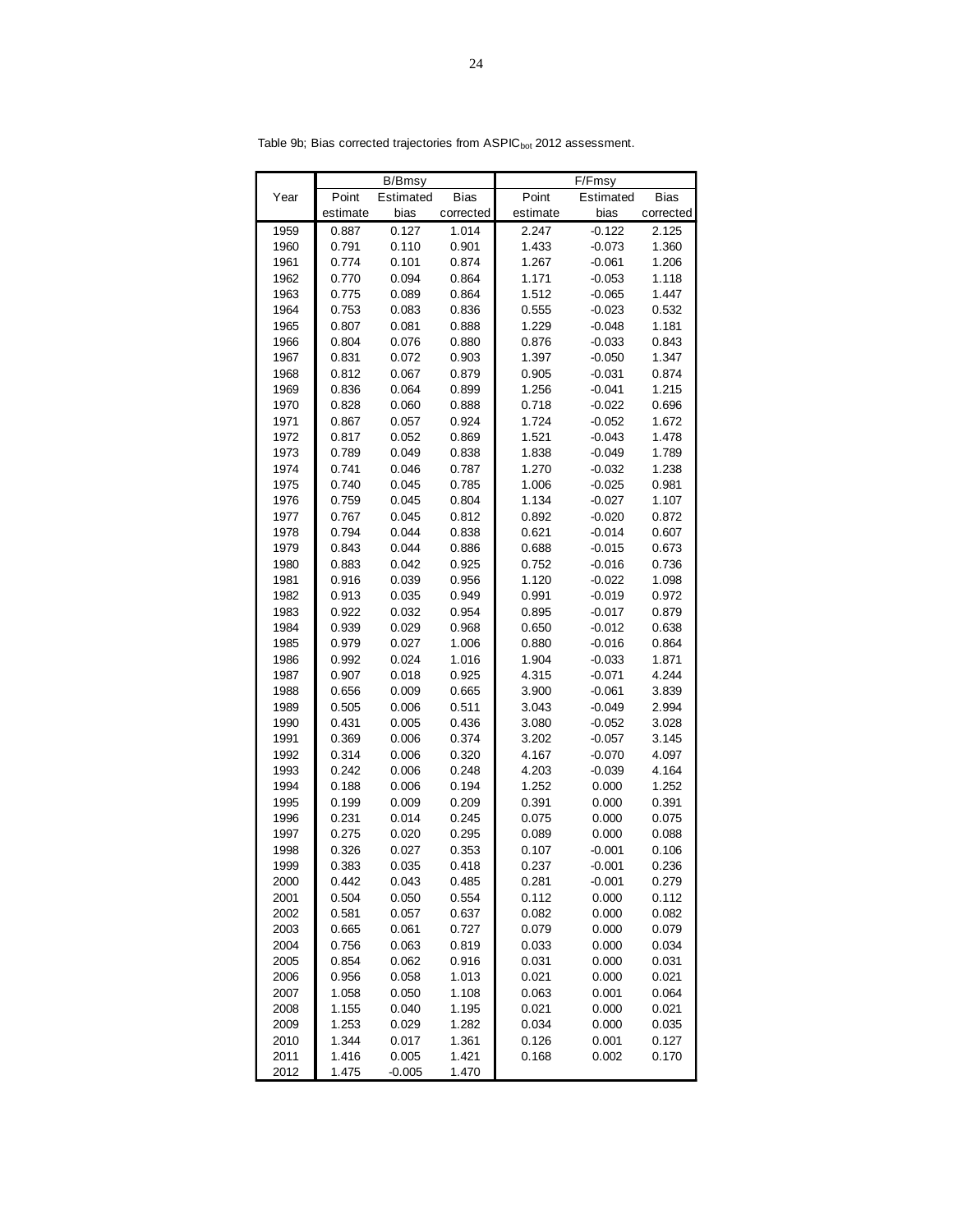Table 10a: B/Bmsy short term projections with 80% lower CL's for several fishing mortality options relative to Fmsy. (a status quo level of catch is assumed for 2012)

|      | Bias corrected B/Bmsy |       |       |       | Approx 80% lower CL for B/Bmsy |       |       |       |
|------|-----------------------|-------|-------|-------|--------------------------------|-------|-------|-------|
|      | $F_{2011}/F$ msy      | Fmsy  |       |       | $F_{2011}/Fmsv$                | Fmsy  |       |       |
| Year |                       | 1/6   | 1/3   | 2/3   |                                | 1/6   | 1/3   | 2/3   |
| 2012 | 1.470                 | 1.470 | 1.470 | 1.470 | 0.950                          | 0.950 | 0.950 | 0.950 |
| 2013 | 1.514                 | 1.514 | 1.514 | 1.514 | 1.023                          | 1.023 | 1.023 | 1.023 |
| 2014 | 1.554                 | 1.554 | 1.528 | 1.478 | 1.078                          | 1.079 | 1.059 | 1.030 |
| 2015 | 1.588                 | 1.589 | 1.541 | 1.450 | 1.151                          | 1.151 | 1.120 | 1.037 |

Table 10b: Predicted 2013-2014 yields correponding to the fishing mortality options used in the short term projections.

|                         |                  | <b>Predicted Yields</b> |       |       |  |  |  |  |  |  |
|-------------------------|------------------|-------------------------|-------|-------|--|--|--|--|--|--|
|                         | $F_{2011}/F$ msy | Fmsy                    |       |       |  |  |  |  |  |  |
| Year                    |                  | 1/6                     | 1/3   | 2/3   |  |  |  |  |  |  |
| 2012                    | 5768             | 5768                    | 5768  | 5768  |  |  |  |  |  |  |
| 2013                    | 6172             | 6113                    | 12126 | 23830 |  |  |  |  |  |  |
| 2014                    | 6346             | 6287                    | 12277 | 23397 |  |  |  |  |  |  |
| AV <sub>2013-2014</sub> | 6259             | 6200                    | 12202 | 23613 |  |  |  |  |  |  |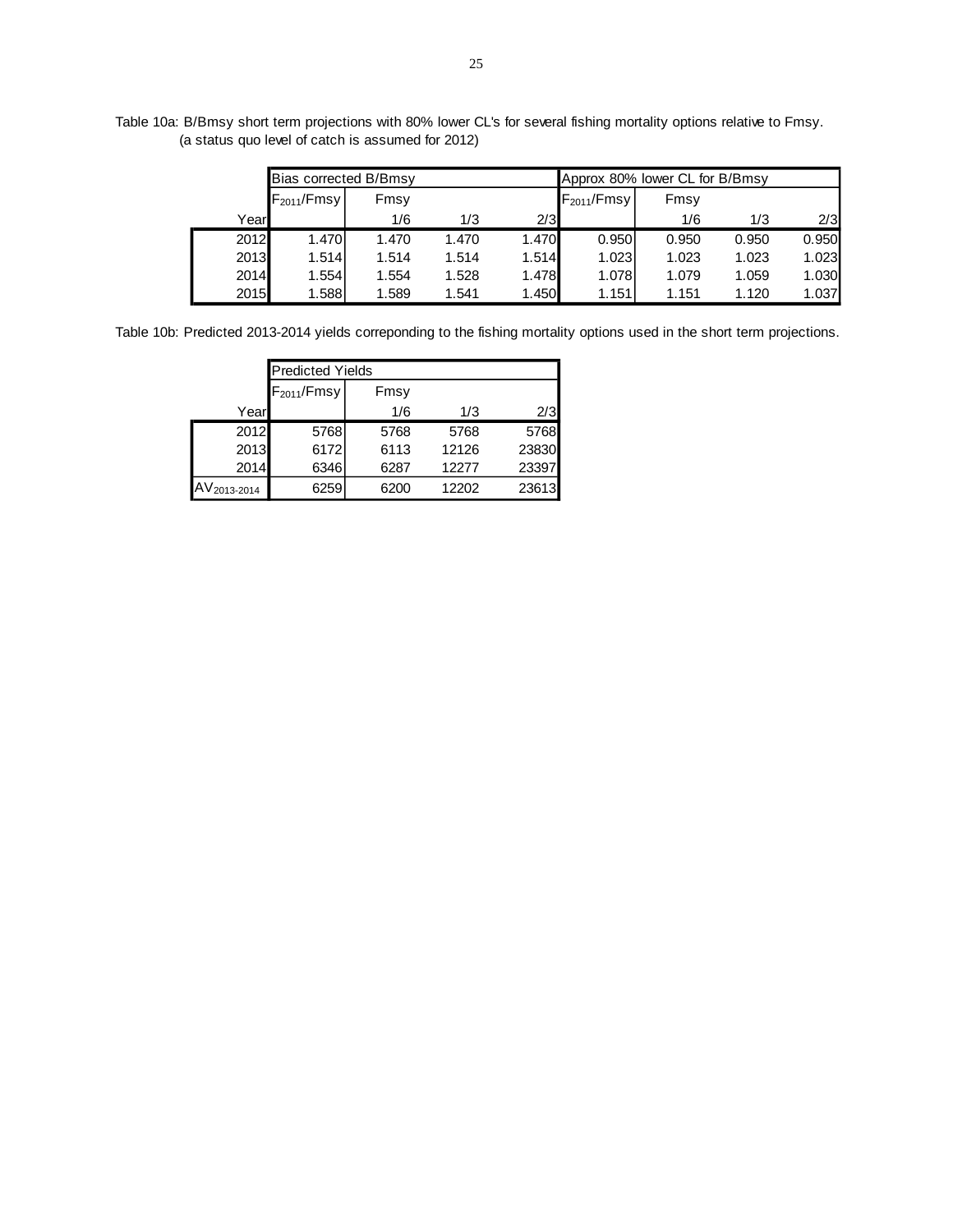

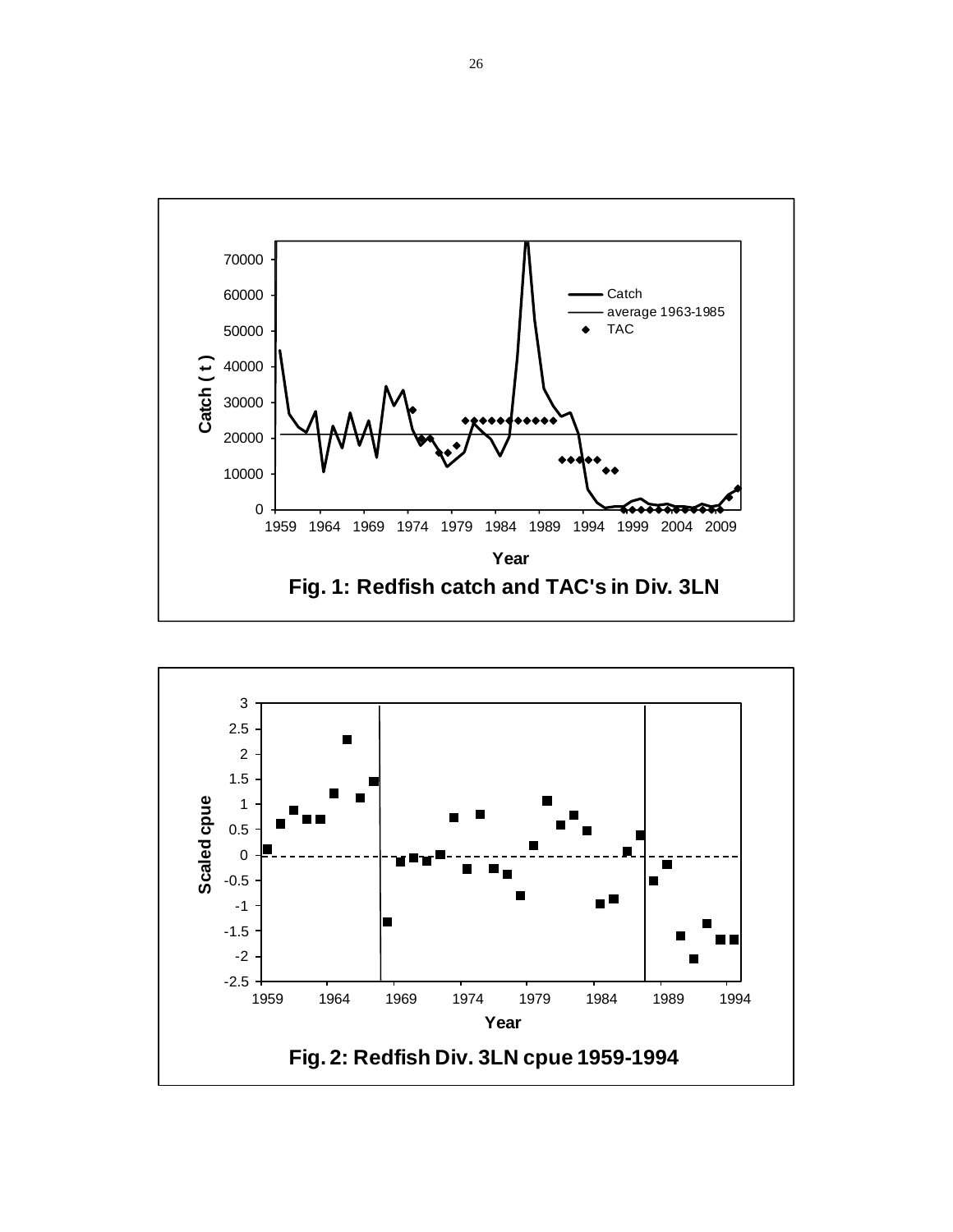

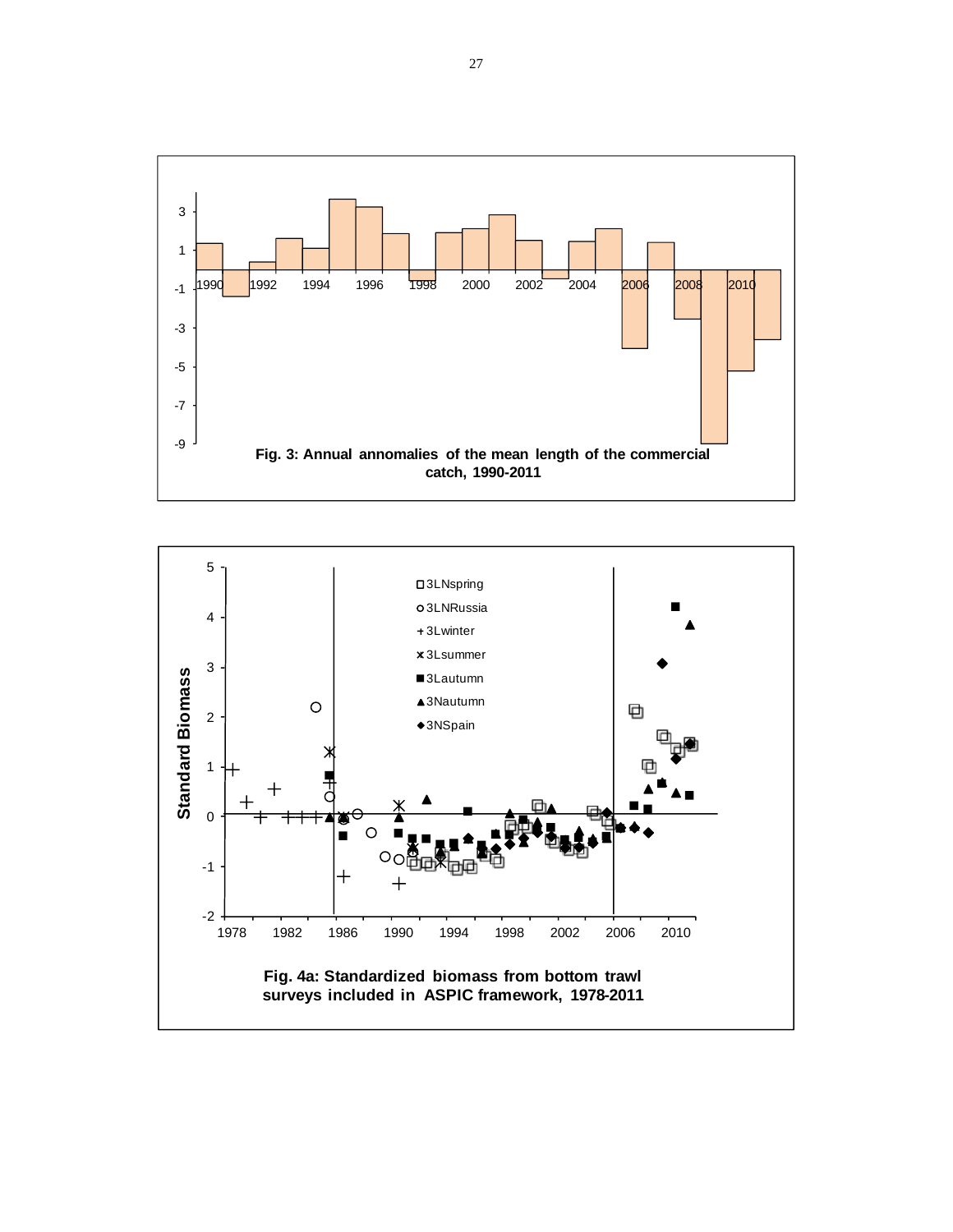

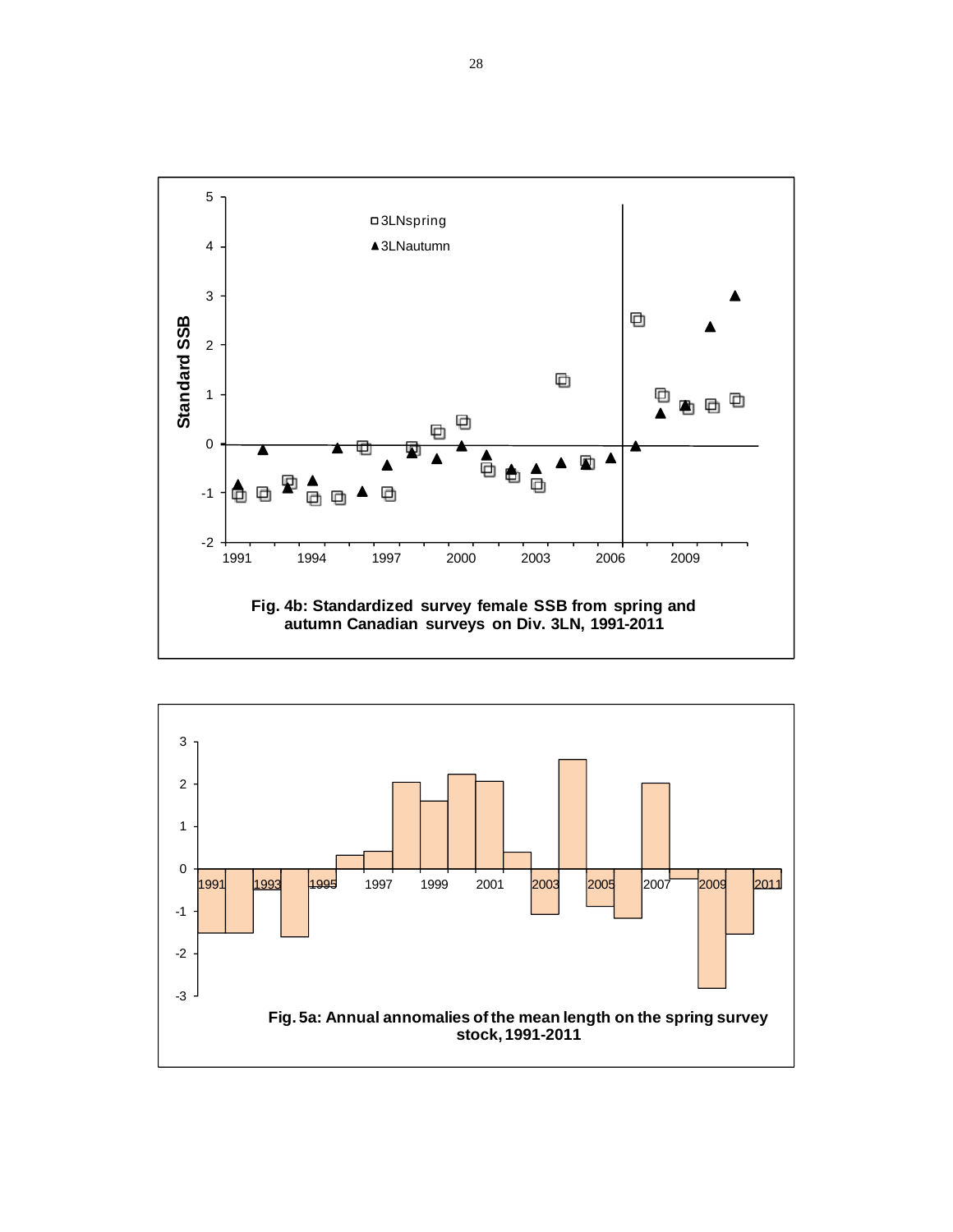

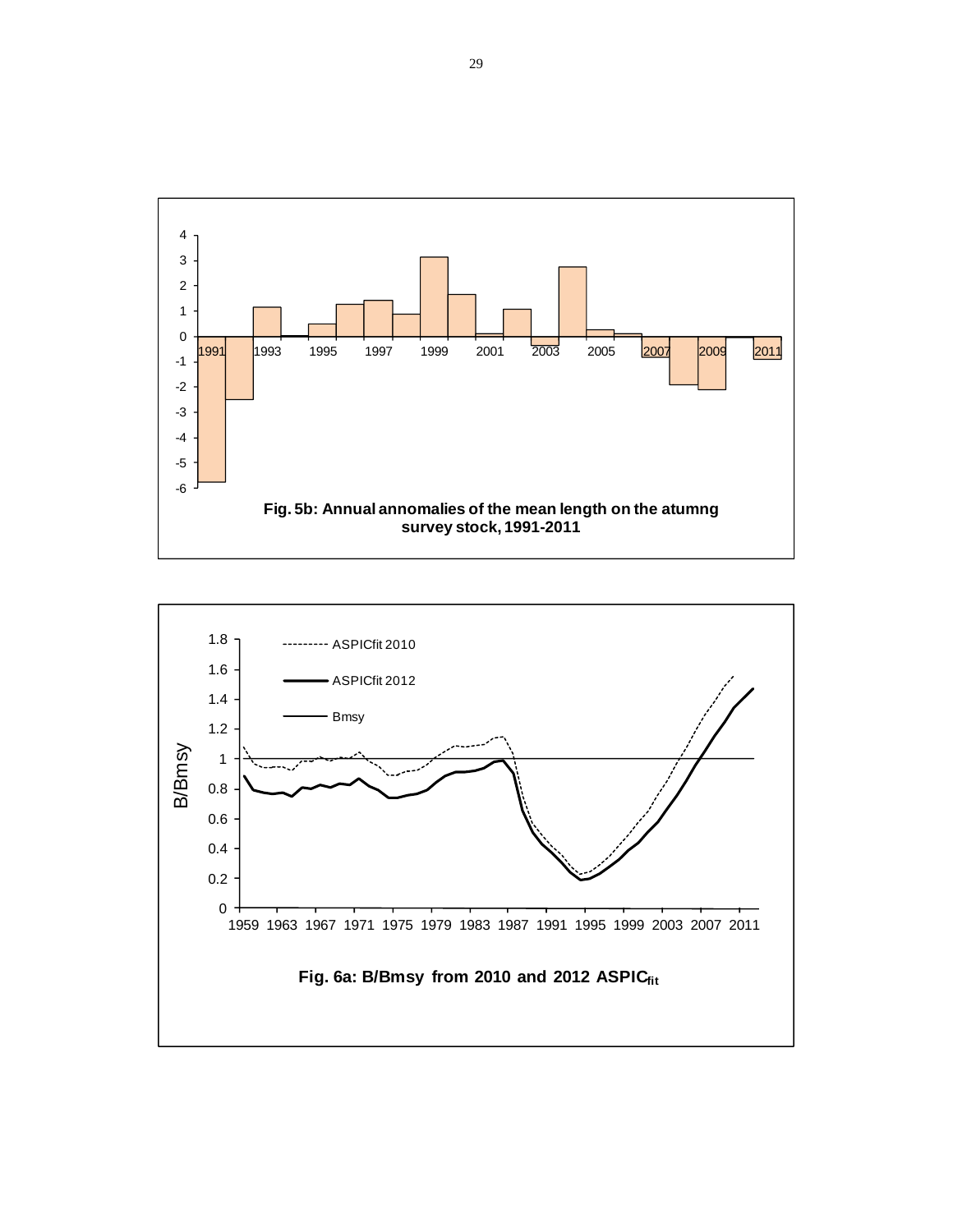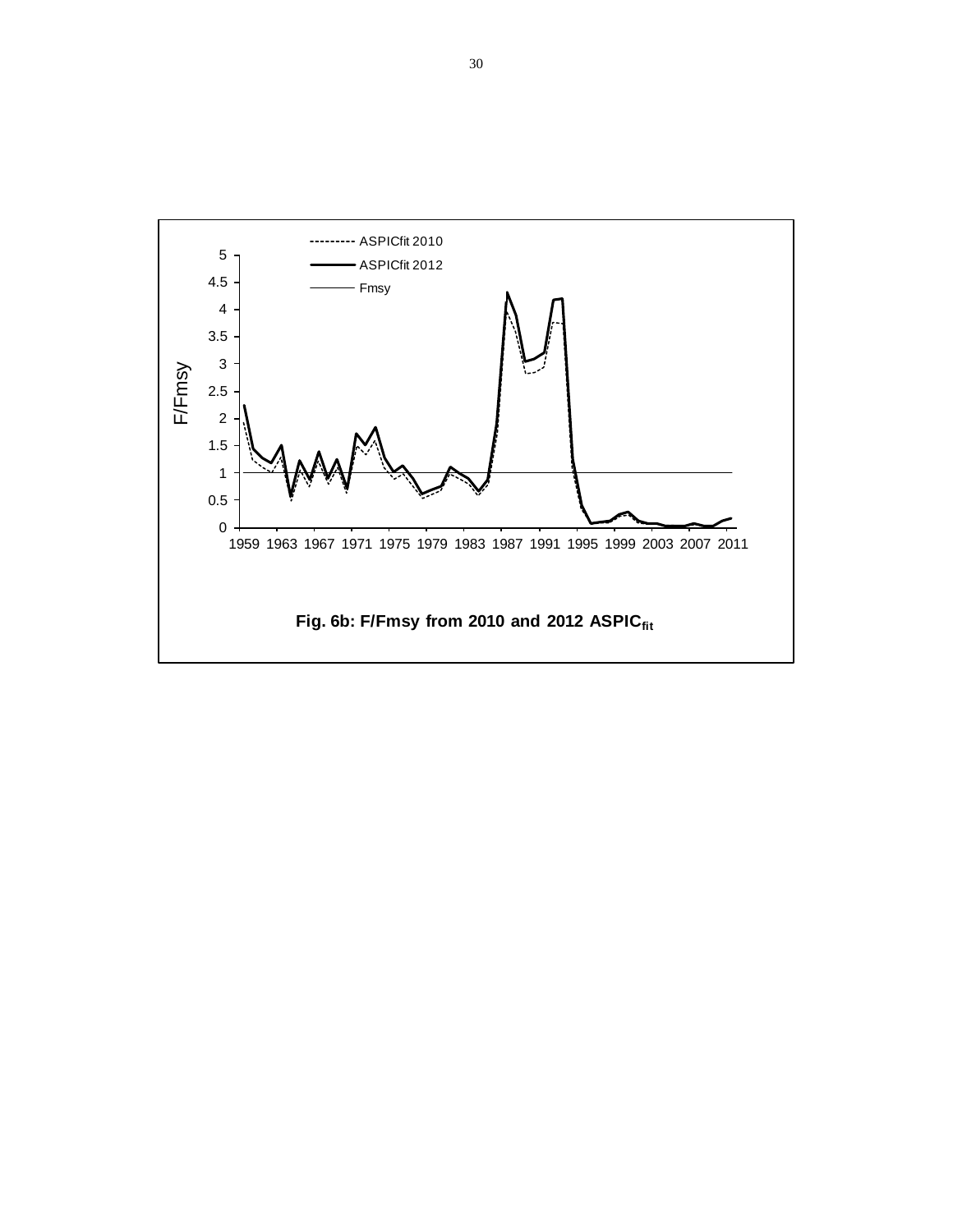

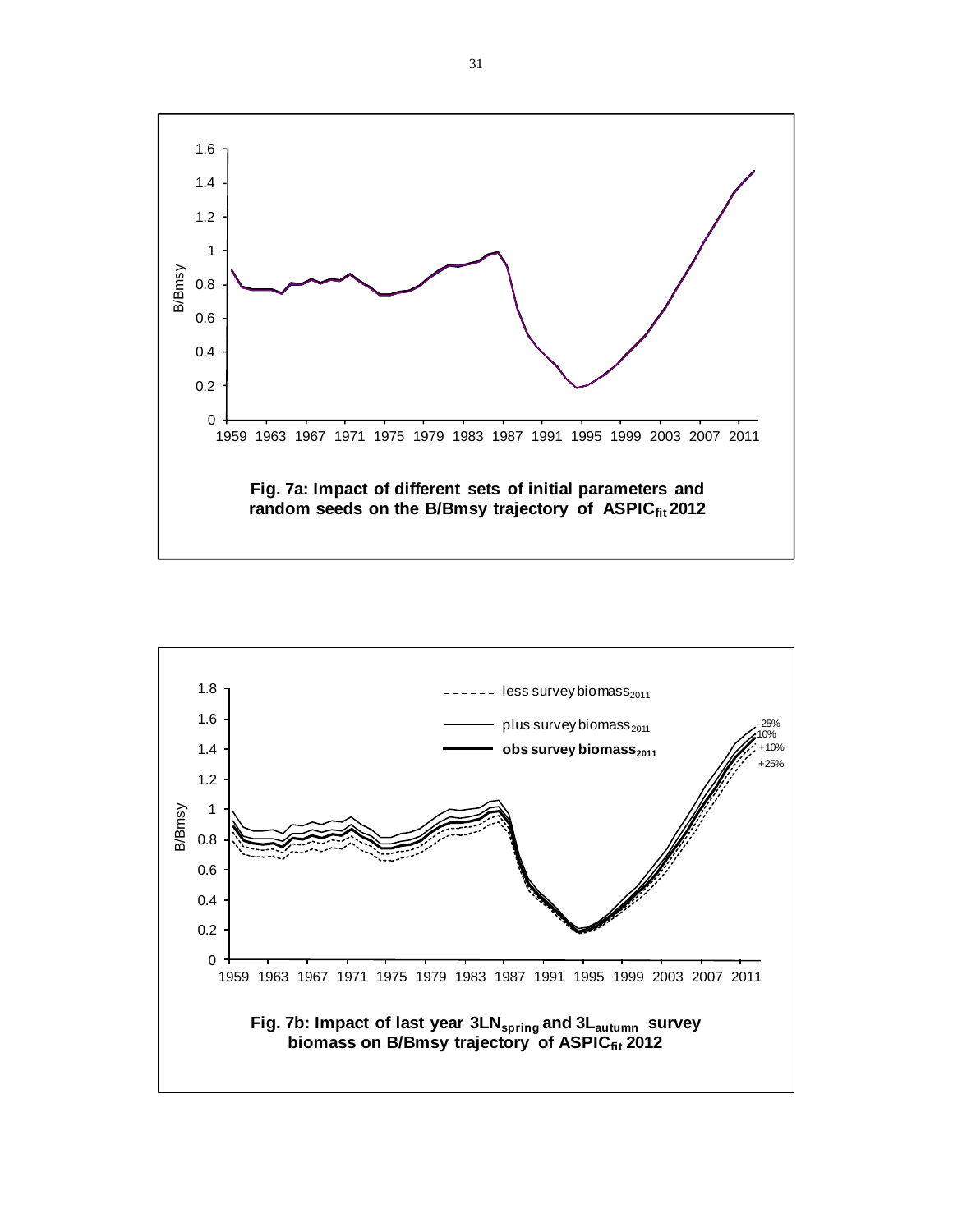

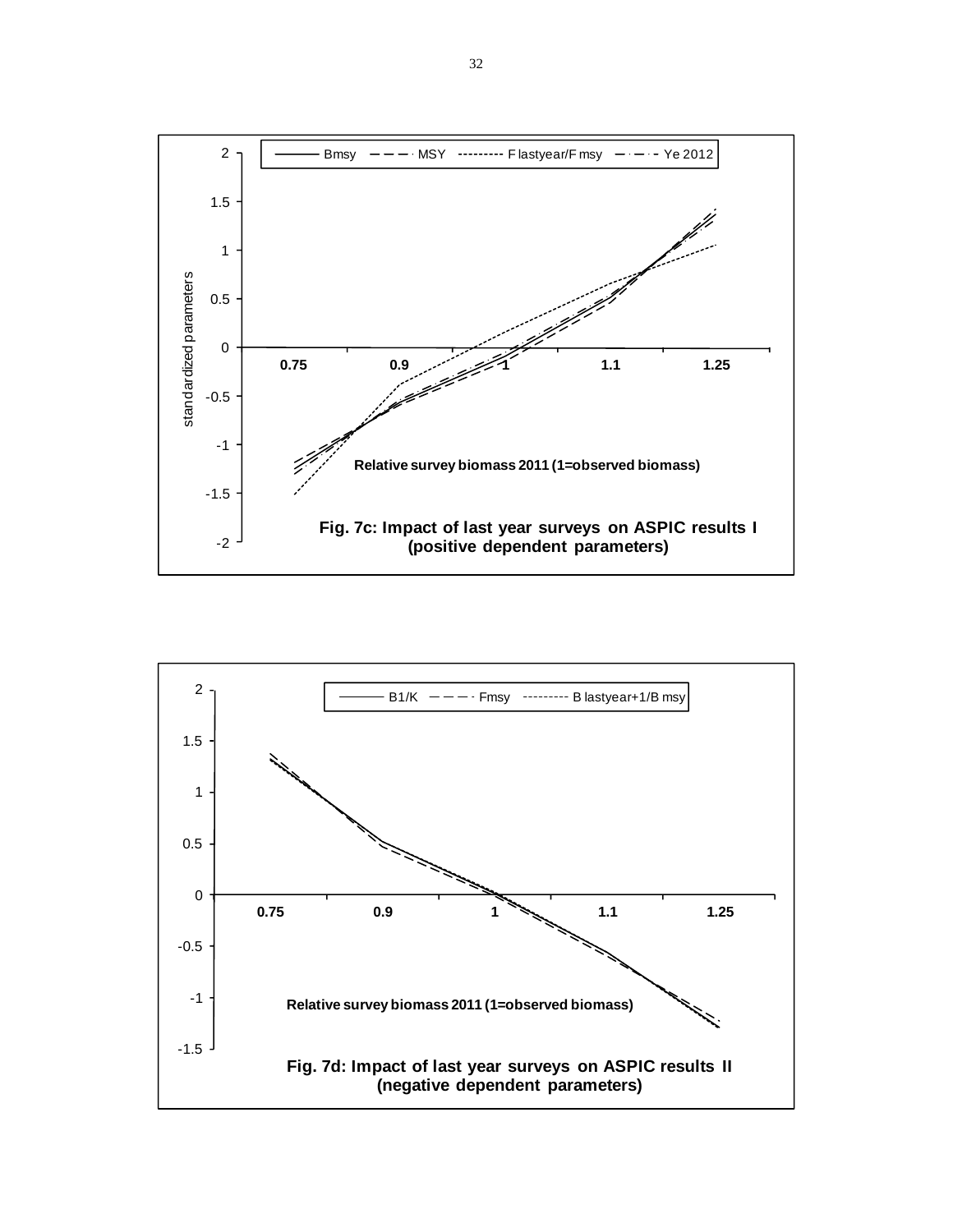

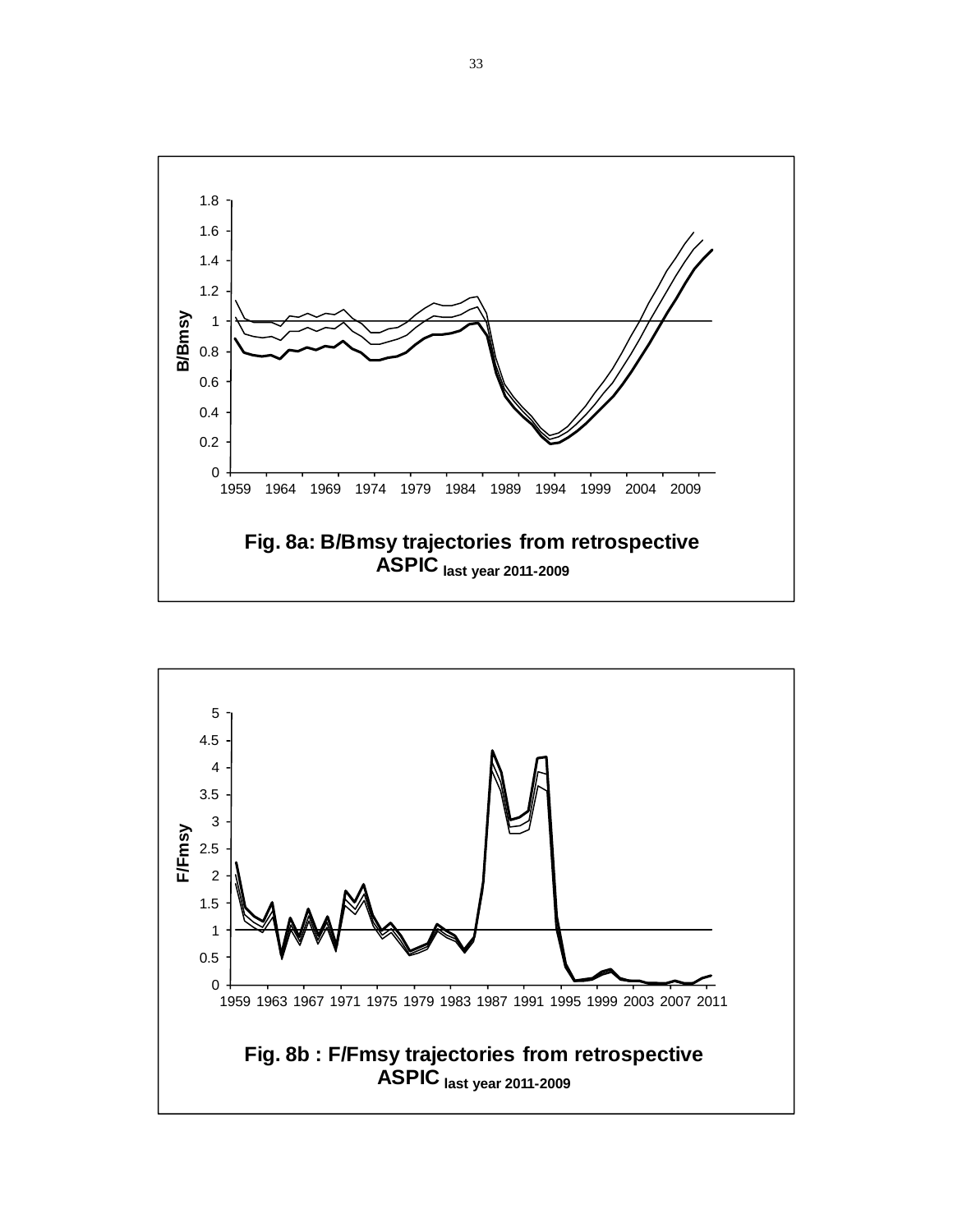

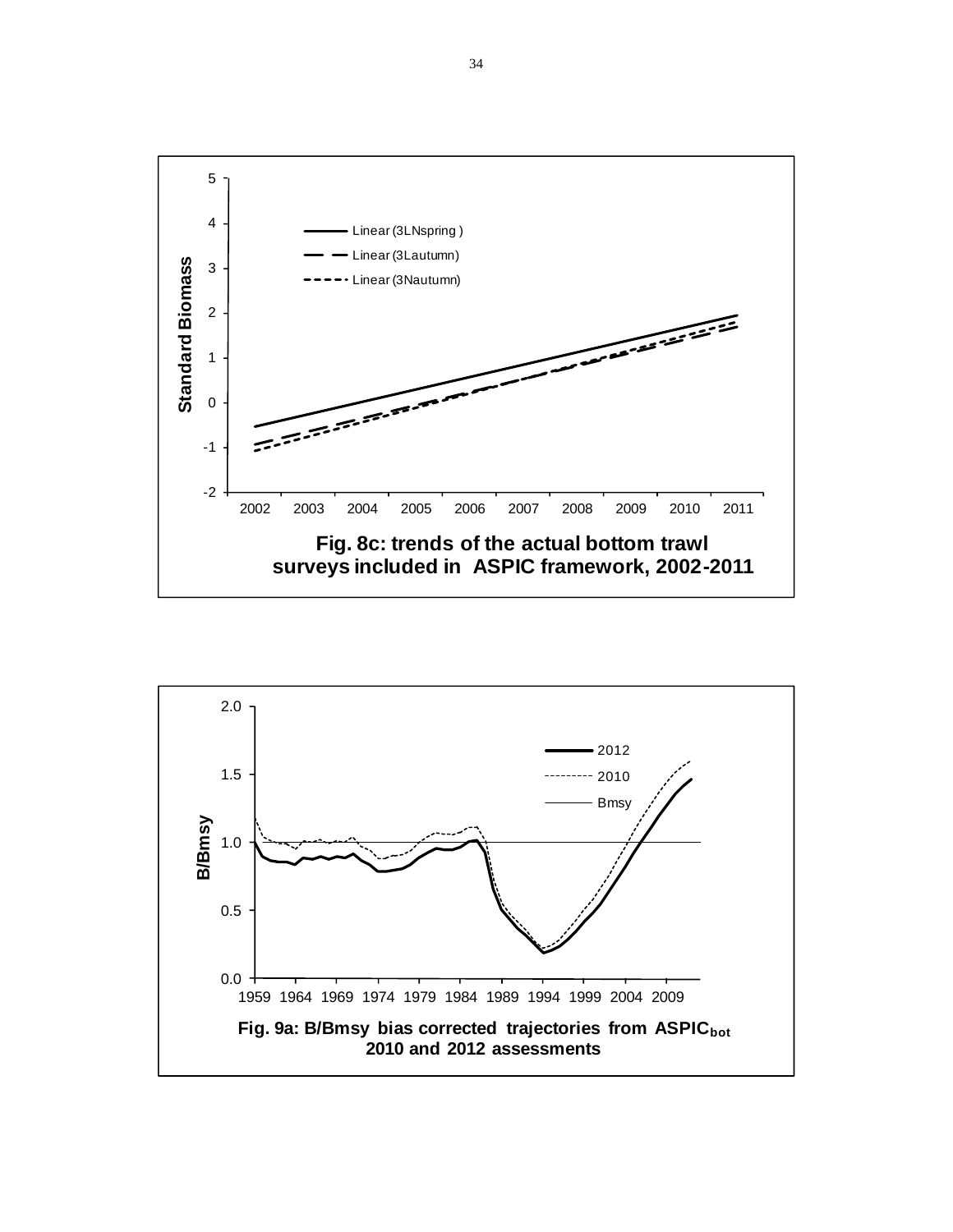

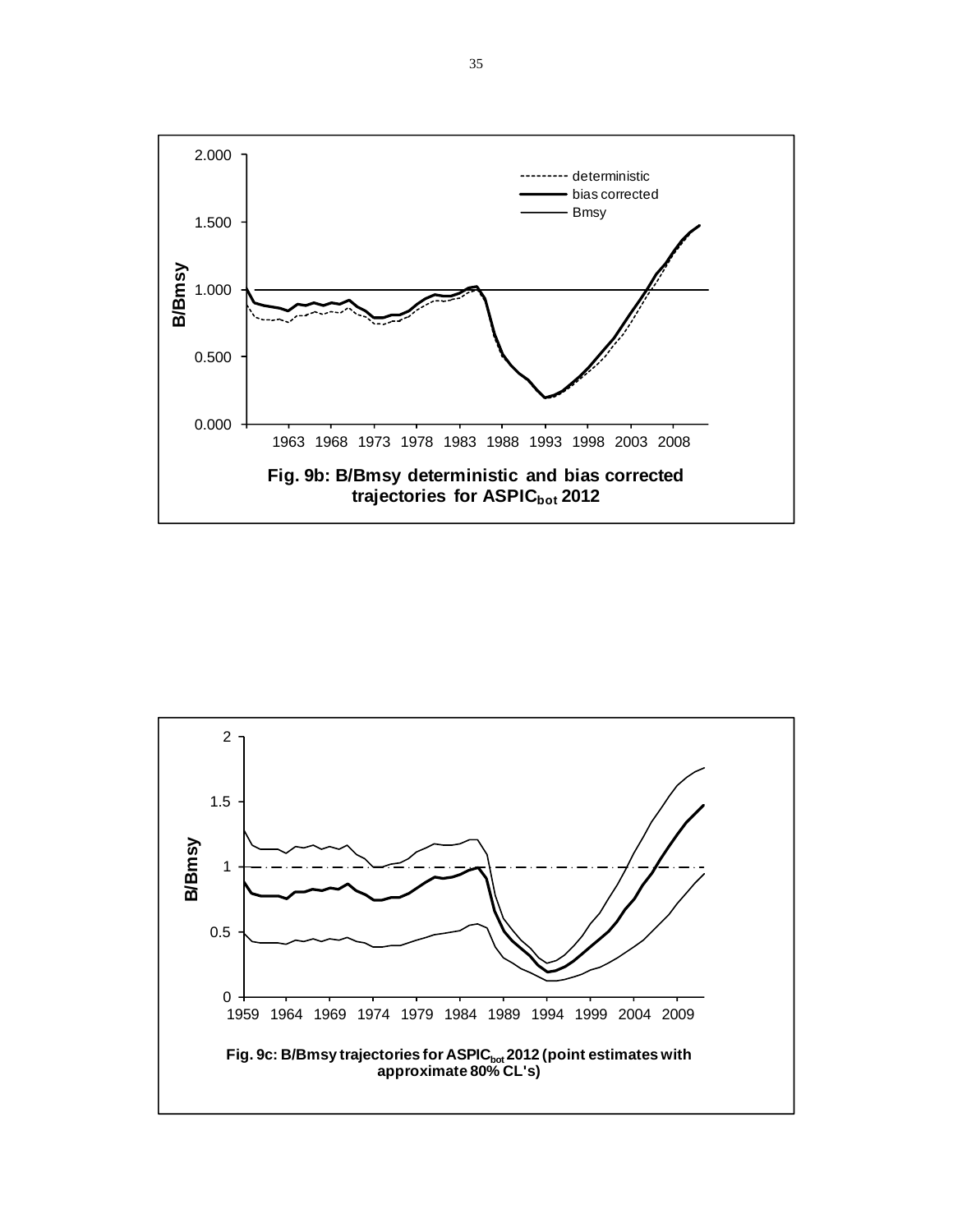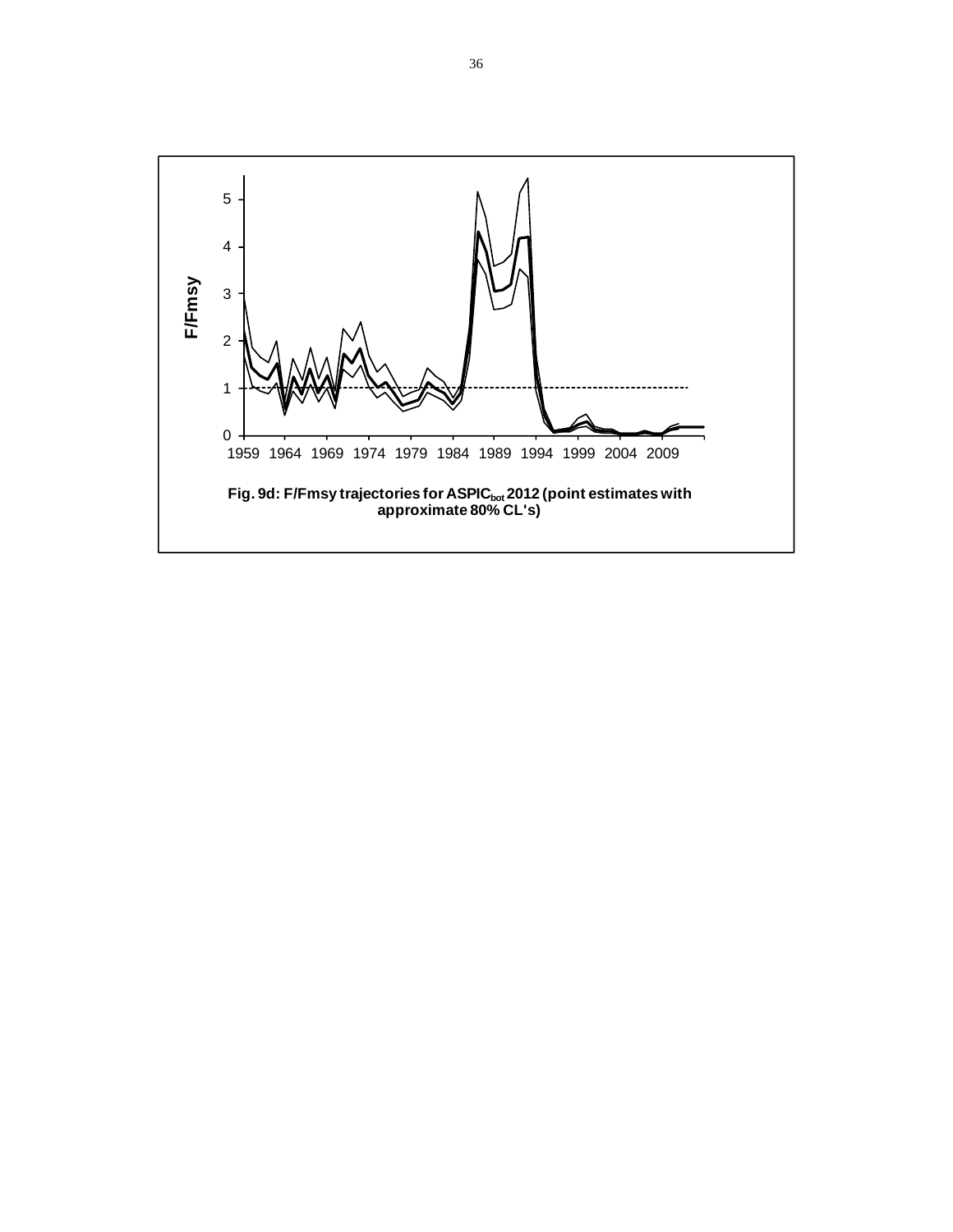

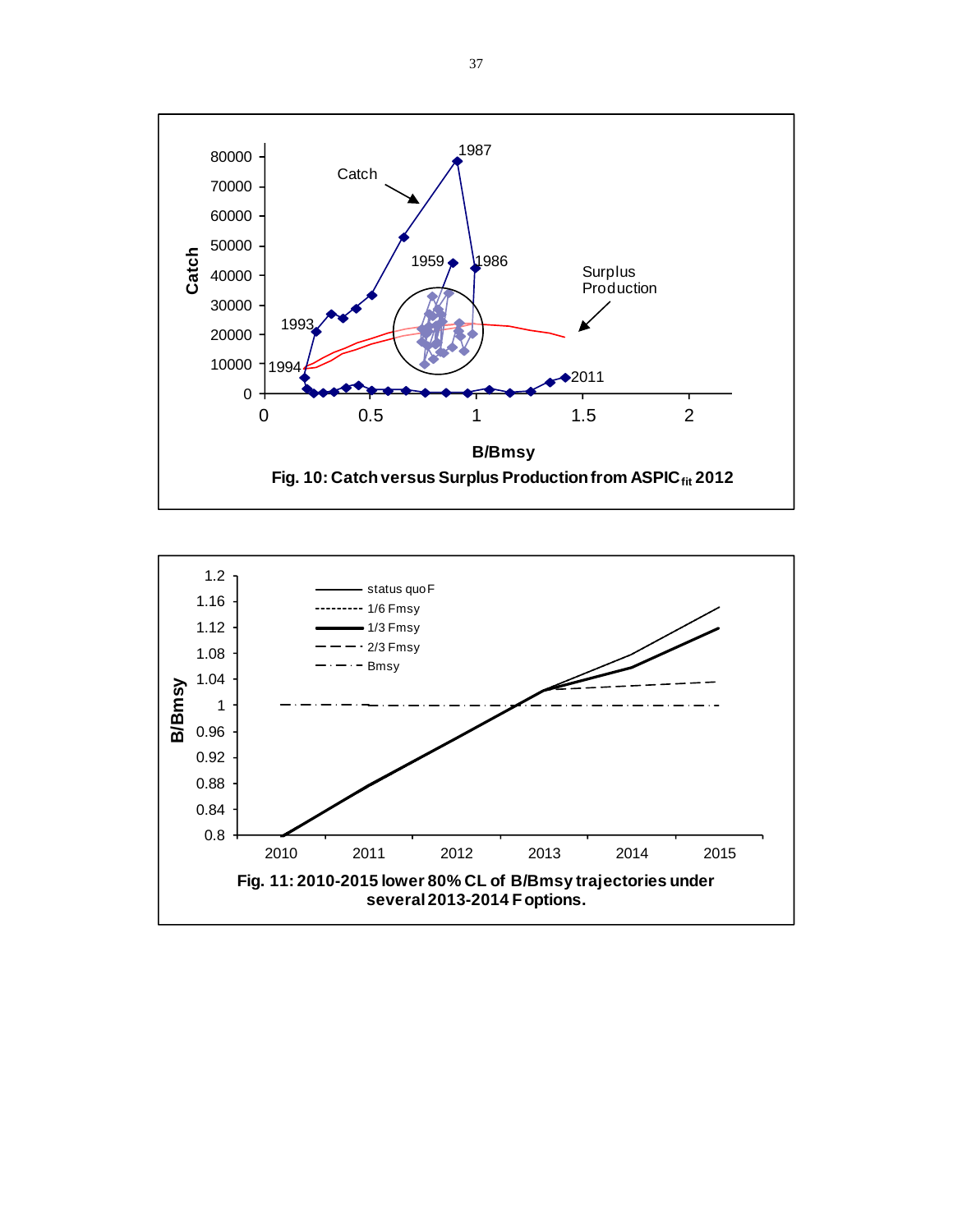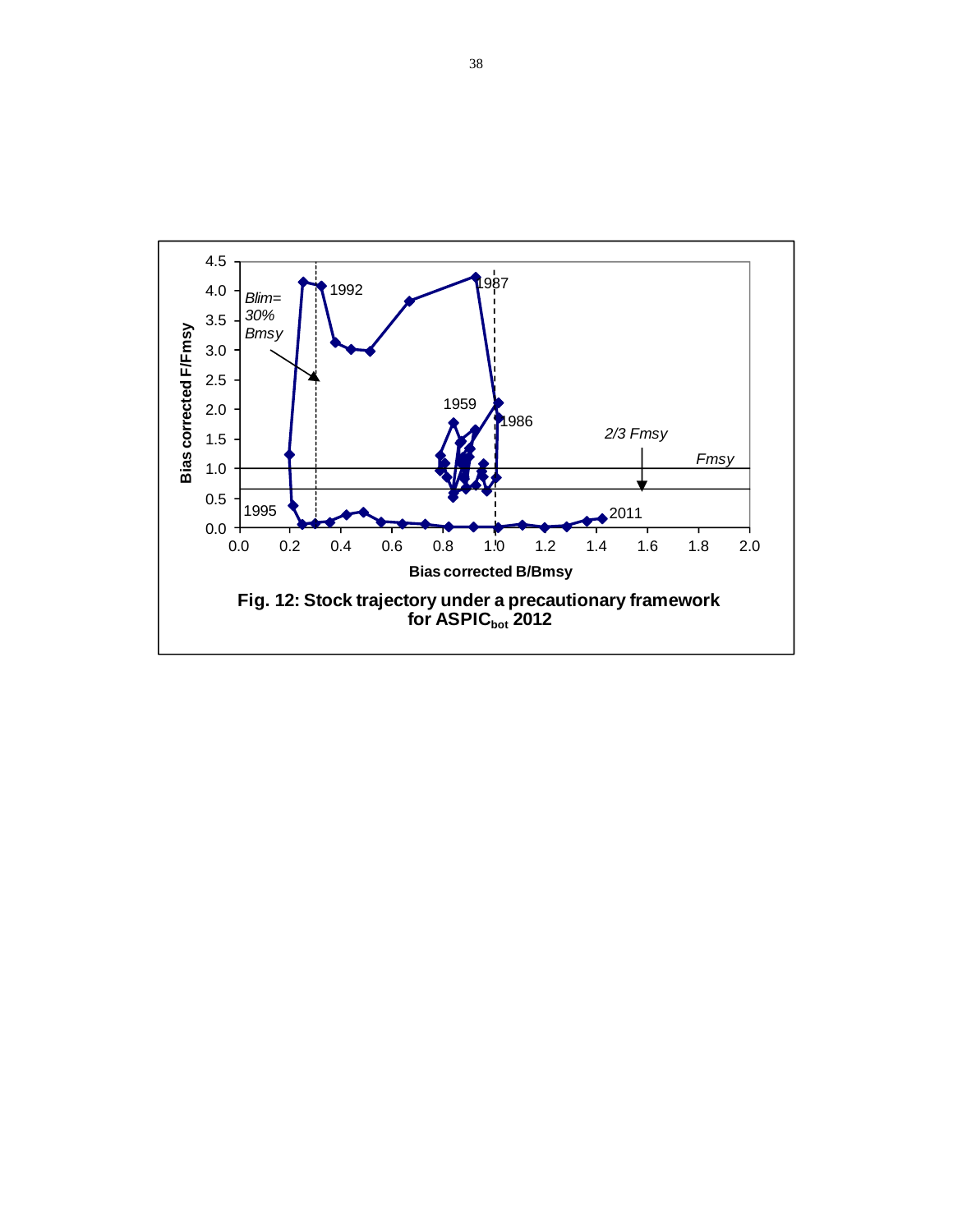FIT **## Run type (FIT, BOT, or IRF)** "3LN redfish" LOGISTIC YLD SSE 2<br>  $\text{#}$  Verbosity<br>  $\text{#}$  Number of 1000 50 ## Number of bootstrap trials, <= 1000 ## 0=no MC search, 1=search, 2=repeated srch; N trials 1.0000E-08 ## Convergence crit. for simplex ## Convergence crit. for restarts, N restarts 1.0000E-04 24 **#**# Conv. crit. for F; N steps/yr for gen. model <br>6.0000 **## Maximum F when cond. on vield** 6.0000 ## Maximum F when cond. on yield ## Stat weight for B1>K as residual (usually 0 or 1) 8 ## Number of fisheries (data series) 1.0000E+00 1.0000E+00 1.0000E+00 1.0000E+00 1.0000E+00 1.0000E+00 1.0000E+00 1.0000E+00 ## Statistical weights for data series 0.5000 ## B1/K (starting guess, usually 0 to 1) 2.0000E+04 ## MSY (starting guess) ## K (carrying capacity) (starting guess) 9.0070E-06 6.5800E-01 7.5900E-01 6.5800E-01 3.2200E-01 2.7500E-01 2.7500E-01 7.5900E-01 ## q (starting guesses -- 1 per data series) 1 1 1 1 1 1 1 1 1 1 1 ## Estimate flags (0 or 1) (B1/K,MSY,K,q1...qn) 5.0000E+03 5.0000E+04 ## Min and max constraints -- MSY ## Min and max constraints -- K 3941285 ## Random number seed ## Number of years of data in each series "Statlant CPUE" CC 1959 1.426000E+00 4.458500E+04 1960 1.602000E+00 2.656200E+04<br>1961 1.697000E+00 2.317500E+04 1.697000E+00 1962 1.631000E+00 2.143900E+04<br>1963 1.632000E+00 2.736200E+04 1963 1.632000E+00 2.736200E+04<br>1964 1.812000E+00 1.026100E+04 1964 1.812000E+00 1.026100E+04<br>1965 2.185000E+00 2.346600E+04 1965 2.185000E+00 2.346600E+04<br>1966 1.781000E+00 1.697400E+04 1966 1.781000E+00 1.697400E+04<br>1967 1.893000E+00 2.718800E+04 1967 1.893000E+00 2.718800E+04<br>1968 9.220000E-01 1.766000E+04 9.220000E-01 1969 1.338000E+00 2.475000E+04<br>1970 1.367000E+00 1.441900E+04 1970 1.367000E+00 1.441900E+04<br>1971 1.346000E+00 3.437000E+04 1971 1.346000E+00 3.437000E+04<br>1972 1.387000E+00 2.893300E+04 1972 1.387000E+00 2.893300E+04<br>1973 1.643000E+00 3.329700E+04 1973 1.643000E+00 3.329700E+04<br>1974 1.290000E+00 2.228600E+04 1974 1.290000E+00 2.228600E+04<br>1975 1.669000E+00 1.787100E+04 1975 1.669000E+00 1.787100E+04<br>1976 1.292000E+00 2.051300E+04 1976 1.292000E+00<br>1977 1.251000E+00 1977 1.251000E+00 1.651600E+04<br>1978 1.106000E+00 1.204300E+04 1978 1.106000E+00 1.204300E+04<br>1979 1.451000E+00 1.406700E+04 1979 1.451000E+00 1.406700E+04<br>1980 1.761000E+00 1.603000E+04 1980 1.761000E+00 1.603000E+04<br>1981 1.594000E+00 2.428000E+04 1981 1.594000E+00 2.428000E+04<br>1982 1.661000E+00 2.154700E+04 1982 1.661000E+00 2.154700E+04<br>1983 1.556000E+00 1.974700E+04 1983 1.556000E+00 1.974700E+04<br>1984 1.049000E+00 1.476100E+04 1984 1.049000E+00 1.476100E+04<br>1985 1.084000E+00 2.055700E+04 1985 1.084000E+00 2.055700E+04<br>1986 1.413000E+00 4.280500E+04 1986 1.413000E+00 4.280500E+04<br>1987 1.523000E+00 7.903100E+04 1987 1.523000E+00 7.903100E+04<br>1988 1.208000E+00 5.326600E+04 1988 1.208000E+00 5.326600E+04<br>1989 1.322000E+00 3.364900E+04 1989 1.322000E+00 3.364900E+04<br>1990 8.250000E-01 2.910500E+04 1990 8.250000E-01 2.910500E+04<br>1991 6.680000E-01 2.581500E+04 1991 6.680000E-01 2.581500E+04<br>1992 9.120000E-01 2.728300E+04  $9.120000E-01$   $2.728300E+04$ <br>8.010000E-01  $2.130800E+04$ 1993 8.010000E-01 2.130800E+04<br>1994 8.020000E-01 5.741000E+03 1994 8.020000E-01 5.741000E+03 1995 -1.000000E-03 1.989000E+03<br>1996 -1.000000E-03 4.510000E+02 1996 -1.000000E-03 4.510000E+02<br>1997 -1.000000E-03 6.300000E+02 1997 -1.000000E-03 6.300000E+02<br>1998 -1.000000E-03 8.990000E+02 1998 -1.000000E-03 8.990000E+02<br>1999 -1.000000E-03 2.318000E+03  $-1.000000E-03$ 2000 -1.000000E-03 3.141000E+03<br>2001 -1.000000E-03 1.442000E+03 2001 -1.000000E-03 1.442000E+03 2002 -1.000000E-03 1.216000E+03<br>2003 -1.000000E-03 1.334000E+03 2003 -1.000000E-03 1.334000E+03  $-1.000000E-03$  2005 -1.000000E-03 6.590000E+02  $-1.000000E-03$  2007 -1.000000E-03 1.664000E+03  $2008$   $-1.000000E-03$ <br>2009  $-1.000000E-03$ 2009 -1.000000E-03 1.051000E+03<br>2010 -1.000000E-03 4.120000E+03 2010 -1.000000E-03 4.120000E+03<br>2011 -1.000000E-03 5.768000E+03

Appendix 1: input file with all survey sets

 $-1.000000E-03$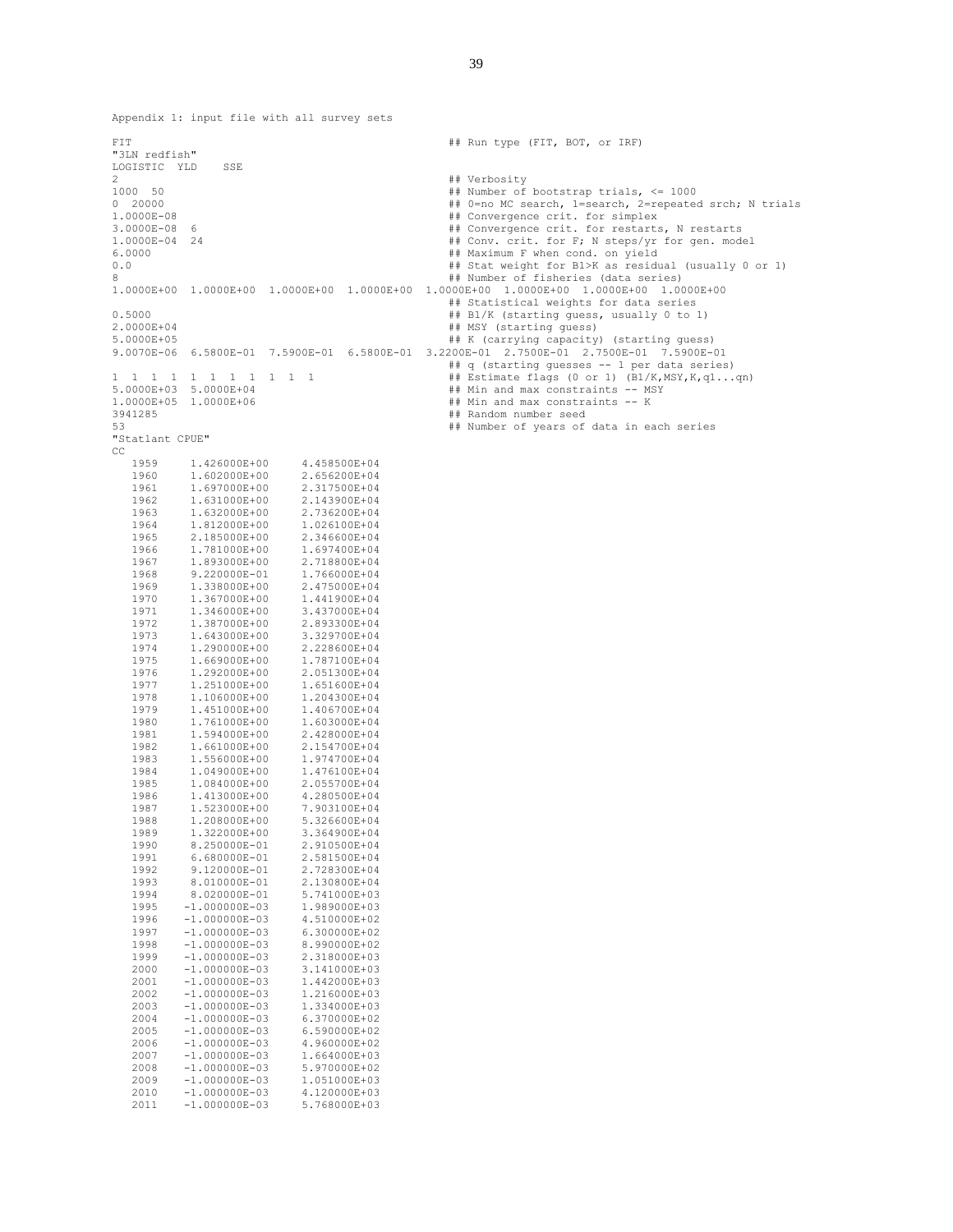| "3LN spring survey"<br>I1 |                                    | "3N autumn survey"<br>I2 |                                    | T1   | "3LN Power russian survey"         |
|---------------------------|------------------------------------|--------------------------|------------------------------------|------|------------------------------------|
| 1959                      | $-1.000000E-03$                    | 1959                     | $-1.000000E-03$                    | 1959 | $-1.000000E-03$                    |
| 1960                      | $-1.000000E-03$                    | 1960                     | $-1.000000E-03$                    | 1960 | $-1.000000E-03$                    |
| 1961                      | $-1.000000E-03$                    | 1961                     | $-1.000000E-03$                    | 1961 | $-1.000000E-03$                    |
| 1962                      | $-1.000000E-03$                    | 1962                     | $-1.000000E-03$                    | 1962 | $-1.000000E-03$                    |
| 1963                      |                                    | 1963                     |                                    | 1963 |                                    |
|                           | $-1.000000E-03$<br>$-1.000000E-03$ |                          | $-1.000000E-03$<br>$-1.000000E-03$ | 1964 | $-1.000000E-03$<br>$-1.000000E-03$ |
| 1964                      |                                    | 1964                     |                                    |      |                                    |
| 1965                      | $-1.000000E-03$                    | 1965                     | $-1.000000E-03$                    | 1965 | $-1.000000E-03$                    |
| 1966                      | $-1.000000E-03$                    | 1966                     | $-1.000000E-03$                    | 1966 | $-1.000000E-03$                    |
| 1967                      | $-1.000000E-03$                    | 1967                     | $-1.000000E-03$                    | 1967 | $-1.000000E-03$                    |
| 1968                      | $-1.000000E-03$                    | 1968                     | $-1.000000E-03$                    | 1968 | $-1.000000E-03$                    |
| 1969                      | $-1.000000E-03$                    | 1969                     | $-1.000000E-03$                    | 1969 | $-1.000000E-03$                    |
| 1970                      | $-1.000000E-03$                    | 1970                     | $-1.000000E-03$                    | 1970 | $-1.000000E-03$                    |
| 1971                      | $-1.000000E-03$                    | 1971                     | $-1.000000E-03$                    | 1971 | $-1.000000E-03$                    |
| 1972                      | $-1.000000E-03$                    | 1972                     | $-1.000000E-03$                    | 1972 | $-1.000000E-03$                    |
| 1973                      | $-1.000000E-03$                    | 1973                     | $-1.000000E-03$                    | 1973 | $-1.000000E-03$                    |
| 1974                      | $-1.000000E-03$                    | 1974                     | $-1.000000E-03$                    | 1974 | $-1.000000E-03$                    |
| 1975                      | $-1.000000E-03$                    | 1975                     | $-1.000000E-03$                    | 1975 | $-1.000000E-03$                    |
| 1976                      | $-1.000000E-03$                    | 1976                     | $-1.000000E-03$                    | 1976 | $-1.000000E-03$                    |
| 1977                      | $-1.000000E-03$                    | 1977                     | $-1.000000E-03$                    | 1977 | $-1.000000E-03$                    |
| 1978                      | $-1.000000E-03$                    | 1978                     | $-1.000000E-03$                    | 1978 | $-1.000000E-03$                    |
| 1979                      | $-1.000000E-03$                    | 1979                     | $-1.000000E-03$                    | 1979 | $-1.000000E-03$                    |
| 1980                      | $-1.000000E-03$                    | 1980                     | $-1.000000E-03$                    | 1980 | $-1.000000E-03$                    |
| 1981                      | $-1.000000E-03$                    | 1981                     | $-1.000000E-03$                    | 1981 | $-1.000000E-03$                    |
| 1982                      | $-1.000000E-03$                    | 1982                     | $-1.000000E-03$                    | 1982 | $-1.000000E-03$                    |
| 1983                      | $-1.000000E-03$                    | 1983                     | $-1.000000E-03$                    | 1983 | $-1.000000E-03$                    |
| 1984                      | $-1.000000E-03$                    | 1984                     | $-1.000000E-03$                    | 1984 | 2.158830E+05                       |
| 1985                      | $-1.000000E-03$                    | 1985                     | $-1.000000E-03$                    | 1985 | 9.399600E+04                       |
| 1986                      | $-1.000000E-03$                    | 1986                     | $-1.000000E-03$                    | 1986 | 6.297500E+04                       |
| 1987                      | $-1.000000E-03$                    | 1987                     | $-1.000000E-03$                    | 1987 | 7.029800E+04                       |
| 1988                      | $-1.000000E-03$                    | 1988                     | $-1.000000E-03$                    | 1988 | 4.488400E+04                       |
| 1989                      | $-1.000000E-03$                    | 1989                     | $-1.000000E-03$                    | 1989 | 1.226800E+04                       |
| 1990                      | $-1.000000E-03$                    | 1990                     | $-1.000000E-03$                    | 1990 | 8.365000E+03                       |
| 1991                      | 1.064200E+04                       | 1991                     | 2.422100E+04                       | 1991 | 1.868000E+04                       |
| 1992                      | 1.006600E+04                       | 1992                     | $-1.000000E-03$                    | 1992 | $-1.000000E-03$                    |
| 1993                      | 2.257300E+04                       | 1993                     | 1.322200E+04                       | 1993 | $-1.000000E-03$                    |
| 1994                      | 4.162000E+03                       | 1994                     | 2.458400E+04                       | 1994 | $-1.000000E-03$                    |
| 1995                      | 5.856000E+03                       | 1995                     | 4.065000E+04                       | 1995 | $-1.000000E-03$                    |
| 1996                      | 2.281200E+04                       | 1996                     | 1.127700E+04                       | 1996 | $-1.000000E-03$                    |
| 1997                      | 1.492800E+04                       | 1997                     | 5.111600E+04                       | 1997 | $-1.000000E-03$                    |
| 1998                      | 5.940200E+04                       | 1998                     | 9.370300E+04                       | 1998 | $-1.000000E-03$                    |
| 1999                      | 6.149600E+04                       | 1999                     | 3.312500E+04                       | 1999 | $-1.000000E-03$                    |
| 2000                      | 8.784200E+04                       | 2000                     | 7.554400E+04                       | 2000 | $-1.000000E-03$                    |
| 2001                      | 4.157300E+04                       | 2001                     | 1.039970E+05                       | 2001 | $-1.000000E-03$                    |
|                           |                                    |                          |                                    |      |                                    |
| 2002                      | 3.095900E+04                       | 2002                     | 3.826100E+04                       | 2002 | $-1.000000E-03$                    |
| 2003                      | 2.770000E+04                       | 2003                     | 5.688200E+04                       | 2003 | $-1.000000E-03$                    |
| 2004                      | 7.963100E+04                       | 2004                     | 4.061400E+04                       | 2004 | $-1.000000E-03$                    |
| 2005                      | 6.646200E+04                       | 2005                     | 4.191100E+04                       | 2005 | $-1.000000E-03$                    |
| 2006                      | $-1.000000E-03$                    | 2006                     | 6.466500E+04                       | 2006 | $-1.000000E-03$                    |
| 2007                      | 2.188470E+05                       | 2007                     | 6.721200E+04                       | 2007 | $-1.000000E-03$                    |
| 2008                      | 1.439780E+05                       | 2008                     | 1.452100E+05                       | 2008 | $-1.000000E-03$                    |
| 2009                      | 1.833780E+05                       | 2009                     | 1.594620E+05                       | 2009 | $-1.000000E-03$                    |
| 2010                      | 1.653460E+05                       | 2010                     | 1.370800E+05                       | 2010 | $-1.000000E-03$                    |
| 2011                      | 1.736920E+05                       | 2011                     | 4.908560E+05                       | 2011 | $-1.000000E-03$                    |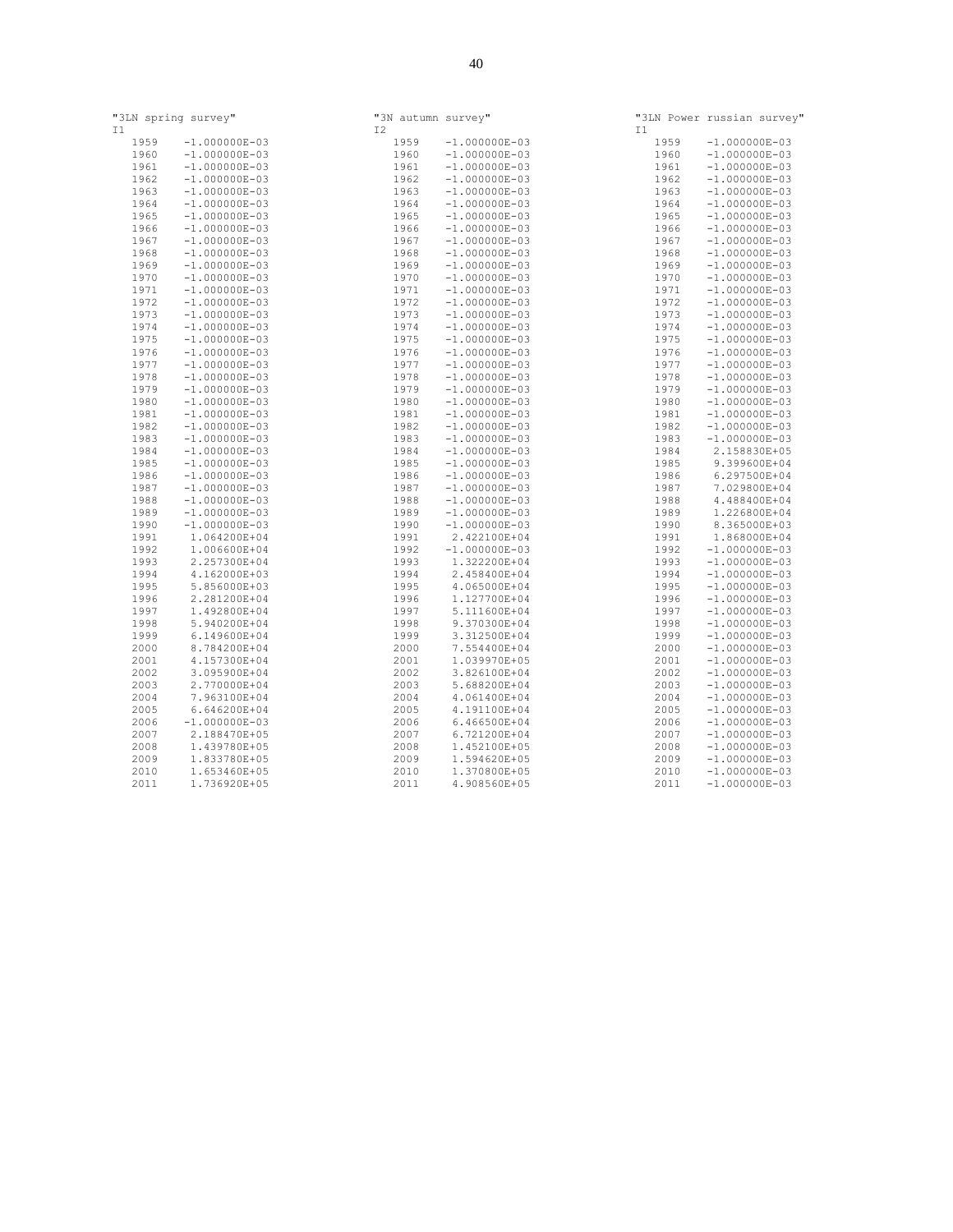| "3L winter survey" |                 | "3L summer survey" |                 | "3L autumn survey" |                                    |
|--------------------|-----------------|--------------------|-----------------|--------------------|------------------------------------|
| I0<br>1959         | $-1.000000E-03$ | T1<br>1959         | $-1.000000E-03$ | T 2<br>1959        | $-1.000000E-03$                    |
| 1960               | $-1.000000E-03$ | 1960               | $-1.000000E-03$ | 1960               | $-1.000000E-03$                    |
| 1961               | $-1.000000E-03$ | 1961               | $-1.000000E-03$ | 1961               | $-1.000000E-03$                    |
| 1962               | $-1.000000E-03$ | 1962               | $-1.000000E-03$ | 1962               | $-1.000000E-03$                    |
| 1963               | $-1.000000E-03$ | 1963               | $-1.000000E-03$ | 1963               | $-1.000000E-03$                    |
|                    |                 |                    |                 |                    |                                    |
| 1964               | $-1.000000E-03$ | 1964               | $-1.000000E-03$ | 1964               | $-1.000000E-03$<br>$-1.000000E-03$ |
| 1965               | $-1.000000E-03$ | 1965               | $-1.000000E-03$ | 1965               |                                    |
| 1966               | $-1.000000E-03$ | 1966               | $-1.000000E-03$ | 1966               | $-1.000000E-03$                    |
| 1967               | $-1.000000E-03$ | 1967               | $-1.000000E-03$ | 1967               | $-1.000000E-03$                    |
| 1968               | $-1.000000E-03$ | 1968               | $-1.000000E-03$ | 1968               | $-1.000000E-03$                    |
| 1969               | $-1.000000E-03$ | 1969               | $-1.000000E-03$ | 1969               | $-1.000000E-03$                    |
| 1970               | $-1.000000E-03$ | 1970               | $-1.000000E-03$ | 1970               | $-1.000000E-03$                    |
| 1971               | $-1.000000E-03$ | 1971               | $-1.000000E-03$ | 1971               | $-1.000000E-03$                    |
| 1972               | $-1.000000E-03$ | 1972               | $-1.000000E-03$ | 1972               | $-1.000000E-03$                    |
| 1973               | $-1.000000E-03$ | 1973               | $-1.000000E-03$ | 1973               | $-1.000000E-03$                    |
| 1974               | $-1.000000E-03$ | 1974               | $-1.000000E-03$ | 1974               | $-1.000000E-03$                    |
| 1975               | $-1.000000E-03$ | 1975               | $-1.000000E-03$ | 1975               | $-1.000000E-03$                    |
| 1976               | $-1.000000E-03$ | 1976               | $-1.000000E-03$ | 1976               | $-1.000000E-03$                    |
| 1977               | $-1.000000E-03$ | 1977               | $-1.000000E-03$ | 1977               | $-1.000000E-03$                    |
| 1978               | $-1.000000E-03$ | 1978               | 3.111630E+05    | 1978               | $-1.000000E-03$                    |
| 1979               | $-1.000000E-03$ | 1979               | 2.277880E+05    | 1979               | $-1.000000E-03$                    |
| 1980               | $-1.000000E-03$ | 1980               | $-1.000000E-03$ | 1980               | $-1.000000E-03$                    |
| 1981               | $-1.000000E-03$ | 1981               | 2.613840E+05    | 1981               | $-1.000000E-03$                    |
| 1982               | $-1.000000E-03$ | 1982               | $-1.000000E-03$ | 1982               | $-1.000000E-03$                    |
| 1983               | $-1.000000E-03$ | 1983               | $-1.000000E-03$ | 1983               | $-1.000000E-03$                    |
| 1984               | $-1.000000E-03$ | 1984               | 2.777110E+05    | 1984               | $-1.000000E-03$                    |
| 1985               | 9.024500E+04    | 1985               | 1.610380E+05    | 1985               | 9.823300E+04                       |
| 1986               | 3.656800E+04    | 1986               | $-1.000000E-03$ | 1986               | 1.711900E+04                       |
| 1987               | $-1.000000E-03$ | 1987               | $-1.000000E-03$ | 1987               | $-1.000000E-03$                    |
| 1988               | $-1.000000E-03$ | 1988               | $-1.000000E-03$ | 1988               | $-1.000000E-03$                    |
| 1989               | $-1.000000E-03$ | 1989               | $-1.000000E-03$ | 1989               | $-1.000000E-03$                    |
| 1990               | 1.820200E+04    | 1990               | 9.284000E+04    | 1990               | 2.074300E+04                       |
| 1991               | $-1.000000E-03$ | 1991               | 3.757200E+04    | 1991               | 1.366500E+04                       |
| 1992               | $-1.000000E-03$ | 1992               | $-1.000000E-03$ | 1992               | 1.342400E+04                       |
| 1993               | $-1.000000E-03$ | 1993               | 2.083800E+04    | 1993               | 6.011000E+03                       |
| 1994               | $-1.000000E-03$ | 1994               | $-1.000000E-03$ | 1994               | 7.173000E+03                       |
| 1995               | $-1.000000E-03$ | 1995               | $-1.000000E-03$ | 1995               | $-1.000000E-03$                    |
| 1996               | $-1.000000E-03$ | 1996               | $-1.000000E-03$ | 1996               | 4.691000E+03                       |
| 1997               | $-1.000000E-03$ | 1997               | $-1.000000E-03$ | 1997               | 1.954400E+04                       |
| 1998               | $-1.000000E-03$ | 1998               | $-1.000000E-03$ | 1998               | 1.852200E+04                       |
| 1999               | $-1.000000E-03$ | 1999               | $-1.000000E-03$ | 1999               | 3.886100E+04                       |
| 2000               | $-1.000000E-03$ | 2000               | $-1.000000E-03$ | 2000               | 2.491700E+04                       |
| 2001               | $-1.000000E-03$ | 2001               | $-1.000000E-03$ | 2001               | 2.856900E+04                       |
| 2002               | $-1.000000E-03$ | 2002               | $-1.000000E-03$ | 2002               | 1.188800E+04                       |
| 2003               | $-1.000000E-03$ | 2003               | $-1.000000E-03$ | 2003               | 1.500700E+04                       |
| 2004               | $-1.000000E-03$ | 2004               | $-1.000000E-03$ | 2004               | 9.293000E+03                       |
| 2005               | $-1.000000E-03$ | 2005               | $-1.000000E-03$ | 2005               | 1.665000E+04                       |
| 2006               | $-1.000000E-03$ | 2006               | $-1.000000E-03$ | 2006               | 2.721800E+04                       |
| 2007               | $-1.000000E-03$ | 2007               | $-1.000000E-03$ | 2007               | 5.754600E+04                       |
| 2008               | $-1.000000E-03$ | 2008               | $-1.000000E-03$ | 2008               | 5.327600E+04                       |
| 2009               | $-1.000000E-03$ | 2009               | $-1.000000E-03$ | 2009               | 8.724500E+04                       |
| 2010               | $-1.000000E-03$ | 2010               | $-1.000000E-03$ | 2010               | 3.244110E+05                       |
|                    |                 |                    |                 |                    |                                    |
| 2011               | $-1.000000E-03$ | 2011               | $-1.000000E-03$ | 2011               | 7.142500E+04                       |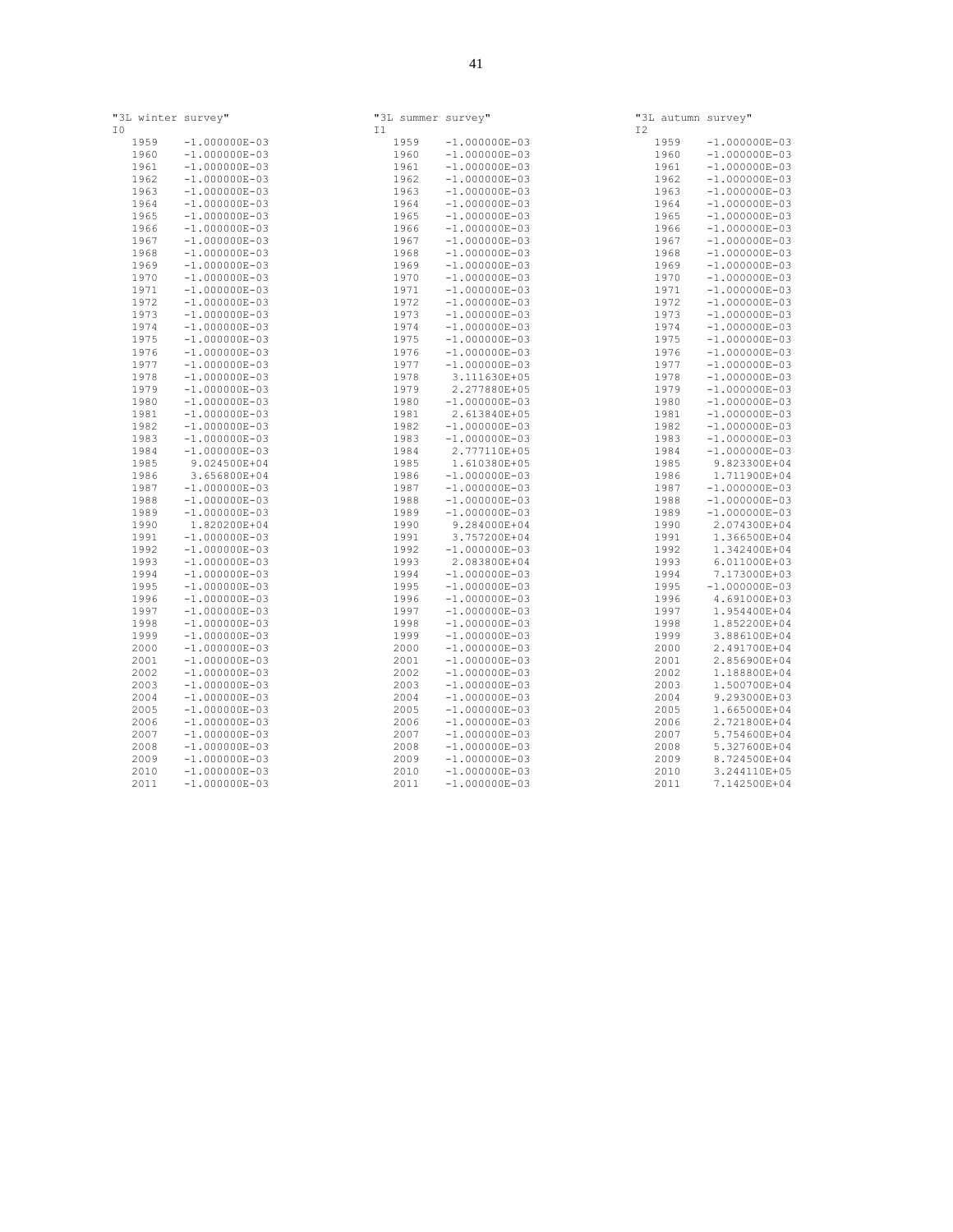| "3N | spanish survey" |   |  |  |  |                 |  |
|-----|-----------------|---|--|--|--|-----------------|--|
| 11  |                 |   |  |  |  |                 |  |
|     | 1959            |   |  |  |  | $-1.000000E-03$ |  |
|     | 1960            |   |  |  |  | $-1.000000E-03$ |  |
|     |                 |   |  |  |  |                 |  |
|     | 1961            |   |  |  |  | $-1.000000E-03$ |  |
|     | 1962            |   |  |  |  | $-1.000000E-03$ |  |
|     | 1963            |   |  |  |  | $-1.000000E-03$ |  |
|     | 1964            |   |  |  |  | $-1.000000E-03$ |  |
|     | 1965            |   |  |  |  | $-1.000000E-03$ |  |
|     | 1966            |   |  |  |  | $-1.000000E-03$ |  |
|     | 1967            |   |  |  |  | $-1.000000E-03$ |  |
|     | 1968            |   |  |  |  | $-1.000000E-03$ |  |
|     | 1969            |   |  |  |  | $-1.000000E-03$ |  |
|     | 1970            |   |  |  |  | $-1.000000E-03$ |  |
|     | 1971            |   |  |  |  | $-1.000000E-03$ |  |
|     | 1972            |   |  |  |  | $-1.000000E-03$ |  |
|     |                 |   |  |  |  | $-1.000000E-03$ |  |
|     | 1973            |   |  |  |  |                 |  |
|     | 1974            |   |  |  |  | $-1.000000E-03$ |  |
|     | 1975            |   |  |  |  | $-1.000000E-03$ |  |
|     | 1976            |   |  |  |  | $-1.000000E-03$ |  |
|     | 1977            |   |  |  |  | $-1.000000E-03$ |  |
|     | 1978            |   |  |  |  | $-1.000000E-03$ |  |
|     | 1979            |   |  |  |  | $-1.000000E-03$ |  |
|     | 1980            |   |  |  |  | $-1.000000E-03$ |  |
|     | 1981            |   |  |  |  | $-1.000000E-03$ |  |
|     | 1982            |   |  |  |  | $-1.000000E-03$ |  |
|     | 1983            |   |  |  |  | $-1.000000E-03$ |  |
|     | 1984            |   |  |  |  | $-1.000000E-03$ |  |
|     | 1985            |   |  |  |  | $-1.000000E-03$ |  |
|     | 1986            |   |  |  |  | $-1.000000E-03$ |  |
|     | 1987            |   |  |  |  | $-1.000000E-03$ |  |
|     | 1988            |   |  |  |  | $-1.000000E-03$ |  |
|     |                 |   |  |  |  | $-1.000000E-03$ |  |
|     | 1989            |   |  |  |  |                 |  |
|     | 1990            |   |  |  |  | $-1.000000E-03$ |  |
|     | 1991            |   |  |  |  | $-1.000000E-03$ |  |
|     | 1992            |   |  |  |  | $-1.000000E-03$ |  |
|     | 1993            |   |  |  |  | $-1.000000E-03$ |  |
|     | 1994            |   |  |  |  | $-1.000000E-03$ |  |
|     | 1995            |   |  |  |  | 4.608400E+04    |  |
|     | 1996            |   |  |  |  | 6.558000E+03    |  |
|     | 1997            |   |  |  |  | 4.753000E+03    |  |
|     | 1998            |   |  |  |  | 2.254000E+04    |  |
|     | 1999            |   |  |  |  | 4.645900E+04    |  |
|     | 2000            |   |  |  |  | 6.892800E+04    |  |
|     | 2001            |   |  |  |  | 5.385500E+04    |  |
|     | 2002            |   |  |  |  | 7.620000E+03    |  |
|     | 2003            |   |  |  |  | 1.103100E+04    |  |
|     | 2004            |   |  |  |  |                 |  |
|     | 2005            |   |  |  |  | 2.701600E+04    |  |
|     |                 |   |  |  |  | 1.469180E+05    |  |
|     | 2006            |   |  |  |  | 8.783000E+04    |  |
|     | 2007            |   |  |  |  | 8.760200E+04    |  |
|     | 2008            |   |  |  |  | 6.805900E+04    |  |
|     | 2009            |   |  |  |  | 7.357430E+05    |  |
|     | 2010            |   |  |  |  | 3.595360E+05    |  |
|     | 2011            | 4 |  |  |  | .183050E+05     |  |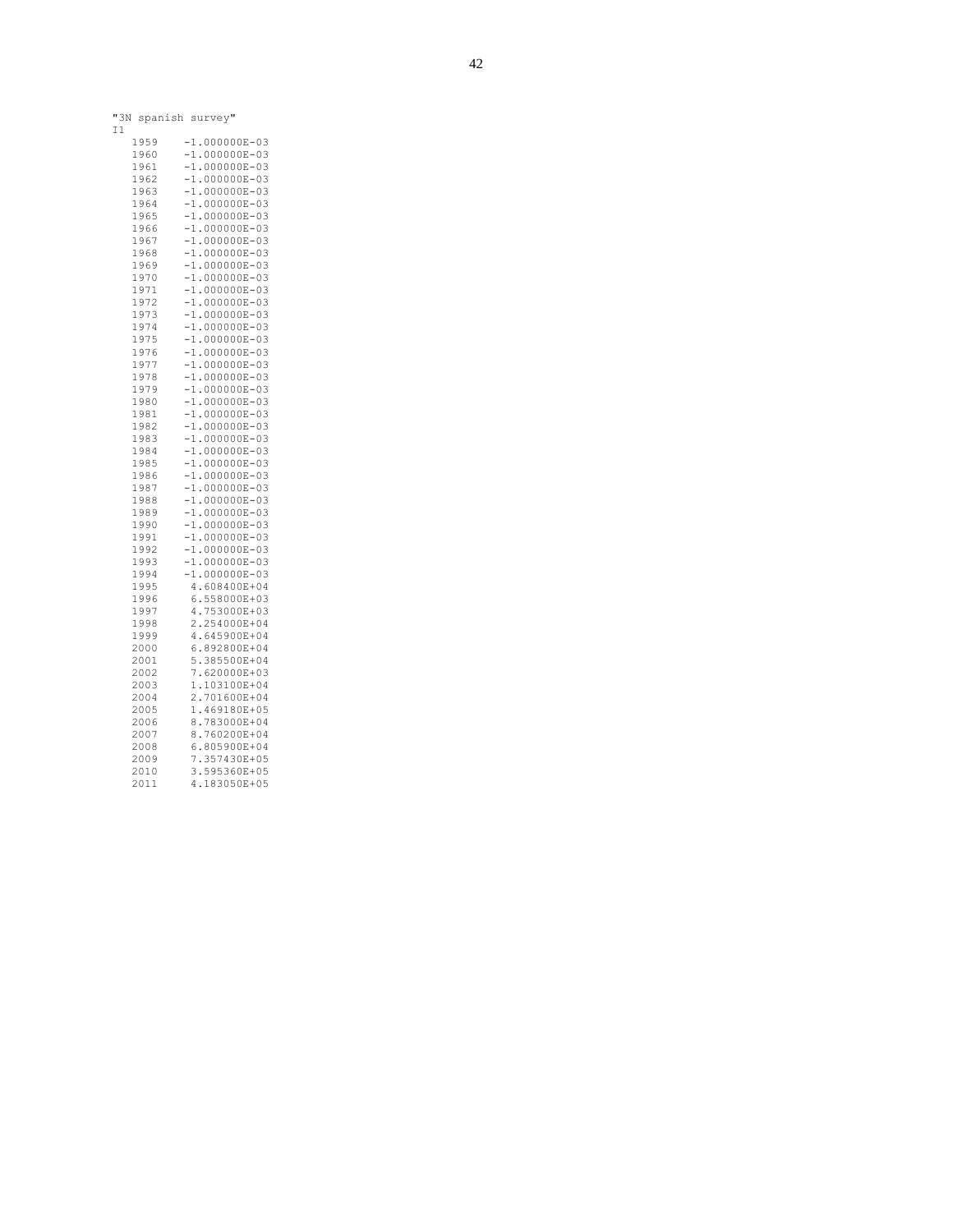Appendix 2 APIC Fit 2012 results

| 3LN redfish         |                                                                                                                                                                                                                                                                                                                           |                                              |                                                    | Page 1<br>Sunday, 03 Jun 2012 at 16:16:52                                                                                                                                                                           |
|---------------------|---------------------------------------------------------------------------------------------------------------------------------------------------------------------------------------------------------------------------------------------------------------------------------------------------------------------------|----------------------------------------------|----------------------------------------------------|---------------------------------------------------------------------------------------------------------------------------------------------------------------------------------------------------------------------|
|                     | ASPIC -- A Surplus-Production Model Including Covariates (Ver. 5.34)                                                                                                                                                                                                                                                      |                                              |                                                    |                                                                                                                                                                                                                     |
| Author:             | Michael H. Prager; NOAA Center for Coastal Fisheries and Habitat Research<br>101 Pivers Island Road; Beaufort, North Carolina 28516 USA<br>Mike.Prager@noaa.gov                                                                                                                                                           |                                              |                                                    | FIT program mode<br>LOGISTIC model mode<br>YLD conditioning<br>SSE optimization                                                                                                                                     |
|                     | surplus-production model. Fishery Bulletin 92: 374-389.                                                                                                                                                                                                                                                                   |                                              |                                                    | Reference: Prager, M. H. 1994. A suite of extensions to a nonequilibrium ASPIC User's Manual is available<br>gratis from the author.                                                                                |
|                     |                                                                                                                                                                                                                                                                                                                           |                                              |                                                    | CONTROL PARAMETERS (FROM INPUT FILE) [nput file: c:\\aspicfit11\exploratory with aspicnew\expfit\aspic.inp                                                                                                          |
| Objective function: | Operation of ASPIC: Fit logistic (Schaefer) model by direct optimization.<br>Number of years analyzed:<br>Number of data series:<br>Relative conv. criterion (simplex): 1.000E-08<br>Relative conv. criterion (restart): 3.000E-08<br>Relative conv. criterion (effort): 1.000E-04<br>Maximum F allowed in fitting: 6.000 | 53<br>7<br>Least squares                     | Number of bootstrap trials:<br>Random number seed: | $\Omega$<br>Bounds on MSY (min, max): 5.000E+03 5.000E+04<br>Bounds on K (min, max): 1.000E+05 1.000E+06<br>Monte Carlo search mode, trials: 0<br>20000<br>3941285<br>Identical convergences required in fitting: 6 |
|                     | PROGRAM STATUS INFORMATION (NON-BOOTSTRAPPED ANALYSIS)                                                                                                                                                                                                                                                                    |                                              |                                                    | error code 0                                                                                                                                                                                                        |
| Normal convergence  |                                                                                                                                                                                                                                                                                                                           |                                              |                                                    |                                                                                                                                                                                                                     |
|                     | represent the abundance of the stock. That assumption should be checked.<br>Number of restarts required for convergence: 124                                                                                                                                                                                              |                                              |                                                    | WARNING: Negative correlations detected between some indices. A fundamental assumption of ASPIC is that all indices                                                                                                 |
|                     | CORRELATION AMONG INPUT SERIES EXPRESSED AS CPUE (NUMBER OF PAIRWISE OBSERVATIONS BELOW)                                                                                                                                                                                                                                  |                                              |                                                    |                                                                                                                                                                                                                     |
| 1 Statlant CPUE     |                                                                                                                                                                                                                                                                                                                           | 1,000<br>36                                  |                                                    |                                                                                                                                                                                                                     |
|                     | 2 3LN spring survey                                                                                                                                                                                                                                                                                                       | $1 - 0.019$<br>1.000<br>$\overline{A}$<br>19 |                                                    |                                                                                                                                                                                                                     |

|   |                            | 4             | 19                  |             |            |            |            |             |  |
|---|----------------------------|---------------|---------------------|-------------|------------|------------|------------|-------------|--|
| 3 | 3N autumn survey           | $-0.470$<br>3 | 0.854<br>17         | 1,000<br>19 |            |            |            |             |  |
|   | 4 3LN Power russian survey | 0.108<br>8    | 0.000<br>1          | 0.000       | 1,000<br>8 |            |            |             |  |
| 5 | 3L winter survey           | 0.178<br>3    | 0.000<br>0          | 0.000<br>0  | 0.908<br>3 | 1.000<br>3 |            |             |  |
| 6 | 3L summer survey           | 8             | $0.733 -1.000$<br>2 | 1,000<br>2  | 0.964<br>4 | 1,000<br>2 | 1,000<br>8 |             |  |
|   | 3L autumn survey           | 0.326         | 0.902<br>17         | 0.798<br>17 | 0.794<br>4 | 0.959<br>3 | 0.930<br>4 | 1.000<br>22 |  |
|   |                            |               | 2                   | 3           | 4          | 5          | 6          | 7           |  |

|                       | GOODNESS-OF-FIT AND WEIGHTING (NON-BOOTSTRAPPED ANALYSIS)                                                                        |                                    |    |                                    |                                                     |                     |                      |
|-----------------------|----------------------------------------------------------------------------------------------------------------------------------|------------------------------------|----|------------------------------------|-----------------------------------------------------|---------------------|----------------------|
|                       | Loss component number and title                                                                                                  | Weighted<br>SSE                    | N  | Weighted<br>MSE                    | Current<br>weight                                   | Inv. var.<br>weight | R-squared<br>in CPUE |
| $Loss(-1)$<br>Loss(0) | SSE in yield<br>Penalty for $B1 > K$                                                                                             | $0.000E + 00$<br>$0.000E + 00$     |    | N/A                                | $0.000E + 00$                                       | N/A                 |                      |
| Loss(1)               | Statlant CPUE                                                                                                                    | 3.113E+00                          | 36 | 9.155E-02                          | 1.000E+00                                           | 2.070E+00           | 0.019                |
| Loss(2)               | 3LN spring survey                                                                                                                | 7.866E+00                          | 19 | $4.627E - 01$                      | 1.000E+00                                           | 4.095E-01           | 0.612                |
| Loss(3)               | 3N autumn survey                                                                                                                 | 4.968E+00                          | 19 | 2.922E-01                          | 1.000E+00                                           | $6.484E - 01$       | 0.522                |
| Loss(4)               | 3LN Power russian survey                                                                                                         | 3.963E+00                          | 8  | $6.605E - 01$                      | 1.000E+00                                           | 2.869E-01           | 0.201                |
| Loss(5)               | 3L winter survey                                                                                                                 | 4.900E-01                          | 3  | 4.900E-01                          | 1.000E+00                                           | 3.867E-01           | 0.366                |
| Loss(6)               | 3L summer survey                                                                                                                 | 1.678E+00                          | 8  | 2.796E-01                          | 1.000E+00                                           | 6.777E-01           | 0.579                |
| Loss(7)               | 3L autumn survey                                                                                                                 | 7.239E+00                          | 22 | 3.619E-01                          | 1.000E+00                                           | 5.235E-01           | 0.462                |
|                       | TOTAL OBJECTIVE FUNCTION, MSE, RMSE:<br>Estimated contrast index (ideal = $1.0$ ):<br>Estimated nearness index (ideal = $1.0$ ): | 2.93160376E+01<br>0.6434<br>1,0000 |    | 2.792E-01<br>$C^* = (Bmax-Bmin)/K$ | $5.284E - 01$<br>$N^* = 1 - \text{min}(B-Bmsv)$ / K |                     |                      |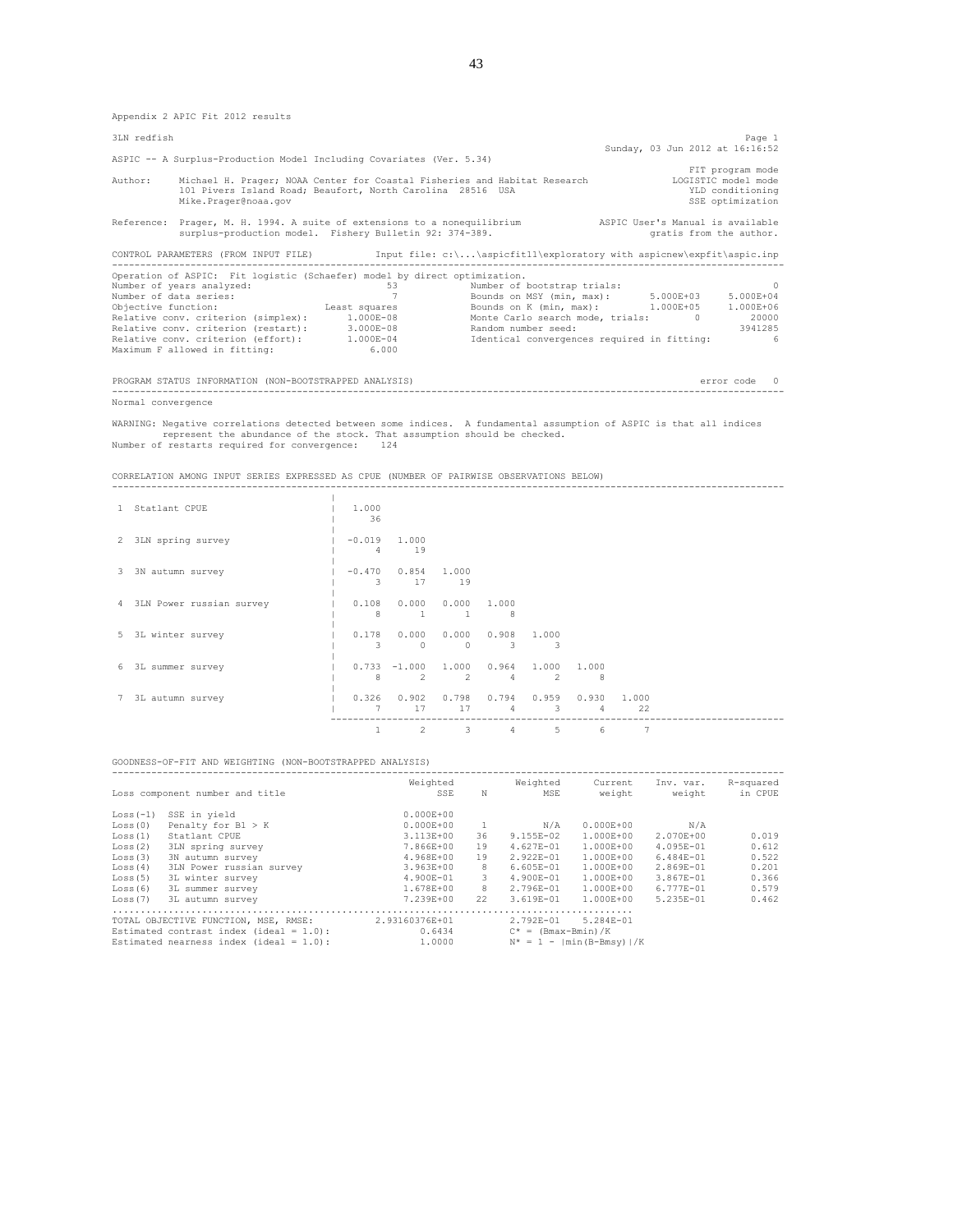3LN redfish Page 2

|  | MODEL PARAMETER ESTIMATES (NON-BOOTSTRAPPED) |  |
|--|----------------------------------------------|--|
|--|----------------------------------------------|--|

| Parameter |                                                                       | Estimate    | User/pqm quess | 2nd quess Estimated    |              | User quess                                              |
|-----------|-----------------------------------------------------------------------|-------------|----------------|------------------------|--------------|---------------------------------------------------------|
| B1/K      | Starting relative biomass (in 1959)                                   | 4.434E-01   | 5.000E-01      | 6.568E-01              | $\mathbf{1}$ | 1                                                       |
| MSY       | Maximum sustainable vield                                             | 2.370E+04   | 2.000E+04      | 1.509E+04              | $\mathbf{1}$ | 1                                                       |
| K         | Maximum population size                                               | 4.503E+05   | 5.000E+05      | 2.800E+05              | $\mathbf{1}$ | 1                                                       |
| phi       | Shape of production curve (Bmsy/K)                                    | 0.5000      | 0.5000         | $\frac{1}{2}$          | $\cap$       | $\mathbf{1}$                                            |
|           | Catchability Coefficients by Data Series --------------               |             |                |                        |              |                                                         |
| q(1)      | Statlant CPUE                                                         | 8.588E-06   | 9.007E-06      | 8.557E-04              | $\mathbf{1}$ | 1                                                       |
| q(2)      | 3LN spring survey                                                     | 3.317E-01   | 6.580E-01      | 7.095E-01              | 1            | 1                                                       |
| q(3)      | 3N autumn survey                                                      | 4.033E-01   | 7.590E-01      | 7.036E-01              | 1            | 1                                                       |
| q(4)      | 3LN Power russian survey                                              | 2.872E-01   | 6.580E-01      | 6.869E-01              | $\mathbf{1}$ | $\mathbf{1}$                                            |
| q(5)      | 3L winter survey                                                      | 2.325E-01   | 3.220E-01      | $9.367E - 01$          | $\mathbf{1}$ | $\mathbf{1}$                                            |
| q(6)      | 3L summer survey                                                      | 9.207E-01   | 2.750E-01      | 2.605E-01              | $\mathbf{1}$ | $\mathbf{1}$                                            |
| q(7)      | 3L autumn survey                                                      | $1.652E-01$ | 2.750E-01      | 1.140E+00              | $\mathbf{1}$ | $\mathbf{1}$                                            |
|           | MANAGEMENT and DERIVED PARAMETER ESTIMATES (NON-BOOTSTRAPPED)         |             |                |                        |              |                                                         |
|           |                                                                       |             |                |                        |              |                                                         |
| Parameter |                                                                       | Estimate    |                | Logistic formula       |              | General formula                                         |
| MSY       | Maximum sustainable vield                                             | 2.370E+04   |                |                        |              |                                                         |
| Bmsy      | Stock biomass giving MSY                                              | 2.251E+05   |                | K/2                    |              | $K^*n^{**}(1/(1-n))$                                    |
| Fmsy      | Fishing mortality rate at MSY                                         | 1.053E-01   |                | MSY/Bmsy               |              | MSY/Bmsy                                                |
| n         | Exponent in production function                                       | 2,0000      |                |                        |              |                                                         |
| $\sigma$  | Fletcher's gamma                                                      | 4.000E+00   |                | $\qquad \qquad - - -$  |              | $\lceil n^* \cdot (n/(n-1)) \rceil / \lceil n-1 \rceil$ |
| B./Bmsy   | Ratio: B(2012)/Bmsy                                                   | 1.475E+00   |                |                        |              |                                                         |
| F./Fmsv   | Ratio: F(2011)/Fmsy                                                   | 1.683E-01   |                |                        |              |                                                         |
| Fmsv/F.   | Ratio: Fmsy/F(2011)                                                   | 5.941E+00   |                |                        |              |                                                         |
|           | Y. (Fmsy) Approx. yield available at Fmsy in 2012                     | 3.413E+04   |                | MSY*B./Bmsy            |              | MSY*B./Bmsy                                             |
|           | as proportion of MSY                                                  | 1.440E+00   |                |                        |              |                                                         |
| Ye.       | Equilibrium yield available in 2012 1.836E+04<br>as proportion of MSY | 7.747E-01   |                | $4*MSY*(B/K-(B/K)**2)$ |              | $q*MSY*(B/K-(B/K)**n)$                                  |

|                       | -------- Fishing effort rate at MSY in units of each CE or CC series --------- |           |           |
|-----------------------|--------------------------------------------------------------------------------|-----------|-----------|
| fmsy(1) Statlant CPUE | 1.226E+04                                                                      | Fmsv/q(1) | Fmsv/q(1) |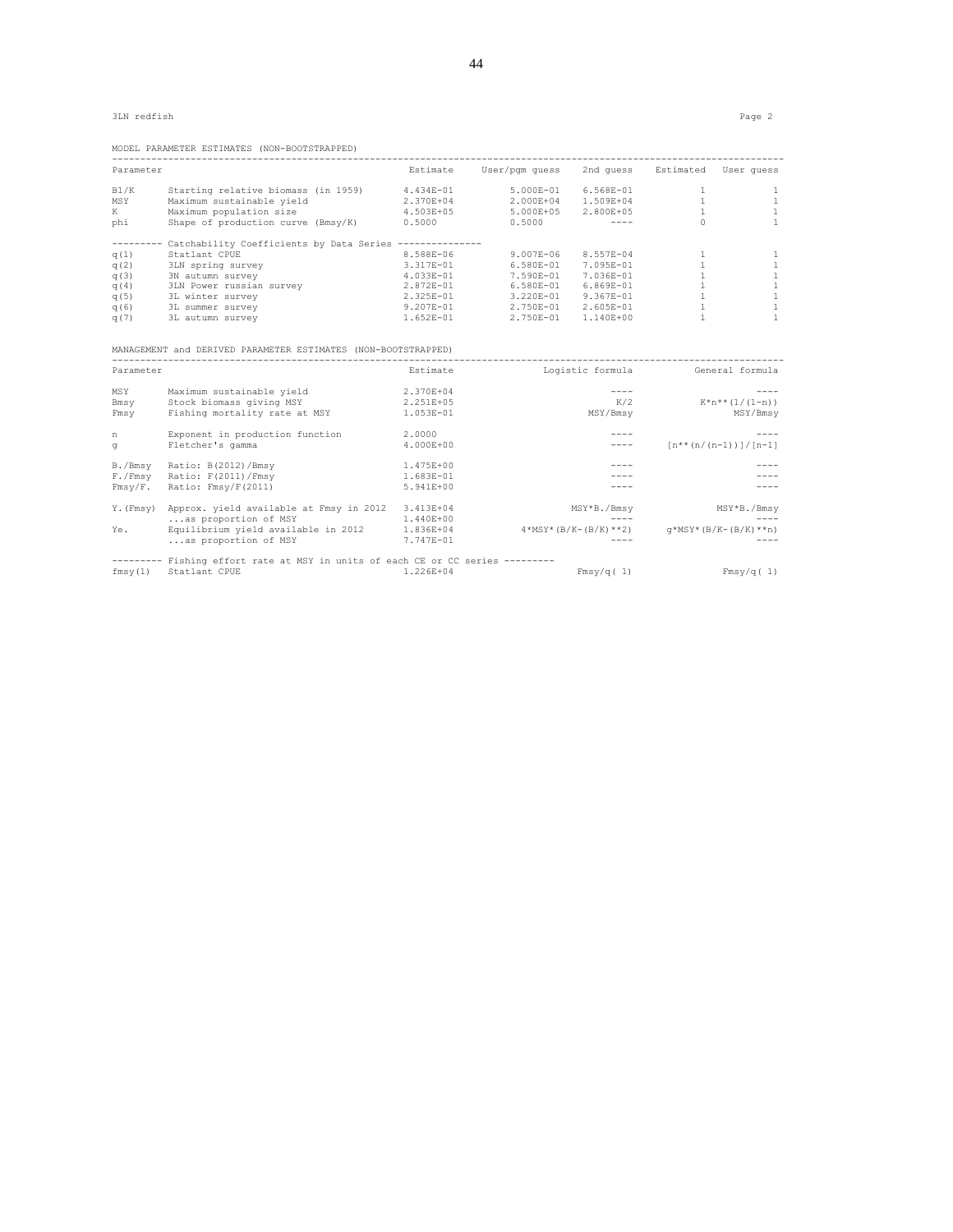ESTIMATED POPULATION TRAJECTORY (NON-BOOTSTRAPPED) ------------------------------------------------------------------------------------------------------------------------

|                |       | Estimated | Estimated     | Estimated | Observed      | Model         | Estimated  | Ratio of      | Ratio of      |
|----------------|-------|-----------|---------------|-----------|---------------|---------------|------------|---------------|---------------|
|                | Year  | total     | starting      | average   | total         | total         | surplus    | F mort        | biomass       |
| Obs            | or ID | F mort    | biomass       | biomass   | yield         | yield         | production | to Fmsy       | to Bmsy       |
| 1              | 1959  | 0.237     | 1.996E+05     | 1.885E+05 | 4.458E+04     | 4.458E+04     | 2.306E+04  | 2.247E+00     | 8.868E-01     |
| $\overline{c}$ | 1960  | 0.151     | 1.781E+05     | 1.761E+05 | 2.656E+04     | 2.656E+04     | 2.258E+04  | 1.433E+00     | 7.912E-01     |
| 3              | 1961  | 0.133     | 1.741E+05     | 1.738E+05 | 2.318E+04     | 2.318E+04     | 2.247E+04  | 1.267E+00     | 7.735E-01     |
| 4              | 1962  | 0.123     | 1.734E+05     | 1.739E+05 | 2.144E+04     | 2.144E+04     | 2.248E+04  | 1.171E+00     | 7.703E-01     |
| 5              | 1963  | 0.159     | 1.745E+05     | 1.719E+05 | 2.736E+04     | 2.736E+04     | 2.238E+04  | 1.512E+00     | 7.749E-01     |
| 6              | 1964  | 0.058     | 1.695E+05     | 1.756E+05 | 1.026E+04     | 1.026E+04     | 2.255E+04  | 5.550E-01     | 7.528E-01     |
| 7              | 1965  | 0.129     | 1.818E+05     | 1.814E+05 | 2.347E+04     | 2.347E+04     | 2.281E+04  | 1.229E+00     | 8.074E-01     |
| 8              | 1966  | 0.092     | 1.811E+05     | 1.841E+05 | 1.697E+04     | 1.697E+04     | 2.291E+04  | 8.758E-01     | 8.044E-01     |
| 9              | 1967  | 0.147     |               | 1.849E+05 | 2.719E+04     | 2.719E+04     | 2.294E+04  | 1.397E+00     | 8.308E-01     |
|                |       |           | 1.870E+05     |           |               |               |            |               |               |
| 10             | 1968  | 0.095     | 1.828E+05     | 1.855E+05 | 1.766E+04     | 1.766E+04     | 2.296E+04  | 9.045E-01     | 8.120E-01     |
| 11             | 1969  | 0.132     | 1.881E+05     | 1.872E+05 | 2.475E+04     | 2.475E+04     | 2.303E+04  | 1.256E+00     | 8.355E-01     |
| 12             | 1970  | 0.076     | 1.864E+05     | 1.908E+05 | 1.442E+04     | $1.442E + 04$ | 2.315E+04  | 7.180E-01     | 8.279E-01     |
| 13             | 1971  | 0.182     | 1.951E+05     | 1.893E+05 | 3.437E+04     | 3.437E+04     | 2.310E+04  | 1.724E+00     | 8.666E-01     |
| 14             | 1972  | 0.160     | 1.838E+05     | 1.807E+05 | 2.893E+04     | 2.893E+04     | 2.278E+04  | 1.521E+00     | 8.166E-01     |
| 15             | 1973  | 0.193     | 1.777E+05     | 1.721E+05 | 3.330E+04     | 3.330E+04     | 2.238E+04  | 1.838E+00     | 7.892E-01     |
| 16             | 1974  | 0.134     | 1.668E+05     | 1.667E+05 | 2.229E+04     | 2.229E+04     | 2.210E+04  | 1.270E+00     | 7.407E-01     |
| 17             | 1975  | 0.106     | 1.666E+05     | 1.688E+05 | 1.787E+04     | 1.787E+04     | 2.221E+04  | 1.006E+00     | 7.399E-01     |
| 18             | 1976  | 0.119     | 1.709E+05     | 1.719E+05 | 2.051E+04     | 2.051E+04     | 2.237E+04  | 1.134E+00     | 7.592E-01     |
| 19             | 1977  | 0.094     | 1.728E+05     | 1.758E+05 | 1.652E+04     | $1.652E + 04$ | 2.256E+04  | 8.923E-01     | 7.674E-01     |
| 20             | 1978  | 0.065     | 1.788E+05     | 1.843E+05 | 1.204E+04     | 1.204E+04     | 2.292E+04  | 6.208E-01     | 7.943E-01     |
| 21             | 1979  | 0.072     | 1.897E+05     | 1.943E+05 | 1.407E+04     | 1.407E+04     | 2.325E+04  | 6.876E-01     | 8.426E-01     |
| 22             | 1980  | 0.079     | 1.989E+05     | 2.026E+05 | 1.603E+04     | 1.603E+04     | 2.346E+04  | 7.515E-01     | 8.834E-01     |
| 23             | 1981  | 0.118     | 2.063E+05     | 2.059E+05 | 2.428E+04     | 2.428E+04     | 2.353E+04  | 1.120E+00     | $9.164E - 01$ |
| 24             | 1982  | 0.104     | 2.056E+05     | 2.066E+05 | 2.155E+04     | 2.155E+04     | 2.354E+04  | 9.908E-01     | 9.131E-01     |
| 25             | 1983  | 0.094     | 2.075E+05     | 2.095E+05 | 1.975E+04     | 1.975E+04     | 2.359E+04  | 8.954E-01     | 9.219E-01     |
| 26             | 1984  | 0.068     | 2.114E+05     | 2.159E+05 | 1.476E+04     | 1.476E+04     | 2.366E+04  | 6.495E-01     | 9.390E-01     |
| 27             | 1985  | 0.093     | 2.203E+05     | 2.219E+05 | 2.056E+04     | 2.056E+04     | 2.370E+04  | 8.801E-01     | 9.785E-01     |
| 28             | 1986  | 0.200     | 2.234E+05     | 2.135E+05 | 4.280E+04     | 4.280E+04     | 2.362E+04  | 1.904E+00     | $9.924E - 01$ |
| 29             | 1987  | 0.454     | 2.042E+05     | 1.740E+05 | 7.903E+04     | 7.903E+04     | 2.235E+04  | 4.315E+00     | 9.072E-01     |
| 30             | 1988  | 0.411     | 1.476E+05     | 1.297E+05 | 5.327E+04     | 5.327E+04     | 1.940E+04  | 3.900E+00     | $6.555E - 01$ |
| 31             | 1989  | 0.320     | 1.137E+05     | 1.051E+05 | $3.365E + 04$ | 3.365E+04     | 1.695E+04  | $3.043E + 00$ | 5.050E-01     |
| 32             | 1990  | 0.324     | 9.699E+04     | 8.977E+04 | 2.910E+04     | 2.910E+04     | 1.512E+04  | 3.080E+00     | 4.308E-01     |
| 33             | 1991  | 0.337     | 8.301E+04     | 7.659E+04 | 2.582E+04     | 2.582E+04     | 1.338E+04  | 3.202E+00     | 3.687E-01     |
| 34             | 1992  | 0.439     | 7.057E+04     | 6.219E+04 | 2.728E+04     | 2.728E+04     | 1.127E+04  | 4.167E+00     | 3.135E-01     |
| 35             | 1993  | 0.443     | 5.456E+04     | 4.815E+04 | 2.131E+04     | 2.131E+04     | 9.048E+03  | 4.203E+00     | 2.424E-01     |
| 36             | 1994  | 0.132     | 4.230E+04     | 4.357E+04 | 5.741E+03     | 5.741E+03     | 8.286E+03  | 1.252E+00     | 1.879E-01     |
| 37             | 1995  | 0.041     | 4.485E+04     | 4.832E+04 | 1.989E+03     | 1.989E+03     | 9.080E+03  | 3.910E-01     | 1.992E-01     |
| 38             | 1996  | 0.008     | 5.194E+04     | 5.681E+04 | 4.510E+02     | 4.510E+02     | 1.045E+04  | 7.540E-02     | 2.307E-01     |
| 39             | 1997  | 0.009     | $6.194E + 04$ | 6.753E+04 | 6.300E+02     | 6.300E+02     | 1.208E+04  | 8.861E-02     | 2.751E-01     |
| 40             | 1998  | 0.011     | 7.339E+04     | 7.971E+04 | 8.990E+02     | 8.990E+02     | 1.381E+04  | 1.071E-01     | 3.260E-01     |
| 41             | 1999  | 0.025     | 8.630E+04     | 9.278E+04 | 2.318E+03     | 2.318E+03     | 1.550E+04  | 2.373E-01     | 3.833E-01     |
| 42             | 2000  | 0.030     | 9.948E+04     | 1.064E+05 | 3.141E+03     | 3.141E+03     | 1.710E+04  | 2.805E-01     | 4.419E-01     |
| 43             | 2001  | 0.012     | 1.134E+05     | 1.219E+05 | 1.442E+03     | 1.442E+03     | 1.871E+04  | 1.123E-01     | 5.039E-01     |
| 44             | 2002  | 0.009     | 1.307E+05     | 1.401E+05 | 1.216E+03     | 1.216E+03     | 2.031E+04  | 8.242E-02     | 5.806E-01     |
| 45             | 2003  | 0.008     | 1.498E+05     | 1.599E+05 | 1.334E+03     | 1.334E+03     | 2.169E+04  | 7.925E-02     | $6.654E - 01$ |
| 46             | 2004  | 0.004     | 1.702E+05     | 1.812E+05 | 6.370E+02     | 6.370E+02     | 2.278E+04  | 3.340E-02     | 7.558E-01     |
| 47             | 2005  | 0.003     | 1.923E+05     | 2.037E+05 | 6.590E+02     | 6.590E+02     | 2.346E+04  | 3.073E-02     | 8.542E-01     |
| 48             | 2006  | 0.002     | 2.151E+05     | 2.267E+05 | 4.960E+02     | 4.960E+02     | 2.368E+04  | 2.078E-02     | 9.555E-01     |
| 49             | 2007  | 0.007     | 2.383E+05     | 2.492E+05 | 1.664E+03     | 1.664E+03     | 2.341E+04  | $6.342E - 02$ | 1.058E+00     |
| 50             | 2008  | 0.002     | 2.600E+05     | 2.712E+05 | 5.970E+02     | 5.970E+02     | 2.269E+04  | 2.091E-02     | 1.155E+00     |
| 51             | 2009  | 0.004     | 2.821E+05     | 2.925E+05 | 1.051E+03     | 1.051E+03     | 2.156E+04  | 3.413E-02     | 1.253E+00     |
| 52             | 2010  | 0.013     | $3.026E + 05$ | 3.108E+05 | 4.120E+03     | 4.120E+03     | 2.026E+04  | 1.259E-01     | 1.344E+00     |
| 53             | 2011  | 0.018     | 3.188E+05     | 3.255E+05 | 5.768E+03     | 5.768E+03     | 1.898E+04  | 1.683E-01     | 1.416E+00     |
| 54             | 2012  |           | 3.320E+05     |           |               |               |            |               | 1.475E+00     |
|                |       |           |               |           |               |               |            |               |               |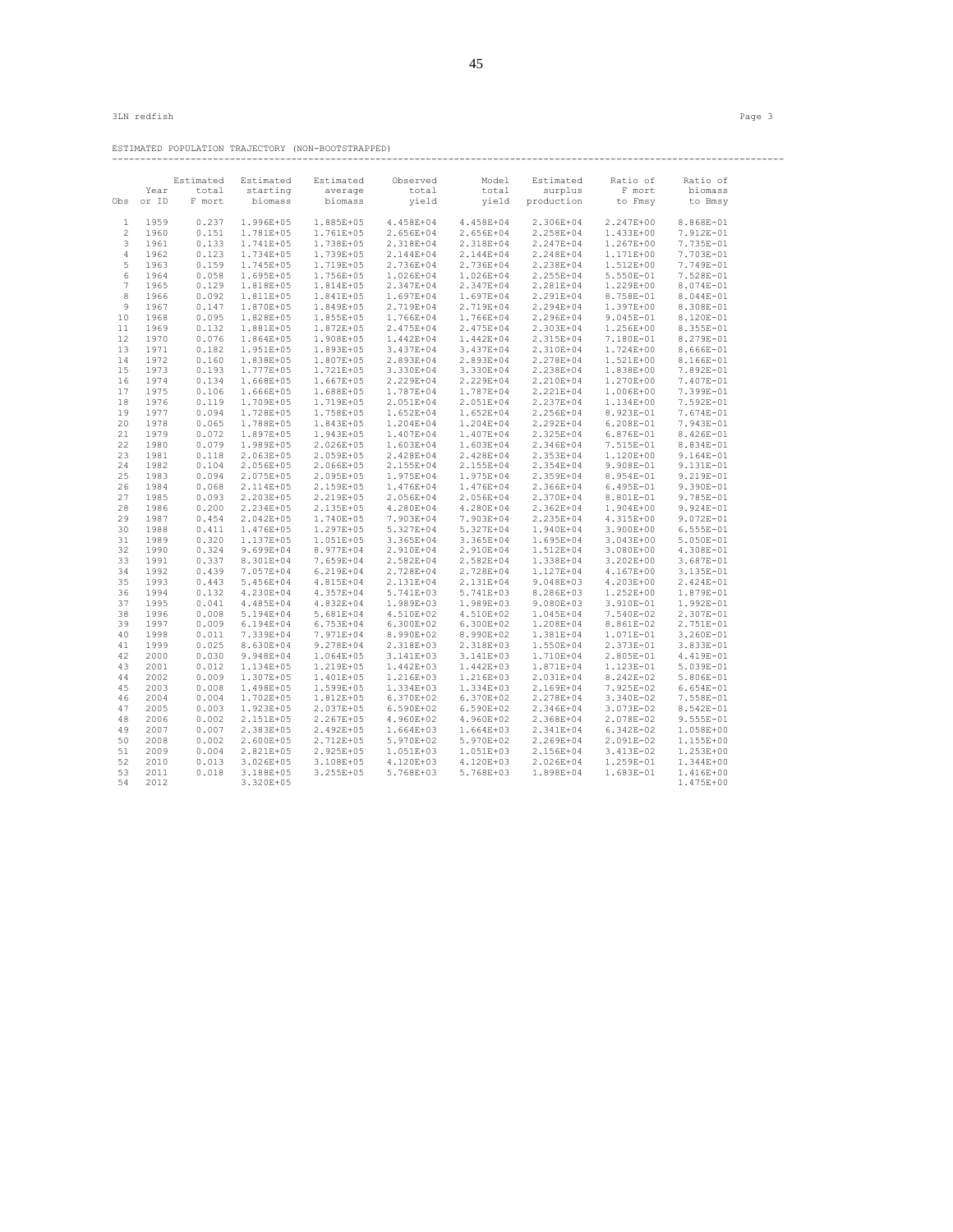|              |              |                                 | RESULTS FOR DATA SERIES # 1 (NON-BOOTSTRAPPED) |             |                        |                              |                    |                        | Statlant CPUE<br>--------------------------- |  |
|--------------|--------------|---------------------------------|------------------------------------------------|-------------|------------------------|------------------------------|--------------------|------------------------|----------------------------------------------|--|
|              |              | Data type CC: CPUE-catch series |                                                |             |                        |                              |                    |                        | Series weight: 1.000                         |  |
|              |              | Observed                        | Estimated                                      | Estim       | Observed               | Model                        | Resid in           | Statist                |                                              |  |
| Obs          | Year         | CPUE                            | CPUE                                           | $\mathbb F$ | yield                  | yield                        | log scale          | weight                 |                                              |  |
| $\mathbf{1}$ | 1959         | 1.426E+00                       | 1.619E+00                                      | 0.2365      | 4.458E+04              | 4.458E+04                    | 0.12695            | 1.000E+00              |                                              |  |
| 2            | 1960         | 1.602E+00                       | 1.512E+00                                      | 0.1508      | 2.656E+04              | 2.656E+04                    | $-0.05764$         | 1.000E+00              |                                              |  |
| 3            | 1961         | 1.697E+00                       | 1.492E+00                                      | 0.1334      | 2.318E+04              | 2.318E+04                    | $-0.12850$         | 1.000E+00              |                                              |  |
| 4            | 1962         | 1.631E+00                       | 1.494E+00                                      | 0.1233      | 2.144E+04              | 2.144E+04                    | $-0.08782$         | 1.000E+00              |                                              |  |
| 5            | 1963         | 1.632E+00                       | 1.476E+00                                      | 0.1592      | 2.736E+04              | 2.736E+04                    | $-0.10015$         | 1.000E+00              |                                              |  |
| 6            | 1964         | 1.812E+00                       | 1.508E+00                                      | 0.0584      | 1.026E+04              | 1.026E+04                    | $-0.18344$         | 1.000E+00              |                                              |  |
| 7            | 1965         | 2.185E+00                       | 1.558E+00                                      | 0.1293      | 2.347E+04              | 2.347E+04                    | $-0.33814$         | 1.000E+00              |                                              |  |
| 8            | 1966         | 1.781E+00                       | 1.581E+00                                      | 0.0922      | 1.697E+04              | 1.697E+04                    | $-0.11909$         | 1.000E+00              |                                              |  |
| 9            | 1967         | 1.893E+00                       | 1.588E+00                                      | 0.1471      | 2.719E+04              | 2.719E+04                    | $-0.17584$         | 1.000E+00              |                                              |  |
| 10           | 1968         | $9.220E - 01$                   | 1.593E+00                                      | 0.0952      | 1.766E+04              | 1.766E+04                    | 0.54673            | 1.000E+00              |                                              |  |
| 11           | 1969         | 1.338E+00                       | 1.608E+00                                      | 0.1322      | 2.475E+04              | 2.475E+04                    | 0.18374            | 1.000E+00              |                                              |  |
| 12           | 1970         | 1.367E+00                       | 1.638E+00                                      | 0.0756      | 1.442E+04              | 1.442E+04                    | 0.18108            | 1.000E+00              |                                              |  |
| 13           | 1971         | 1.346E+00                       | 1.626E+00                                      | 0.1815      | 3.437E+04              | 3.437E+04                    | 0.18896            | 1.000E+00              |                                              |  |
| 14           | 1972         | 1.387E+00                       | 1.552E+00                                      | 0.1601      | 2.893E+04              | 2.893E+04                    | 0.11225            | 1.000E+00              |                                              |  |
| 15           | 1973         | 1.643E+00                       | 1.478E+00                                      | 0.1935      |                        | 3.330E+04 3.330E+04          | $-0.10593$         | 1.000E+00              |                                              |  |
| 16           | 1974         | 1.290E+00                       | 1.431E+00                                      | 0.1337      | 2.229E+04              | 2.229E+04                    | 0.10394            | 1.000E+00              |                                              |  |
| 17           | 1975         | 1.669E+00                       | 1.449E+00                                      | 0.1059      | 1.787E+04   1.787E+04  |                              | $-0.14112$         | 1.000E+00              |                                              |  |
| 18           | 1976         | 1.292E+00                       | 1.476E+00                                      | 0.1194      | 2.051E+04              | 2.051E+04                    | 0.13307            | 1.000E+00              |                                              |  |
| 19           | 1977         | 1.251E+00                       | 1.510E+00                                      | 0.0939      |                        | 1.652E+04 1.652E+04          | 0.18814            | 1.000E+00              |                                              |  |
| 20           | 1978         | 1.106E+00                       | 1.583E+00                                      | 0.0654      | 1.204E+04              | 1.204E+04                    | 0.35833            | 1.000E+00              |                                              |  |
| 21           | 1979         |                                 | 1.451E+00  1.669E+00  0.0724                   |             | 1.407E+04 1.407E+04    |                              | 0.13986            | 1.000E+00              |                                              |  |
| 22           | 1980         | 1.761E+00                       | 1.740E+00                                      | 0.0791      | 1.603E+04              | 1.603E+04                    | $-0.01188$         | 1.000E+00              |                                              |  |
| 23           | 1981         | 1.594E+00                       | 1.769E+00 0.1179                               |             |                        | 2.428E+04 2.428E+04          | 0.10389            | 1.000E+00              |                                              |  |
| 24           | 1982         | 1.661E+00                       | 1.774E+00                                      | 0.1043      | 2.155E+04              | 2.155E+04                    | 0.06583            | 1.000E+00              |                                              |  |
| 25           | 1983         | 1.556E+00                       | 1.799E+00                                      | 0.0943      | 1.975E+04 1.975E+04    |                              | 0.14520            | 1.000E+00              |                                              |  |
| 26           | 1984         | 1.049E+00                       | 1.854E+00                                      | 0.0684      | 1.476E+04              | 1.476E+04                    | 0.56951            | 1.000E+00              |                                              |  |
| 27<br>28     | 1985<br>1986 | 1.084E+00<br>1.413E+00          | 1.905E+00 0.0927<br>1.834E+00                  | 0.2005      | 2.056E+04<br>4.280E+04 | 2.056E+04<br>4.280E+04       | 0.56408<br>0.26067 | 1.000E+00<br>1.000E+00 |                                              |  |
| 29           | 1987         | 1.523E+00                       | 1.494E+00 0.4542                               |             |                        | 7.903E+04 7.903E+04 -0.01910 |                    | 1.000E+00              |                                              |  |
| 30           | 1988         | 1.208E+00                       | 1.114E+00                                      | 0.4106      | 5.327E+04              | 5.327E+04                    | $-0.08096$         | 1.000E+00              |                                              |  |
| 31           | 1989         |                                 | 1.322E+00 9.022E-01 0.3203                     |             | 3.365E+04              | 3.365E+04                    | $-0.38206$         | 1.000E+00              |                                              |  |
| 32           | 1990         | 8.250E-01                       | 7.710E-01                                      | 0.3242      | 2.910E+04              | 2.910E+04                    | $-0.06775$         | 1.000E+00              |                                              |  |
| 33           | 1991         | $6.680E - 01$                   | 6.577E-01 0.3371                               |             | 2.582E+04              | 2.582E+04                    | $-0.01549$         | 1.000E+00              |                                              |  |
| 34           | 1992         | 9.120E-01                       | 5.341E-01                                      | 0.4387      | 2.728E+04              | 2.728E+04                    | $-0.53512$         | 1.000E+00              |                                              |  |
| 35           | 1993         | 8.010E-01                       | 4.135E-01 0.4425                               |             | 2.131E+04              | 2.131E+04                    | $-0.66113$         | 1.000E+00              |                                              |  |
| 36           | 1994         | 8.020E-01                       | 3.742E-01                                      | 0.1318      | 5.741E+03              | 5.741E+03                    | $-0.76239$         | 1.000E+00              |                                              |  |
| 37           | 1995         | $\star$                         | 4.150E-01  0.0412                              |             |                        | 1.989E+03 1.989E+03          | 0.00000            | 1.000E+00              |                                              |  |
| 38           | 1996         | $\star$                         | 4.879E-01                                      | 0.0079      | 4.510E+02              | 4.510E+02                    | 0.00000            | 1.000E+00              |                                              |  |
| 39           | 1997         | $\star$                         | 5.800E-01 0.0093                               |             |                        | 6.300E+02    6.300E+02       | 0.00000            | 1.000E+00              |                                              |  |
| 40           | 1998         | $\star$                         | $6.846E-01$                                    | 0.0113      | 8.990E+02              | 8.990E+02                    | 0.00000            | 1.000E+00              |                                              |  |
| 41           | 1999         | $\star$                         | 7.968E-01                                      | 0.0250      | 2.318E+03              | 2.318E+03                    | 0.00000            | 1.000E+00              |                                              |  |
| 42           | 2000         | $^{\star}$                      | 9.135E-01                                      | 0.0295      | 3.141E+03              | 3.141E+03                    | 0.00000            | 1.000E+00              |                                              |  |
| 43           | 2001         | $^{\star}$                      | 1.047E+00                                      | 0.0118      | 1.442E+03              | 1.442E+03                    | 0.00000            | 1.000E+00              |                                              |  |
| 44           | 2002         | $\star$                         | 1.204E+00                                      | 0.0087      | 1.216E+03              | 1.216E+03                    | 0.00000            | 1.000E+00              |                                              |  |
| 45           | 2003         | $\star$                         | 1.373E+00                                      | 0.0083      | 1.334E+03              | 1.334E+03                    | 0.00000            | 1.000E+00              |                                              |  |
| 46           | 2004         | $^{\star}$                      | 1.556E+00                                      | 0.0035      | 6.370E+02    6.370E+02 |                              | 0.00000            | 1.000E+00              |                                              |  |
| 47           | 2005         | $\star$                         | 1.749E+00                                      | 0.0032      | 6.590E+02              | 6.590E+02                    | 0.00000            | 1.000E+00              |                                              |  |
| 48           | 2006         | $\star$                         | 1.947E+00                                      | 0.0022      | 4.960E+02              | 4.960E+02                    | 0.00000            | 1.000E+00              |                                              |  |
| 49           | 2007         | $\star$                         | 2.140E+00                                      | 0.0067      | 1.664E+03              | 1.664E+03                    | 0.00000            | 1.000E+00              |                                              |  |
| 50           | 2008         | $^{\star}$                      | 2.329E+00                                      | 0.0022      |                        | 5.970E+02 5.970E+02          | 0.00000            | 1.000E+00              |                                              |  |
| 51           | 2009         | $\star$                         | 2.512E+00                                      | 0.0036      | 1.051E+03              | 1.051E+03                    | 0.00000            | 1.000E+00              |                                              |  |
| 52           | 2010         | $^{\star}$                      | 2.669E+00                                      | 0.0133      | 4.120E+03              | 4.120E+03                    | 0.00000            | 1.000E+00              |                                              |  |
| 53           | 2011         | $^{\star}$                      | 2.795E+00                                      | 0.0177      | 5.768E+03              | 5.768E+03                    | 0.00000            | 1.000E+00              |                                              |  |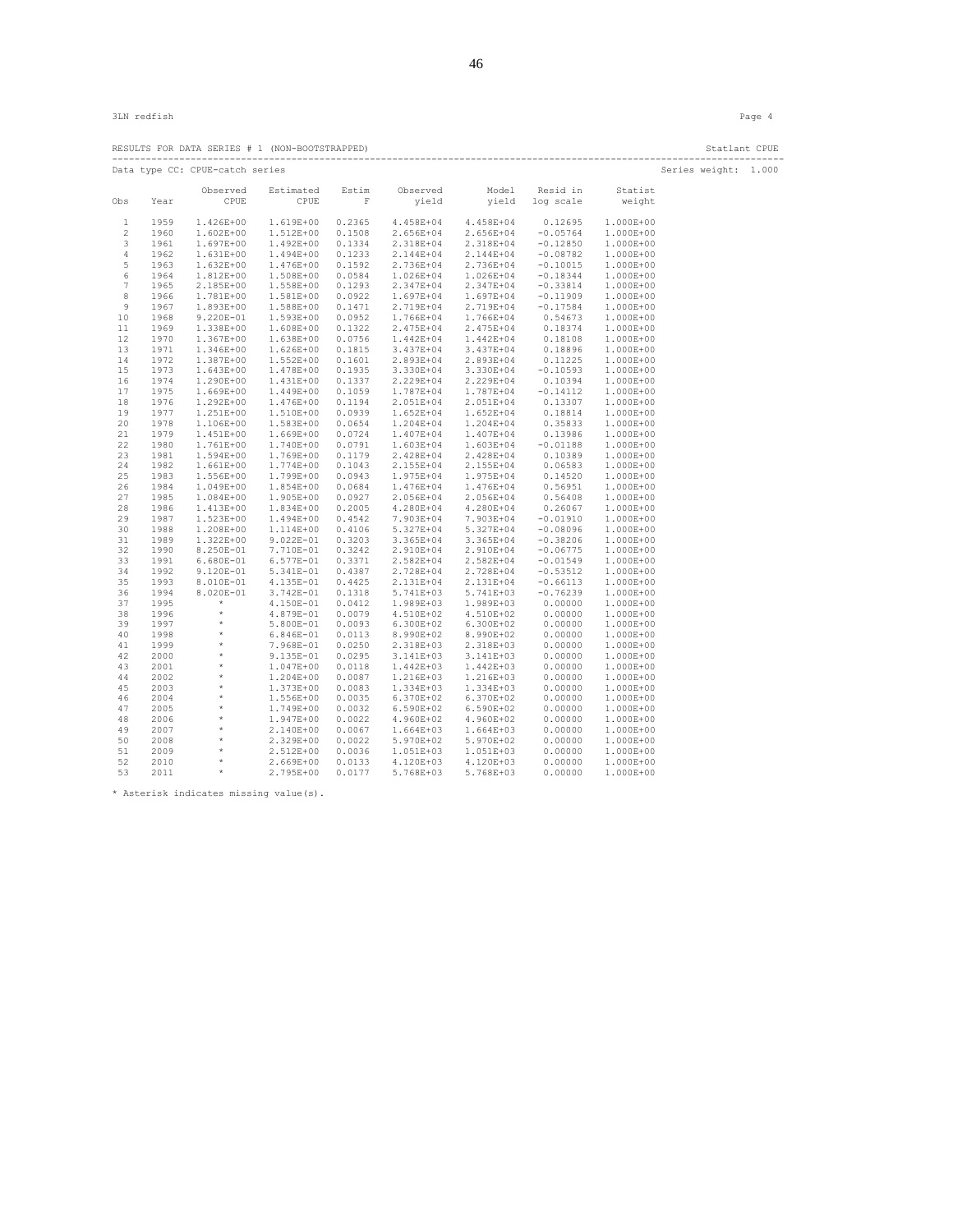|              | 3LN redfish      |                                                  | Page 5                    |
|--------------|------------------|--------------------------------------------------|---------------------------|
|              |                  | UNWEIGHTED LOG RESIDUAL PLOT FOR DATA SERIES # 1 |                           |
|              |                  |                                                  |                           |
| Year         | Residual         |                                                  |                           |
| 1959         | 0.1269           |                                                  | $ $ =====                 |
| 1960         | $-0.0576$        | $==$                                             |                           |
| 1961         | $-0.1285$        | $====$                                           |                           |
| 1962         | $-0.0878$        | $=$ $=$ $=$ $=$ $\pm$                            |                           |
| 1963         | $-0.1002$        | $=$ $=$ $=$ $=$ $\pm$                            |                           |
| 1964         | $-0.1834$        | $=$ $=$ $=$ $=$ $=$ $=$ $\pm$                    |                           |
| 1965         | $-0.3381$        | $=$ ===============                              |                           |
| 1966         | $-0.1191$        | $=$ $=$ $=$ $=$ $\vdash$                         |                           |
| 1967         | $-0.1758$        | $=$ $=$ $=$ $=$ $=$ $=$ $=$ $ $                  | ========================  |
| 1968         | 0.5467           |                                                  | $ $ =======               |
| 1969<br>1970 | 0.1837<br>0.1811 |                                                  | $  = = = = = = = =$       |
| 1971         | 0.1890           |                                                  | $ $                       |
| 1972         | 0.1123           |                                                  | $  == ==$                 |
| 1973         | $-0.1059$        | $=$                                              |                           |
| 1974         | 0.1039           |                                                  | $  == ==$                 |
| 1975         | $-0.1411$        | $\qquad \qquad =\qquad \qquad$                   |                           |
| 1976         | 0.1331           |                                                  | $  == == =$               |
| 1977         | 0.1881           |                                                  | $  = 22222222222$         |
| 1978         | 0.3583           |                                                  | $ $ =================     |
| 1979         | 0.1399           |                                                  | $  = 1$                   |
| 1980         | $-0.0119$        |                                                  | $\mathbb{R}$              |
| 1981         | 0.1039           |                                                  | $  == ==$                 |
| 1982         | 0.0658           |                                                  | $  == =$                  |
| 1983         | 0.1452           |                                                  | $ $ ======                |
| 1984         | 0.5695           |                                                  | ========================= |
| 1985         | 0.5641           |                                                  | ========================= |
| 1986         | 0.2607           |                                                  | $ $ ===========           |
| 1987         | $-0.0191$        | $= 1$                                            |                           |
| 1988         | $-0.0810$        | $==$                                             |                           |
| 1989         | $-0.3821$        | ===============                                  |                           |
| 1990         | $-0.0678$        | $==$                                             |                           |
| 1991         | $-0.0155$        | $=$ $\overline{ }$                               |                           |
| 1992         | $-0.5351$        | =======================                          |                           |
| 1993         | $-0.6611$        | ----------------------------                     |                           |
| 1994         | $-0.7624$        | --------------------------------                 |                           |
| 1995         | 0.0000           |                                                  |                           |
| 1996         | 0.0000           |                                                  |                           |
| 1997         | 0.0000           |                                                  |                           |
| 1998         | 0.0000           |                                                  |                           |
| 1999         | 0.0000           |                                                  |                           |
| 2000         | 0.0000           |                                                  |                           |
| 2001<br>2002 | 0.0000           |                                                  |                           |
| 2003         | 0.0000<br>0.0000 |                                                  |                           |
| 2004         | 0.0000           |                                                  |                           |
| 2005         | 0.0000           |                                                  |                           |
| 2006         | 0.0000           |                                                  |                           |
| 2007         | 0.0000           |                                                  |                           |
| 2008         | 0.0000           |                                                  |                           |
| 2009         | 0.0000           |                                                  |                           |
| 2010         | 0.0000           |                                                  |                           |
| 2011         | 0.0000           |                                                  |                           |
|              |                  |                                                  |                           |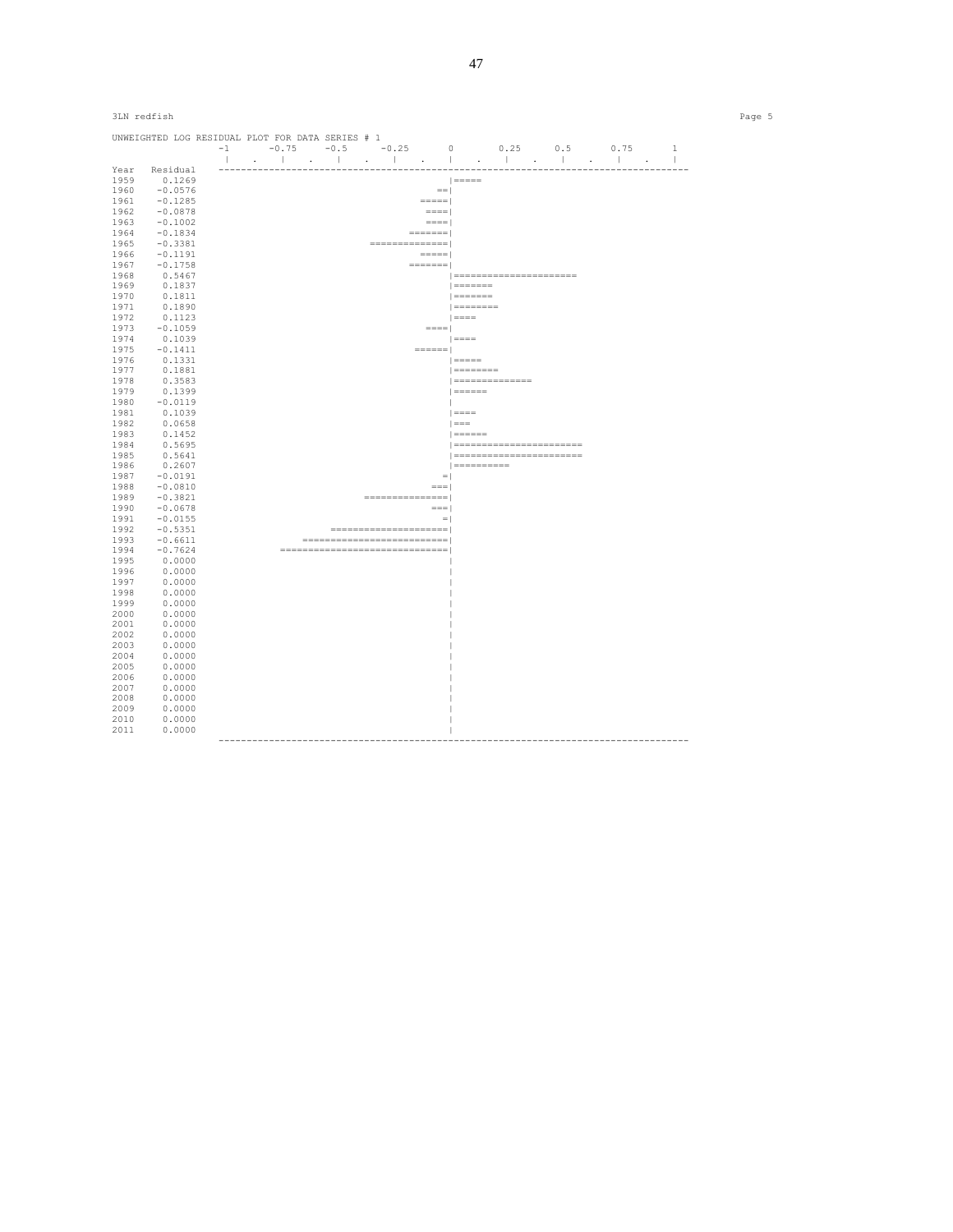|              | 3LN redfish  |                                                |                                                                                                                                                                                                                                          |                                               |                          |                        |                             |                        |                      | Page 6 |
|--------------|--------------|------------------------------------------------|------------------------------------------------------------------------------------------------------------------------------------------------------------------------------------------------------------------------------------------|-----------------------------------------------|--------------------------|------------------------|-----------------------------|------------------------|----------------------|--------|
|              |              | RESULTS FOR DATA SERIES # 2 (NON-BOOTSTRAPPED) |                                                                                                                                                                                                                                          |                                               |                          |                        |                             |                        | 3LN spring survey    |        |
|              |              | Data type I1: Abundance index (annual average) |                                                                                                                                                                                                                                          |                                               |                          |                        |                             |                        | Series weight: 1.000 |        |
| Obs          | Year         | Observed<br>effort                             | Estimated<br>effort                                                                                                                                                                                                                      | Estim<br>F                                    | Observed<br>index        | Model                  | Resid in<br>index log index | Statist<br>weight      |                      |        |
| $\mathbf{1}$ | 1959         | $0.000E + 00$                                  | $0.000E + 00$                                                                                                                                                                                                                            | $\rightarrow$ $\rightarrow$                   | $\star$                  | $6.253E + 04$          | 0.00000                     | 1.000E+00              |                      |        |
| 2            | 1960         |                                                | $0.000E+00$ $0.000E+00$                                                                                                                                                                                                                  | $\rightarrow$ $\rightarrow$                   | $\star$                  | 5.841E+04              | 0.00000                     | 1.000E+00              |                      |        |
| 3            | 1961         | $0.000E + 00$                                  | $0.000E + 00$                                                                                                                                                                                                                            | $\rightarrow$ $\rightarrow$                   | $\star$                  | 5.764E+04              | 0.00000                     | 1.000E+00              |                      |        |
| 4            | 1962         | $0.000E + 00$                                  | $0.000E + 00$                                                                                                                                                                                                                            | $\rightarrow$ $\rightarrow$                   | $^\star$                 | 5.770E+04              | 0.00000                     | 1.000E+00              |                      |        |
| 5            | 1963         | $0.000E + 00$                                  | $0.000E + 00$                                                                                                                                                                                                                            | $- -$ .                                       | $^{\star}$               | 5.702E+04              | 0.00000                     | 1.000E+00              |                      |        |
| 6            | 1964         | $0.000E + 00$                                  | $0.000E + 00$                                                                                                                                                                                                                            | $\mathbb{Z}$                                  |                          | 5.825E+04              | 0.00000                     | 1.000E+00              |                      |        |
| 7            | 1965         | $0.000E + 00$                                  | $0.000E + 00$                                                                                                                                                                                                                            |                                               | $\star$                  | 6.018E+04              | 0.00000                     | 1.000E+00              |                      |        |
| 8            | 1966         | $0.000E + 00$                                  | $0.000E + 00$                                                                                                                                                                                                                            | $-\,-$                                        | $\rightarrow$            | $6.106E + 04$          | 0.00000                     | 1.000E+00              |                      |        |
| 9            | 1967         | $0.000E + 00$                                  | $\begin{array}{cccc} 0.000E+00 & & & & & & \\ 0.000E+00 & & & & & & \\ 0.000E+00 & & & & & & \\ 0.000E+00 & & & & & & \\ 0.000E+00 & & & & & & \\ 0.000E+00 & & & & & & \\ \end{array}$                                                  |                                               | $^{\star}$               | $6.132E + 04$          | 0.00000                     | 1.000E+00              |                      |        |
| 10           | 1968         | $0.000E + 00$                                  |                                                                                                                                                                                                                                          |                                               | $^{\star}$               | $6.152E + 04$          | 0.00000                     | 1.000E+00              |                      |        |
| 11           | 1969         | $0.000E + 00$                                  |                                                                                                                                                                                                                                          |                                               | $\star$                  | 6.210E+04              | 0.00000                     | 1.000E+00              |                      |        |
| 12           | 1970         | $0.000E + 00$                                  |                                                                                                                                                                                                                                          |                                               | $^{\star}$               | 6.328E+04              | 0.00000                     | 1.000E+00              |                      |        |
| 13           | 1971         | $0.000E + 00$                                  |                                                                                                                                                                                                                                          |                                               | $\star$                  | 6.280E+04              | 0.00000                     | 1.000E+00              |                      |        |
| 14           | 1972         | $0.000E + 00$                                  | $0.000E + 00$                                                                                                                                                                                                                            | $-\, -$                                       |                          | 5.993E+04              | 0.00000                     | 1.000E+00              |                      |        |
| 15           | 1973         | $0.000E + 00$                                  |                                                                                                                                                                                                                                          |                                               | $\star$                  | 5.708E+04              | 0.00000                     | 1.000E+00              |                      |        |
| 16           | 1974         | $0.000E + 00$                                  |                                                                                                                                                                                                                                          |                                               | $^{\star}$               | 5.528E+04              | 0.00000                     | 1.000E+00              |                      |        |
| 17           | 1975         | $0.000E + 00$                                  |                                                                                                                                                                                                                                          |                                               | $^{\star}$               | 5.598E+04              | 0.00000                     | 1.000E+00              |                      |        |
| 18           | 1976         | $0.000E + 00$                                  | $\begin{array}{cccc} 0.000E+00 & & & & & & \\ 0.000E+00 & & & & & & \\ 0.000E+00 & & & & & \\ 0.000E+00 & & & & & \\ 0.000E+00 & & & & & \\ \end{array}$                                                                                 |                                               | $^{\star}$               | 5.700E+04              | 0.00000                     | 1.000E+00              |                      |        |
| 19           | 1977         |                                                |                                                                                                                                                                                                                                          |                                               | $\star$                  | 5.832E+04              | 0.00000                     | 1.000E+00              |                      |        |
| 20           | 1978         |                                                |                                                                                                                                                                                                                                          |                                               | $^{\star}$               | 6.112E+04              | 0.00000                     | 1.000E+00              |                      |        |
| 21           | 1979         |                                                |                                                                                                                                                                                                                                          |                                               | $\star$<br>$\star$       | 6.445E+04              | 0.00000                     | 1.000E+00              |                      |        |
| 22           | 1980         |                                                |                                                                                                                                                                                                                                          |                                               |                          | 6.721E+04              | 0.00000                     | 1.000E+00              |                      |        |
| 23           | 1981         |                                                |                                                                                                                                                                                                                                          |                                               | $^{\star}$<br>$^{\star}$ | 6.830E+04              | 0.00000                     | 1.000E+00              |                      |        |
| 24           | 1982         |                                                | $\begin{array}{cccc} 0.000E+00 & 0.000E+v\infty \\ 0.000E+00 & 0.000E+00 & -- \\ 0.000E+00 & 0.000E+00 & -- \\ 0.000E+00 & 0.000E+00 & -- \\ 0.000E+00 & 0.000E+00 & -- \\ 0.000E+00 & 0.000E+00 & -- \\ -1 & 0 & 0 & -- \\ \end{array}$ |                                               | $\star$                  | 6.852E+04              | 0.00000                     | 1.000E+00              |                      |        |
| 25           | 1983         |                                                | $\begin{array}{cccc} 0.000\text{E}+00 & 0.000\text{E}+00 \\ 0.000\text{E}+00 & 0.000\text{E}+00 \\ 0.000\text{E}+00 & 0.000\text{E}+00 \\ 0.000\text{E}+00 & 0.000\text{E}+00 \\ 0.000\text{E}+00 & 0.000\text{E}+00 \end{array}$        | $\rightarrow$ $\rightarrow$                   | $^{\star}$               | 6.949E+04              | 0.00000                     | 1.000E+00              |                      |        |
| 26<br>27     | 1984<br>1985 |                                                |                                                                                                                                                                                                                                          | $\rightarrow$ $\rightarrow$                   | $\star$                  | 7.160E+04              | 0.00000                     | 1.000E+00              |                      |        |
| 28           | 1986         |                                                |                                                                                                                                                                                                                                          | $-\,-$                                        | $\star$                  | 7.359E+04<br>7.082E+04 | 0.00000<br>0.00000          | 1.000E+00<br>1.000E+00 |                      |        |
| 29           | 1987         |                                                |                                                                                                                                                                                                                                          | $-\,-$<br>$\sim$ $-$                          | $\star$                  | 5.771E+04              | 0.00000                     | 1.000E+00              |                      |        |
| 30           | 1988         | $0.000E + 00$                                  | $0.000E + 00$                                                                                                                                                                                                                            | $\rightarrow$ $\rightarrow$                   | $^{\star}$               | 4.303E+04              | 0.00000                     | 1.000E+00              |                      |        |
| 31           | 1989         |                                                | $0.000E+00$ $0.000E+00$                                                                                                                                                                                                                  | $\rightarrow$ $\rightarrow$                   | $\sim$ $ \star$          | 3.484E+04              | 0.00000                     | 1.000E+00              |                      |        |
| 32           | 1990         | $0.000E + 00$                                  | $0.000E + 00$                                                                                                                                                                                                                            | $\mathord{\hspace{1pt}\text{--}\hspace{1pt}}$ | $\rightarrow$            | 2.978E+04              | 0.00000                     | 1.000E+00              |                      |        |
| 33           | 1991         | 1.000E+00                                      | 1.000E+00                                                                                                                                                                                                                                | $-\,-$                                        | $1.064E + 04$            | 2.540E+04              | $-0.87006$                  | 1.000E+00              |                      |        |
| 34           | 1992         | 1.000E+00                                      | 1.000E+00                                                                                                                                                                                                                                | $- -$                                         | 1.007E+04                | 2.063E+04              | $-0.71742$                  | 1.000E+00              |                      |        |
| 35           | 1993         | 1.000E+00                                      | 1.000E+00                                                                                                                                                                                                                                | $-\,-$                                        | 2.257E+04                | 1.597E+04              | 0.34596                     | 1.000E+00              |                      |        |
| 36           | 1994         | 1.000E+00                                      | 1.000E+00                                                                                                                                                                                                                                | $- -$                                         | 4.162E+03                | 1.445E+04              | $-1.24479$                  | 1.000E+00              |                      |        |
| 37           | 1995         | 1.000E+00                                      | 1.000E+00                                                                                                                                                                                                                                | $\rightarrow$ $\rightarrow$                   | 5.856E+03                | 1.603E+04              | $-1.00685$                  | 1.000E+00              |                      |        |
| 38           | 1996         | 1.000E+00                                      | 1.000E+00                                                                                                                                                                                                                                | $\rightarrow$ $\rightarrow$                   | 2.281E+04                | 1.884E+04              | 0.19104                     | 1.000E+00              |                      |        |
| 39           | 1997         | 1.000E+00                                      | 1.000E+00                                                                                                                                                                                                                                | $\rightarrow$ $\rightarrow$                   | 1.493E+04                | 2.240E+04              | $-0.40582$                  | 1.000E+00              |                      |        |
| 40           | 1998         | 1.000E+00                                      | 1.000E+00                                                                                                                                                                                                                                | $\rightarrow$ $\rightarrow$                   | 5.940E+04                | $2.644E + 04$          | 0.80950                     | 1.000E+00              |                      |        |
| 41           | 1999         | 1.000E+00                                      | 1.000E+00                                                                                                                                                                                                                                | $- -$                                         | $6.150E + 04$            | 3.077E+04              | 0.69230                     | 1.000E+00              |                      |        |
| 42           | 2000         | 1.000E+00                                      | 1.000E+00                                                                                                                                                                                                                                | $-\,-$                                        | 8.784E+04                | 3.528E+04              | 0.91223                     | 1.000E+00              |                      |        |
| 43           | 2001         | 1.000E+00                                      | 1.000E+00                                                                                                                                                                                                                                | $\rightarrow$ $\rightarrow$                   | 4.157E+04                | 4.045E+04              | 0.02740                     | 1.000E+00              |                      |        |
| 44           | 2002         | 1.000E+00                                      | 1.000E+00                                                                                                                                                                                                                                | $-\,-$                                        | $3.096E + 04$            | 4.648E+04              | $-0.40642$                  | 1.000E+00              |                      |        |
| 45           | 2003         | 1.000E+00                                      | 1.000E+00                                                                                                                                                                                                                                | $\rightarrow$ $\rightarrow$                   | 2.770E+04                | 5.303E+04              | $-0.64949$                  | 1.000E+00              |                      |        |
| 46           | 2004         | 1.000E+00                                      | 1.000E+00                                                                                                                                                                                                                                | $-\,-$                                        | 7.963E+04                | $6.009E + 04$          | 0.28158                     | 1.000E+00              |                      |        |
| 47           | 2005         | 1.000E+00                                      | 1.000E+00                                                                                                                                                                                                                                | $\rightarrow$ $\rightarrow$                   | $6.646E + 04$            | 6.756E+04              | $-0.01631$                  | 1.000E+00              |                      |        |
| 48           | 2006         | $0.000E + 00$                                  | $0.000E + 00$                                                                                                                                                                                                                            | $\rightarrow$ $\rightarrow$                   | $\star$                  | 7.520E+04              | 0.00000                     | 1.000E+00              |                      |        |
| 49           | 2007         | $0.000E + 00$                                  | $0.000E + 00$                                                                                                                                                                                                                            | $\rightarrow$ $\rightarrow$                   | $-\star$                 | 8.266E+04              | 0.00000                     | 1.000E+00              |                      |        |
| 50           | 2008         | 1.000E+00                                      | 1.000E+00                                                                                                                                                                                                                                | $- -$                                         | 1.440E+05                | 8.994E+04              | 0.47049                     | 1.000E+00              |                      |        |
| 51           | 2009         | 1.000E+00                                      | 1.000E+00                                                                                                                                                                                                                                | $-\,-$                                        | 1.834E+05                | 9.702E+04              | 0.63665                     | 1.000E+00              |                      |        |
| 52           | 2010         | 1.000E+00                                      | 1.000E+00                                                                                                                                                                                                                                | $-\,-$                                        | 1.653E+05                | 1.031E+05              | 0.47235                     | 1.000E+00              |                      |        |
| 53           | 2011         | 1.000E+00                                      | 1.000E+00                                                                                                                                                                                                                                | $\rightarrow$ $\rightarrow$                   | 1.737E+05                | 1.080E+05              | 0.47547                     | 1.000E+00              |                      |        |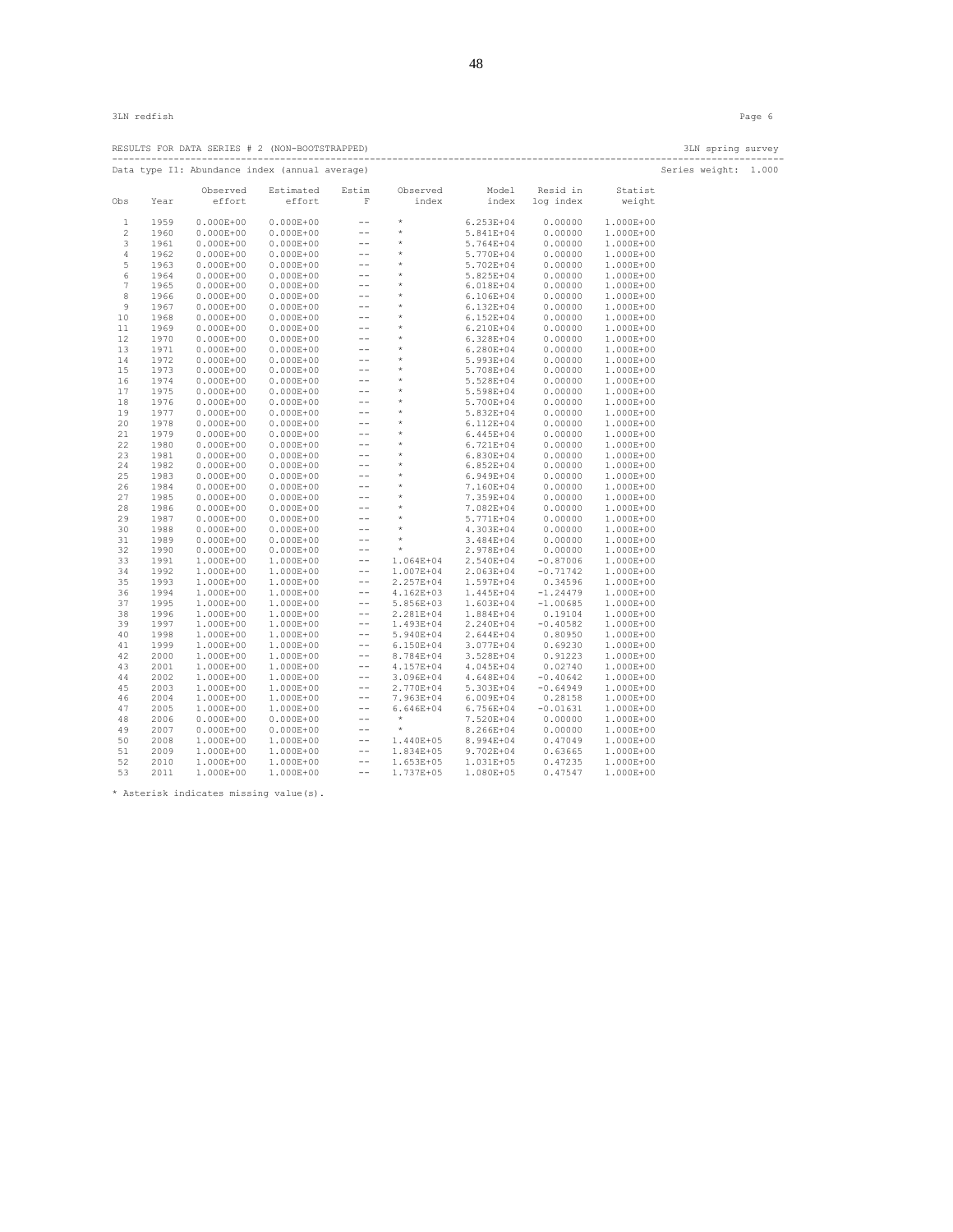| 3LN redfish  |                                                  |  |  |  |  |                                                                                                                                                                                                                                                                                                                                                                                                                                                                                                                                                       |           |                   |                      |  |  |  | Page 7 |
|--------------|--------------------------------------------------|--|--|--|--|-------------------------------------------------------------------------------------------------------------------------------------------------------------------------------------------------------------------------------------------------------------------------------------------------------------------------------------------------------------------------------------------------------------------------------------------------------------------------------------------------------------------------------------------------------|-----------|-------------------|----------------------|--|--|--|--------|
|              | UNWEIGHTED LOG RESIDUAL PLOT FOR DATA SERIES # 2 |  |  |  |  |                                                                                                                                                                                                                                                                                                                                                                                                                                                                                                                                                       |           |                   |                      |  |  |  |        |
|              |                                                  |  |  |  |  |                                                                                                                                                                                                                                                                                                                                                                                                                                                                                                                                                       |           |                   |                      |  |  |  |        |
| Year         | Residual                                         |  |  |  |  |                                                                                                                                                                                                                                                                                                                                                                                                                                                                                                                                                       |           |                   |                      |  |  |  |        |
| 1959         | 0.0000                                           |  |  |  |  |                                                                                                                                                                                                                                                                                                                                                                                                                                                                                                                                                       |           |                   |                      |  |  |  |        |
| 1960         | 0.0000                                           |  |  |  |  |                                                                                                                                                                                                                                                                                                                                                                                                                                                                                                                                                       |           |                   |                      |  |  |  |        |
| 1961         | 0.0000                                           |  |  |  |  |                                                                                                                                                                                                                                                                                                                                                                                                                                                                                                                                                       |           |                   |                      |  |  |  |        |
| 1962         | 0.0000                                           |  |  |  |  |                                                                                                                                                                                                                                                                                                                                                                                                                                                                                                                                                       |           |                   |                      |  |  |  |        |
| 1963         | 0.0000                                           |  |  |  |  |                                                                                                                                                                                                                                                                                                                                                                                                                                                                                                                                                       |           |                   |                      |  |  |  |        |
| 1964         | 0.0000                                           |  |  |  |  |                                                                                                                                                                                                                                                                                                                                                                                                                                                                                                                                                       |           |                   |                      |  |  |  |        |
| 1965         | 0.0000                                           |  |  |  |  |                                                                                                                                                                                                                                                                                                                                                                                                                                                                                                                                                       |           |                   |                      |  |  |  |        |
| 1966<br>1967 | 0.0000<br>0.0000                                 |  |  |  |  |                                                                                                                                                                                                                                                                                                                                                                                                                                                                                                                                                       |           |                   |                      |  |  |  |        |
| 1968         | 0.0000                                           |  |  |  |  |                                                                                                                                                                                                                                                                                                                                                                                                                                                                                                                                                       |           |                   |                      |  |  |  |        |
| 1969         | 0.0000                                           |  |  |  |  |                                                                                                                                                                                                                                                                                                                                                                                                                                                                                                                                                       |           |                   |                      |  |  |  |        |
| 1970         | 0.0000                                           |  |  |  |  |                                                                                                                                                                                                                                                                                                                                                                                                                                                                                                                                                       |           |                   |                      |  |  |  |        |
| 1971         | 0.0000                                           |  |  |  |  |                                                                                                                                                                                                                                                                                                                                                                                                                                                                                                                                                       |           |                   |                      |  |  |  |        |
| 1972         | 0.0000                                           |  |  |  |  |                                                                                                                                                                                                                                                                                                                                                                                                                                                                                                                                                       |           |                   |                      |  |  |  |        |
| 1973         | 0.0000                                           |  |  |  |  |                                                                                                                                                                                                                                                                                                                                                                                                                                                                                                                                                       |           |                   |                      |  |  |  |        |
| 1974         | 0.0000                                           |  |  |  |  |                                                                                                                                                                                                                                                                                                                                                                                                                                                                                                                                                       |           |                   |                      |  |  |  |        |
| 1975         | 0.0000                                           |  |  |  |  |                                                                                                                                                                                                                                                                                                                                                                                                                                                                                                                                                       |           |                   |                      |  |  |  |        |
| 1976         | 0.0000                                           |  |  |  |  |                                                                                                                                                                                                                                                                                                                                                                                                                                                                                                                                                       |           |                   |                      |  |  |  |        |
| 1977         | 0.0000                                           |  |  |  |  |                                                                                                                                                                                                                                                                                                                                                                                                                                                                                                                                                       |           |                   |                      |  |  |  |        |
| 1978         | 0.0000                                           |  |  |  |  |                                                                                                                                                                                                                                                                                                                                                                                                                                                                                                                                                       |           |                   |                      |  |  |  |        |
| 1979         | 0.0000                                           |  |  |  |  |                                                                                                                                                                                                                                                                                                                                                                                                                                                                                                                                                       |           |                   |                      |  |  |  |        |
| 1980         | 0.0000                                           |  |  |  |  |                                                                                                                                                                                                                                                                                                                                                                                                                                                                                                                                                       |           |                   |                      |  |  |  |        |
| 1981         | 0.0000                                           |  |  |  |  |                                                                                                                                                                                                                                                                                                                                                                                                                                                                                                                                                       |           |                   |                      |  |  |  |        |
| 1982         | 0.0000                                           |  |  |  |  |                                                                                                                                                                                                                                                                                                                                                                                                                                                                                                                                                       |           |                   |                      |  |  |  |        |
| 1983         | 0.0000                                           |  |  |  |  |                                                                                                                                                                                                                                                                                                                                                                                                                                                                                                                                                       |           |                   |                      |  |  |  |        |
| 1984         | 0.0000                                           |  |  |  |  |                                                                                                                                                                                                                                                                                                                                                                                                                                                                                                                                                       |           |                   |                      |  |  |  |        |
| 1985<br>1986 | 0.0000                                           |  |  |  |  |                                                                                                                                                                                                                                                                                                                                                                                                                                                                                                                                                       |           |                   |                      |  |  |  |        |
| 1987         | 0.0000<br>0.0000                                 |  |  |  |  |                                                                                                                                                                                                                                                                                                                                                                                                                                                                                                                                                       |           |                   |                      |  |  |  |        |
| 1988         | 0.0000                                           |  |  |  |  |                                                                                                                                                                                                                                                                                                                                                                                                                                                                                                                                                       |           |                   |                      |  |  |  |        |
| 1989         | 0.0000                                           |  |  |  |  |                                                                                                                                                                                                                                                                                                                                                                                                                                                                                                                                                       |           |                   |                      |  |  |  |        |
| 1990         | 0.0000                                           |  |  |  |  |                                                                                                                                                                                                                                                                                                                                                                                                                                                                                                                                                       |           |                   |                      |  |  |  |        |
| 1991         | $-0.8701$                                        |  |  |  |  | ------------------                                                                                                                                                                                                                                                                                                                                                                                                                                                                                                                                    |           |                   |                      |  |  |  |        |
| 1992         | $-0.7174$                                        |  |  |  |  | ===============                                                                                                                                                                                                                                                                                                                                                                                                                                                                                                                                       |           |                   |                      |  |  |  |        |
| 1993         | 0.3460                                           |  |  |  |  |                                                                                                                                                                                                                                                                                                                                                                                                                                                                                                                                                       |           | $=$ = = = = = = = |                      |  |  |  |        |
| 1994         | $-1.2448$                                        |  |  |  |  | ============================                                                                                                                                                                                                                                                                                                                                                                                                                                                                                                                          |           |                   |                      |  |  |  |        |
| 1995         | $-1.0069$                                        |  |  |  |  | ======================                                                                                                                                                                                                                                                                                                                                                                                                                                                                                                                                |           |                   |                      |  |  |  |        |
| 1996         | 0.1910                                           |  |  |  |  | $\vert$ ====                                                                                                                                                                                                                                                                                                                                                                                                                                                                                                                                          |           |                   |                      |  |  |  |        |
| 1997         | $-0.4058$                                        |  |  |  |  | $\qquad \qquad \dfrac{}{}\qquad \qquad \dfrac{}{}\qquad \qquad \dfrac{}{}\qquad \qquad \dfrac{}{}\qquad \qquad \dfrac{}{}\qquad \qquad \dfrac{}{}\qquad \dfrac{}{}\qquad \dfrac{}{}\qquad \dfrac{}{}\qquad \dfrac{}{}\qquad \dfrac{}{}\qquad \dfrac{}{}\qquad \dfrac{}{}\qquad \dfrac{}{}\qquad \dfrac{}{}\qquad \dfrac{}{}\qquad \dfrac{}{}\qquad \dfrac{}{}\qquad \dfrac{}{}\qquad \dfrac{}{}\qquad \dfrac{}{}\qquad \dfrac{}{}\qquad \dfrac{}{}\qquad \dfrac{}{}\qquad \dfrac{}{}\qquad \dfrac{}{}\qquad \dfrac{}{}\qquad \dfrac{}{}\qquad \dfrac$ |           |                   |                      |  |  |  |        |
| 1998         | 0.8095                                           |  |  |  |  |                                                                                                                                                                                                                                                                                                                                                                                                                                                                                                                                                       |           |                   | =================    |  |  |  |        |
| 1999         | 0.6923                                           |  |  |  |  |                                                                                                                                                                                                                                                                                                                                                                                                                                                                                                                                                       |           |                   | $ $ ================ |  |  |  |        |
| 2000         | 0.9122                                           |  |  |  |  |                                                                                                                                                                                                                                                                                                                                                                                                                                                                                                                                                       |           |                   | ===================  |  |  |  |        |
| 2001         | 0.0274                                           |  |  |  |  |                                                                                                                                                                                                                                                                                                                                                                                                                                                                                                                                                       | $\vert$ = |                   |                      |  |  |  |        |
| 2002         | $-0.4064$                                        |  |  |  |  | $-----1$                                                                                                                                                                                                                                                                                                                                                                                                                                                                                                                                              |           |                   |                      |  |  |  |        |
| 2003         | $-0.6495$                                        |  |  |  |  |                                                                                                                                                                                                                                                                                                                                                                                                                                                                                                                                                       |           |                   |                      |  |  |  |        |
| 2004         | 0.2816                                           |  |  |  |  |                                                                                                                                                                                                                                                                                                                                                                                                                                                                                                                                                       |           |                   |                      |  |  |  |        |
| 2005<br>2006 | $-0.0163$<br>0.0000                              |  |  |  |  |                                                                                                                                                                                                                                                                                                                                                                                                                                                                                                                                                       |           |                   |                      |  |  |  |        |
| 2007         | 0.0000                                           |  |  |  |  |                                                                                                                                                                                                                                                                                                                                                                                                                                                                                                                                                       |           |                   |                      |  |  |  |        |
| 2008         | 0.4705                                           |  |  |  |  |                                                                                                                                                                                                                                                                                                                                                                                                                                                                                                                                                       |           | $ $ ==========    |                      |  |  |  |        |
| 2009         | 0.6367                                           |  |  |  |  |                                                                                                                                                                                                                                                                                                                                                                                                                                                                                                                                                       |           |                   | $ $ ===============  |  |  |  |        |
| 2010         | 0.4723                                           |  |  |  |  |                                                                                                                                                                                                                                                                                                                                                                                                                                                                                                                                                       |           | $ $ ==========    |                      |  |  |  |        |
| 2011         | 0.4755                                           |  |  |  |  |                                                                                                                                                                                                                                                                                                                                                                                                                                                                                                                                                       |           | $ $ ===========   |                      |  |  |  |        |
|              |                                                  |  |  |  |  |                                                                                                                                                                                                                                                                                                                                                                                                                                                                                                                                                       |           |                   |                      |  |  |  |        |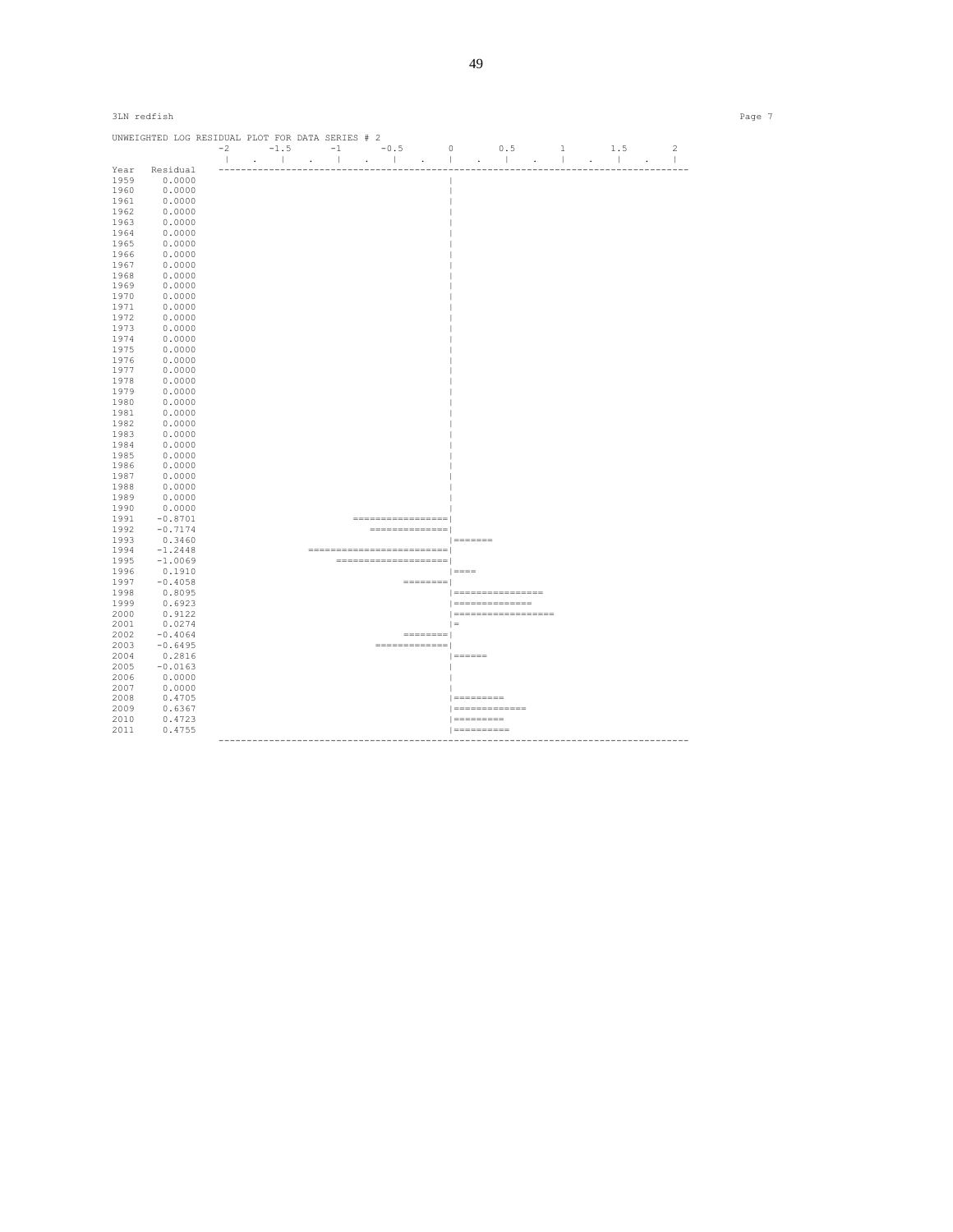|                 |      |                    | RESULTS FOR DATA SERIES # 3 (NON-BOOTSTRAPPED)        |                                       |                                                                                                         |               |                                   |                   | 3N autumn survey     |  |
|-----------------|------|--------------------|-------------------------------------------------------|---------------------------------------|---------------------------------------------------------------------------------------------------------|---------------|-----------------------------------|-------------------|----------------------|--|
|                 |      |                    | Data type I2: Abundance index (end of year)           |                                       |                                                                                                         |               |                                   |                   | Series weight: 1.000 |  |
| Obs             | Year | Observed<br>effort | Estimated<br>effort                                   | Estim<br>F                            | Observed<br>index                                                                                       |               | Model Resid in<br>index log index | Statist<br>weight |                      |  |
|                 |      |                    |                                                       |                                       |                                                                                                         |               |                                   |                   |                      |  |
| 1               | 1959 | $0.000E + 00$      | $0.000E + 00$                                         | $\frac{1}{2}$                         | $\star$                                                                                                 | 7.184E+04     | 0.00000                           | 1.000E+00         |                      |  |
| 2               | 1960 | $0.000E + 00$      | $0.000E + 00$                                         | $-\, -$                               | $\star$                                                                                                 | 7.023E+04     | 0.00000                           | 1.000E+00         |                      |  |
| 3               | 1961 | $0.000E + 00$      | $0.000E + 00$                                         | $\sim$ $-$                            | $^{\star}$                                                                                              | 6.994E+04     | 0.00000                           | 1.000E+00         |                      |  |
| 4               | 1962 | $0.000E + 00$      | $0.000E + 00$                                         | $\rightarrow$ $\rightarrow$           |                                                                                                         | 7.036E+04     | 0.00000                           | 1.000E+00         |                      |  |
| 5               | 1963 | $0.000E + 00$      |                                                       |                                       |                                                                                                         | 6.835E+04     | 0.00000                           | 1.000E+00         |                      |  |
| 6               | 1964 | $0.000E + 00$      |                                                       |                                       |                                                                                                         | 7.331E+04     | 0.00000                           | 1.000E+00         |                      |  |
| $7\phantom{.0}$ | 1965 | $0.000E + 00$      | $0.000E+00 = -$<br>$0.000E+00 = -$<br>$0.000E+00 = -$ |                                       | $\begin{array}{ccccc}\n\star & \star & \star & \star\\ \n\star & \star & \star & \star\\ \n\end{array}$ | 7.304E+04     | 0.00000                           | 1.000E+00         |                      |  |
| 8               | 1966 | $0.000E + 00$      | $0.000E + 00$                                         |                                       | $\begin{array}{ccccc}\n\star & \star & \star & \star & \star & \star\end{array}$                        | 7.543E+04     | 0.00000                           | 1.000E+00         |                      |  |
| 9               | 1967 | $0.000E + 00$      | $0.000E + 00$                                         |                                       |                                                                                                         | 7.372E+04     | 0.00000                           | 1.000E+00         |                      |  |
| 10              | 1968 | $0.000E + 00$      | $0.000E + 00$                                         |                                       |                                                                                                         | 7.586E+04     | 0.00000                           | 1.000E+00         |                      |  |
| 11              | 1969 | $0.000E + 00$      | $0.000E + 00$                                         |                                       |                                                                                                         | 7.517E+04     | 0.00000                           | 1.000E+00         |                      |  |
| 12              | 1970 | $0.000E + 00$      | $0.000E + 00$                                         | $\rightarrow$ $\rightarrow$           | $\qquad \qquad \star$                                                                                   | 7.869E+04     | 0.00000                           | 1.000E+00         |                      |  |
| 13              | 1971 | $0.000E + 00$      | $0.000E + 00$                                         | $\rightarrow$ $\rightarrow$           | $\begin{array}{c}\n\star \\ \star \\ \star\n\end{array}$                                                | 7.414E+04     | 0.00000                           | 1.000E+00         |                      |  |
| 14              | 1972 | $0.000E + 00$      | $0.000E + 00$                                         | $- -$                                 |                                                                                                         | 7.166E+04     | 0.00000                           | 1.000E+00         |                      |  |
| 15              | 1973 | $0.000E + 00$      | $0.000E + 00$                                         | $\rightarrow$ $\rightarrow$           |                                                                                                         | 6.725E+04     | 0.00000                           | 1.000E+00         |                      |  |
| 16              | 1974 | $0.000E + 00$      | $0.000E + 00$                                         | $\sim$ $-$                            |                                                                                                         | 6.718E+04     | 0.00000                           | 1.000E+00         |                      |  |
| 17              | 1975 | $0.000E + 00$      | $0.000E + 00$                                         | $- -$                                 | *<br>*<br>*<br>*<br>*                                                                                   | 6.893E+04     | 0.00000                           | 1.000E+00         |                      |  |
| 18              | 1976 | $0.000E + 00$      | $0.000E + 00$                                         | $-\,-$                                |                                                                                                         | 6.968E+04     | 0.00000                           | 1.000E+00         |                      |  |
| 19              | 1977 | $0.000E + 00$      | $0.000E + 00$                                         | $\rightarrow$ $\rightarrow$           |                                                                                                         | 7.212E+04     | 0.00000                           | 1.000E+00         |                      |  |
| 20              | 1978 | $0.000E + 00$      | $0.000E + 00$                                         | $\sim$ $ -$                           |                                                                                                         | 7.650E+04     | 0.00000                           | 1.000E+00         |                      |  |
| 21              | 1979 | $0.000E + 00$      | $0.000E + 00$                                         | $\rightarrow$ $\rightarrow$           |                                                                                                         | 8.021E+04     | 0.00000                           | 1.000E+00         |                      |  |
| 22              | 1980 | $0.000E + 00$      | $0.000E + 00$                                         | $- -$                                 |                                                                                                         | 8.321E+04     | 0.00000                           | 1.000E+00         |                      |  |
| 23              | 1981 | $0.000E + 00$      | $0.000E + 00$                                         | $\rightarrow$ $\rightarrow$           |                                                                                                         | 8.290E+04     | 0.00000                           | 1.000E+00         |                      |  |
| 24              | 1982 | $0.000E + 00$      | $0.000E + 00$                                         | $\sim$ $ -$                           | $\qquad \qquad \star$                                                                                   | 8.371E+04     | 0.00000                           | 1.000E+00         |                      |  |
| 25              | 1983 | $0.000E + 00$      | $0.000E + 00$                                         | $-\,-$                                | $\star$                                                                                                 | 8.525E+04     | 0.00000                           | 1.000E+00         |                      |  |
| 26              | 1984 | $0.000E + 00$      | $0.000E + 00$                                         | $\sim$ $-$                            | $^{\star}$                                                                                              | 8.884E+04     | 0.00000                           | 1.000E+00         |                      |  |
| 27              | 1985 | $0.000E + 00$      | $0.000E + 00$                                         | $\rightarrow$ $\rightarrow$           | $\star$                                                                                                 | 9.011E+04     | 0.00000                           | 1.000E+00         |                      |  |
| 28              | 1986 | $0.000E + 00$      | $0.000E + 00$                                         | $\sim$ $ -$                           | $\star$                                                                                                 | 8.237E+04     | 0.00000                           | 1.000E+00         |                      |  |
| 29              | 1987 | $0.000E + 00$      | $0.000E + 00$                                         | $\sim$ $ -$                           | $\star$                                                                                                 | 5.951E+04     | 0.00000                           | 1.000E+00         |                      |  |
| 30              | 1988 | $0.000E + 00$      | $0.000E + 00$                                         | $\rightarrow$ $\rightarrow$           | $^{\star}$                                                                                              | 4.585E+04     | 0.00000                           | 1.000E+00         |                      |  |
| 31              | 1989 | $0.000E + 00$      | $0.000E + 00$                                         | $\rightarrow$ $\rightarrow$           | $\star$                                                                                                 | 3.912E+04     | 0.00000                           | 1.000E+00         |                      |  |
| 32              | 1990 | $0.000E + 00$      | $0.000E + 00$                                         | $\sim$ $\sim$                         | $\rightarrow$                                                                                           | 3.348E+04     | 0.00000                           | 1.000E+00         |                      |  |
| 33              | 1991 | 1.000E+00          | 1.000E+00                                             | $\rightarrow$ $\rightarrow$           | 2.422E+04                                                                                               | 2.846E+04     | $-0.16137$                        | 1.000E+00         |                      |  |
| 34              | 1992 | $0.000E + 00$      | $0.000E + 00$                                         | $- -$                                 | of the state of the state of the                                                                        | 2.201E+04     | 0.00000                           | 1.000E+00         |                      |  |
| 35              | 1993 | 1.000E+00          | 1.000E+00                                             | $\frac{1}{2}$                         | 1.322E+04                                                                                               | 1.706E+04     | $-0.25496$                        | 1.000E+00         |                      |  |
| 36              | 1994 | 1.000E+00          | 1.000E+00                                             | $\rightarrow$ $\rightarrow$           | 2.458E+04                                                                                               | 1.809E+04     | 0.30684                           | 1.000E+00         |                      |  |
| 37              | 1995 | 1.000E+00          | 1.000E+00                                             | $\rightarrow$ $\rightarrow$           | 4.065E+04                                                                                               | 2.095E+04     | 0.66295                           | 1.000E+00         |                      |  |
| 38              | 1996 | 1.000E+00          | 1.000E+00                                             | $\rightarrow$ $\rightarrow$           | 1.128E+04                                                                                               | 2.498E+04     | $-0.79533$                        | 1.000E+00         |                      |  |
|                 |      |                    |                                                       | $\frac{1}{2}$                         |                                                                                                         |               |                                   |                   |                      |  |
| 39<br>40        | 1997 | 1.000E+00          | 1.000E+00                                             |                                       | 5.112E+04                                                                                               | 2.960E+04     | 0.54636                           | 1.000E+00         |                      |  |
|                 | 1998 | 1.000E+00          | 1.000E+00                                             | $-\,-$<br>$\rightarrow$ $\rightarrow$ | 9.370E+04                                                                                               | 3.480E+04     | 0.99040                           | 1.000E+00         |                      |  |
| 41              | 1999 | 1.000E+00          | 1.000E+00                                             |                                       | 3.312E+04                                                                                               | 4.012E+04     | $-0.19163$                        | 1.000E+00         |                      |  |
| 42              | 2000 | 1.000E+00          | 1.000E+00                                             | $\frac{1}{2}$                         | 7.554E+04                                                                                               | 4.575E+04     | 0.50152                           | 1.000E+00         |                      |  |
| 43              | 2001 | 1.000E+00          | 1.000E+00                                             | $- -$                                 | 1.040E+05                                                                                               | 5.271E+04     | 0.67946                           | 1.000E+00         |                      |  |
| 44              | 2002 | 1.000E+00          | 1.000E+00                                             | $-\,-$                                | 3.826E+04                                                                                               | 6.042E+04     | $-0.45681$                        | 1.000E+00         |                      |  |
| 45              | 2003 | 1.000E+00          | 1.000E+00                                             | $\frac{1}{2}$                         | 5.688E+04                                                                                               | $6.863E + 04$ | $-0.18770$                        | 1.000E+00         |                      |  |
| 46              | 2004 | 1.000E+00          | 1.000E+00                                             | $--$                                  | 4.061E+04                                                                                               | 7.756E+04     | $-0.64689$                        | 1.000E+00         |                      |  |
| 47              | 2005 | 1.000E+00          | 1.000E+00                                             | $--$                                  | 4.191E+04                                                                                               | 8.675E+04     | $-0.72753$                        | 1.000E+00         |                      |  |
| 48              | 2006 | 1.000E+00          | 1.000E+00                                             | $\rightarrow$ $\rightarrow$           | $6.466E + 04$                                                                                           | 9.610E+04     | $-0.39620$                        | 1.000E+00         |                      |  |
| 49              | 2007 | 1.000E+00          | 1.000E+00                                             | $\rightarrow$ $\rightarrow$           | 6.721E+04                                                                                               | 1.049E+05     | $-0.44491$                        | 1.000E+00         |                      |  |
| 50              | 2008 | 1.000E+00          | 1.000E+00                                             | $- -$                                 | 1.452E+05                                                                                               | 1.138E+05     | 0.24387                           | 1.000E+00         |                      |  |
| 51              | 2009 | 1.000E+00          | 1.000E+00                                             | $\sim$ $\sim$                         | 1.595E+05                                                                                               | 1.221E+05     | 0.26732                           | 1.000E+00         |                      |  |
| 52              | 2010 | 1.000E+00          | 1.000E+00                                             | $- -$                                 | 1.371E+05                                                                                               | 1.286E+05     | 0.06414                           | 1.000E+00         |                      |  |
| 53              | 2011 | $0.000E + 00$      | $0.000E + 00$                                         | $\rightarrow$ $\rightarrow$           | $^{\star}$                                                                                              | 1.339E+05     | 0.00000                           | 1.000E+00         |                      |  |
|                 |      |                    |                                                       |                                       |                                                                                                         |               |                                   |                   |                      |  |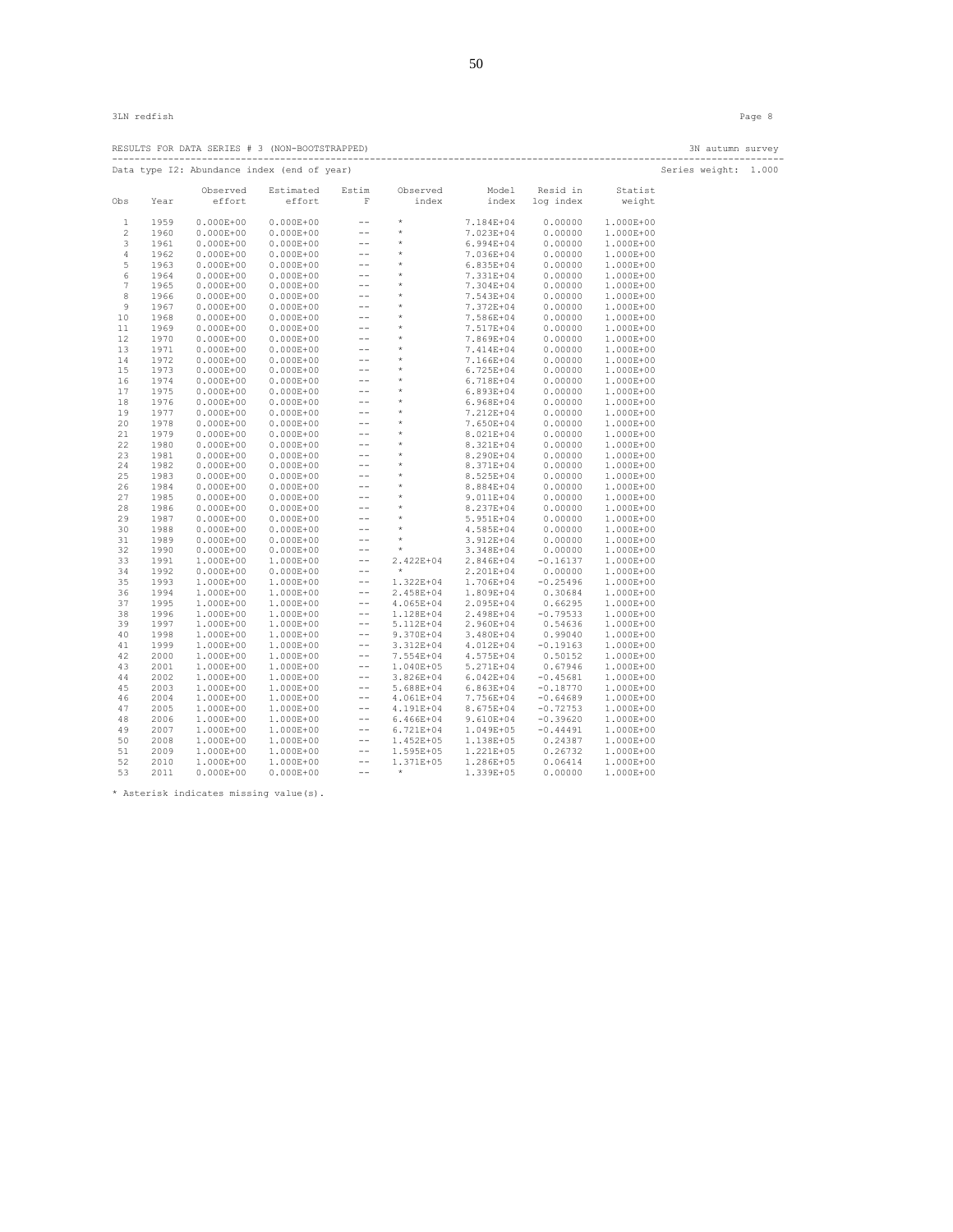| 3LN redfish  |                         |                                                                                                 |                                                 | Page 9 |
|--------------|-------------------------|-------------------------------------------------------------------------------------------------|-------------------------------------------------|--------|
|              |                         | UNWEIGHTED LOG RESIDUAL PLOT FOR DATA SERIES # 3                                                | $-1$ $-0.75$ $-0.5$ $-0.25$ 0 $0.25$ 0.5 0.75 1 |        |
|              |                         | $\mathbf{1}$                                                                                    |                                                 |        |
| 1959         | Year Residual<br>0.0000 |                                                                                                 |                                                 |        |
| 1960         | 0.0000                  |                                                                                                 |                                                 |        |
| 1961         | 0.0000                  |                                                                                                 |                                                 |        |
|              |                         |                                                                                                 |                                                 |        |
| 1962         | 0.0000                  |                                                                                                 |                                                 |        |
| 1963         | 0.0000                  |                                                                                                 |                                                 |        |
| 1964         | 0.0000                  |                                                                                                 |                                                 |        |
| 1965         | 0.0000                  |                                                                                                 |                                                 |        |
| 1966<br>1967 | 0.0000<br>0.0000        |                                                                                                 |                                                 |        |
| 1968         | 0.0000                  |                                                                                                 |                                                 |        |
| 1969         | 0.0000                  |                                                                                                 |                                                 |        |
| 1970         | 0.0000                  |                                                                                                 |                                                 |        |
| 1971         |                         |                                                                                                 |                                                 |        |
| 1972         | 0.0000<br>0.0000        |                                                                                                 |                                                 |        |
|              |                         |                                                                                                 |                                                 |        |
| 1973         | 0.0000                  |                                                                                                 |                                                 |        |
| 1974<br>1975 | 0.0000<br>0.0000        |                                                                                                 |                                                 |        |
|              |                         |                                                                                                 |                                                 |        |
| 1976         | 0.0000                  |                                                                                                 |                                                 |        |
| 1977         | 0.0000                  |                                                                                                 |                                                 |        |
| 1978         | 0.0000                  |                                                                                                 |                                                 |        |
| 1979         | 0.0000                  |                                                                                                 |                                                 |        |
| 1980         | 0.0000                  |                                                                                                 |                                                 |        |
| 1981         | 0.0000                  |                                                                                                 |                                                 |        |
| 1982         | 0.0000                  |                                                                                                 |                                                 |        |
| 1983         | 0.0000                  |                                                                                                 |                                                 |        |
| 1984         | 0.0000                  |                                                                                                 |                                                 |        |
| 1985         | 0.0000                  |                                                                                                 |                                                 |        |
| 1986         | 0.0000                  |                                                                                                 |                                                 |        |
| 1987         | 0.0000                  |                                                                                                 |                                                 |        |
| 1988         | 0.0000                  |                                                                                                 |                                                 |        |
| 1989         | 0.0000                  |                                                                                                 |                                                 |        |
| 1990         | 0.0000                  |                                                                                                 |                                                 |        |
| 1991         | $-0.1614$               | $\qquad \qquad \equiv \equiv \equiv \equiv \equiv \equiv \equiv$                                |                                                 |        |
| 1992         | 0.0000                  |                                                                                                 |                                                 |        |
| 1993         | $-0.2550$               |                                                                                                 |                                                 |        |
| 1994         | 0.3068                  |                                                                                                 | $ $ =============                               |        |
| 1995         | 0.6630                  |                                                                                                 | =============================                   |        |
| 1996         | $-0.7953$               | ____________________________________                                                            |                                                 |        |
| 1997         | 0.5464                  |                                                                                                 | ========================                        |        |
| 1998         | 0.9904                  |                                                                                                 |                                                 |        |
| 1999         | $-0.1916$               | __________                                                                                      |                                                 |        |
| 2000         | 0.5015                  |                                                                                                 | ======================                          |        |
| 2001         | 0.6795                  |                                                                                                 | ============================                    |        |
| 2002         | $-0.4568$               | _____________________                                                                           |                                                 |        |
| 2003         | $-0.1877$               | $\qquad \qquad \doteq\qquad \qquad \doteq\qquad \qquad \doteq\qquad \qquad \doteq\qquad \qquad$ |                                                 |        |
| 2004         | $-0.6469$               | =============================                                                                   |                                                 |        |
| 2005         | $-0.7275$               | ================================                                                                |                                                 |        |
| 2006         | $-0.3962$               | =================                                                                               |                                                 |        |
| 2007         | $-0.4449$               | ====================                                                                            |                                                 |        |
| 2008         | 0.2439                  |                                                                                                 | $ $ ===========                                 |        |
| 2009         | 0.2673                  |                                                                                                 | $ $ ============                                |        |
| 2010         | 0.0641                  |                                                                                                 | $  == =$                                        |        |
| 2011         | 0.0000                  |                                                                                                 | $\mathbb{R}$                                    |        |
|              |                         |                                                                                                 |                                                 |        |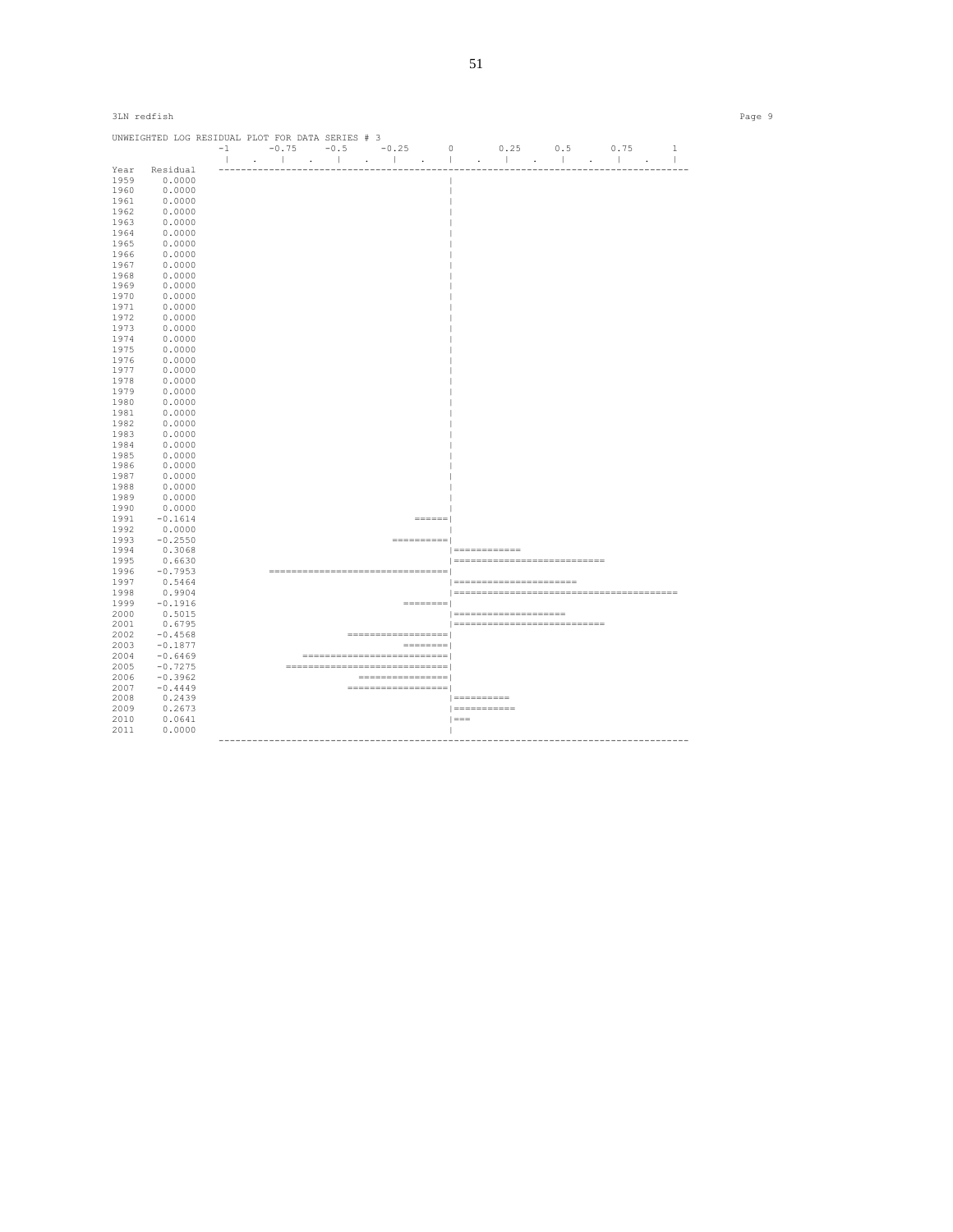|          |              |               | RESULTS FOR DATA SERIES # 4 (NON-BOOTSTRAPPED)                                                                                                                                                                                                                                                                                    |                                                            |                                                                                                                             |                     |                        |                        | 3LN Power russian survey<br>--------------------------- |  |
|----------|--------------|---------------|-----------------------------------------------------------------------------------------------------------------------------------------------------------------------------------------------------------------------------------------------------------------------------------------------------------------------------------|------------------------------------------------------------|-----------------------------------------------------------------------------------------------------------------------------|---------------------|------------------------|------------------------|---------------------------------------------------------|--|
|          |              |               | Data type I1: Abundance index (annual average)                                                                                                                                                                                                                                                                                    |                                                            |                                                                                                                             |                     |                        |                        | Series weight: 1.000                                    |  |
|          |              | Observed      | Estimated                                                                                                                                                                                                                                                                                                                         | Estim                                                      | Observed                                                                                                                    |                     | Model Resid in         | Statist                |                                                         |  |
| Obs      | Year         | effort        | effort                                                                                                                                                                                                                                                                                                                            | F                                                          | index                                                                                                                       |                     | index log index        | weight                 |                                                         |  |
| 1        | 1959         |               | $0.000E+00$ $0.000E+00$                                                                                                                                                                                                                                                                                                           | $--$                                                       | $\star$                                                                                                                     | 5.415E+04           | 0.00000                | 1.000E+00              |                                                         |  |
| 2        | 1960         |               | $0.000E+00$ $0.000E+00$                                                                                                                                                                                                                                                                                                           | $\rightarrow$ $\rightarrow$                                | $\star$                                                                                                                     | 5.058E+04           | 0.00000                | 1.000E+00              |                                                         |  |
| 3        | 1961         | $0.000E + 00$ | $0.000E + 00$                                                                                                                                                                                                                                                                                                                     | $\rightarrow$ $\rightarrow$                                | $\sim$ $ \star$                                                                                                             | 4.992E+04           | 0.00000                | 1.000E+00              |                                                         |  |
| 4        | 1962         | $0.000E + 00$ |                                                                                                                                                                                                                                                                                                                                   |                                                            |                                                                                                                             | 4.997E+04           | 0.00000                | 1.000E+00              |                                                         |  |
| 5        | 1963         | $0.000E + 00$ |                                                                                                                                                                                                                                                                                                                                   |                                                            |                                                                                                                             | 4.938E+04           | 0.00000                | 1.000E+00              |                                                         |  |
| 6        | 1964         | $0.000E + 00$ |                                                                                                                                                                                                                                                                                                                                   |                                                            |                                                                                                                             | 5.045E+04           | 0.00000                | 1.000E+00              |                                                         |  |
| 7        | 1965         | $0.000E + 00$ | $\begin{array}{cccc} 0.000\text{E}+00 & \text{---} \\ 0.000\text{E}+00 & \text{---} \\ 0.000\text{E}+00 & \text{---} \\ 0.000\text{E}+00 & \text{---} \\ 0.000\text{E}+00 & \text{---} \end{array}$                                                                                                                               |                                                            | $\begin{array}{cc} \star & \star \\ \star & \star \\ \star & \star \end{array}$                                             | 5.211E+04           | 0.00000                | 1.000E+00              |                                                         |  |
| 8        | 1966         |               | $0.000E+00$ $0.000E+00$                                                                                                                                                                                                                                                                                                           |                                                            |                                                                                                                             | 5.288E+04           | 0.00000                | 1.000E+00              |                                                         |  |
| 9        | 1967         |               | $0.000E+00$ $0.000E+00$                                                                                                                                                                                                                                                                                                           |                                                            |                                                                                                                             | 5.311E+04           | 0.00000                | 1.000E+00              |                                                         |  |
| 10       | 1968         | $0.000E + 00$ |                                                                                                                                                                                                                                                                                                                                   |                                                            |                                                                                                                             | 5.328E+04           | 0.00000                | 1.000E+00              |                                                         |  |
| 11       | 1969         | $0.000E + 00$ |                                                                                                                                                                                                                                                                                                                                   |                                                            |                                                                                                                             | 5.378E+04           | 0.00000                | 1.000E+00              |                                                         |  |
| 12       | 1970         | $0.000E + 00$ |                                                                                                                                                                                                                                                                                                                                   |                                                            |                                                                                                                             | 5.480E+04           | 0.00000                | 1.000E+00              |                                                         |  |
| 13       | 1971         | $0.000E + 00$ |                                                                                                                                                                                                                                                                                                                                   |                                                            |                                                                                                                             | 5.438E+04           | 0.00000                | 1.000E+00              |                                                         |  |
| 14       | 1972         | $0.000E + 00$ |                                                                                                                                                                                                                                                                                                                                   |                                                            |                                                                                                                             | 5.190E+04           | 0.00000                | 1.000E+00              |                                                         |  |
| 15       | 1973         | $0.000E + 00$ |                                                                                                                                                                                                                                                                                                                                   |                                                            |                                                                                                                             | 4.943E+04           | 0.00000                | 1.000E+00              |                                                         |  |
| 16       | 1974         |               |                                                                                                                                                                                                                                                                                                                                   |                                                            |                                                                                                                             | 4.787E+04           | 0.00000                | 1.000E+00              |                                                         |  |
| 17       | 1975         |               |                                                                                                                                                                                                                                                                                                                                   |                                                            |                                                                                                                             | 4.848E+04           | 0.00000                | 1.000E+00              |                                                         |  |
| 18       | 1976         |               |                                                                                                                                                                                                                                                                                                                                   |                                                            | *<br>*<br>*<br>*                                                                                                            | 4.936E+04           | 0.00000                | 1.000E+00              |                                                         |  |
| 19       | 1977         |               | $\begin{array}{cccc} 0.000E+00 & 0.000E+00 \\ 0.000E+00 & 0.000E+00 \\ 0.000E+00 & 0.000E+00 \\ 0.000E+00 & 0.000E+00 \\ 0.000E+00 & 0.000E+00 \\ 0.000E+00 & 0.000E+00 \\ 0.000E+00 & 0.000E+00 \\ 0.000E+00 & 0.000E+00 \\ 0.000E+00 & 0.000E+00 \\ 0.000E+00 & 0.0$                                                            |                                                            |                                                                                                                             | 5.050E+04           | 0.00000                | 1.000E+00              |                                                         |  |
| 20       | 1978         |               |                                                                                                                                                                                                                                                                                                                                   |                                                            | $\begin{array}{ccccc}\star&&&&\\ &\star&&&&\\ &\star&&&&\\ &\star&&&&\\ &\star&&&&\\ &\star&&&&\\ &\star&&&&\\ \end{array}$ | 5.293E+04           | 0.00000                | 1.000E+00              |                                                         |  |
| 21       | 1979         |               |                                                                                                                                                                                                                                                                                                                                   |                                                            |                                                                                                                             | 5.582E+04           | 0.00000                | 1.000E+00              |                                                         |  |
| 22       | 1980         |               |                                                                                                                                                                                                                                                                                                                                   |                                                            |                                                                                                                             | 5.820E+04           | 0.00000                | 1.000E+00              |                                                         |  |
| 23       | 1981         |               |                                                                                                                                                                                                                                                                                                                                   |                                                            |                                                                                                                             | 5.915E+04           | 0.00000                | 1.000E+00              |                                                         |  |
| 24       | 1982         | $0.000E + 00$ | $0.000E + 00$                                                                                                                                                                                                                                                                                                                     | $\rightarrow$ $\rightarrow$                                | $\star$                                                                                                                     | 5.934E+04           | 0.00000                | 1.000E+00              |                                                         |  |
| 25       | 1983         |               | $0.000E+00$ $0.000E+00$                                                                                                                                                                                                                                                                                                           | $\sim$ $\sim$                                              | $\qquad \qquad \star$                                                                                                       | 6.018E+04           | 0.00000                | 1.000E+00              |                                                         |  |
| 26       | 1984         | 1.000E+00     | 1.000E+00                                                                                                                                                                                                                                                                                                                         |                                                            | $-- 2.159E+05 6.201E+04$                                                                                                    |                     | 1.24742                | 1.000E+00              |                                                         |  |
| 27       | 1985         | 1.000E+00     | 1.000E+00                                                                                                                                                                                                                                                                                                                         | $\rightarrow$ $\rightarrow$<br>$\rightarrow$ $\rightarrow$ | 9.400E+04 6.373E+04                                                                                                         |                     | 0.38854                | 1.000E+00              |                                                         |  |
| 28       | 1986         | 1.000E+00     | 1.000E+00                                                                                                                                                                                                                                                                                                                         |                                                            | $6.298E + 04$                                                                                                               | 6.134E+04           | 0.02638                | 1.000E+00              |                                                         |  |
| 29<br>30 | 1987<br>1988 |               | $\begin{array}{llll} 1.000\text{E}+00 & 1.000\text{E}+00 \\ 1.000\text{E}+00 & 1.000\text{E}+00 \\ 1.000\text{E}+00 & 1.000\text{E}+00 \end{array}$                                                                                                                                                                               | $-\,-$                                                     | $--$ 4.488E+04 3.726E+04                                                                                                    | 7.030E+04 4.998E+04 | 0.34120<br>0.18611     | 1.000E+00<br>1.000E+00 |                                                         |  |
| 31       | 1989         |               |                                                                                                                                                                                                                                                                                                                                   |                                                            | 1.227E+04                                                                                                                   |                     | $3.018E+04$ $-0.90006$ | 1.000E+00              |                                                         |  |
| 32       | 1990         |               |                                                                                                                                                                                                                                                                                                                                   |                                                            | 8.365E+03                                                                                                                   | 2.579E+04           | $-1.12579$             | 1.000E+00              |                                                         |  |
| 33       | 1991         |               |                                                                                                                                                                                                                                                                                                                                   |                                                            | 1.868E+04                                                                                                                   | 2.200E+04           | $-0.16356$             | 1.000E+00              |                                                         |  |
| 34       | 1992         |               |                                                                                                                                                                                                                                                                                                                                   |                                                            | $\star$                                                                                                                     | 1.786E+04           | 0.00000                | 1.000E+00              |                                                         |  |
| 35       | 1993         |               |                                                                                                                                                                                                                                                                                                                                   |                                                            | $\star$                                                                                                                     | 1.383E+04           | 0.00000                | 1.000E+00              |                                                         |  |
| 36       | 1994         |               | $\begin{array}{llll} 1.000 \text{L} & 1.000 \text{L} & 0.000 \text{L} & 0.000 \text{L} \\ 1.000 \text{B}+00 & 1.000 \text{E}+00 & 0.000 \text{L} \\ 1.000 \text{B}+00 & 1.000 \text{E}+00 & 0.00 \text{L} \\ 0.000 \text{B}+00 & 0.000 \text{B}+00 & 0.00 \text{L} \\ 0.000 \text{B}+00 & 0.00 \text{L} & 0.00 \text{L} \\ \end{$ |                                                            | $\qquad \qquad \star$                                                                                                       | 1.252E+04           | 0.00000                | 1.000E+00              |                                                         |  |
| 37       | 1995         |               | $0.000E+00$ $0.000E+00$                                                                                                                                                                                                                                                                                                           |                                                            |                                                                                                                             | 1.388E+04           | 0.00000                | 1.000E+00              |                                                         |  |
| 38       | 1996         | $0.000E + 00$ | $0.000E + 00$                                                                                                                                                                                                                                                                                                                     |                                                            |                                                                                                                             | 1.632E+04           | 0.00000                | 1.000E+00              |                                                         |  |
| 39       | 1997         | $0.000E + 00$ | $0.000E + 00$                                                                                                                                                                                                                                                                                                                     |                                                            |                                                                                                                             | 1.940E+04           | 0.00000                | 1.000E+00              |                                                         |  |
| 40       | 1998         | $0.000E + 00$ | $0.000E + 00$                                                                                                                                                                                                                                                                                                                     |                                                            |                                                                                                                             | 2.290E+04           | 0.00000                | 1.000E+00              |                                                         |  |
| 41       | 1999         | $0.000E + 00$ | $0.000E + 00$                                                                                                                                                                                                                                                                                                                     |                                                            |                                                                                                                             | 2.665E+04           | 0.00000                | 1.000E+00              |                                                         |  |
| 42       | 2000         | $0.000E + 00$ | $0.000E + 00$                                                                                                                                                                                                                                                                                                                     |                                                            |                                                                                                                             | 3.055E+04           | 0.00000                | 1.000E+00              |                                                         |  |
| 43       | 2001         | $0.000E + 00$ | $0.000E + 00$                                                                                                                                                                                                                                                                                                                     |                                                            |                                                                                                                             | 3.503E+04           | 0.00000                | 1.000E+00              |                                                         |  |
| 44       | 2002         | $0.000E + 00$ | $0.000E + 00$                                                                                                                                                                                                                                                                                                                     | $\sim$ $  \sim$                                            | $\rightarrow$                                                                                                               | 4.025E+04           | 0.00000                | 1.000E+00              |                                                         |  |
| 45       | 2003         | $0.000E + 00$ | $0.000E + 00$                                                                                                                                                                                                                                                                                                                     |                                                            |                                                                                                                             | 4.593E+04           | 0.00000                | 1.000E+00              |                                                         |  |
| 46       | 2004         | $0.000E + 00$ | $0.000E + 00$                                                                                                                                                                                                                                                                                                                     |                                                            |                                                                                                                             | 5.204E+04           | 0.00000                | 1.000E+00              |                                                         |  |
| 47       | 2005         | $0.000E + 00$ | $0.000E + 00$                                                                                                                                                                                                                                                                                                                     |                                                            |                                                                                                                             | 5.850E+04           | 0.00000                | 1.000E+00              |                                                         |  |
| 48       | 2006         | $0.000E + 00$ | $0.000E + 00$                                                                                                                                                                                                                                                                                                                     |                                                            |                                                                                                                             | 6.512E+04           | 0.00000                | 1.000E+00              |                                                         |  |
| 49       | 2007         | $0.000E + 00$ |                                                                                                                                                                                                                                                                                                                                   |                                                            |                                                                                                                             | 7.159E+04           | 0.00000                | 1.000E+00              |                                                         |  |
| 50       | 2008         | $0.000E + 00$ |                                                                                                                                                                                                                                                                                                                                   |                                                            |                                                                                                                             | 7.789E+04           | 0.00000                | 1.000E+00              |                                                         |  |
| 51       | 2009         | $0.000E + 00$ | $\begin{array}{llll} 0\centerdot .000\text{E}+00 & \quad -- \quad \\ 0\centerdot .000\text{E}+00 & \quad -- \quad \\ 0\centerdot .000\text{E}+00 & \quad -- \quad \\ 0\centerdot .000\text{E}+00 & \quad -- \quad \quad \end{array}$                                                                                              |                                                            |                                                                                                                             | 8.402E+04           | 0.00000                | 1.000E+00              |                                                         |  |
| 52       | 2010         | $0.000E + 00$ | $0.000E + 00$                                                                                                                                                                                                                                                                                                                     | $\sim$ $ -$                                                | .<br>* * * * * * * * *                                                                                                      | 8.929E+04           | 0.00000                | 1.000E+00              |                                                         |  |
| 53       | 2011         | $0.000E + 00$ | $0.000E + 00$                                                                                                                                                                                                                                                                                                                     | $\sim$ $-$                                                 | $\sim$ $\sim$                                                                                                               | 9.350E+04           | 0.00000                | 1.000E+00              |                                                         |  |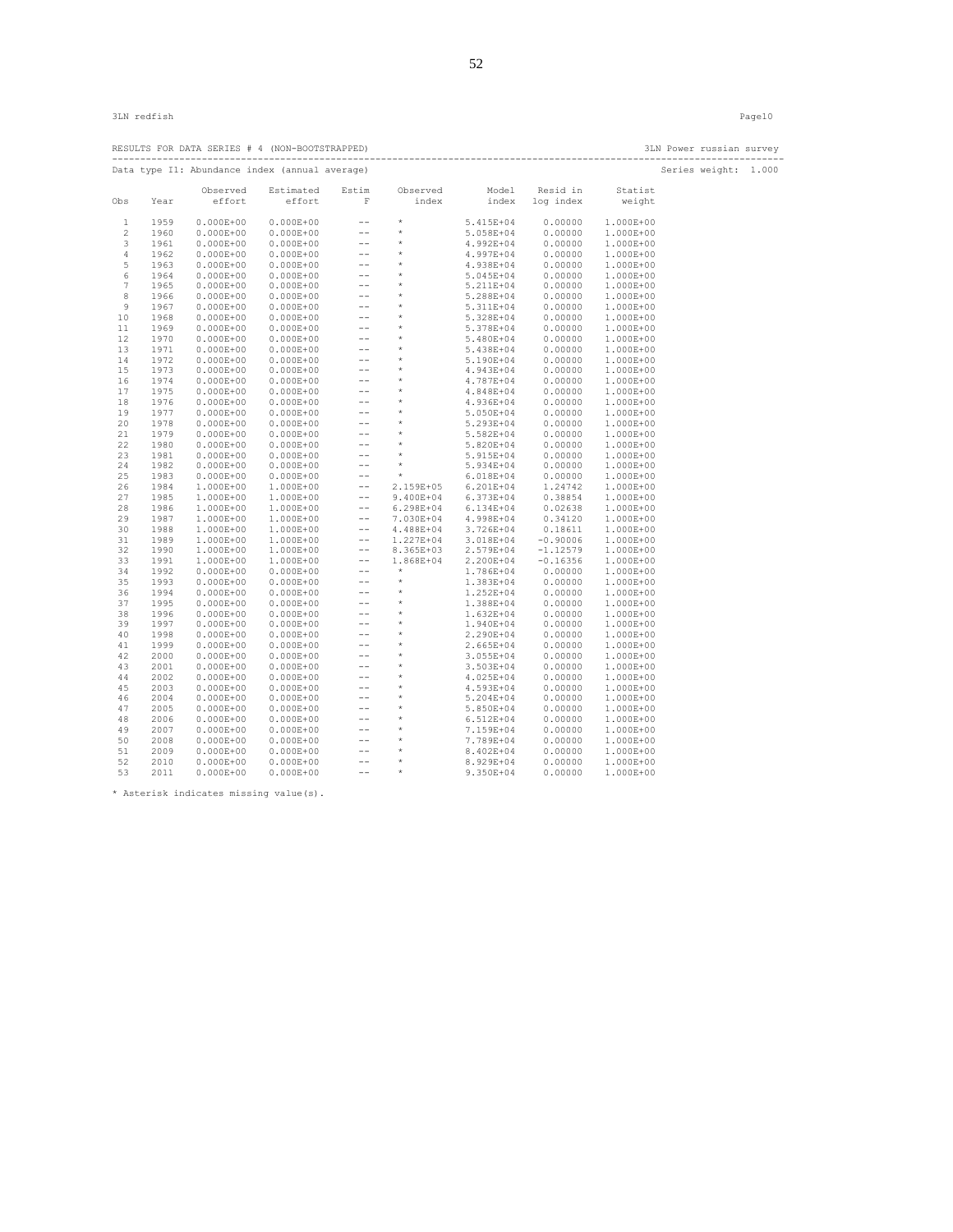| 3LN redfish |                                                  |  |  |                            |                                           |              |           |  |                             |                                    |  | Page11 |
|-------------|--------------------------------------------------|--|--|----------------------------|-------------------------------------------|--------------|-----------|--|-----------------------------|------------------------------------|--|--------|
|             | UNWEIGHTED LOG RESIDUAL PLOT FOR DATA SERIES # 4 |  |  |                            |                                           |              |           |  |                             |                                    |  |        |
|             |                                                  |  |  |                            | $-2$ $-1.5$ $-1$ $-0.5$ 0 0.5 1 1.5 2<br> |              |           |  |                             |                                    |  |        |
|             |                                                  |  |  |                            |                                           |              |           |  |                             |                                    |  |        |
| Year        | Residual                                         |  |  |                            |                                           |              |           |  |                             |                                    |  |        |
| 1959        | 0.0000                                           |  |  |                            |                                           |              |           |  |                             |                                    |  |        |
| 1960        | 0.0000                                           |  |  |                            |                                           |              |           |  |                             |                                    |  |        |
| 1961        | 0.0000                                           |  |  |                            |                                           |              |           |  |                             |                                    |  |        |
| 1962        | 0.0000                                           |  |  |                            |                                           |              |           |  |                             |                                    |  |        |
| 1963        | 0.0000                                           |  |  |                            |                                           |              |           |  |                             |                                    |  |        |
| 1964        | 0.0000                                           |  |  |                            |                                           |              |           |  |                             |                                    |  |        |
| 1965        | 0.0000                                           |  |  |                            |                                           |              |           |  |                             |                                    |  |        |
| 1966        | 0.0000                                           |  |  |                            |                                           |              |           |  |                             |                                    |  |        |
| 1967        | 0.0000                                           |  |  |                            |                                           |              |           |  |                             |                                    |  |        |
| 1968        | 0.0000                                           |  |  |                            |                                           |              |           |  |                             |                                    |  |        |
| 1969        | 0.0000                                           |  |  |                            |                                           |              |           |  |                             |                                    |  |        |
| 1970        | 0.0000                                           |  |  |                            |                                           |              |           |  |                             |                                    |  |        |
| 1971        | 0.0000                                           |  |  |                            |                                           |              |           |  |                             |                                    |  |        |
| 1972        | 0.0000                                           |  |  |                            |                                           |              |           |  |                             |                                    |  |        |
| 1973        | 0.0000                                           |  |  |                            |                                           |              |           |  |                             |                                    |  |        |
| 1974        | 0.0000                                           |  |  |                            |                                           |              |           |  |                             |                                    |  |        |
| 1975        | 0.0000                                           |  |  |                            |                                           |              |           |  |                             |                                    |  |        |
| 1976        | 0.0000                                           |  |  |                            |                                           |              |           |  |                             |                                    |  |        |
| 1977        | 0.0000                                           |  |  |                            |                                           |              |           |  |                             |                                    |  |        |
| 1978        | 0.0000                                           |  |  |                            |                                           |              |           |  |                             |                                    |  |        |
| 1979        | 0.0000                                           |  |  |                            |                                           |              |           |  |                             |                                    |  |        |
| 1980        | 0.0000                                           |  |  |                            |                                           |              |           |  |                             |                                    |  |        |
| 1981        | 0.0000                                           |  |  |                            |                                           |              |           |  |                             |                                    |  |        |
| 1982        | 0.0000                                           |  |  |                            |                                           |              |           |  |                             |                                    |  |        |
| 1983        | 0.0000                                           |  |  |                            |                                           |              |           |  |                             |                                    |  |        |
| 1984        | 1.2474                                           |  |  |                            |                                           |              |           |  | =========================== |                                    |  |        |
| 1985        | 0.3885                                           |  |  |                            |                                           |              | --------- |  |                             |                                    |  |        |
| 1986        | 0.0264                                           |  |  |                            |                                           | $=$          |           |  |                             |                                    |  |        |
| 1987        | 0.3412                                           |  |  |                            |                                           | $ $ ======== |           |  |                             |                                    |  |        |
| 1988        | 0.1861                                           |  |  |                            |                                           | $  == ==$    |           |  |                             |                                    |  |        |
| 1989        | $-0.9001$                                        |  |  |                            | -------------------                       |              |           |  |                             |                                    |  |        |
| 1990        | $-1.1258$                                        |  |  |                            | =========================                 |              |           |  |                             |                                    |  |        |
| 1991        | $-0.1636$                                        |  |  |                            | $= = =$                                   |              |           |  |                             |                                    |  |        |
| 1992        | 0.0000                                           |  |  |                            |                                           |              |           |  |                             |                                    |  |        |
| 1993        | 0.0000                                           |  |  |                            |                                           |              |           |  |                             |                                    |  |        |
| 1994        | 0.0000                                           |  |  |                            |                                           |              |           |  |                             |                                    |  |        |
| 1995        | 0.0000                                           |  |  |                            |                                           |              |           |  |                             |                                    |  |        |
| 1996        | 0.0000                                           |  |  |                            |                                           |              |           |  |                             |                                    |  |        |
| 1997        | 0.0000                                           |  |  |                            |                                           |              |           |  |                             |                                    |  |        |
| 1998        | 0.0000                                           |  |  |                            |                                           |              |           |  |                             |                                    |  |        |
| 1999        | 0.0000                                           |  |  |                            |                                           |              |           |  |                             |                                    |  |        |
| 2000        | 0.0000                                           |  |  |                            |                                           |              |           |  |                             |                                    |  |        |
| 2001        | 0.0000                                           |  |  |                            |                                           |              |           |  |                             |                                    |  |        |
| 2002        | 0.0000                                           |  |  |                            |                                           |              |           |  |                             |                                    |  |        |
| 2003        | 0.0000                                           |  |  |                            |                                           |              |           |  |                             |                                    |  |        |
| 2004        | 0.0000                                           |  |  |                            |                                           |              |           |  |                             |                                    |  |        |
| 2005        | 0.0000                                           |  |  |                            |                                           |              |           |  |                             |                                    |  |        |
| 2006        | 0.0000                                           |  |  |                            |                                           |              |           |  |                             |                                    |  |        |
| 2007        | 0.0000                                           |  |  |                            |                                           |              |           |  |                             |                                    |  |        |
| 2008        | 0.0000                                           |  |  |                            |                                           |              |           |  |                             |                                    |  |        |
| 2009        | 0.0000                                           |  |  |                            |                                           |              |           |  |                             |                                    |  |        |
| 2010        | 0.0000                                           |  |  |                            |                                           |              |           |  |                             |                                    |  |        |
| 2011        | 0.0000                                           |  |  |                            |                                           |              |           |  |                             |                                    |  |        |
|             |                                                  |  |  | -------------------------- |                                           |              |           |  |                             | __________________________________ |  |        |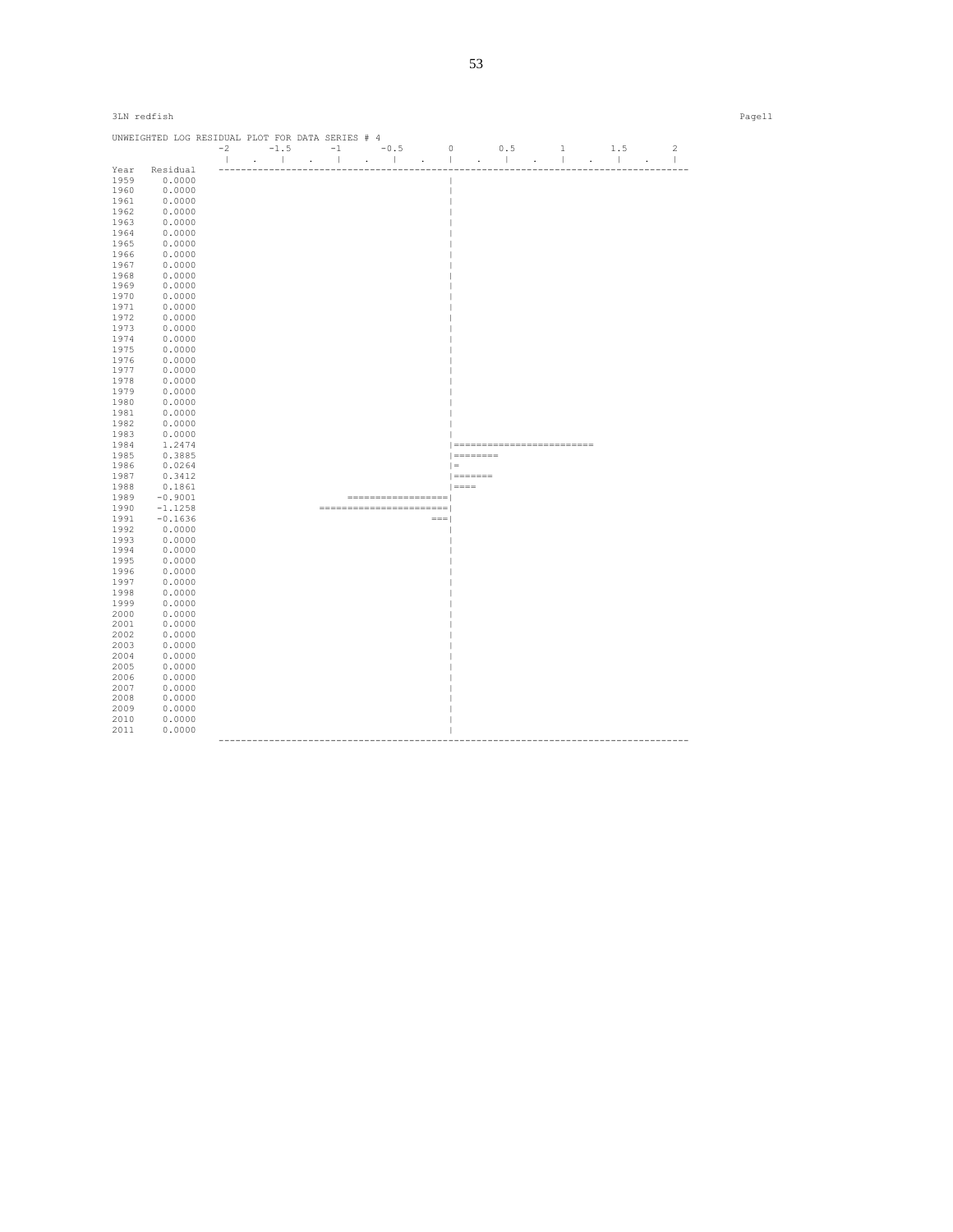|          |              |               | RESULTS FOR DATA SERIES # 5 (NON-BOOTSTRAPPED)                                                                                                                                                                                                                                                                  |                                                          |                                                                                                                         |                        |                     |                        | 3L winter survey<br>----------------------- |  |
|----------|--------------|---------------|-----------------------------------------------------------------------------------------------------------------------------------------------------------------------------------------------------------------------------------------------------------------------------------------------------------------|----------------------------------------------------------|-------------------------------------------------------------------------------------------------------------------------|------------------------|---------------------|------------------------|---------------------------------------------|--|
|          |              |               | Data type IO: Abundance index (start of year)                                                                                                                                                                                                                                                                   |                                                          |                                                                                                                         |                        |                     |                        | Series weight: 1.000                        |  |
|          |              | Observed      | Estimated                                                                                                                                                                                                                                                                                                       | Estim                                                    | Observed                                                                                                                |                        | Model Resid in      | Statist                |                                             |  |
| Obs      | Year         | effort        | effort                                                                                                                                                                                                                                                                                                          | $\mathbf F$                                              | index                                                                                                                   |                        | index log index     | weight                 |                                             |  |
| 1        | 1959         |               | $0.000E+00$ $0.000E+00$                                                                                                                                                                                                                                                                                         | $\sim$ $-$                                               | $\star$                                                                                                                 | $4.642E + 04$          | 0.00000             | 1.000E+00              |                                             |  |
| 2        | 1960         |               | $0.000E+00$ $0.000E+00$                                                                                                                                                                                                                                                                                         | $\rightarrow$ $\rightarrow$                              | $\star$                                                                                                                 | 4.142E+04              | 0.00000             | 1.000E+00              |                                             |  |
| 3        | 1961         | $0.000E + 00$ | $0.000E + 00$                                                                                                                                                                                                                                                                                                   | $\rightarrow$ $\rightarrow$                              | $\star$                                                                                                                 | 4.049E+04              | 0.00000             | 1.000E+00              |                                             |  |
| 4        | 1962         | $0.000E + 00$ | $0.000E + 00$                                                                                                                                                                                                                                                                                                   |                                                          |                                                                                                                         | 4.032E+04              | 0.00000             | 1.000E+00              |                                             |  |
| 5        | 1963         | $0.000E + 00$ | $0.000E + 00$                                                                                                                                                                                                                                                                                                   |                                                          |                                                                                                                         | 4.057E+04              | 0.00000             | 1.000E+00              |                                             |  |
| 6        | 1964         | $0.000E + 00$ | $0.000E + 00$                                                                                                                                                                                                                                                                                                   |                                                          |                                                                                                                         | 3.941E+04              | 0.00000             | 1.000E+00              |                                             |  |
| 7        | 1965         | $0.000E + 00$ | $0.000E + 00$                                                                                                                                                                                                                                                                                                   |                                                          | $\begin{array}{ccccc}\star&&&&\\ &\star&&&&\\ &\star&&&&\\ &\star&&&&\\ &\star&&&&\\ &\star&&&&\\ \end{array}$          | 4.226E+04              | 0.00000             | 1.000E+00              |                                             |  |
| 8        | 1966         |               | $\begin{array}{cccc} 0.000E+00 & \text{---} \\ 0.000E+00 & \text{---} \\ 0.000E+00 & \text{---} \\ 0.000E+00 & \text{---} \\ 0.000E+00 & \text{---} \\ 0.000E+00 & \text{---} \\ 0.000E+00 & \text{---} \\ 0.000E+00 & \text{---} \\ 0.000E+00 & \text{---} \\ \end{array}$<br>$0.000E+00$ $0.000E+00$          |                                                          | $\begin{array}{ccccc}\star&\star&\star\\ &\star&\star&\star\\ &\star&\star&\star\end{array}$                            | 4.211E+04              | 0.00000             | 1.000E+00              |                                             |  |
| 9        | 1967         |               | $0.000E+00$ $0.000E+00$                                                                                                                                                                                                                                                                                         |                                                          |                                                                                                                         | 4.349E+04              | 0.00000             | 1.000E+00              |                                             |  |
| 10       | 1968         | $0.000E + 00$ |                                                                                                                                                                                                                                                                                                                 |                                                          |                                                                                                                         | 4.250E+04              | 0.00000             | 1.000E+00              |                                             |  |
| 11       | 1969         | $0.000E + 00$ |                                                                                                                                                                                                                                                                                                                 |                                                          |                                                                                                                         | 4.374E+04              | 0.00000             | 1.000E+00              |                                             |  |
| 12       | 1970         | $0.000E + 00$ |                                                                                                                                                                                                                                                                                                                 |                                                          |                                                                                                                         | 4.334E+04              | 0.00000             | 1.000E+00              |                                             |  |
| 13       | 1971         | $0.000E + 00$ |                                                                                                                                                                                                                                                                                                                 |                                                          | $\begin{array}{cccc}\star\star\star\star\star\star\star\end{array}$                                                     | 4.537E+04              | 0.00000             | 1.000E+00              |                                             |  |
| 14       | 1972         | $0.000E + 00$ |                                                                                                                                                                                                                                                                                                                 |                                                          |                                                                                                                         | 4.274E+04              | 0.00000             | 1.000E+00              |                                             |  |
| 15       | 1973         | $0.000E + 00$ |                                                                                                                                                                                                                                                                                                                 |                                                          |                                                                                                                         | 4.131E+04              | 0.00000             | 1.000E+00              |                                             |  |
| 16       | 1974         | $0.000E + 00$ |                                                                                                                                                                                                                                                                                                                 |                                                          |                                                                                                                         | 3.877E+04              | 0.00000             | 1.000E+00              |                                             |  |
| 17       | 1975         | $0.000E + 00$ |                                                                                                                                                                                                                                                                                                                 |                                                          |                                                                                                                         | 3.873E+04              | 0.00000             | 1.000E+00              |                                             |  |
| 18       | 1976         | $0.000E + 00$ |                                                                                                                                                                                                                                                                                                                 |                                                          |                                                                                                                         | 3.974E+04              | 0.00000             | 1.000E+00              |                                             |  |
| 19       | 1977         | $0.000E + 00$ | $0.000E+00$ $0.000E+00$ $-0.000E+00$ $-0.000E+00$ $0.000E+00$ $-0.00E+0.0$                                                                                                                                                                                                                                      |                                                          | *<br>*<br>*<br>*                                                                                                        | 4.017E+04              | 0.00000             | 1.000E+00              |                                             |  |
| 20       | 1978         |               |                                                                                                                                                                                                                                                                                                                 |                                                          |                                                                                                                         | $4.158E+04$            | 0.00000             | 1.000E+00              |                                             |  |
| 21       | 1979         |               |                                                                                                                                                                                                                                                                                                                 |                                                          | $\begin{array}{cccc}\n\star & \star & \star & \star & \star & \star & \star & \star & \star & \star & \star\end{array}$ | 4.158E+04<br>4.411E+04 | 0.00000             | 1.000E+00              |                                             |  |
| 22       | 1980         |               |                                                                                                                                                                                                                                                                                                                 |                                                          |                                                                                                                         | $4.624E + 04$          | 0.00000             | 1.000E+00              |                                             |  |
| 23       | 1981         |               | $\begin{array}{cccc} 0.000E+00 & 0.000E+00 & \rule{0mm}{2.5mm} \\ 0.000E+00 & 0.000E+00 & \rule{0mm}{2.5mm} \\ 0.000E+00 & 0.000E+00 & \rule{0mm}{2.5mm} \\ 0.000E+00 & 0.000E+00 & \rule{0mm}{2.5mm} \\ 0.000E+00 & 0.000E+00 & \rule{0mm}{2.5mm} \\ 0.000E+00 & 0.000E+00 & \rule{0mm}{2.5mm} \\ \end{array}$ |                                                          |                                                                                                                         | 4.797E+04              | 0.00000             | 1.000E+00              |                                             |  |
| 24       | 1982         | $0.000E + 00$ | $0.000E + 00$                                                                                                                                                                                                                                                                                                   | $\sim$ $ -$                                              | $\qquad \qquad *$ $\qquad \qquad *$                                                                                     | 4.780E+04              | 0.00000             | 1.000E+00              |                                             |  |
| 25       | 1983         |               | $\begin{array}{cccc} 0.000E+00 & 0.000E+00 \\ 0.000E+00 & 0.000E+00 \\ 1.000E+00 & 1.000E+00 \\ 1 & 0.00E+00 & 0.00E+00 \\ \end{array}$                                                                                                                                                                         | $\sim$ $\sim$                                            |                                                                                                                         | 4.826E+04              | 0.00000             | 1.000E+00              |                                             |  |
| 26       | 1984         |               |                                                                                                                                                                                                                                                                                                                 | $\sim$ $ \sim$                                           | $\sim$ $\sim$                                                                                                           | 4.915E+04              | 0.00000             | 1.000E+00              |                                             |  |
| 27       | 1985         |               |                                                                                                                                                                                                                                                                                                                 |                                                          | $---$ 9.024E+04 5.122E+04                                                                                               |                        | 0.56637             | 1.000E+00              |                                             |  |
| 28       | 1986         | 1.000E+00     | 1.000E+00                                                                                                                                                                                                                                                                                                       | $\rightarrow$ $\rightarrow$                              | 3.657E+04                                                                                                               | 5.195E+04              | $-0.35113$          | 1.000E+00              |                                             |  |
| 29       | 1987         |               | $0.000E+00$<br>$0.000E+00$<br>$0.000E+00$<br>$0.000E+00$<br>$0.000E+00$<br>$0.000E+00$                                                                                                                                                                                                                          | $\rightarrow$ $\rightarrow$                              | $\star$                                                                                                                 | 4.749E+04              | 0.00000             | 1.000E+00              |                                             |  |
| 30       | 1988         |               |                                                                                                                                                                                                                                                                                                                 | $\sim$ $-$                                               | $\rightarrow$                                                                                                           | 3.431E+04              | 0.00000             | 1.000E+00              |                                             |  |
| 31       | 1989         |               |                                                                                                                                                                                                                                                                                                                 | $\sim 100$                                               | $\qquad \qquad \star$                                                                                                   | $2.644E+04$            | 0.00000             | 1.000E+00              |                                             |  |
| 32       | 1990         | 1.000E+00     | 1.000E+00                                                                                                                                                                                                                                                                                                       | $\rightarrow$ $\rightarrow$                              | 1.820E+04                                                                                                               | 2.255E+04              | $-0.21433$          | 1.000E+00              |                                             |  |
| 33       | 1991         |               | $0.000E+00$ $0.000E+00$                                                                                                                                                                                                                                                                                         | $\frac{1}{\sqrt{2}}$                                     | $\star$<br>$\star$                                                                                                      |                        | $1.930E+04$ 0.00000 | 1.000E+00              |                                             |  |
| 34       | 1992         | $0.000E + 00$ | $0.000E + 00$                                                                                                                                                                                                                                                                                                   |                                                          | $\star$                                                                                                                 | $1.641E+04$            | 0.00000             | 1.000E+00              |                                             |  |
| 35       | 1993         | $0.000E + 00$ | $0.000E + 00$                                                                                                                                                                                                                                                                                                   |                                                          | $\sim$ $\sim$                                                                                                           | 1.269E+04              | 0.00000             | 1.000E+00              |                                             |  |
| 36<br>37 | 1994<br>1995 | $0.000E + 00$ | $0.000E + 00$<br>$0.000E+00$ $0.000E+00$                                                                                                                                                                                                                                                                        | $\sim$ $ -$                                              |                                                                                                                         | 9.837E+03<br>1.043E+04 | 0.00000<br>0.00000  | 1.000E+00<br>1.000E+00 |                                             |  |
| 38       | 1996         | $0.000E + 00$ | $0.000E + 00$                                                                                                                                                                                                                                                                                                   |                                                          |                                                                                                                         | 1.208E+04              | 0.00000             | 1.000E+00              |                                             |  |
| 39       | 1997         | $0.000E + 00$ | $0.000E + 00$                                                                                                                                                                                                                                                                                                   | $\frac{1}{3}$ --<br>$\frac{1}{3}$ --<br>$\frac{1}{3}$ -- | $\begin{array}{c}\n\star \\ \star \\ \star\n\end{array}$                                                                | 1.440E+04              | 0.00000             | 1.000E+00              |                                             |  |
| 40       | 1998         | $0.000E + 00$ | $0.000E + 00$                                                                                                                                                                                                                                                                                                   |                                                          |                                                                                                                         | 1.707E+04              | 0.00000             | 1.000E+00              |                                             |  |
| 41       | 1999         | $0.000E + 00$ | $0.000E + 00$                                                                                                                                                                                                                                                                                                   |                                                          | *<br>*<br>*<br>*                                                                                                        | 2.007E+04              | 0.00000             | 1.000E+00              |                                             |  |
| 42       | 2000         | $0.000E + 00$ | $0.000E + 00$                                                                                                                                                                                                                                                                                                   |                                                          |                                                                                                                         | 2.313E+04              | 0.00000             | 1.000E+00              |                                             |  |
| 43       | 2001         | $0.000E + 00$ | $0.000E + 00$                                                                                                                                                                                                                                                                                                   |                                                          |                                                                                                                         | 2.638E+04              | 0.00000             | 1.000E+00              |                                             |  |
| 44       | 2002         | $0.000E + 00$ | $0.000E + 00$                                                                                                                                                                                                                                                                                                   |                                                          | $\sim$ $\sim$                                                                                                           | 3.039E+04              | 0.00000             | 1.000E+00              |                                             |  |
| 45       | 2003         | $0.000E + 00$ | $0.000E + 00$                                                                                                                                                                                                                                                                                                   |                                                          |                                                                                                                         | 3.483E+04              | 0.00000             | 1.000E+00              |                                             |  |
| 46       | 2004         | $0.000E + 00$ | $0.000E + 00$                                                                                                                                                                                                                                                                                                   |                                                          |                                                                                                                         | 3.957E+04              | 0.00000             | 1.000E+00              |                                             |  |
| 47       | 2005         | $0.000E + 00$ | $0.000E + 00$                                                                                                                                                                                                                                                                                                   |                                                          |                                                                                                                         | 4.471E+04              | 0.00000             | 1.000E+00              |                                             |  |
| 48       | 2006         | $0.000E + 00$ |                                                                                                                                                                                                                                                                                                                 |                                                          |                                                                                                                         | 5.002E+04              | 0.00000             | 1.000E+00              |                                             |  |
| 49       | 2007         | $0.000E + 00$ |                                                                                                                                                                                                                                                                                                                 |                                                          |                                                                                                                         | 5.541E+04              | 0.00000             | 1.000E+00              |                                             |  |
| 50       | 2008         | $0.000E + 00$ |                                                                                                                                                                                                                                                                                                                 |                                                          |                                                                                                                         | 6.046E+04              | 0.00000             | 1.000E+00              |                                             |  |
| 51       | 2009         | $0.000E + 00$ |                                                                                                                                                                                                                                                                                                                 |                                                          |                                                                                                                         | 6.560E+04              | 0.00000             | 1.000E+00              |                                             |  |
| 52       | 2010         | $0.000E + 00$ | 0<br>0.000E+00 --<br>0.000E+00 --<br>0.000E+00 --<br>0.000E+00 --                                                                                                                                                                                                                                               |                                                          | *<br>*<br>*<br>*                                                                                                        | 7.037E+04              | 0.00000             | 1.000E+00              |                                             |  |
| 53       | 2011         | $0.000E + 00$ | $0.000E + 00$                                                                                                                                                                                                                                                                                                   | $\sim$ $-$                                               | $^{\star}$                                                                                                              | 7.412E+04              | 0.00000             | 1.000E+00              |                                             |  |
|          |              |               |                                                                                                                                                                                                                                                                                                                 |                                                          |                                                                                                                         |                        |                     |                        |                                             |  |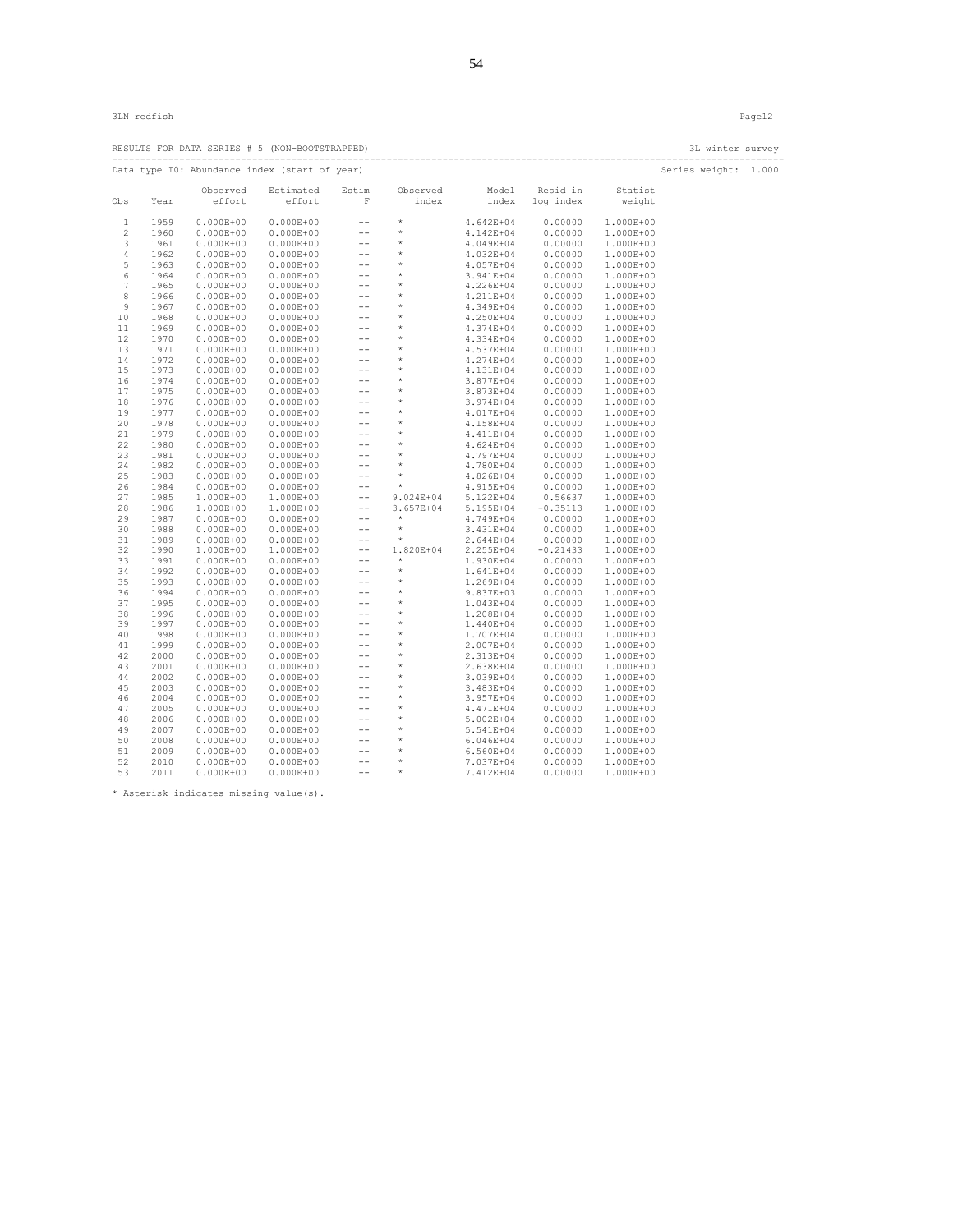|              | UNWEIGHTED LOG RESIDUAL PLOT FOR DATA SERIES # 5 |                      |         |                             |                                                                                                                                   |                              |                                      |                                |                              |
|--------------|--------------------------------------------------|----------------------|---------|-----------------------------|-----------------------------------------------------------------------------------------------------------------------------------|------------------------------|--------------------------------------|--------------------------------|------------------------------|
|              |                                                  | $-1$<br>$\mathbb{R}$ | $-0.75$ |                             | $-0.5 -0.25$ 0<br>the contract of the contract of the contract of the contract of the contract of the contract of the contract of | and the contract of the con- | 0.25<br>0.5<br><b>College Street</b> | 0.75<br>$\mathbf{1}$<br>$\sim$ | $\mathbf{1}$<br>$\mathbf{I}$ |
| Year         | Residual                                         |                      |         |                             |                                                                                                                                   |                              |                                      |                                |                              |
| 1959         | 0.0000                                           |                      |         |                             |                                                                                                                                   |                              |                                      |                                |                              |
| 1960         | 0.0000                                           |                      |         |                             |                                                                                                                                   |                              |                                      |                                |                              |
| 1961         | 0.0000                                           |                      |         |                             |                                                                                                                                   |                              |                                      |                                |                              |
| 1962         | 0.0000                                           |                      |         |                             |                                                                                                                                   |                              |                                      |                                |                              |
| 1963         | 0.0000                                           |                      |         |                             |                                                                                                                                   |                              |                                      |                                |                              |
| 1964         | 0.0000                                           |                      |         |                             |                                                                                                                                   |                              |                                      |                                |                              |
| 1965         | 0.0000                                           |                      |         |                             |                                                                                                                                   |                              |                                      |                                |                              |
| 1966         | 0.0000                                           |                      |         |                             |                                                                                                                                   |                              |                                      |                                |                              |
| 1967         | 0.0000                                           |                      |         |                             |                                                                                                                                   |                              |                                      |                                |                              |
| 1968         | 0.0000                                           |                      |         |                             |                                                                                                                                   |                              |                                      |                                |                              |
| 1969         | 0.0000                                           |                      |         |                             |                                                                                                                                   |                              |                                      |                                |                              |
| 1970         | 0.0000                                           |                      |         |                             |                                                                                                                                   |                              |                                      |                                |                              |
| 1971         | 0.0000                                           |                      |         |                             |                                                                                                                                   |                              |                                      |                                |                              |
| 1972         | 0.0000                                           |                      |         |                             |                                                                                                                                   |                              |                                      |                                |                              |
| 1973         | 0.0000                                           |                      |         |                             |                                                                                                                                   |                              |                                      |                                |                              |
| 1974         | 0.0000                                           |                      |         |                             |                                                                                                                                   |                              |                                      |                                |                              |
| 1975         | 0.0000                                           |                      |         |                             |                                                                                                                                   |                              |                                      |                                |                              |
| 1976         | 0.0000                                           |                      |         |                             |                                                                                                                                   |                              |                                      |                                |                              |
| 1977         | 0.0000                                           |                      |         |                             |                                                                                                                                   |                              |                                      |                                |                              |
| 1978         | 0.0000                                           |                      |         |                             |                                                                                                                                   |                              |                                      |                                |                              |
| 1979         | 0.0000                                           |                      |         |                             |                                                                                                                                   |                              |                                      |                                |                              |
| 1980         | 0.0000                                           |                      |         |                             |                                                                                                                                   |                              |                                      |                                |                              |
| 1981         | 0.0000                                           |                      |         |                             |                                                                                                                                   |                              |                                      |                                |                              |
| 1982         | 0.0000                                           |                      |         |                             |                                                                                                                                   |                              |                                      |                                |                              |
| 1983         | 0.0000                                           |                      |         |                             |                                                                                                                                   |                              |                                      |                                |                              |
| 1984         | 0.0000                                           |                      |         |                             |                                                                                                                                   |                              |                                      |                                |                              |
| 1985         | 0.5664                                           |                      |         |                             |                                                                                                                                   |                              | ======================               |                                |                              |
| 1986         | $-0.3511$                                        |                      |         |                             | ==============                                                                                                                    |                              |                                      |                                |                              |
| 1987         | 0.0000                                           |                      |         |                             |                                                                                                                                   |                              |                                      |                                |                              |
| 1988         | 0.0000                                           |                      |         |                             |                                                                                                                                   |                              |                                      |                                |                              |
| 1989         | 0.0000                                           |                      |         |                             |                                                                                                                                   |                              |                                      |                                |                              |
| 1990         | $-0.2143$                                        |                      |         |                             | $=$ = = = = = = = =                                                                                                               |                              |                                      |                                |                              |
| 1991         | 0.0000                                           |                      |         |                             |                                                                                                                                   |                              |                                      |                                |                              |
| 1992         | 0.0000                                           |                      |         |                             |                                                                                                                                   |                              |                                      |                                |                              |
| 1993         | 0.0000<br>0.0000                                 |                      |         |                             |                                                                                                                                   |                              |                                      |                                |                              |
| 1994<br>1995 | 0.0000                                           |                      |         |                             |                                                                                                                                   |                              |                                      |                                |                              |
| 1996         | 0.0000                                           |                      |         |                             |                                                                                                                                   |                              |                                      |                                |                              |
| 1997         | 0.0000                                           |                      |         |                             |                                                                                                                                   |                              |                                      |                                |                              |
| 1998         | 0.0000                                           |                      |         |                             |                                                                                                                                   |                              |                                      |                                |                              |
| 1999         | 0.0000                                           |                      |         |                             |                                                                                                                                   |                              |                                      |                                |                              |
| 2000         | 0.0000                                           |                      |         |                             |                                                                                                                                   |                              |                                      |                                |                              |
| 2001         | 0.0000                                           |                      |         |                             |                                                                                                                                   |                              |                                      |                                |                              |
| 2002         | 0.0000                                           |                      |         |                             |                                                                                                                                   |                              |                                      |                                |                              |
| 2003         | 0.0000                                           |                      |         |                             |                                                                                                                                   |                              |                                      |                                |                              |
| 2004         | 0.0000                                           |                      |         |                             |                                                                                                                                   |                              |                                      |                                |                              |
| 2005         | 0.0000                                           |                      |         |                             |                                                                                                                                   |                              |                                      |                                |                              |
| 2006         | 0.0000                                           |                      |         |                             |                                                                                                                                   |                              |                                      |                                |                              |
| 2007         | 0.0000                                           |                      |         |                             |                                                                                                                                   |                              |                                      |                                |                              |
| 2008         | 0.0000                                           |                      |         |                             |                                                                                                                                   |                              |                                      |                                |                              |
| 2009         | 0.0000                                           |                      |         |                             |                                                                                                                                   |                              |                                      |                                |                              |
| 2010         | 0.0000                                           |                      |         |                             |                                                                                                                                   |                              |                                      |                                |                              |
| 2011         | 0.0000                                           |                      |         |                             |                                                                                                                                   |                              |                                      |                                |                              |
|              |                                                  |                      |         | --------------------------- |                                                                                                                                   |                              |                                      |                                |                              |

3LN redfish Page13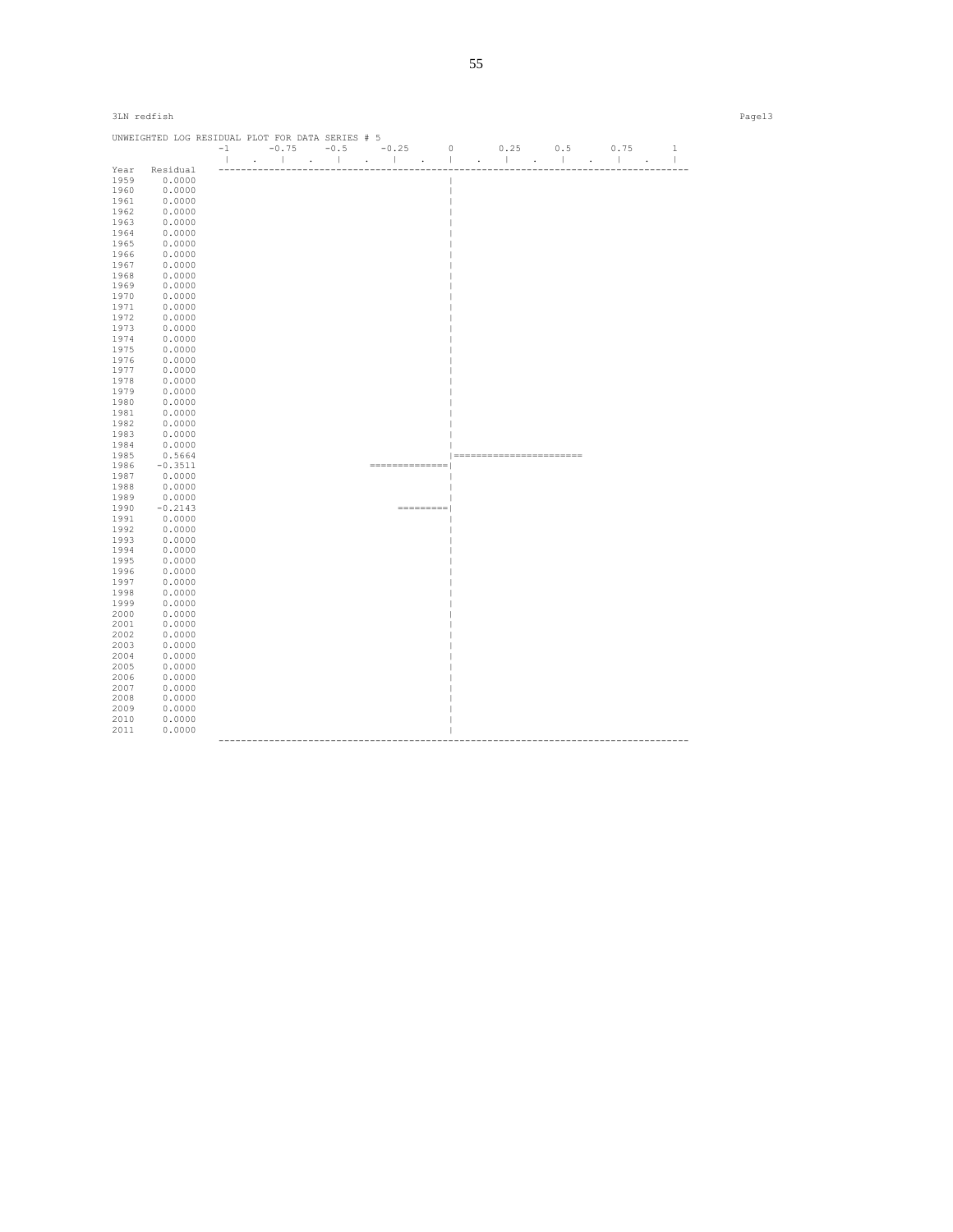RESULTS FOR DATA SERIES  $# 6$  (NON-BOOTSTRAPPED)

|              |      |               |                                                                                                                                                                                                                                                                                                                                 |                             |                                                                                  |               |                      |           | --------------------------- |  |
|--------------|------|---------------|---------------------------------------------------------------------------------------------------------------------------------------------------------------------------------------------------------------------------------------------------------------------------------------------------------------------------------|-----------------------------|----------------------------------------------------------------------------------|---------------|----------------------|-----------|-----------------------------|--|
|              |      |               | Data type I1: Abundance index (annual average)                                                                                                                                                                                                                                                                                  |                             |                                                                                  |               |                      |           | Series weight: 1.000        |  |
|              |      | Observed      | Estimated                                                                                                                                                                                                                                                                                                                       | Estim                       | Observed                                                                         |               | Model Resid in       | Statist   |                             |  |
| Obs          | Year | effort        | effort                                                                                                                                                                                                                                                                                                                          | $\mathbf F$                 | index                                                                            |               | index log index      | weight    |                             |  |
| 1            | 1959 | $0.000E + 00$ | $0.000E + 00$                                                                                                                                                                                                                                                                                                                   | $\sim$ $-$                  | $\star$                                                                          |               | 1.736E+05 0.00000    | 1.000E+00 |                             |  |
| $\mathbf{2}$ | 1960 | $0.000E + 00$ | $0.000E + 00$                                                                                                                                                                                                                                                                                                                   | $\sim$ $-$                  | $\star$                                                                          | 1.621E+05     | 0.00000              | 1.000E+00 |                             |  |
| 3            | 1961 | $0.000E + 00$ | $0.000E + 00$                                                                                                                                                                                                                                                                                                                   | $\sim$ $ -$                 | $\star$                                                                          | 1.600E+05     | 0.00000              | 1.000E+00 |                             |  |
| 4            | 1962 | $0.000E + 00$ | $\begin{array}{cccc} 0.000E+00 & \cdots \\ 0.000E+00 & \cdots \\ 0.000E+00 & \cdots \\ 0.000E+00 & \cdots \\ 0.000E+00 & \cdots \\ 0.000E+00 & \cdots \\ 0.000E+00 & \cdots \\ 0.000E+00 & \cdots \\ 0.000E+00 & \cdots \\ 0.000E+00 & \cdots \\ 0.000E+00 & \cdots \\ 0.000E+00 & \cdots \\ 0.000E+00 & \cdots \\ \end{array}$ |                             | $\begin{array}{ccccc}\n\star & \star & \star & \star & \star & \star\end{array}$ | 1.602E+05     | 0.00000              | 1.000E+00 |                             |  |
| 5            | 1963 | $0.000E + 00$ |                                                                                                                                                                                                                                                                                                                                 |                             |                                                                                  | 1.583E+05     | 0.00000              | 1.000E+00 |                             |  |
| 6            | 1964 | $0.000E + 00$ |                                                                                                                                                                                                                                                                                                                                 |                             |                                                                                  | 1.617E+05     | 0.00000              | 1.000E+00 |                             |  |
| 7            | 1965 | $0.000E + 00$ |                                                                                                                                                                                                                                                                                                                                 |                             |                                                                                  | 1.670E+05     | 0.00000              | 1.000E+00 |                             |  |
| 8            | 1966 | $0.000E + 00$ |                                                                                                                                                                                                                                                                                                                                 |                             | * * * * * * * *                                                                  | 1.695E+05     | 0.00000              | 1.000E+00 |                             |  |
| 9            | 1967 | $0.000E + 00$ | $0.000E + 00$                                                                                                                                                                                                                                                                                                                   |                             |                                                                                  | 1.702E+05     | 0.00000              | 1.000E+00 |                             |  |
| 10           | 1968 | $0.000E + 00$ |                                                                                                                                                                                                                                                                                                                                 |                             |                                                                                  | 1.708E+05     | 0.00000              | 1.000E+00 |                             |  |
| 11           | 1969 | $0.000E + 00$ |                                                                                                                                                                                                                                                                                                                                 |                             |                                                                                  | 1.724E+05     | 0.00000              | 1.000E+00 |                             |  |
| 12           | 1970 | $0.000E + 00$ |                                                                                                                                                                                                                                                                                                                                 |                             |                                                                                  | 1.756E+05     | 0.00000              | 1.000E+00 |                             |  |
| 13           | 1971 | $0.000E + 00$ |                                                                                                                                                                                                                                                                                                                                 |                             |                                                                                  | 1.743E+05     | 0.00000              | 1.000E+00 |                             |  |
| 14           | 1972 | $0.000E + 00$ |                                                                                                                                                                                                                                                                                                                                 |                             |                                                                                  | 1.664E+05     | 0.00000              | 1.000E+00 |                             |  |
| 15           | 1973 | $0.000E + 00$ |                                                                                                                                                                                                                                                                                                                                 |                             |                                                                                  | 1.584E+05     | 0.00000              | 1.000E+00 |                             |  |
|              |      |               |                                                                                                                                                                                                                                                                                                                                 | $\pm\pm$                    | $^{\star}$                                                                       |               |                      |           |                             |  |
| 16           | 1974 | $0.000E + 00$ | $0.000E + 00$                                                                                                                                                                                                                                                                                                                   |                             |                                                                                  | 1.534E+05     | 0.00000              | 1.000E+00 |                             |  |
| 17           | 1975 | $0.000E + 00$ | $0.000E + 00$                                                                                                                                                                                                                                                                                                                   | $\frac{1}{2}$               | $\star$                                                                          | 1.554E+05     | 0.00000              | 1.000E+00 |                             |  |
| 18           | 1976 | $0.000E + 00$ | $0.000E + 00$                                                                                                                                                                                                                                                                                                                   | $\rightarrow$ $\rightarrow$ | $\star$                                                                          | 1.582E+05     | 0.00000              | 1.000E+00 |                             |  |
| 19           | 1977 | $0.000E + 00$ | $0.000E + 00$                                                                                                                                                                                                                                                                                                                   | $\rightarrow$ $\rightarrow$ | $\star$                                                                          | 1.619E+05     | 0.00000              | 1.000E+00 |                             |  |
| 20           | 1978 | 1.000E+00     | 1.000E+00                                                                                                                                                                                                                                                                                                                       | $-\,-$                      | 3.112E+05                                                                        | 1.697E+05     | 0.60645              | 1.000E+00 |                             |  |
| 21           | 1979 | 1.000E+00     | 1.000E+00                                                                                                                                                                                                                                                                                                                       | $-\,-$                      | 2.278E+05                                                                        | 1.789E+05     | 0.24151              | 1.000E+00 |                             |  |
| 22           | 1980 | $0.000E + 00$ | $0.000E + 00$                                                                                                                                                                                                                                                                                                                   | $-\,-$                      | $\star$                                                                          | 1.866E+05     | 0.00000              | 1.000E+00 |                             |  |
| 23           | 1981 | 1.000E+00     | 1.000E+00                                                                                                                                                                                                                                                                                                                       | $\rightarrow$ $\rightarrow$ | 2.614E+05                                                                        | 1.896E+05     | 0.32106              | 1.000E+00 |                             |  |
| 24           | 1982 | $0.000E + 00$ | $0.000E + 00$                                                                                                                                                                                                                                                                                                                   | $\rightarrow$ $\rightarrow$ | $*$                                                                              | 1.902E+05     | 0.00000              | 1.000E+00 |                             |  |
| 25           | 1983 | $0.000E + 00$ | $0.000E + 00$                                                                                                                                                                                                                                                                                                                   | $-\,-$                      | $^{\star}$                                                                       | 1.929E+05     | 0.00000              | 1.000E+00 |                             |  |
| 26           | 1984 | 1.000E+00     | 1.000E+00                                                                                                                                                                                                                                                                                                                       | $\rightarrow$ $\rightarrow$ | 2.777E+05                                                                        | 1.988E+05     | 0.33445              | 1.000E+00 |                             |  |
| 27           | 1985 | 1.000E+00     | 1.000E+00                                                                                                                                                                                                                                                                                                                       | $-\,-$                      | 1.610E+05                                                                        | 2.043E+05     | $-0.23789$           | 1.000E+00 |                             |  |
| 28           | 1986 | $0.000E + 00$ | $0.000E + 00$                                                                                                                                                                                                                                                                                                                   | $-\, -$                     | $\star$                                                                          | 1.966E+05     | 0.00000              | 1.000E+00 |                             |  |
| 29           | 1987 | $0.000E + 00$ | $0.000E + 00$                                                                                                                                                                                                                                                                                                                   | $-\, -$                     | $\star$                                                                          | $1.602E + 05$ | 0.00000              | 1.000E+00 |                             |  |
| 30           | 1988 | $0.000E + 00$ | $0.000E + 00$                                                                                                                                                                                                                                                                                                                   | $-\, -$                     | $^{\star}$                                                                       | 1.194E+05     | 0.00000              | 1.000E+00 |                             |  |
| 31           | 1989 | $0.000E + 00$ | $0.000E + 00$                                                                                                                                                                                                                                                                                                                   | $\rightarrow$ $\rightarrow$ | $^{\star}$                                                                       | 9.673E+04     | 0.00000              | 1.000E+00 |                             |  |
| 32           | 1990 | 1.000E+00     | 1.000E+00                                                                                                                                                                                                                                                                                                                       | $-\,-$                      | 9.284E+04                                                                        | 8.265E+04     | 0.11621              | 1.000E+00 |                             |  |
| 33           | 1991 | 1.000E+00     | 1.000E+00                                                                                                                                                                                                                                                                                                                       | $\rightarrow$ $\rightarrow$ | 3.757E+04                                                                        | 7.052E+04     | $-0.62958$           | 1.000E+00 |                             |  |
| 34           | 1992 | $0.000E + 00$ | $0.000E + 00$                                                                                                                                                                                                                                                                                                                   | $\rightarrow$ $\rightarrow$ | $\pm$                                                                            | 5.726E+04     | 0.00000              | 1.000E+00 |                             |  |
| 35           | 1993 | 1.000E+00     | 1.000E+00                                                                                                                                                                                                                                                                                                                       | $\rightarrow$ $\rightarrow$ | 2.084E+04                                                                        | 4.433E+04     | $-0.75498$           | 1.000E+00 |                             |  |
| 36           | 1994 | $0.000E + 00$ | $0.000E + 00$                                                                                                                                                                                                                                                                                                                   |                             | $\star$                                                                          | $4.012E+04$   | $0.00000$<br>0.00000 | 1.000E+00 |                             |  |
| 37           | 1995 | $0.000E + 00$ | $0.000E + 00$                                                                                                                                                                                                                                                                                                                   |                             | $\qquad \qquad \star$ $\qquad \star$                                             | 4.449E+04     |                      | 1.000E+00 |                             |  |
| 38           | 1996 | $0.000E + 00$ | $0.000E + 00$                                                                                                                                                                                                                                                                                                                   |                             |                                                                                  | 5.231E+04     | 0.00000              | 1.000E+00 |                             |  |
| 39           | 1997 | $0.000E + 00$ | $0.000E + 00$                                                                                                                                                                                                                                                                                                                   | $\sim$ $\sim$ $\sim$        | *<br>*<br>*<br>*                                                                 | $6.218E + 04$ | 0.00000              | 1.000E+00 |                             |  |
| 40           | 1998 | $0.000E + 00$ | $0.000E + 00$                                                                                                                                                                                                                                                                                                                   |                             |                                                                                  | 7.339E+04     | 0.00000              | 1.000E+00 |                             |  |
| 41           | 1999 | $0.000E + 00$ | $0.000E + 00$                                                                                                                                                                                                                                                                                                                   |                             |                                                                                  | 8.543E+04     | 0.00000              | 1.000E+00 |                             |  |
| 42           | 2000 | $0.000E + 00$ | $0.000E + 00$                                                                                                                                                                                                                                                                                                                   |                             |                                                                                  | 9.793E+04     | 0.00000              | 1.000E+00 |                             |  |
| 43           | 2001 | $0.000E + 00$ | $0.000E + 00$                                                                                                                                                                                                                                                                                                                   |                             |                                                                                  | 1.123E+05     | 0.00000              | 1.000E+00 |                             |  |
| 44           | 2002 | $0.000E + 00$ | $0.000E + 00$                                                                                                                                                                                                                                                                                                                   |                             |                                                                                  | 1.290E+05     | 0.00000              | 1.000E+00 |                             |  |
| 45           | 2003 | $0.000E + 00$ | $0.000E + 00$                                                                                                                                                                                                                                                                                                                   |                             |                                                                                  | 1.472E+05     | 0.00000              | 1.000E+00 |                             |  |
| 46           | 2004 | $0.000E + 00$ | $0.000E + 00$                                                                                                                                                                                                                                                                                                                   |                             | *<br>*<br>*<br>*                                                                 | 1.668E+05     | 0.00000              | 1.000E+00 |                             |  |
| 47           | 2005 | $0.000E + 00$ | $0.000E + 00$                                                                                                                                                                                                                                                                                                                   |                             |                                                                                  | 1.875E+05     | 0.00000              | 1.000E+00 |                             |  |
| 48           | 2006 | $0.000E + 00$ | $0.000E + 00$                                                                                                                                                                                                                                                                                                                   |                             |                                                                                  | 2.087E+05     | 0.00000              | 1.000E+00 |                             |  |
| 49           | 2007 | $0.000E + 00$ | $0.000E + 00$                                                                                                                                                                                                                                                                                                                   |                             |                                                                                  | 2.295E+05     | 0.00000              | 1.000E+00 |                             |  |
| 50           | 2008 | $0.000E + 00$ | $0.000E + 00$                                                                                                                                                                                                                                                                                                                   |                             |                                                                                  | 2.497E+05     | 0.00000              | 1.000E+00 |                             |  |
| 51           | 2009 | $0.000E + 00$ | $0.000E + 00$                                                                                                                                                                                                                                                                                                                   |                             |                                                                                  | 2.693E+05     | 0.00000              | 1.000E+00 |                             |  |
| 52           | 2010 | $0.000E + 00$ | $0.000E + 00$                                                                                                                                                                                                                                                                                                                   |                             |                                                                                  | 2.862E+05     | 0.00000              | 1.000E+00 |                             |  |
| 53           | 2011 | $0.000E + 00$ | $0.000E + 00$                                                                                                                                                                                                                                                                                                                   |                             |                                                                                  | 2.997E+05     | 0.00000              | 1.000E+00 |                             |  |
|              |      |               |                                                                                                                                                                                                                                                                                                                                 |                             |                                                                                  |               |                      |           |                             |  |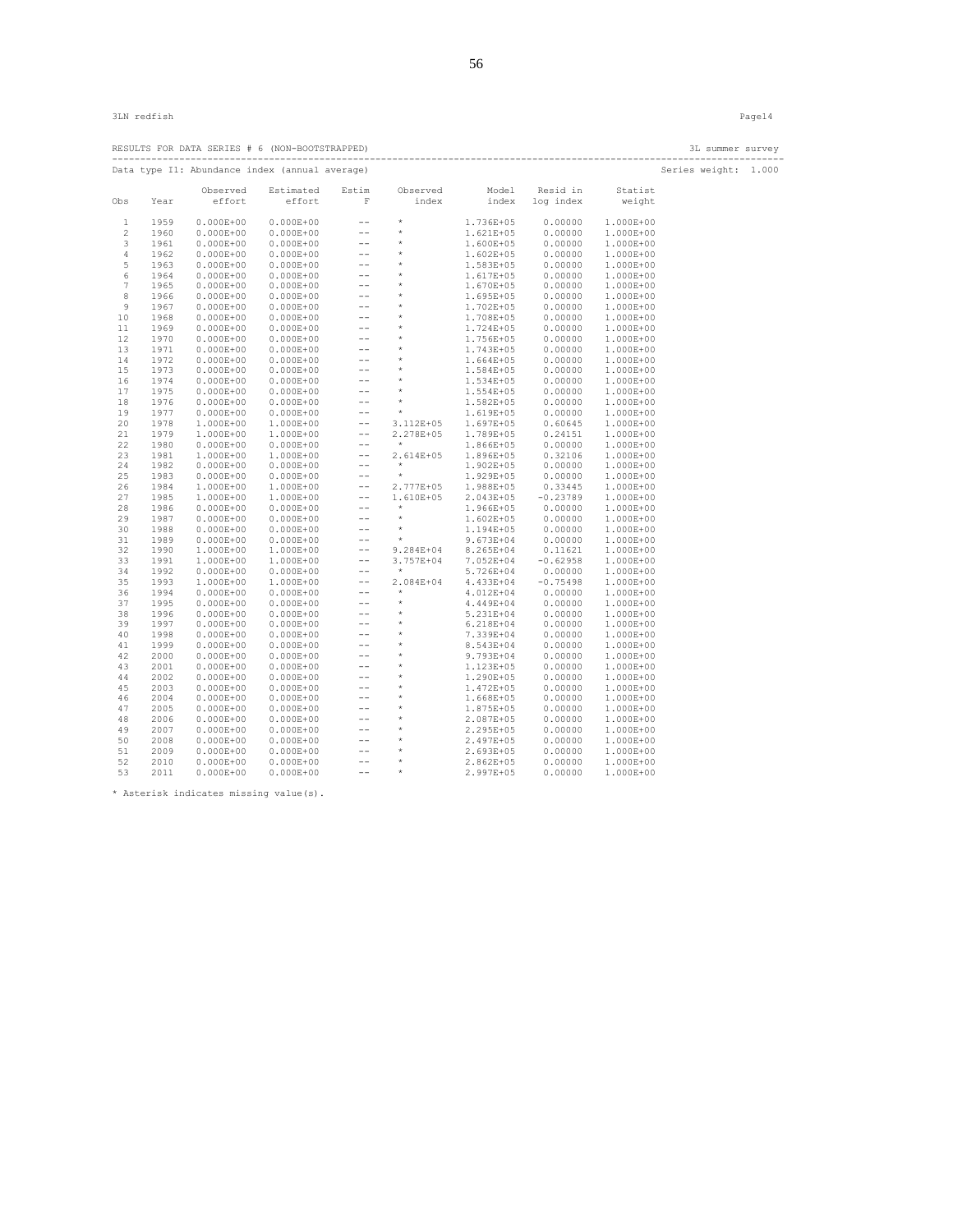| 3LN redfish |                                                  |  |                             |                    |                            |  | Page15 |
|-------------|--------------------------------------------------|--|-----------------------------|--------------------|----------------------------|--|--------|
|             | UNWEIGHTED LOG RESIDUAL PLOT FOR DATA SERIES # 6 |  |                             |                    |                            |  |        |
|             |                                                  |  |                             |                    |                            |  |        |
|             | Year Residual                                    |  |                             |                    |                            |  |        |
| 1959        | 0.0000                                           |  |                             |                    |                            |  |        |
| 1960        | 0.0000                                           |  |                             |                    |                            |  |        |
| 1961        | 0.0000                                           |  |                             |                    |                            |  |        |
| 1962        | 0.0000                                           |  |                             |                    |                            |  |        |
| 1963        | 0.0000                                           |  |                             |                    |                            |  |        |
| 1964        | 0.0000                                           |  |                             |                    |                            |  |        |
| 1965        | 0.0000                                           |  |                             |                    |                            |  |        |
| 1966        | 0.0000                                           |  |                             |                    |                            |  |        |
| 1967        | 0.0000                                           |  |                             |                    |                            |  |        |
| 1968        | 0.0000                                           |  |                             |                    |                            |  |        |
| 1969        | 0.0000                                           |  |                             |                    |                            |  |        |
| 1970        | 0.0000                                           |  |                             |                    |                            |  |        |
| 1971        | 0.0000                                           |  |                             |                    |                            |  |        |
| 1972        | 0.0000                                           |  |                             |                    |                            |  |        |
| 1973        | 0.0000                                           |  |                             |                    |                            |  |        |
| 1974        | 0.0000                                           |  |                             |                    |                            |  |        |
| 1975        | 0.0000                                           |  |                             |                    |                            |  |        |
| 1976        | 0.0000                                           |  |                             |                    |                            |  |        |
| 1977        | 0.0000                                           |  |                             |                    |                            |  |        |
| 1978        | 0.6065                                           |  |                             |                    | ========================== |  |        |
| 1979        | 0.2415                                           |  |                             | ==========         |                            |  |        |
| 1980        | 0.0000                                           |  |                             |                    |                            |  |        |
| 1981        | 0.3211                                           |  |                             | ==============     |                            |  |        |
| 1982        | 0.0000                                           |  |                             |                    |                            |  |        |
| 1983        | 0.0000                                           |  |                             |                    |                            |  |        |
| 1984        | 0.3344                                           |  |                             | $ $ ============== |                            |  |        |
| 1985        | $-0.2379$                                        |  |                             |                    |                            |  |        |
| 1986        | 0.0000                                           |  |                             |                    |                            |  |        |
| 1987        | 0.0000                                           |  |                             |                    |                            |  |        |
| 1988        | 0.0000                                           |  |                             |                    |                            |  |        |
| 1989        | 0.0000                                           |  |                             |                    |                            |  |        |
| 1990        | 0.1162                                           |  |                             | $  == == ==$       |                            |  |        |
| 1991        | $-0.6296$                                        |  | =========================== |                    |                            |  |        |
| 1992        | 0.0000                                           |  |                             |                    |                            |  |        |
| 1993        | $-0.7550$                                        |  |                             |                    |                            |  |        |
| 1994        | 0.0000                                           |  |                             |                    |                            |  |        |
| 1995        | 0.0000                                           |  |                             |                    |                            |  |        |
| 1996        | 0.0000                                           |  |                             |                    |                            |  |        |
| 1997        | 0.0000                                           |  |                             |                    |                            |  |        |
| 1998        | 0.0000                                           |  |                             |                    |                            |  |        |
| 1999        | 0.0000                                           |  |                             |                    |                            |  |        |
| 2000        | 0.0000                                           |  |                             |                    |                            |  |        |
| 2001        | 0.0000                                           |  |                             |                    |                            |  |        |
| 2002        | 0.0000                                           |  |                             |                    |                            |  |        |
| 2003        | 0.0000                                           |  |                             |                    |                            |  |        |
| 2004        | 0.0000                                           |  |                             |                    |                            |  |        |
| 2005        | 0.0000                                           |  |                             |                    |                            |  |        |
| 2006        | 0.0000                                           |  |                             |                    |                            |  |        |
| 2007        | 0.0000                                           |  |                             |                    |                            |  |        |
| 2008        | 0.0000                                           |  |                             |                    |                            |  |        |
| 2009        | 0.0000                                           |  |                             |                    |                            |  |        |
| 2010        | 0.0000                                           |  |                             |                    |                            |  |        |
| 2011        | 0.0000                                           |  |                             |                    |                            |  |        |
|             |                                                  |  |                             |                    |                            |  |        |

57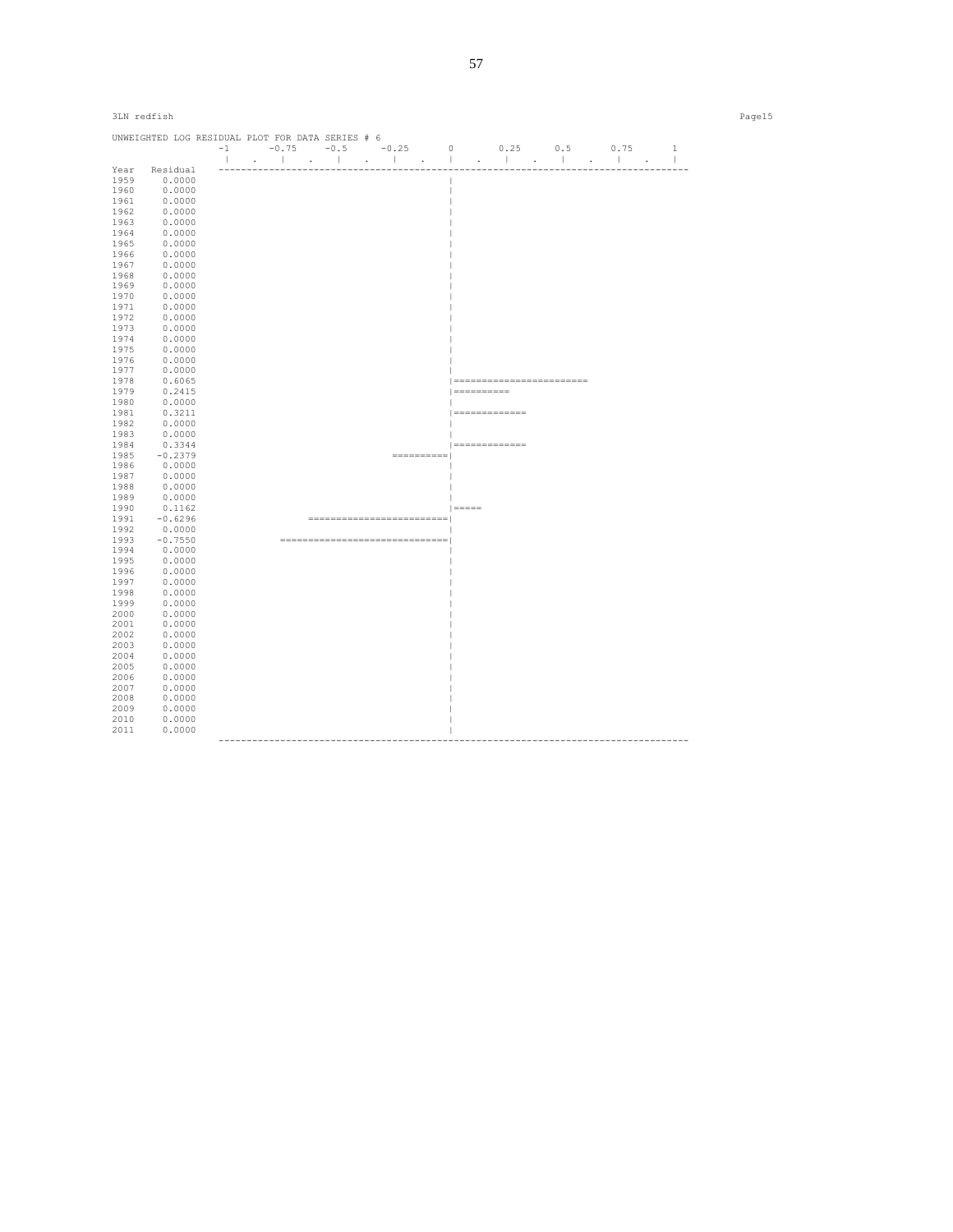|          |              |                        | RESULTS FOR DATA SERIES # 7 (NON-BOOTSTRAPPED) |                                                  |                                                                                                                         |                        |                          |                        | 3L autumn survey<br>----------------------- |  |
|----------|--------------|------------------------|------------------------------------------------|--------------------------------------------------|-------------------------------------------------------------------------------------------------------------------------|------------------------|--------------------------|------------------------|---------------------------------------------|--|
|          |              |                        | Data type I2: Abundance index (end of year)    |                                                  |                                                                                                                         |                        |                          |                        | Series weight: 1.000                        |  |
|          |              | Observed               | Estimated                                      | Estim                                            | Observed                                                                                                                |                        | Model Resid in           | Statist                |                                             |  |
| Obs      | Year         | effort                 | effort                                         | $\mathbb F$                                      | index                                                                                                                   |                        | index log index          | weight                 |                                             |  |
| 1        | 1959         | $0.000E + 00$          | $0.000E + 00$                                  | $\sim$ $-$                                       | $\star$                                                                                                                 | 2.943E+04              | 0.00000                  | 1.000E+00              |                                             |  |
| 2        | 1960         | $0.000E + 00$          | $0.000E + 00$                                  | $\rightarrow$ $\rightarrow$                      | $\star$                                                                                                                 | 2.877E+04              | 0.00000                  | 1.000E+00              |                                             |  |
| 3        | 1961         | $0.000E + 00$          | $0.000E + 00$                                  | $\rightarrow$ $\rightarrow$                      | $^{\star}$                                                                                                              | 2.865E+04              | 0.00000                  | 1.000E+00              |                                             |  |
| 4        | 1962         | $0.000E + 00$          | $0.000E + 00$                                  | $\rightarrow$ $\rightarrow$                      |                                                                                                                         | 2.883E+04              | 0.00000                  | 1.000E+00              |                                             |  |
| 5        | 1963         | $0.000E + 00$          | $0.000E + 00$                                  | $- -$                                            |                                                                                                                         | 2.800E+04              | 0.00000                  | 1.000E+00              |                                             |  |
| 6        | 1964         | $0.000E + 00$          | $0.000E + 00$                                  | $\sim$ $ -$                                      | $\begin{array}{cccc}\star&\star\\ \star&\star\\ \star&\star\end{array}$                                                 | 3.003E+04              | 0.00000                  | 1.000E+00              |                                             |  |
| 7        | 1965         | $0.000E + 00$          | $0.000E + 00$                                  | $\sim$ $ -$                                      | $\longrightarrow$                                                                                                       | 2.992E+04              | 0.00000                  | 1.000E+00              |                                             |  |
| 8        | 1966         | $0.000E + 00$          | $0.000E + 00$                                  | $\rightarrow$ $\rightarrow$                      |                                                                                                                         | 3.090E+04              | 0.00000                  | 1.000E+00              |                                             |  |
| 9        | 1967         | $0.000E + 00$          | $0.000E + 00$                                  | $\frac{1}{2}$                                    |                                                                                                                         | 3.020E+04              | 0.00000                  | 1.000E+00              |                                             |  |
| 10       | 1968         | $0.000E + 00$          | $0.000E + 00$                                  | $\frac{1}{2}$                                    |                                                                                                                         | 3.108E+04              | 0.00000                  | 1.000E+00              |                                             |  |
| 11       | 1969         | $0.000E + 00$          | $0.000E + 00$                                  | $\sim$ $ -$                                      |                                                                                                                         | 3.079E+04              | 0.00000                  | 1.000E+00              |                                             |  |
| 12       | 1970         | $0.000E + 00$          | $0.000E + 00$                                  |                                                  |                                                                                                                         | 3.224E+04              | 0.00000                  | 1.000E+00              |                                             |  |
| 13       | 1971         | $0.000E + 00$          | $0.000E + 00$                                  |                                                  |                                                                                                                         | 3.037E+04              | 0.00000                  | 1.000E+00              |                                             |  |
| 14       | 1972         | $0.000E + 00$          | $0.000E + 00$                                  |                                                  |                                                                                                                         | 2.936E+04              | 0.00000                  | 1.000E+00              |                                             |  |
| 15       | 1973         | $0.000E + 00$          | $0.000E + 00$                                  |                                                  | $\begin{array}{cccc}\n\star & \star & \star & \star & \star & \star & \star & \star & \star & \star & \star\end{array}$ | 2.755E+04              | 0.00000                  | 1.000E+00              |                                             |  |
| 16       | 1974         | $0.000E + 00$          | $0.000E + 00$                                  |                                                  |                                                                                                                         | 2.752E+04              | 0.00000                  | 1.000E+00              |                                             |  |
| 17       | 1975         | $0.000E + 00$          | $0.000E + 00$                                  |                                                  |                                                                                                                         | 2.824E+04              | 0.00000                  | 1.000E+00              |                                             |  |
| 18       | 1976         | $0.000E + 00$          | $0.000E + 00$                                  |                                                  |                                                                                                                         | 2.855E+04              | 0.00000                  | 1.000E+00              |                                             |  |
| 19       | 1977         | $0.000E + 00$          | $0.000E + 00$                                  |                                                  | *<br>*<br>*<br>*                                                                                                        | 2.955E+04              | 0.00000                  | 1.000E+00              |                                             |  |
| 20       | 1978         | $0.000E + 00$          | $0.000E + 00$                                  |                                                  |                                                                                                                         | 3.134E+04              | 0.00000                  | 1.000E+00              |                                             |  |
| 21       | 1979         | $0.000E + 00$          | $0.000E + 00$                                  |                                                  |                                                                                                                         | 3.286E+04              | 0.00000                  | 1.000E+00              |                                             |  |
| 22       | 1980         | $0.000E + 00$          | $0.000E + 00$                                  |                                                  |                                                                                                                         | 3.409E+04              | 0.00000                  | 1.000E+00              |                                             |  |
| 23       | 1981         | $0.000E + 00$          | $0.000E + 00$                                  |                                                  |                                                                                                                         | 3.396E+04              | 0.00000                  | 1.000E+00              |                                             |  |
| 24       | 1982         | $0.000E + 00$          | $0.000E + 00$                                  | $\rightarrow$ $\rightarrow$                      | $\qquad \qquad ^{*}\nonumber$ *                                                                                         | 3.429E+04              | 0.00000                  | 1.000E+00              |                                             |  |
| 25       | 1983         | $0.000E + 00$          | $0.000E + 00$                                  | $\rightarrow$ $\rightarrow$                      |                                                                                                                         | 3.493E+04              | 0.00000                  | 1.000E+00              |                                             |  |
| 26       | 1984         | $0.000E + 00$          | $0.000E + 00$                                  | $\rightarrow$ $\rightarrow$                      | $\rightarrow$                                                                                                           | 3.640E+04              | 0.00000                  | 1.000E+00              |                                             |  |
| 27       | 1985         | 1.000E+00              | 1.000E+00                                      | $\sim$ $-$                                       | 9.823E+04                                                                                                               | $3.692E + 04$          | 0.97870                  | 1.000E+00              |                                             |  |
| 28       | 1986         | 1.000E+00              | 1.000E+00                                      | $\sim$ $-$                                       | 1.712E+04                                                                                                               | 3.375E+04              | $-0.67869$               | 1.000E+00              |                                             |  |
| 29       | 1987         |                        | $0.000E+00$ $0.000E+00$                        | $\rightarrow$ $\rightarrow$                      | $\star$                                                                                                                 | 2.438E+04              | 0.00000                  | 1.000E+00              |                                             |  |
| 30       | 1988         | $0.000E + 00$          | $0.000E + 00$                                  | $\rightarrow$ $\rightarrow$                      | $^{\star}$                                                                                                              | 1.879E+04              | 0.00000                  | 1.000E+00              |                                             |  |
| 31       | 1989         | $0.000E + 00$          | $0.000E + 00$                                  | $\rightarrow$ $-$                                | $^{\star}$                                                                                                              | 1.603E+04              | 0.00000                  | 1.000E+00              |                                             |  |
| 32       | 1990         | 1.000E+00              | 1.000E+00                                      | $\sim$ $-$                                       | 2.074E+04                                                                                                               | 1.372E+04              | 0.41365                  | 1.000E+00              |                                             |  |
| 33       | 1991         | 1.000E+00              | 1.000E+00                                      | $\pm$ $\pm$                                      |                                                                                                                         | 1.366E+04 1.166E+04    | 0.15861                  | 1.000E+00              |                                             |  |
| 34       | 1992         | 1.000E+00              | 1.000E+00                                      | $\sim$ $\sim$                                    | 1.342E+04                                                                                                               | $9.016E + 03$          | 0.39808                  | 1.000E+00              |                                             |  |
| 35       | 1993         | 1.000E+00              | 1.000E+00                                      | $\rightarrow$ $\rightarrow$                      | $6.011E+03$                                                                                                             | 6.990E+03              | $-0.15089$               | 1.000E+00              |                                             |  |
| 36       | 1994         | 1.000E+00              | 1.000E+00                                      | $\rightarrow$ $\rightarrow$                      | 7.173E+03                                                                                                               | 7.410E+03              | $-0.03256$               | 1.000E+00              |                                             |  |
| 37       | 1995         |                        | $0.000E+00$ $0.000E+00$                        | $\rightarrow$ $\rightarrow$                      | $\star$                                                                                                                 | 8.582E+03              | 0.00000                  | 1.000E+00              |                                             |  |
| 38       | 1996         | 1.000E+00              | 1.000E+00                                      | $\rightarrow$ $\rightarrow$                      | 4.691E+03                                                                                                               | 1.023E+04              | $-0.78008$               | 1.000E+00              |                                             |  |
| 39       | 1997         | 1.000E+00              | 1.000E+00                                      | $\rightarrow$ $\rightarrow$                      | 1.954E+04                                                                                                               | 1.213E+04              | 0.47730                  | 1.000E+00              |                                             |  |
| 40       | 1998         | 1.000E+00              | 1.000E+00                                      | $--$                                             | 1.852E+04                                                                                                               | 1.426E+04              | 0.26159                  | 1.000E+00              |                                             |  |
| 41       | 1999         | 1.000E+00              | 1.000E+00                                      | $- -$                                            | 3.886E+04                                                                                                               | $1.644E + 04$          | 0.86044                  | 1.000E+00              |                                             |  |
| 42<br>43 | 2000<br>2001 | 1.000E+00<br>1.000E+00 | 1.000E+00<br>1.000E+00                         | $- -$<br>$\rightarrow$ $\rightarrow$             | 2.492E+04<br>2.857E+04                                                                                                  | 1.874E+04<br>2.160E+04 | 0.28472<br>0.27979       | 1.000E+00<br>1.000E+00 |                                             |  |
| 44       | 2002         |                        | 1.000E+00                                      | $\hspace{0.1em} -\hspace{0.1em} -\hspace{0.1em}$ | 1.189E+04                                                                                                               | 2.475E+04              | $-0.73334$               | 1.000E+00              |                                             |  |
|          |              | 1.000E+00              |                                                |                                                  |                                                                                                                         |                        |                          |                        |                                             |  |
| 45<br>46 | 2003<br>2004 | 1.000E+00<br>1.000E+00 | 1.000E+00<br>1.000E+00                         | $- -$<br>$-\,-$                                  | 1.501E+04<br>9.293E+03                                                                                                  | 2.812E+04<br>3.177E+04 | $-0.62779$<br>$-1.22937$ | 1.000E+00<br>1.000E+00 |                                             |  |
| 47       | 2005         | 1.000E+00              | 1.000E+00                                      | $\rightarrow$ $\rightarrow$                      | $1.665E + 04$                                                                                                           | 3.554E+04              | $-0.75830$               | 1.000E+00              |                                             |  |
| 48       | 2006         | 1.000E+00              | 1.000E+00                                      | $\sim$ $-$                                       | 2.722E+04                                                                                                               | 3.937E+04              | $-0.36918$               | 1.000E+00              |                                             |  |
| 49       | 2007         | 1.000E+00              | 1.000E+00                                      | $- -$                                            | 5.755E+04                                                                                                               | 4.297E+04              | 0.29219                  | 1.000E+00              |                                             |  |
| 50       | 2008         | 1.000E+00              | 1.000E+00                                      | $\frac{1}{2}$                                    | 5.328E+04                                                                                                               | $4.662E + 04$          | 0.13355                  | 1.000E+00              |                                             |  |
| 51       | 2009         | 1.000E+00              | 1.000E+00                                      | $\rightarrow$ $\rightarrow$                      | 8.724E+04                                                                                                               | 5.000E+04              | 0.55660                  | 1.000E+00              |                                             |  |
| 52       | 2010         | $0.000E + 00$          | $0.000E + 00$                                  | $\sim$ $\sim$                                    | and the second second                                                                                                   | 5.267E+04              | 0.00000                  | 1.000E+00              |                                             |  |
| 53       | 2011         | 1.000E+00              | 1.000E+00                                      | $\rightarrow$ $\rightarrow$                      | 7.142E+04                                                                                                               | 5.485E+04              | 0.26397                  | 1.000E+00              |                                             |  |
|          |              |                        |                                                |                                                  |                                                                                                                         |                        |                          |                        |                                             |  |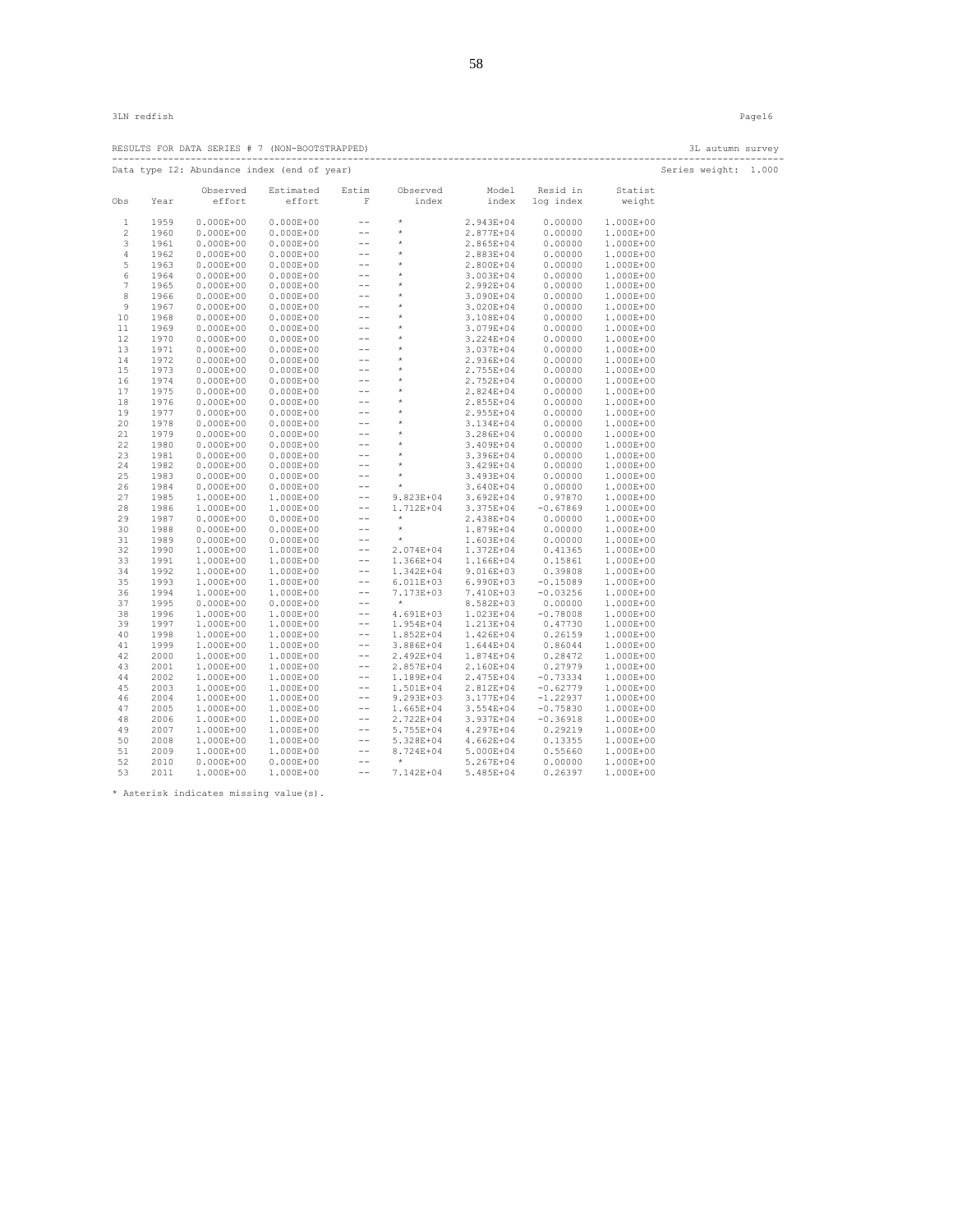| 3LN redfish |                                                  |  |  |  |                                                                                                                                                                                                                                                                                                                                                                                                                                 |                                           |  |  |  | Page17 |
|-------------|--------------------------------------------------|--|--|--|---------------------------------------------------------------------------------------------------------------------------------------------------------------------------------------------------------------------------------------------------------------------------------------------------------------------------------------------------------------------------------------------------------------------------------|-------------------------------------------|--|--|--|--------|
|             | UNWEIGHTED LOG RESIDUAL PLOT FOR DATA SERIES # 7 |  |  |  |                                                                                                                                                                                                                                                                                                                                                                                                                                 |                                           |  |  |  |        |
|             |                                                  |  |  |  |                                                                                                                                                                                                                                                                                                                                                                                                                                 |                                           |  |  |  |        |
|             |                                                  |  |  |  |                                                                                                                                                                                                                                                                                                                                                                                                                                 |                                           |  |  |  |        |
| Year        | Residual                                         |  |  |  |                                                                                                                                                                                                                                                                                                                                                                                                                                 |                                           |  |  |  |        |
| 1959        | 0.0000                                           |  |  |  |                                                                                                                                                                                                                                                                                                                                                                                                                                 |                                           |  |  |  |        |
| 1960        | 0.0000                                           |  |  |  |                                                                                                                                                                                                                                                                                                                                                                                                                                 |                                           |  |  |  |        |
| 1961        | 0.0000                                           |  |  |  |                                                                                                                                                                                                                                                                                                                                                                                                                                 |                                           |  |  |  |        |
| 1962        | 0.0000                                           |  |  |  |                                                                                                                                                                                                                                                                                                                                                                                                                                 |                                           |  |  |  |        |
| 1963        | 0.0000                                           |  |  |  |                                                                                                                                                                                                                                                                                                                                                                                                                                 |                                           |  |  |  |        |
| 1964        | 0.0000                                           |  |  |  |                                                                                                                                                                                                                                                                                                                                                                                                                                 |                                           |  |  |  |        |
| 1965        | 0.0000                                           |  |  |  |                                                                                                                                                                                                                                                                                                                                                                                                                                 |                                           |  |  |  |        |
| 1966        | 0.0000                                           |  |  |  |                                                                                                                                                                                                                                                                                                                                                                                                                                 |                                           |  |  |  |        |
| 1967        | 0.0000                                           |  |  |  |                                                                                                                                                                                                                                                                                                                                                                                                                                 |                                           |  |  |  |        |
| 1968        | 0.0000                                           |  |  |  |                                                                                                                                                                                                                                                                                                                                                                                                                                 |                                           |  |  |  |        |
| 1969        | 0.0000                                           |  |  |  |                                                                                                                                                                                                                                                                                                                                                                                                                                 |                                           |  |  |  |        |
| 1970        | 0.0000                                           |  |  |  |                                                                                                                                                                                                                                                                                                                                                                                                                                 |                                           |  |  |  |        |
| 1971        | 0.0000                                           |  |  |  |                                                                                                                                                                                                                                                                                                                                                                                                                                 |                                           |  |  |  |        |
| 1972        | 0.0000                                           |  |  |  |                                                                                                                                                                                                                                                                                                                                                                                                                                 |                                           |  |  |  |        |
| 1973        | 0.0000                                           |  |  |  |                                                                                                                                                                                                                                                                                                                                                                                                                                 |                                           |  |  |  |        |
| 1974        | 0.0000                                           |  |  |  |                                                                                                                                                                                                                                                                                                                                                                                                                                 |                                           |  |  |  |        |
|             |                                                  |  |  |  |                                                                                                                                                                                                                                                                                                                                                                                                                                 |                                           |  |  |  |        |
| 1975        | 0.0000                                           |  |  |  |                                                                                                                                                                                                                                                                                                                                                                                                                                 |                                           |  |  |  |        |
| 1976        | 0.0000                                           |  |  |  |                                                                                                                                                                                                                                                                                                                                                                                                                                 |                                           |  |  |  |        |
| 1977        | 0.0000                                           |  |  |  |                                                                                                                                                                                                                                                                                                                                                                                                                                 |                                           |  |  |  |        |
| 1978        | 0.0000                                           |  |  |  |                                                                                                                                                                                                                                                                                                                                                                                                                                 |                                           |  |  |  |        |
| 1979        | 0.0000                                           |  |  |  |                                                                                                                                                                                                                                                                                                                                                                                                                                 |                                           |  |  |  |        |
| 1980        | 0.0000                                           |  |  |  |                                                                                                                                                                                                                                                                                                                                                                                                                                 |                                           |  |  |  |        |
| 1981        | 0.0000                                           |  |  |  |                                                                                                                                                                                                                                                                                                                                                                                                                                 |                                           |  |  |  |        |
| 1982        | 0.0000                                           |  |  |  |                                                                                                                                                                                                                                                                                                                                                                                                                                 |                                           |  |  |  |        |
| 1983        | 0.0000                                           |  |  |  |                                                                                                                                                                                                                                                                                                                                                                                                                                 |                                           |  |  |  |        |
| 1984        | 0.0000                                           |  |  |  |                                                                                                                                                                                                                                                                                                                                                                                                                                 |                                           |  |  |  |        |
| 1985        | 0.9787                                           |  |  |  |                                                                                                                                                                                                                                                                                                                                                                                                                                 | =====================                     |  |  |  |        |
| 1986        | $-0.6787$                                        |  |  |  | ===============                                                                                                                                                                                                                                                                                                                                                                                                                 |                                           |  |  |  |        |
| 1987        | 0.0000                                           |  |  |  |                                                                                                                                                                                                                                                                                                                                                                                                                                 |                                           |  |  |  |        |
| 1988        | 0.0000                                           |  |  |  |                                                                                                                                                                                                                                                                                                                                                                                                                                 |                                           |  |  |  |        |
| 1989        | 0.0000                                           |  |  |  |                                                                                                                                                                                                                                                                                                                                                                                                                                 |                                           |  |  |  |        |
| 1990        | 0.4137                                           |  |  |  |                                                                                                                                                                                                                                                                                                                                                                                                                                 | $  = 22222222222$                         |  |  |  |        |
| 1991        | 0.1586                                           |  |  |  |                                                                                                                                                                                                                                                                                                                                                                                                                                 | $  == =$                                  |  |  |  |        |
| 1992        | 0.3981                                           |  |  |  |                                                                                                                                                                                                                                                                                                                                                                                                                                 | $ $ =========                             |  |  |  |        |
| 1993        | $-0.1509$                                        |  |  |  | $==$                                                                                                                                                                                                                                                                                                                                                                                                                            |                                           |  |  |  |        |
| 1994        | $-0.0326$                                        |  |  |  |                                                                                                                                                                                                                                                                                                                                                                                                                                 | $=$ $\overline{ }$                        |  |  |  |        |
| 1995        | 0.0000                                           |  |  |  |                                                                                                                                                                                                                                                                                                                                                                                                                                 | $\overline{\phantom{a}}$                  |  |  |  |        |
|             |                                                  |  |  |  | =================                                                                                                                                                                                                                                                                                                                                                                                                               |                                           |  |  |  |        |
| 1996        | $-0.7801$                                        |  |  |  |                                                                                                                                                                                                                                                                                                                                                                                                                                 | $1 = - - - - - - - -$                     |  |  |  |        |
| 1997        | 0.4773                                           |  |  |  |                                                                                                                                                                                                                                                                                                                                                                                                                                 |                                           |  |  |  |        |
| 1998        | 0.2616                                           |  |  |  |                                                                                                                                                                                                                                                                                                                                                                                                                                 | $  == == ==$                              |  |  |  |        |
| 1999        | 0.8604                                           |  |  |  |                                                                                                                                                                                                                                                                                                                                                                                                                                 | ===================                       |  |  |  |        |
| 2000        | 0.2847                                           |  |  |  |                                                                                                                                                                                                                                                                                                                                                                                                                                 | $ $ ======                                |  |  |  |        |
| 2001        | 0.2798                                           |  |  |  |                                                                                                                                                                                                                                                                                                                                                                                                                                 | $  = = = = = = 1$                         |  |  |  |        |
| 2002        | $-0.7333$                                        |  |  |  | ================                                                                                                                                                                                                                                                                                                                                                                                                                |                                           |  |  |  |        |
| 2003        | $-0.6278$                                        |  |  |  | $\begin{smallmatrix} \end{smallmatrix} \end{smallmatrix} \begin{smallmatrix} \begin{smallmatrix} \end{smallmatrix} \end{smallmatrix} \end{smallmatrix} \begin{smallmatrix} \begin{smallmatrix} \end{smallmatrix} \end{smallmatrix} \end{smallmatrix} \begin{smallmatrix} \begin{smallmatrix} \end{smallmatrix} \end{smallmatrix} \end{smallmatrix} \begin{smallmatrix} \begin{smallmatrix} \end{smallmatrix} \end{smallmatrix}$ |                                           |  |  |  |        |
| 2004        | $-1.2294$                                        |  |  |  | ============================                                                                                                                                                                                                                                                                                                                                                                                                    |                                           |  |  |  |        |
| 2005        | $-0.7583$                                        |  |  |  | ================                                                                                                                                                                                                                                                                                                                                                                                                                |                                           |  |  |  |        |
| 2006        | $-0.3692$                                        |  |  |  |                                                                                                                                                                                                                                                                                                                                                                                                                                 |                                           |  |  |  |        |
| 2007        | 0.2922                                           |  |  |  |                                                                                                                                                                                                                                                                                                                                                                                                                                 | $\qquad \qquad \Box = \Box = \Box = \Box$ |  |  |  |        |
| 2008        | 0.1335                                           |  |  |  |                                                                                                                                                                                                                                                                                                                                                                                                                                 | $\vert == =$                              |  |  |  |        |
| 2009        | 0.5566                                           |  |  |  |                                                                                                                                                                                                                                                                                                                                                                                                                                 | $=$ ============                          |  |  |  |        |
| 2010        | 0.0000                                           |  |  |  |                                                                                                                                                                                                                                                                                                                                                                                                                                 | $\mathbf{1}$                              |  |  |  |        |
| 2011        | 0.2640                                           |  |  |  |                                                                                                                                                                                                                                                                                                                                                                                                                                 | $  == == =$                               |  |  |  |        |
|             |                                                  |  |  |  |                                                                                                                                                                                                                                                                                                                                                                                                                                 |                                           |  |  |  |        |
|             |                                                  |  |  |  |                                                                                                                                                                                                                                                                                                                                                                                                                                 |                                           |  |  |  |        |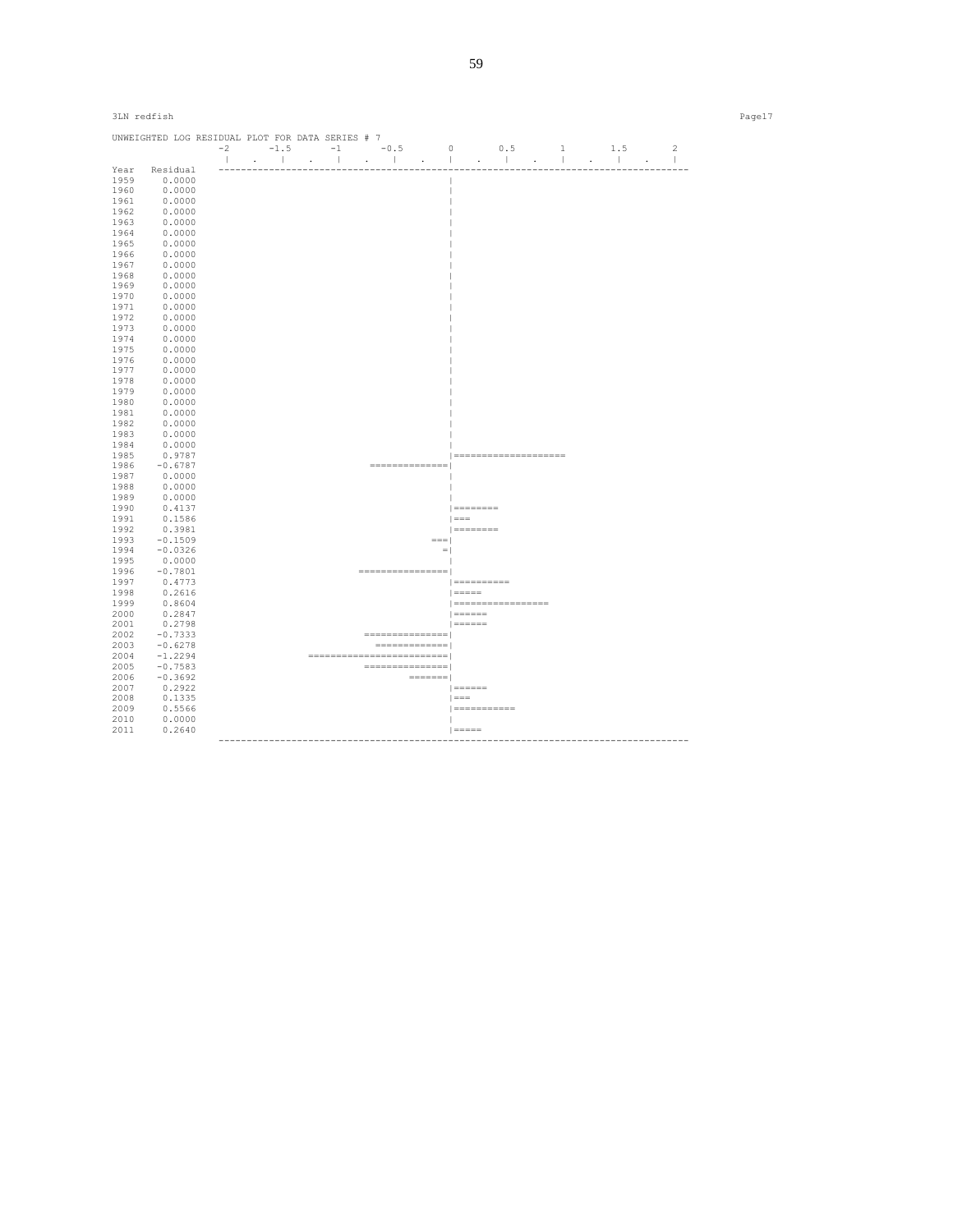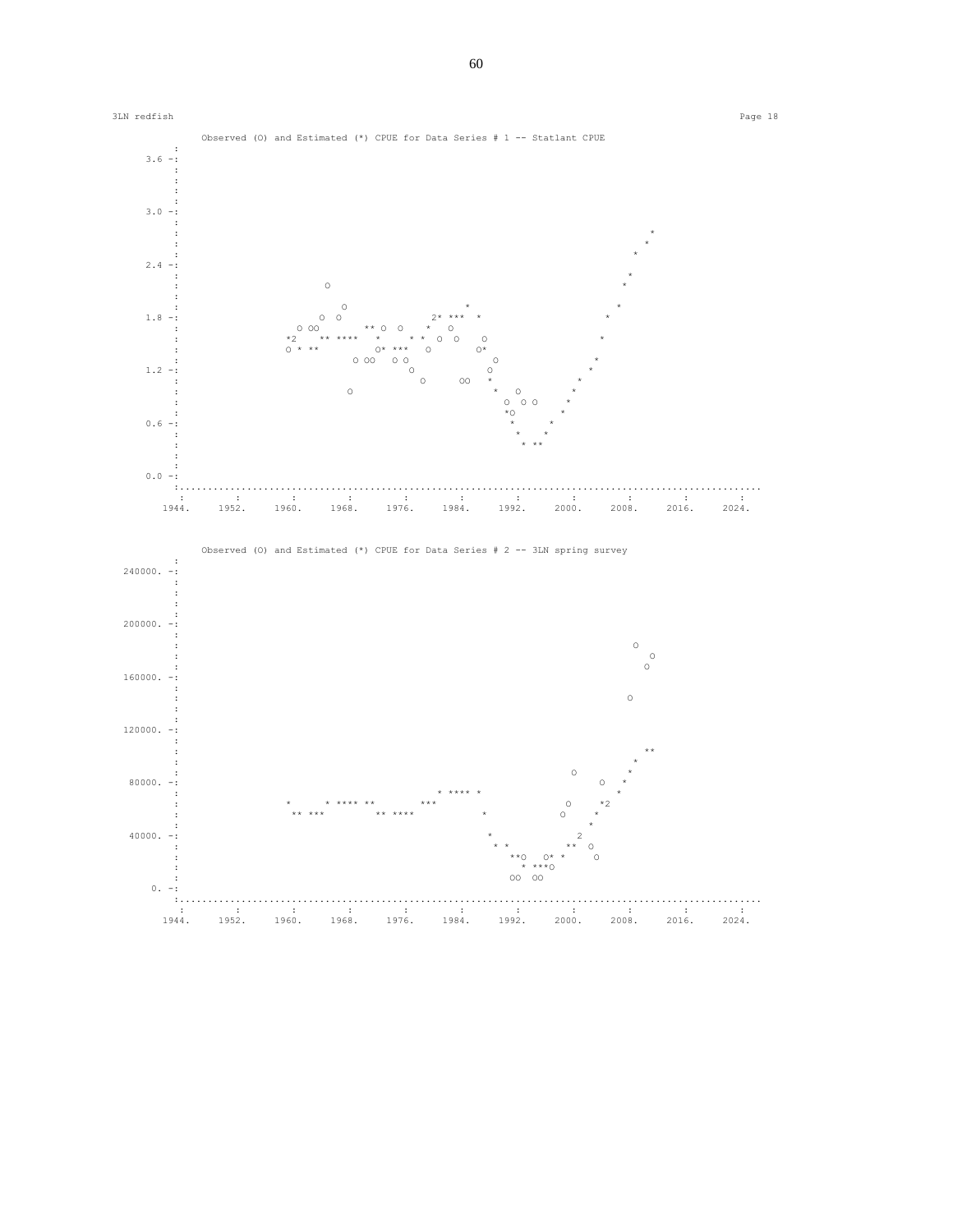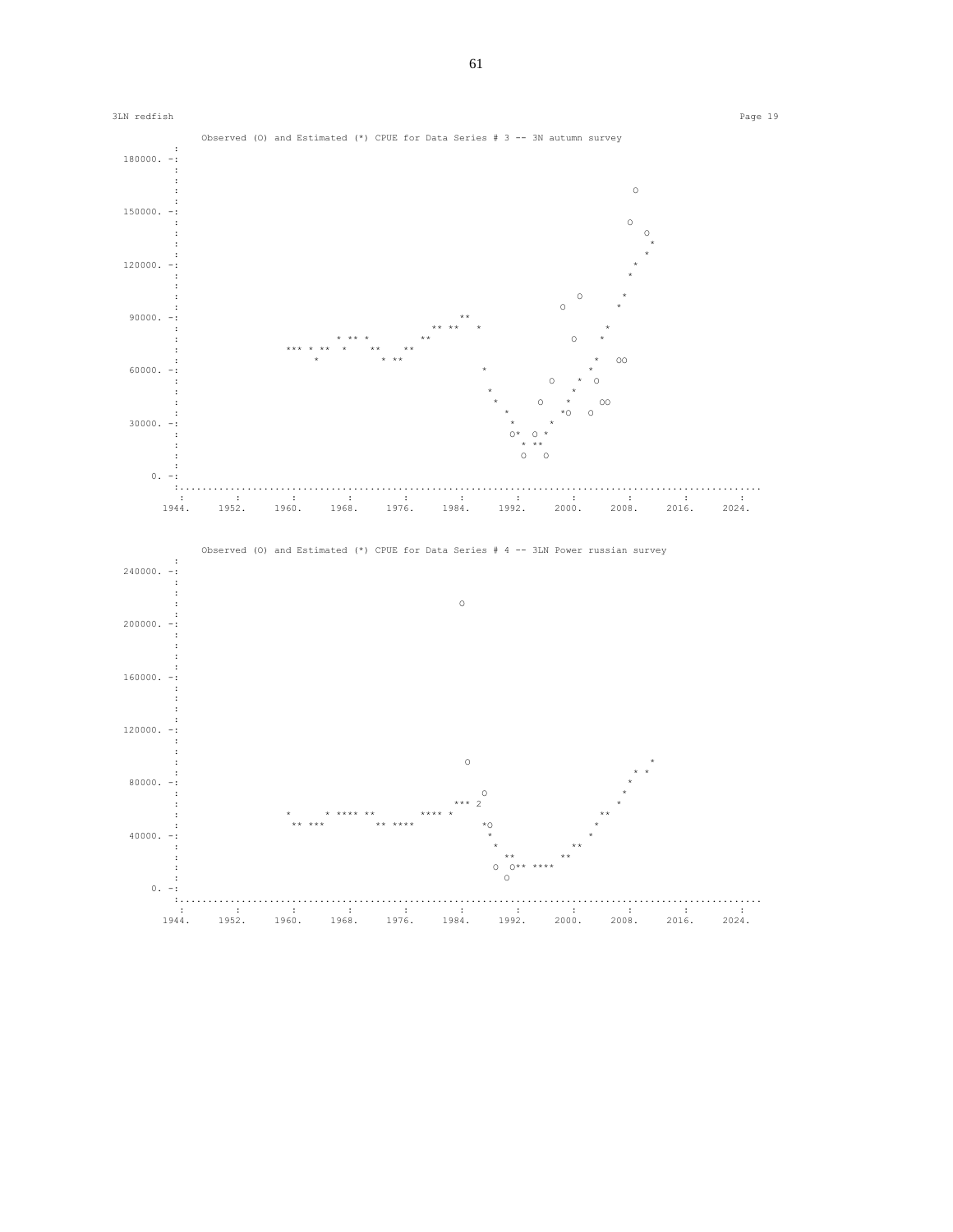